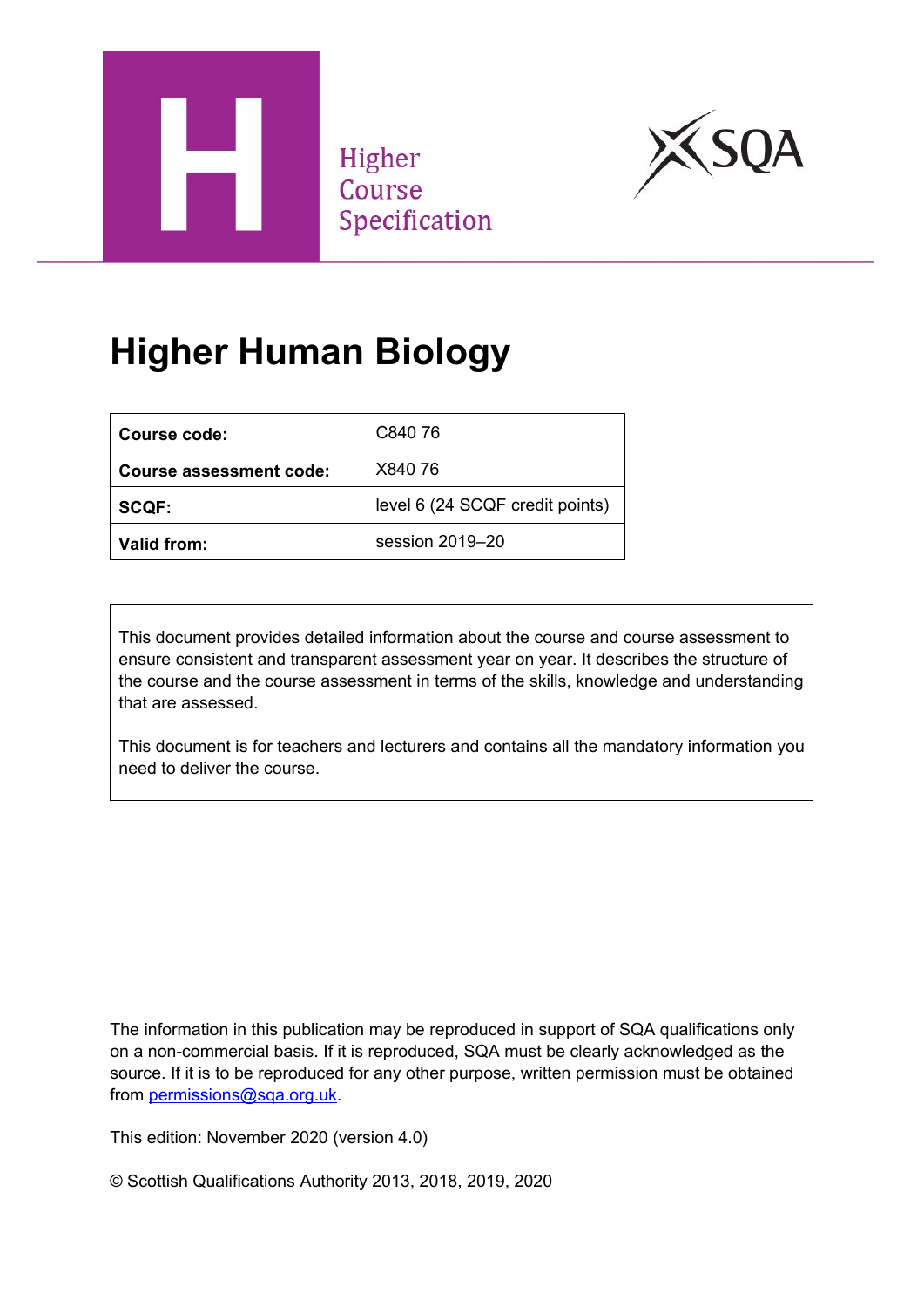# **Contents**

| <b>Course overview</b>                                              | 1                       |
|---------------------------------------------------------------------|-------------------------|
| Course rationale                                                    | $\overline{2}$          |
| Purpose and aims                                                    | $\overline{2}$          |
| Who is this course for?                                             | 3                       |
| <b>Course content</b>                                               | $\overline{\mathbf{4}}$ |
| Skills, knowledge and understanding                                 | 5                       |
| Skills for learning, skills for life and skills for work            | 23                      |
| <b>Course assessment</b>                                            | 24                      |
| Course assessment structure: question papers                        | 24                      |
| Course assessment structure: assignment                             | 26                      |
| Grading                                                             | 31                      |
| <b>Equality and inclusion</b>                                       | 32                      |
| <b>Further information</b>                                          | 33                      |
| Appendix 1: course support notes                                    | 34                      |
| Introduction                                                        | 34                      |
| Developing skills, knowledge and understanding                      | 34                      |
| Approaches to learning and teaching                                 | 34                      |
| Preparing for course assessment                                     | 88                      |
| Developing skills for learning, skills for life and skills for work | 88                      |
| Appendix 2: question paper brief                                    | 91                      |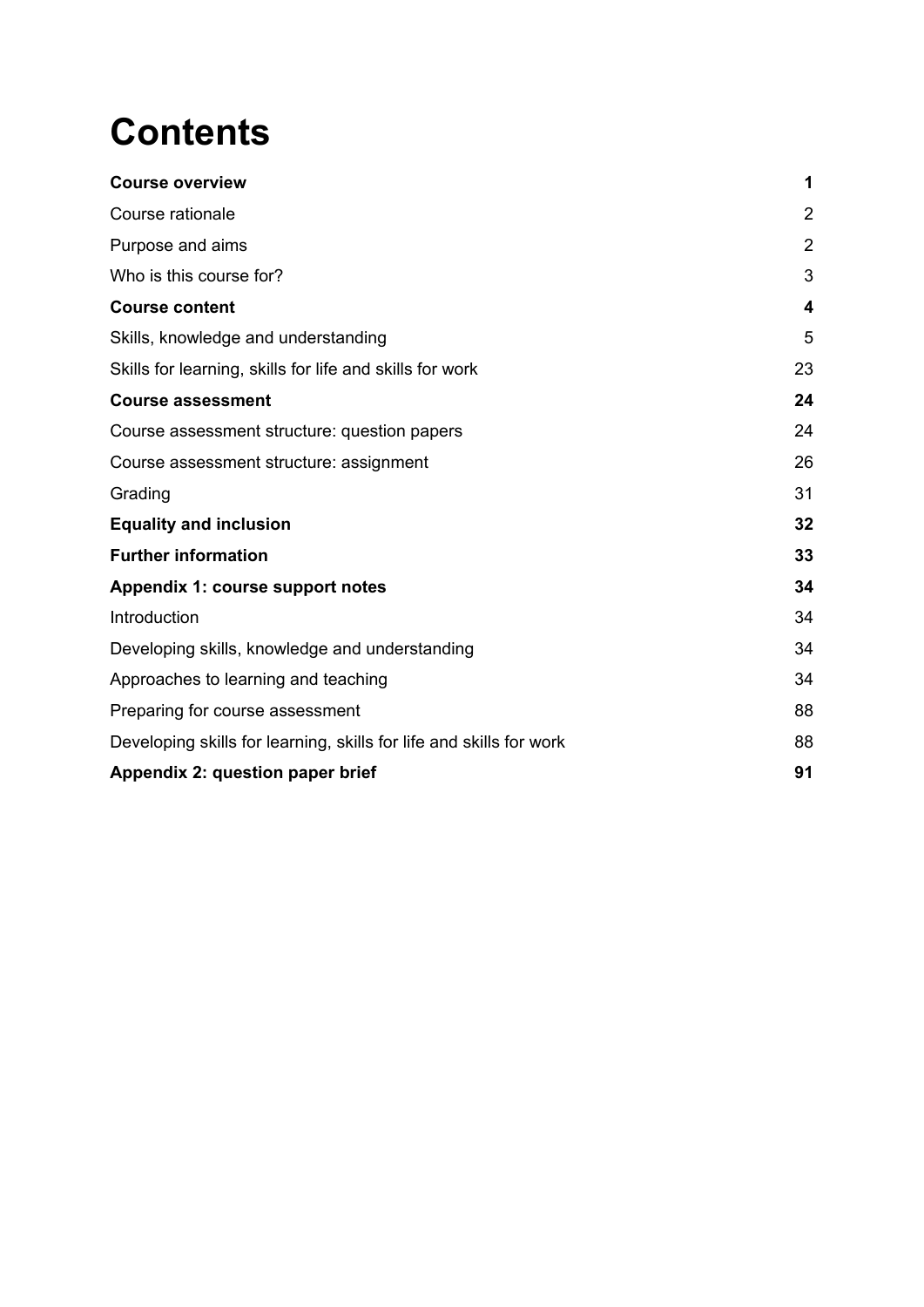# <span id="page-2-0"></span>**Course overview**

The course consists of 24 SCQF credit points which includes time for preparation for course assessment. The notional length of time for candidates to complete the course is 160 hours.

The course assessment has three components.

| <b>Component</b>                     | <b>Marks</b> | <b>Scaled mark</b> | <b>Duration</b>                                                                |
|--------------------------------------|--------------|--------------------|--------------------------------------------------------------------------------|
| Question paper 1:<br>multiple choice | 25           | not applicable     | 40 minutes                                                                     |
| Question paper 2                     | 95           | not applicable     | 2 hours and 20<br>minutes                                                      |
| Assignment                           | 20           | 30                 | 8 hours of which a<br>maximum of 2 hours<br>is allowed for the<br>report stage |

| <b>Recommended entry</b>                                                                                                                             | <b>Progression</b>                                                           |
|------------------------------------------------------------------------------------------------------------------------------------------------------|------------------------------------------------------------------------------|
| Entry to this course is at the discretion of<br>the centre.                                                                                          | <b>Advanced Higher Biology</b><br>other qualifications in biology or related |
| Candidates should have achieved the<br>National 5 Biology course or equivalent<br>qualifications and/or experience prior to<br>starting this course. | areas<br>further study, employment and/or<br>training                        |

### **Conditions of award**

The grade awarded is based on the total marks achieved across all course assessment components.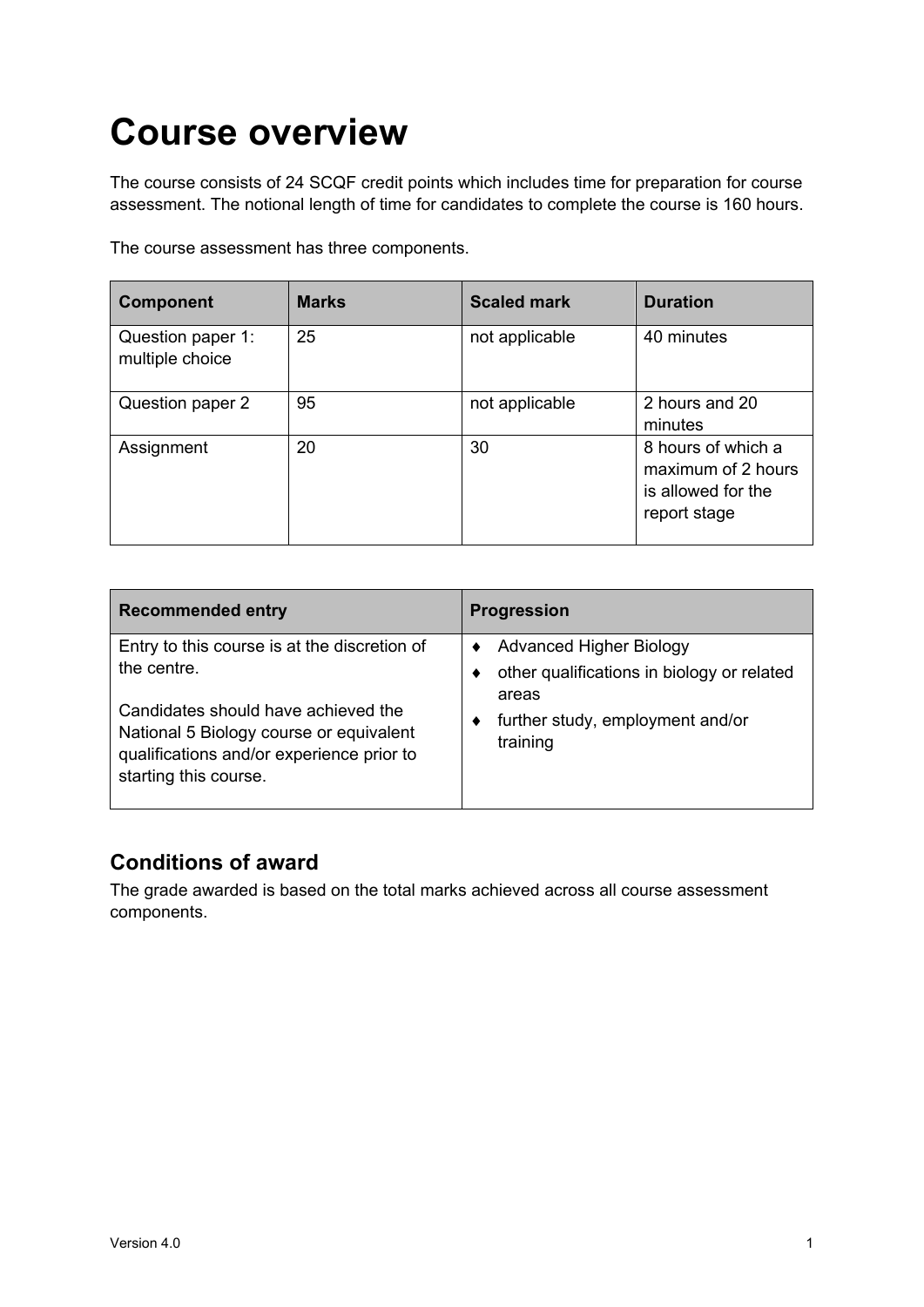### <span id="page-3-0"></span>**Course rationale**

National Courses reflect Curriculum for Excellence values, purposes and principles. They offer flexibility, provide time for learning, focus on skills and applying learning, and provide scope for personalisation and choice.

Every course provides opportunities for candidates to develop breadth, challenge and application. The focus and balance of assessment is tailored to each subject area.

Biology, the study of living organisms, plays a crucial role in our everyday life, and is an increasingly important subject in the modern world. Biology affects everyone, and biologists work to find solutions to many of the world's problems. Advances in technology have made human biology more exciting and relevant than ever.

The Higher Human Biology course gives candidates the opportunity to understand and investigate the living world in an engaging and enjoyable way. It develops candidates' abilities to think analytically, creatively and independently, and to make reasoned evaluations. The course provides opportunities for candidates to acquire and apply knowledge to evaluate biological issues, assess risk, make informed decisions and develop an ethical view of complex issues. Candidates are able to develop their communication, collaborative working and leadership skills, and are able to apply critical thinking in new and unfamiliar contexts to solve problems.

The course uses an experimental and investigative approach to develop knowledge and understanding of concepts in biology.

Due to the interdisciplinary nature of the sciences, candidates may benefit from studying human biology along with other science subjects and mathematics, as this may enhance their skills, knowledge and understanding.

## <span id="page-3-1"></span>**Purpose and aims**

The course develops candidates' interest and enthusiasm for human biology in a range of stimulating, relevant and enjoyable contexts. It also allows flexibility and personalisation by offering a choice of contexts to study. The skills of scientific inquiry and investigation are developed throughout the course. This will enable candidates to become scientifically-literate citizens.

The course provides a broad-based, integrated study of a range of biological topics which develop the concepts of human biology. The content is set in contexts that are of particular significance and relevance to the human species.

The course allows candidates to acquire a deeper understanding of cellular processes, physiological mechanisms and their impact on health, aspects of the nervous system, and defence mechanisms as they apply to the human species.

The development of skills enables candidates to adapt their learning to new situations, solve problems, make decisions based on evidence, and evaluate the impact of scientific developments on their health and wellbeing, society and the environment. By setting the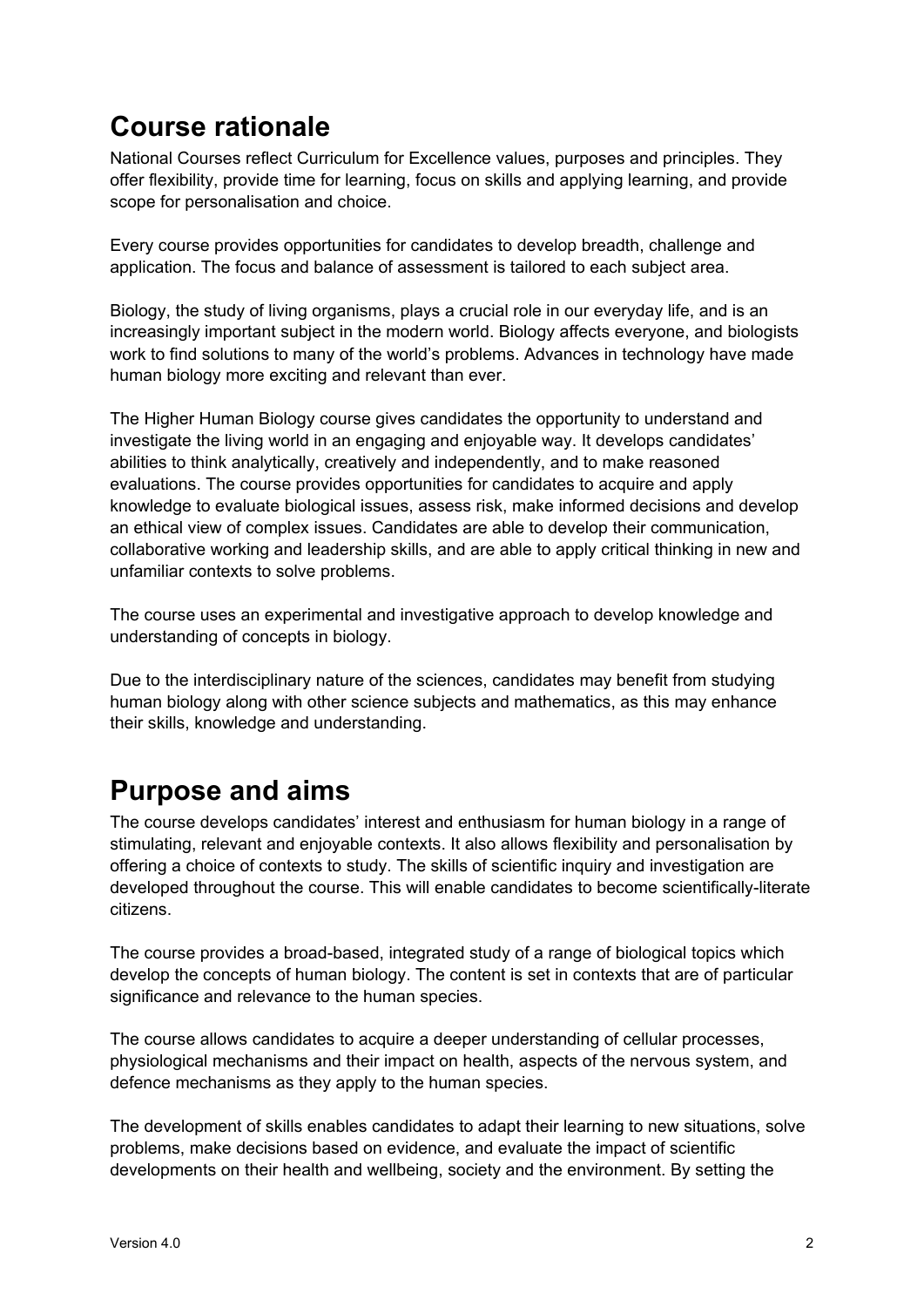acquisition of knowledge and skills in the context of Higher Human Biology, a stimulating, relevant and enjoyable curriculum prepares candidates for further education, training or employment, in areas associated with life sciences.

The course aims to:

- ♦ develop and apply knowledge and understanding of human biology
- ♦ develop an understanding of human biology's role in scientific issues and relevant applications of human biology, including the impact these could make in society
- ♦ develop scientific inquiry and investigative skills
- ♦ develop scientific analytical thinking skills, including scientific evaluation, in a human biology context
- $\bullet$  develop the skills to use technology, equipment and materials safely in practical scientific activities
- $\triangleleft$  develop planning skills
- ♦ develop problem-solving skills in a human biology context
- $\bullet$  use and understand scientific literacy to communicate ideas and issues and to make scientifically informed choices
- ♦ develop the knowledge and skills for more advanced learning in human biology
- ♦ develop skills of independent working

### <span id="page-4-0"></span>**Who is this course for?**

The course is suitable for candidates who are secure in their attainment of National 5 Biology or an equivalent qualification. It may also be suitable for those wishing to study biology for the first time.

The course emphasises practical and experiential learning opportunities, with a strong skillsbased approach to learning. It takes account of the needs of all candidates, and provides sufficient flexibility to enable candidates to achieve in different ways.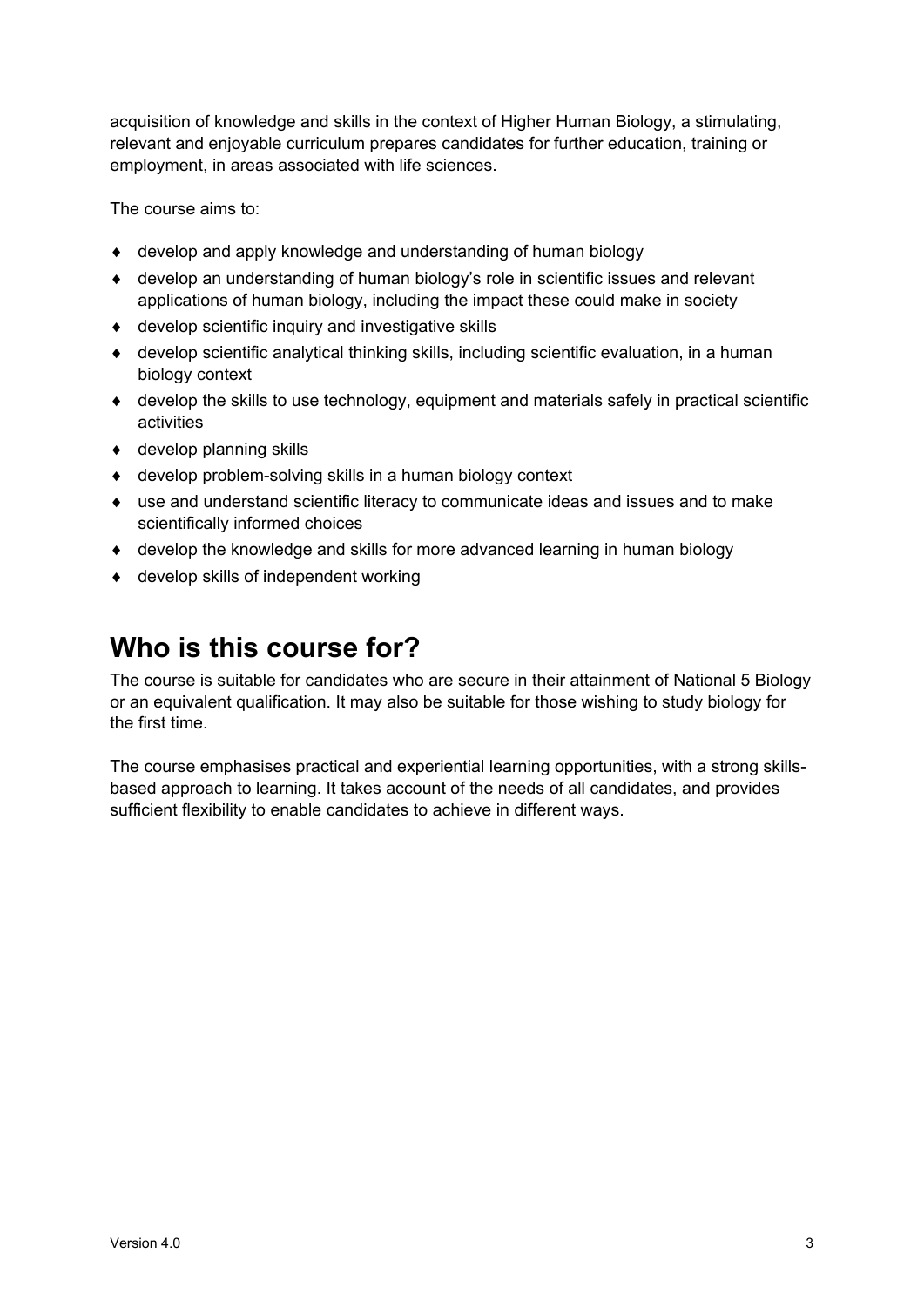# <span id="page-5-0"></span>**Course content**

The course content includes the following areas of human biology:

#### **Human cells**

The key areas covered are:

- ♦ division and differentiation in human cells
- ♦ structure and replication of DNA
- ♦ gene expression
- ♦ mutations
- ♦ human genomics
- ♦ metabolic pathways
- ♦ cellular respiration
- ♦ energy systems in muscle cells

#### **Physiology and health**

The key areas covered are:

- ♦ gamete production and fertilisation
- ♦ hormonal control of reproduction
- ♦ the biology of controlling fertility
- ♦ antenatal and postnatal screening
- ♦ the structure and function of arteries, capillaries and veins
- ♦ the structure and function of the heart
- ♦ pathology of cardiovascular disease (CVD)
- ♦ blood glucose levels and obesity

#### **Neurobiology and immunology**

The key areas covered are:

- ♦ divisions of the nervous system and neural pathways
- ♦ the cerebral cortex
- ♦ memory
- ♦ the cells of the nervous system and neurotransmitters at synapses
- ♦ non-specific body defences
- ♦ specific cellular defences against pathogens
- ♦ immunisation
- ♦ clinical trials of vaccines and drugs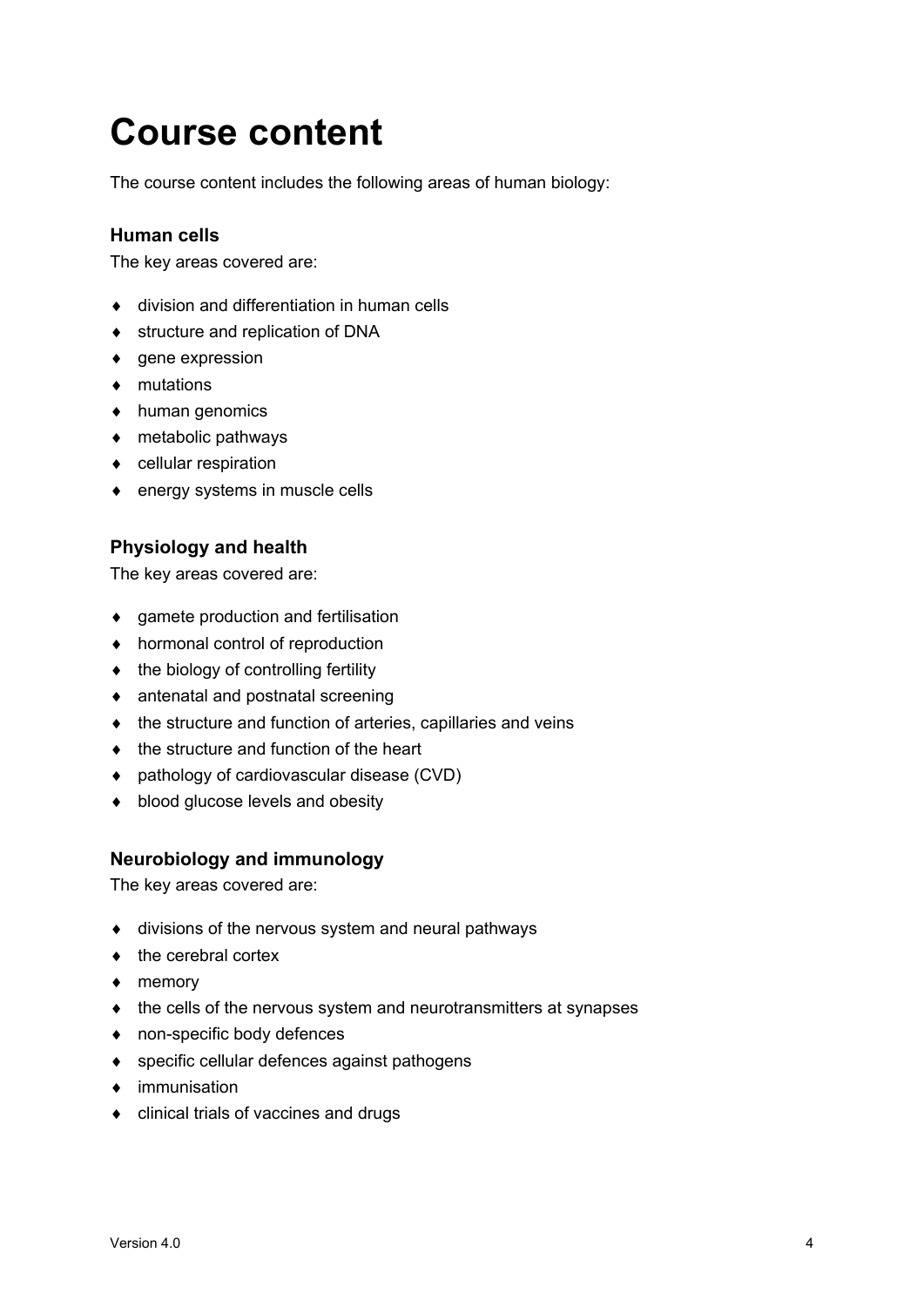## <span id="page-6-0"></span>**Skills, knowledge and understanding**

### **Skills, knowledge and understanding for the course**

The following provides a broad overview of the subject skills, knowledge and understanding developed in the course:

- ♦ demonstrating knowledge and understanding of human biology by making accurate statements, describing information, providing explanations and integrating knowledge
- ♦ applying human biology knowledge to new situations, analysing information and solving problems
- ♦ planning and designing experiments/practical investigations to test given hypotheses or to illustrate particular effects
- ♦ carrying out experiments/practical investigations safely, recording detailed observations and collecting data
- ♦ selecting information from a variety of sources
- ♦ presenting information appropriately in a variety of forms
- ♦ processing information (using calculations and units, where appropriate)
- ♦ making predictions and generalisations from evidence/information
- ♦ drawing valid conclusions and giving explanations supported by evidence/justification
- ♦ evaluating experiments/practical investigations and suggesting improvements
- ♦ communicating findings/information effectively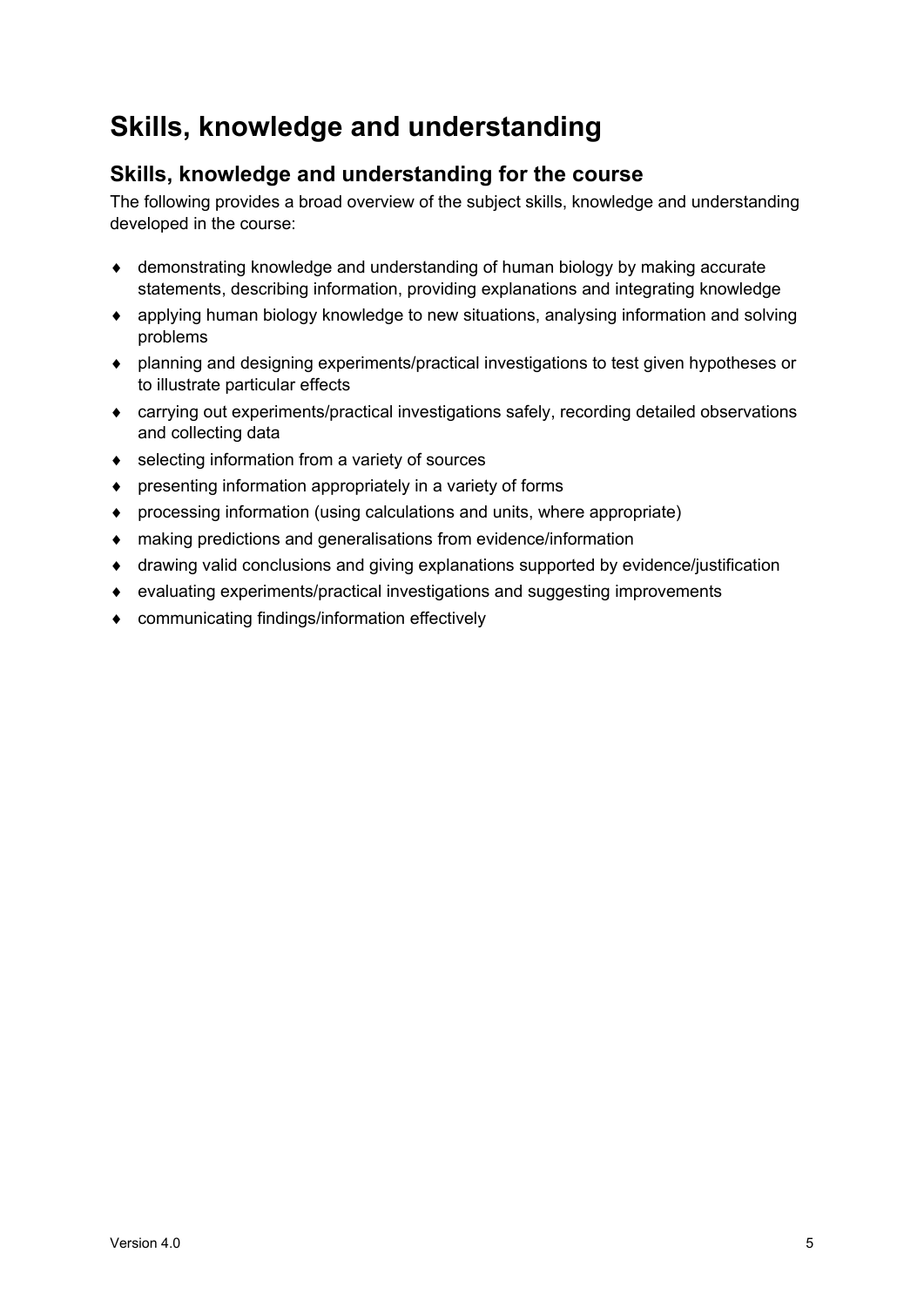### **Skills, knowledge and understanding for the course assessment**

The following table provides details of skills, knowledge and understanding sampled in the course assessment.

The course support notes provide further detail on the depth of knowledge required for each key area of the course.

The key areas of the course, the apparatus and techniques noted below, and the depth of knowledge required for each key area noted in the course support notes can be assessed in the question paper.

#### **Human cells**

#### **1 Division and differentiation in human cells**

(a) Division of somatic and germline cells.

Somatic stem cells divide by mitosis to form more somatic cells.

Germline stem cells divide by mitosis and by meiosis.

Division by mitosis produces more germline stem cells.

Division by meiosis produces haploid gametes.

(b) Cellular differentiation

Cellular differentiation is the process by which a cell expresses certain genes to produce proteins characteristic for that type of cell. This allows a cell to carry out specialised functions.

Embryonic and tissue stem cells.

Cells in the very early embryo can differentiate into all the cell types that make up the individual and so are pluripotent.

Tissue stem cells are involved in the growth, repair and renewal of the cells found in that tissue. They are multipotent.

(c) Therapeutic and research uses of stem cells.

Therapeutic uses involve the repair of damaged or diseased organs or tissues.

Research uses involve stem cells being used as model cells to study how diseases develop or being used for drug testing.

The ethical issues of using embryonic stem cells.

(d) Cancer cells divide excessively because they do not respond to regulatory signals. This results in a mass of abnormal cells called a tumour. Cells within the tumour may fail to attach to each other, spreading through the body where they may form secondary tumours.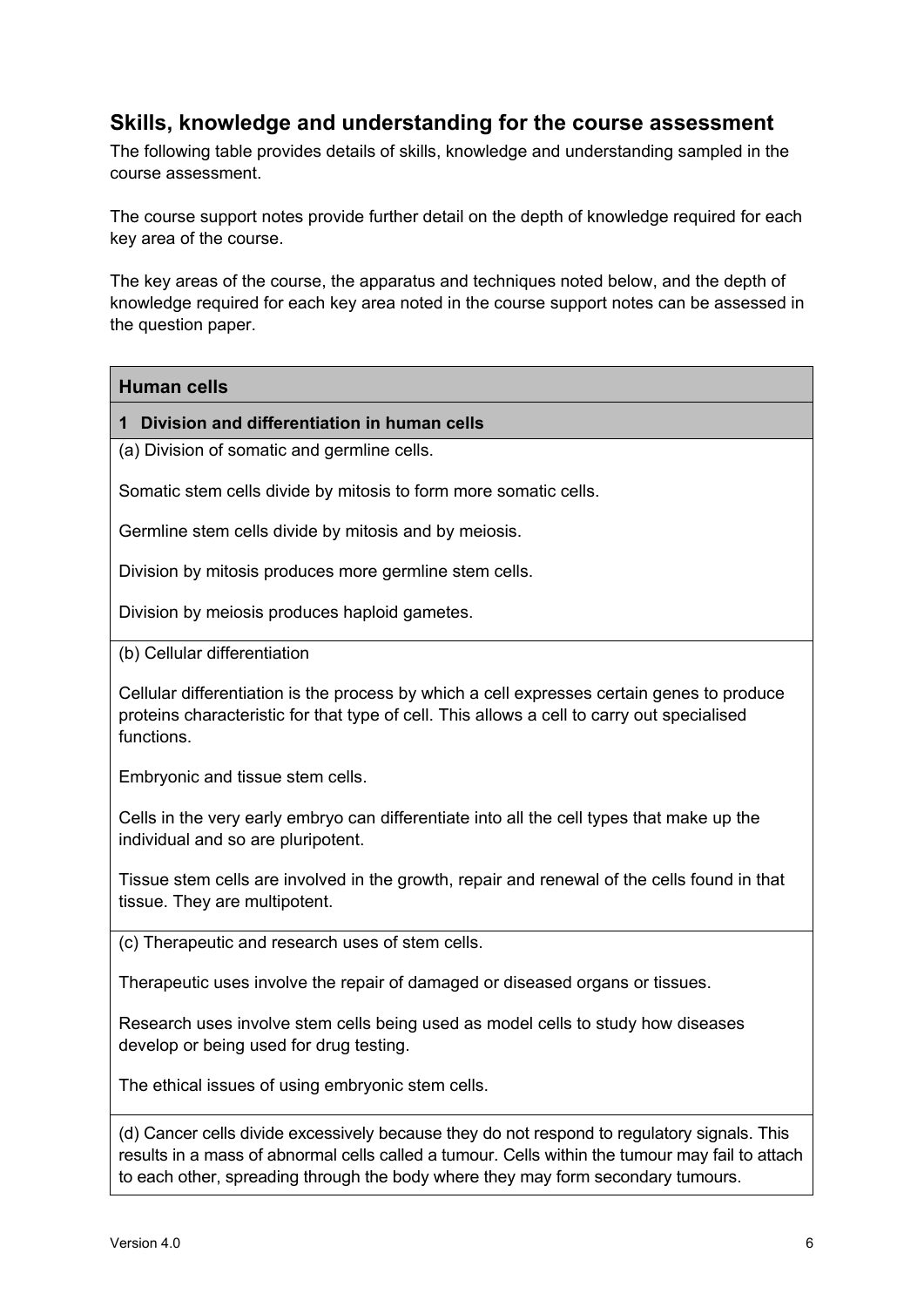#### **2 Structure and replication of DNA**

(a) Structure of DNA — nucleotides (deoxyribose sugar, phosphate and base), sugar–phosphate backbone, base pairing (adenine–thymine and guanine–cytosine) by hydrogen bonds and double stranded antiparallel structure, with deoxyribose and phosphate at 3' and 5' ends of each strand respectively, forming a double helix.

(b) Replication of DNA by DNA polymerase and primers.

DNA polymerase adds DNA nucleotides, using complementary base pairing, to the deoxyribose (3') end of the new DNA strand which is forming.

Fragments of DNA are joined together by ligase.

(c) Polymerase chain reaction (PCR) amplifies DNA using complementary primers for specific target sequences.

Repeated cycles of heating and cooling amplify the target region of DNA.

Practical applications of PCR.

#### **3 Gene expression**

(a) Gene expression involves the transcription and translation of DNA sequences.

Transcription and translation involves three types of RNA (mRNA, tRNA and rRNA).

Messenger RNA (mRNA) carries a copy of the DNA code from the nucleus to the ribosome.

Transfer RNA (tRNA) folds due to complementary base pairing. Each tRNA molecule carries its specific amino acid to the ribosome.

Ribosomal RNA (rRNA) and proteins form the ribosome.

(b) The role of RNA polymerase in transcription of DNA into primary mRNA transcripts.

RNA splicing forms a mature mRNA transcript.

The introns of the primary transcript are non-coding regions and are removed.

The exons are coding regions and are joined together to form the mature transcript.

(c) tRNA is involved in the translation of mRNA into a polypeptide at a ribosome. Translation begins at a start codon and ends at a stop codon. Anticodons bond to codons by complementary base pairing, translating the genetic code into a sequence of amino acids. Peptide bonds join the amino acids together. Each tRNA then leaves the ribosome as the polypeptide is formed.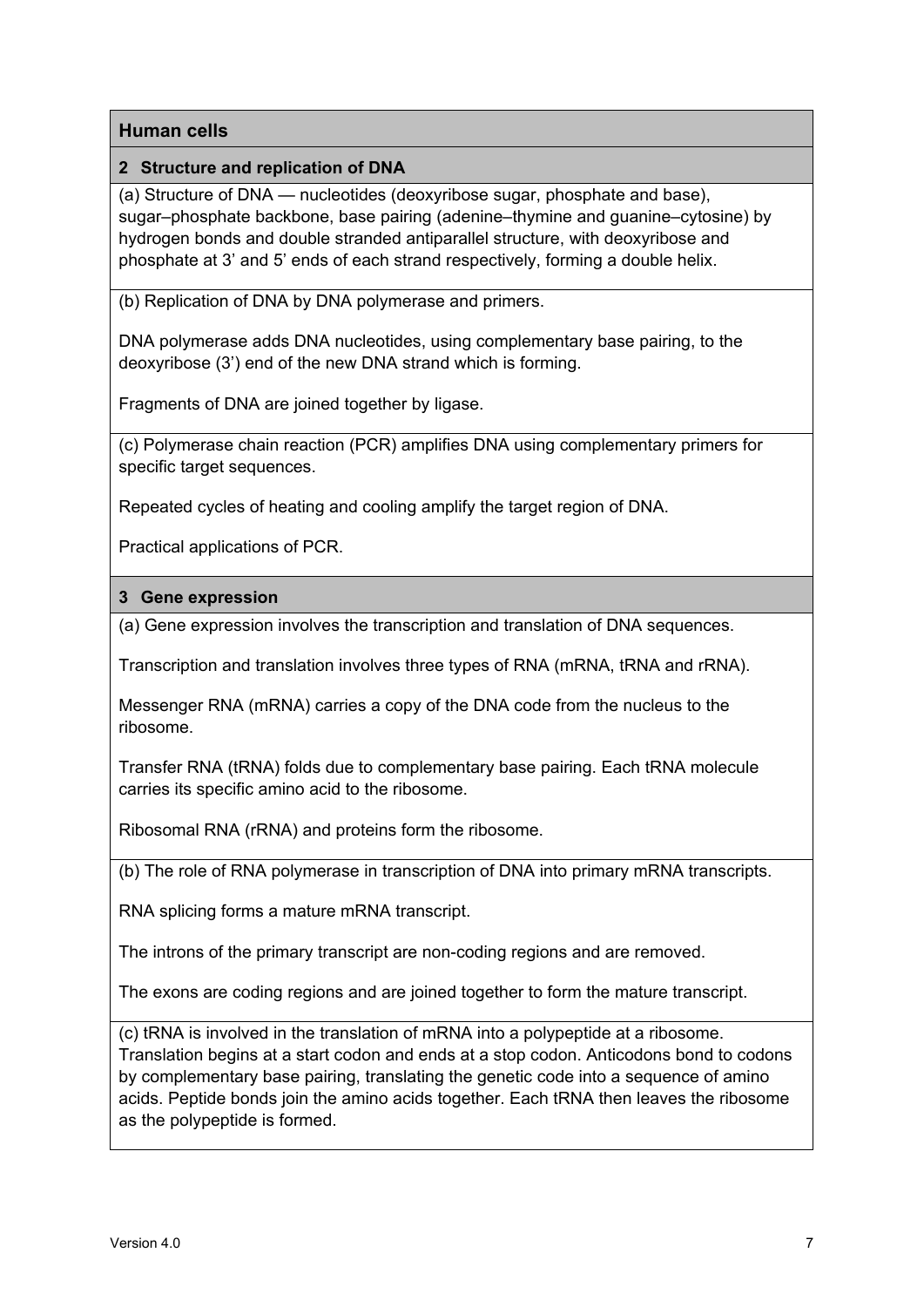#### **3 Gene expression**

(d) Different proteins can be expressed from one gene, as a result of alternative RNA splicing. Different mature mRNA transcripts are produced from the same primary transcript depending on which exons are retained.

(e) Amino acids are linked by peptide bonds to form polypeptides. Polypeptide chains fold to form the three-dimensional shape of a protein, held together by hydrogen bonds and other interactions between individual amino acids. Proteins have a large variety of shapes which determines their functions.

Phenotype is determined by proteins produced as the result of gene expression.

#### **4 Mutations**

(a) Mutations are changes in the DNA that can result in no protein or an altered protein being synthesised.

(b) Single gene mutations involve the alteration of a DNA nucleotide sequence as a result of the substitution, insertion or deletion of nucleotides.

Nucleotide substitutions — missense, nonsense and splice-site mutations.

Nucleotide insertions or deletions result in frame-shift mutations.

(c) Chromosome structure mutations — duplication, deletion, inversion and translocation.

The substantial changes in chromosome mutations often make them lethal.

#### **5 Human genomics**

(a) The genome of an organism is its entire hereditary information encoded in DNA.

A genome is made up of genes and other DNA sequences that do not code for proteins.

In genomic sequencing the sequence of nucleotide bases can be determined for individual genes and entire genomes.

(b) An individual's genome can be analysed to predict the likelihood of developing certain diseases.

Pharmacogenetics and personalised medicine.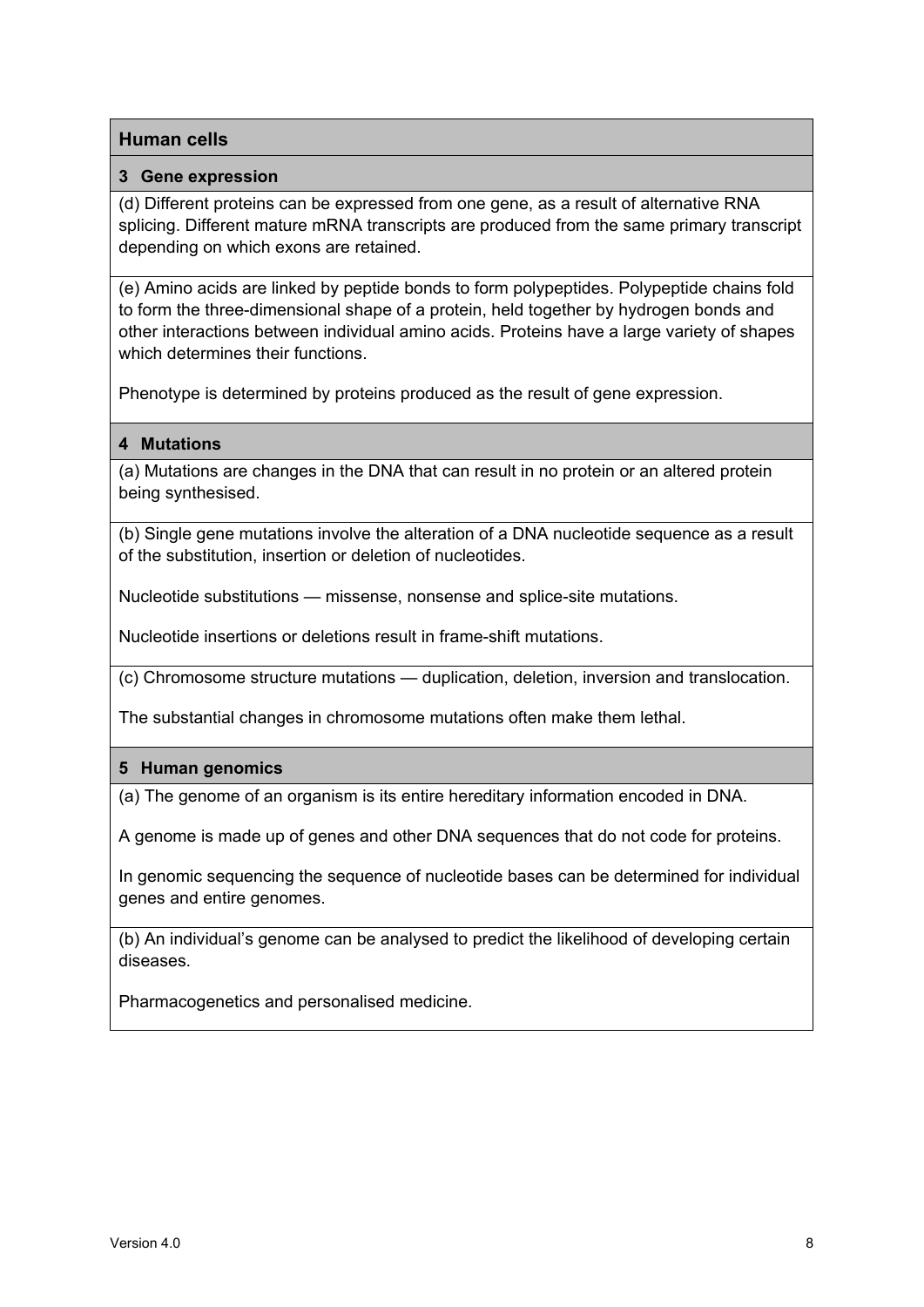#### **6 Metabolic pathways**

(a) Metabolic pathways are integrated and controlled pathways of enzyme-catalysed reactions within a cell.

Metabolic pathways can have reversible steps, irreversible steps and alternative routes.

Reactions within metabolic pathways can be anabolic or catabolic. Anabolic reactions build up large molecules from small molecules and require energy. Catabolic reactions break down large molecules into smaller molecules and release energy.

(b) Metabolic pathways are controlled by the presence or absence of particular enzymes and the regulation of the rate of reaction of key enzymes.

Induced fit and the role of the active site of an enzyme in affecting activation energy and the affinity of the substrate and products for the active site.

The effects of substrate and product concentration on the direction and rate of enzyme reactions.

Control of metabolic pathways through competitive, non-competitive and feedback inhibition of enzymes.

#### **7 Cellular respiration**

(a) Metabolic pathways of cellular respiration.

Glycolysis is the breakdown of glucose to pyruvate in the cytoplasm.

ATP is required for the phosphorylation of glucose and intermediates during the energy investment phase of glycolysis. This leads to the generation of more ATP during the energy pay-off stage and results in a net gain of ATP. In aerobic conditions pyruvate is broken down to an acetyl group that combines with coenzyme A forming acetyl coenzyme A.

In the citric acid cycle the acetyl group from acetyl coenzyme A combines with oxaloacetate to form citrate. During a series of enzyme-controlled steps, citrate is gradually converted back into oxaloacetate which results in the generation of ATP and release of carbon dioxide.

The citric acid cycle occurs in the matrix of the mitochondria.

Dehydrogenase enzymes remove hydrogen ions and electrons and pass them to the coenzyme NAD, forming NADH. This occurs in both glycolysis and the citric acid cycle.

The hydrogen ions and electrons from NADH are passed to the electron transport chain on the inner mitochondrial membrane.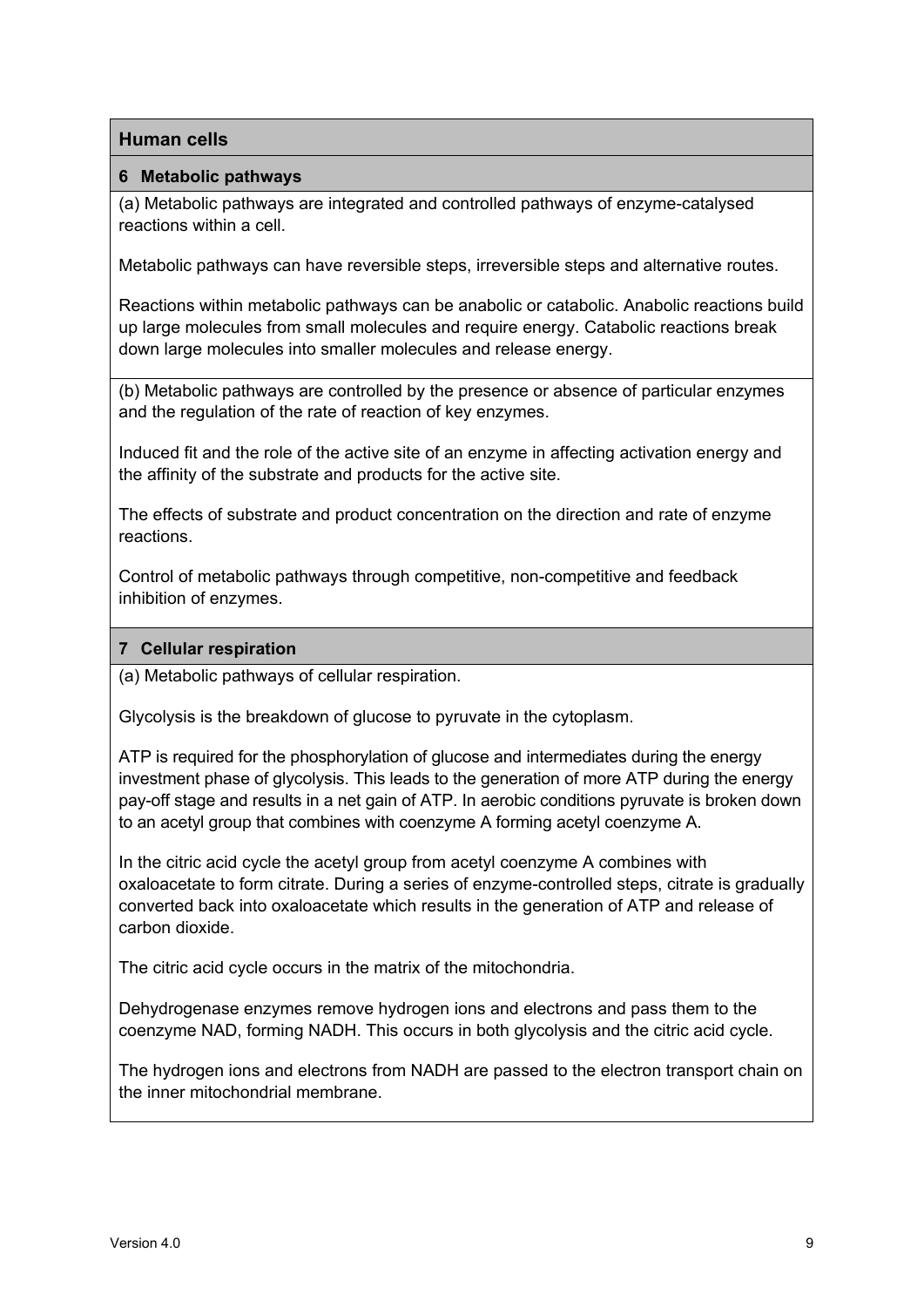#### **7 Cellular respiration**

(b) ATP synthesis — electrons are passed along the electron transport chain releasing energy.

This energy allows hydrogen ions to be pumped across the inner mitochondrial membrane. The flow of these ions back through the membrane protein ATP synthase results in the production of ATP.

Finally, hydrogen ions and electrons combine with oxygen to form water.

(c) The role of ATP in the transfer of energy.

#### **8 Energy systems in muscle cells**

(a) Lactate metabolism

During vigorous exercise, the muscle cells do not get sufficient oxygen to support the electron transport chain. Under these conditions, pyruvate is converted to lactate. This conversion involves the transfer of hydrogen ions from the NADH produced during glycolysis to pyruvate in order to produce lactate. This regenerates the NAD needed to maintain ATP production through glycolysis.

Lactate accumulates and muscle fatigue occurs. The oxygen debt is repaid when exercise is complete. This allows respiration to provide the energy to convert lactate back to pyruvate and glucose in the liver.

(b) Types of skeletal muscle fibres

Slow-twitch muscle fibres contract relatively slowly, but can sustain contractions for longer. They are useful for endurance activities such as long-distance running, cycling or crosscountry skiing.

Fast-twitch muscle fibres contract relatively quickly, over short periods. They are useful for activities such as sprinting or weightlifting.

Most human muscle tissue contains a mixture of both slow- and fast-twitch muscle fibres. Athletes show distinct patterns of muscle fibres that reflect their sporting activities.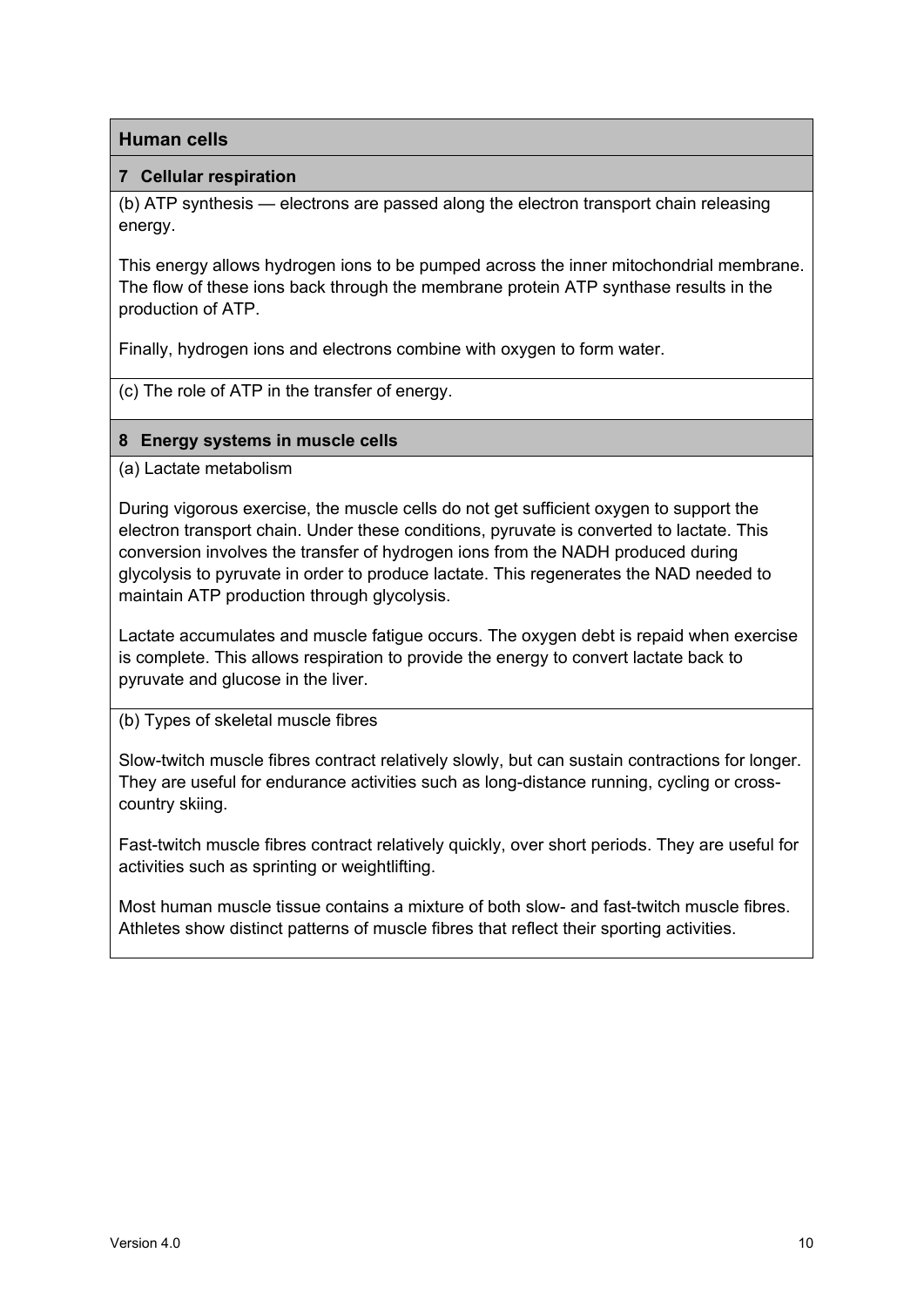#### **1 Gamete production and fertilisation**

(a) Gamete production in the testes

Testes produce sperm in the seminiferous tubules and testosterone in the interstitial cells. The prostate gland and seminal vesicles secrete fluids that maintain the mobility and viability of the sperm.

(b) Gamete production in the ovaries

The ovaries contain immature ova in various stages of development. Each ovum is surrounded by a follicle that protects the developing ovum and secretes hormones.

(c) Fertilisation

Mature ova are released into the oviduct where they may be fertilised by sperm to form a zygote.

#### **2 Hormonal control of reproduction**

(a) Hormonal influence on puberty.

(b) Hormonal control of sperm production.

(c) Hormonal control of the menstrual cycle

The menstrual cycle takes approximately 28 days with the first day of menstruation regarded as day one of the cycle.

FSH stimulates the development of a follicle and the production of oestrogen by the follicle in the follicular phase.

Oestrogen stimulates proliferation of the endometrium preparing it for implantation, and affects the consistency of cervical mucus making it more easily penetrated by sperm. Peak levels of oestrogen stimulate a surge in the secretion of LH. This surge in LH triggers ovulation.

In the luteal phase the follicle develops into a corpus luteum which secretes progesterone. Progesterone promotes further development and vascularisation of the endometrium preparing it for implantation if fertilisation occurs.

The negative feedback effect of the ovarian hormones on the pituitary gland and the secretion of FSH and LH prevent further follicles from developing. The lack of LH leads to degeneration of the corpus luteum with a subsequent drop in progesterone levels leading to menstruation.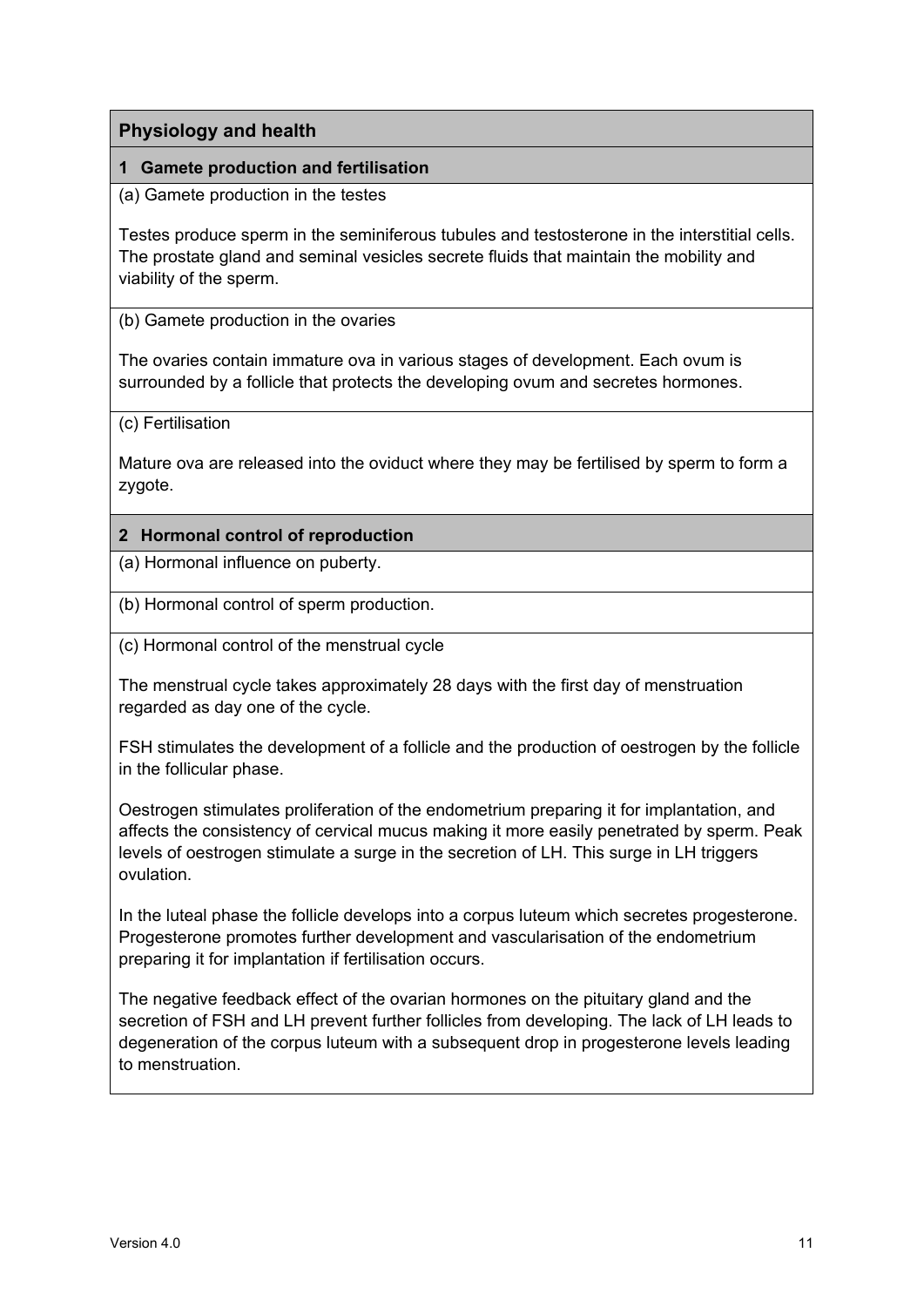#### **3 The biology of controlling fertility**

Infertility treatments and contraception are based on the biology of fertility.

(a) Women show cyclical fertility leading to a fertile period. Men show continuous fertility.

Identification of the fertile period.

(b) Treatments for infertility

Stimulating ovulation

Ovulation is stimulated by drugs that prevent the negative feedback effect of oestrogen on FSH secretion.

Other ovulatory drugs mimic the action of FSH and LH. These drugs can cause super ovulation that can result in multiple births or be used to collect ova for in vitro fertilisation (IVF) programmes.

Artificial insemination

Several samples of semen are collected over a period of time. Artificial insemination is particularly useful where the male has a low sperm count. If a partner is sterile a donor may be used to provide semen.

Intra-cytoplasmic sperm injection (ICSI)

If mature sperm are defective or very low in number, ICSI can be used. The head of the sperm is drawn into a needle and injected directly into the egg to achieve fertilisation.

In vitro fertilisation (IVF)

Surgical removal of eggs from ovaries after hormone stimulation. Incubation of zygotes and uterine implantation. The use of IVF in conjunction with pre-implantation genetic diagnosis (PGD) to identify single gene disorders and chromosomal abnormalities.

(c) Physical and chemical methods of contraception.

Biological basis of physical methods used to prevent pregnancy.

The oral contraceptive pill is a chemical method of contraception. It contains a combination of synthetic oestrogen and progesterone that mimics negative feedback preventing the release of FSH and LH from the pituitary gland.

The progesterone-only (mini) pill causes thickening of the cervical mucus.

Emergency hormonal contraceptive pills prevent or delay ovulation.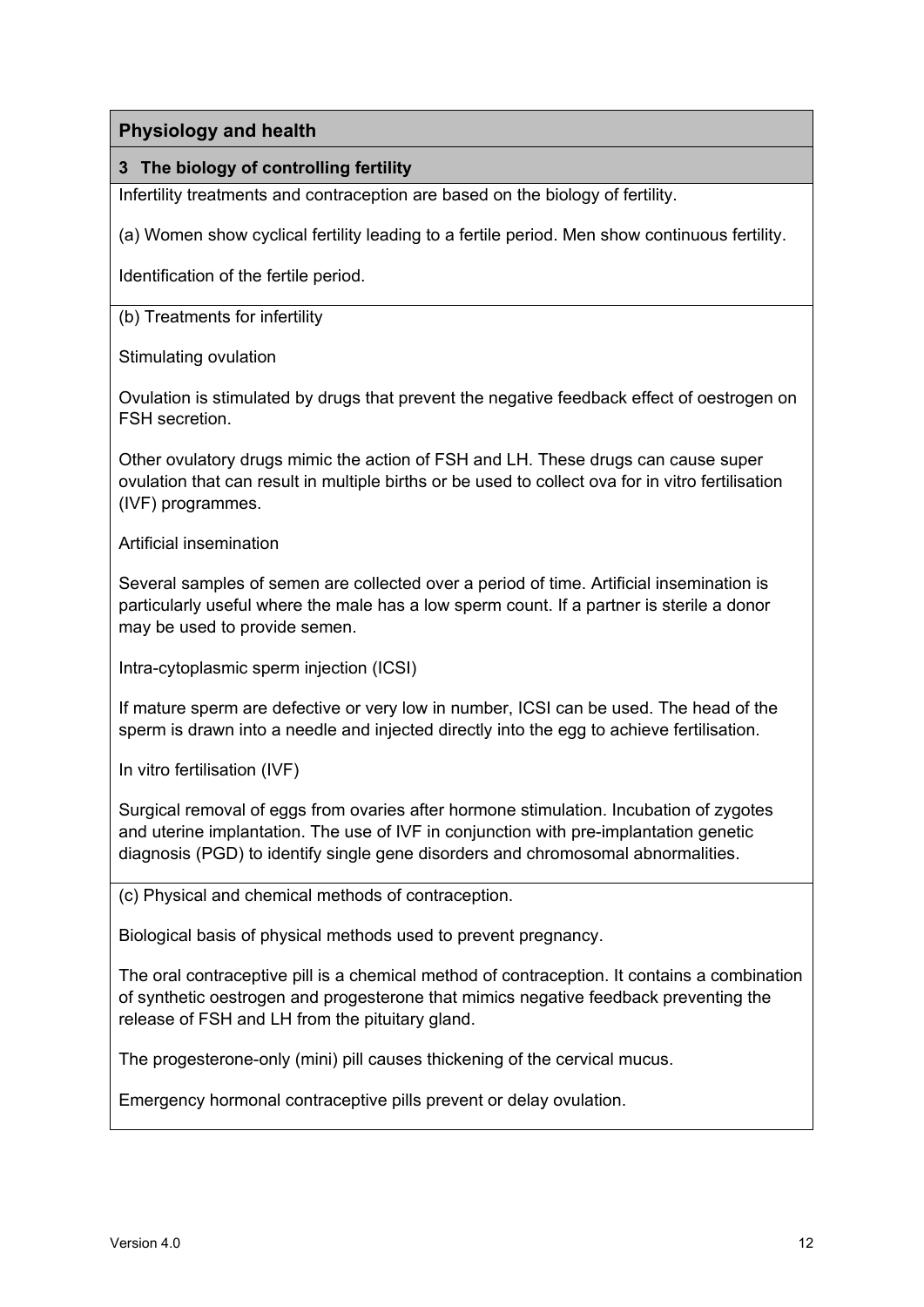#### **4 Antenatal and postnatal screening**

A variety of techniques can be used to monitor the health of the mother, developing fetus and baby.

(a) Antenatal screening

Antenatal screening identifies the risk of a disorder so that further tests and a prenatal diagnosis can be offered.

Ultrasound imaging

Pregnant women are given two ultrasound scans.

Dating scans which determine pregnancy stage and due date are used with tests for marker chemicals which vary normally during pregnancy.

Anomaly scans may detect serious physical abnormalities in the fetus.

Blood and urine tests

Routine blood and urine tests are carried out throughout pregnancy to monitor the concentrations of marker chemicals.

Diagnostic testing

Amniocentesis and chorionic villus sampling (CVS) and the advantages and disadvantages of their use.

Cells from samples can be cultured to obtain sufficient cells to produce a karyotype to diagnose a range of conditions.

(b) Analysis of patterns of inheritance in genetic screening and counselling.

Patterns of inheritance in autosomal recessive, autosomal dominant, incomplete dominance and sex-linked recessive single gene disorders.

(c) Postnatal screening.

Diagnostic testing for phenylketonuria (PKU).

In PKU a substitution mutation means that the enzyme which converts phenylalanine to tyrosine is non-functional.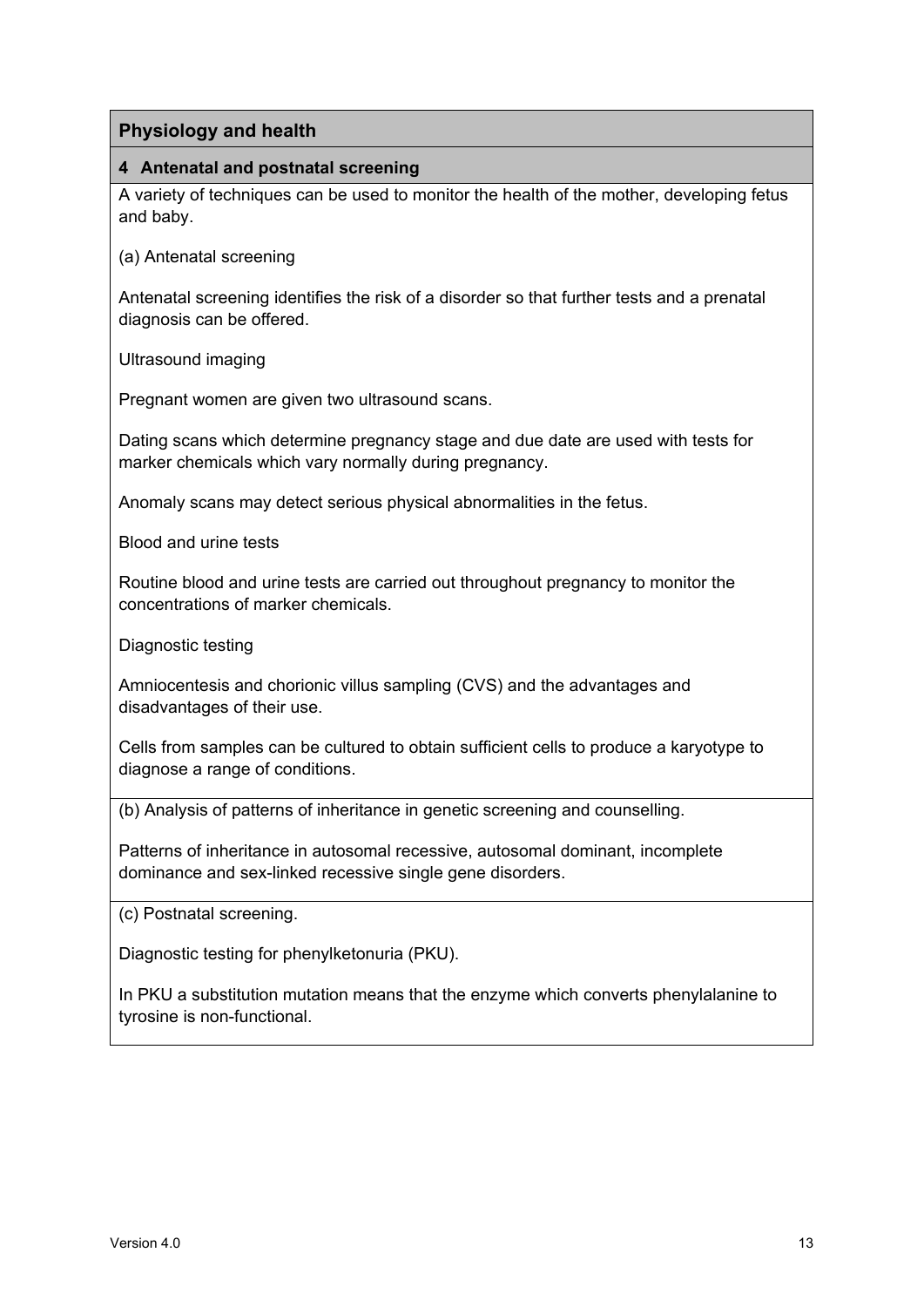#### **5 The structure and function of arteries, capillaries and veins**

(a) Blood circulates from the heart through the arteries to the capillaries then to the veins and back to the heart. There is a decrease in blood pressure as blood moves away from the heart.

(b) The structure and function of arteries, capillaries and veins: endothelium, central lumen, connective tissue, elastic fibres, smooth muscle and valves.

The role of vasoconstriction and vasodilation in controlling blood flow.

(c) The exchange of materials between tissue fluid and cells through pressure filtration and the role of lymphatic vessels.

Tissue fluid and blood plasma are similar in composition with the exception of plasma proteins, which are too large to be filtered through the capillary walls.

#### **6 The structure and function of the heart**

Blood flow through the heart and its associated blood vessels.

(a) Cardiac output and its calculation.

(b) The cardiac cycle.

Functions of diastole, atrial systole and ventricular systole.

Effect of pressure changes on atrio-ventricular (AV) and semi lunar (SL) valves.

(c) The structure and function of the cardiac conducting system.

Control of contraction and timing by cells of the sino-atrial node (SAN) and transmission to the atrio-ventricular node (AVN).

Impulses in the heart generate currents that can be detected by an electrocardiogram (ECG).

The medulla regulates the rate of the sino-atrial node through the antagonistic action of the autonomic nervous system (ANS).

A sympathetic nerve releases noradrenaline which increases the heart rate, whereas a parasympathetic nerve releases acetylcholine which decreases the heart rate.

(d) Blood pressure changes in the aorta during the cardiac cycle.

Measurement of blood pressure using a sphygmomanometer.

Hypertension (high blood pressure) is a major risk factor for many diseases including coronary heart disease.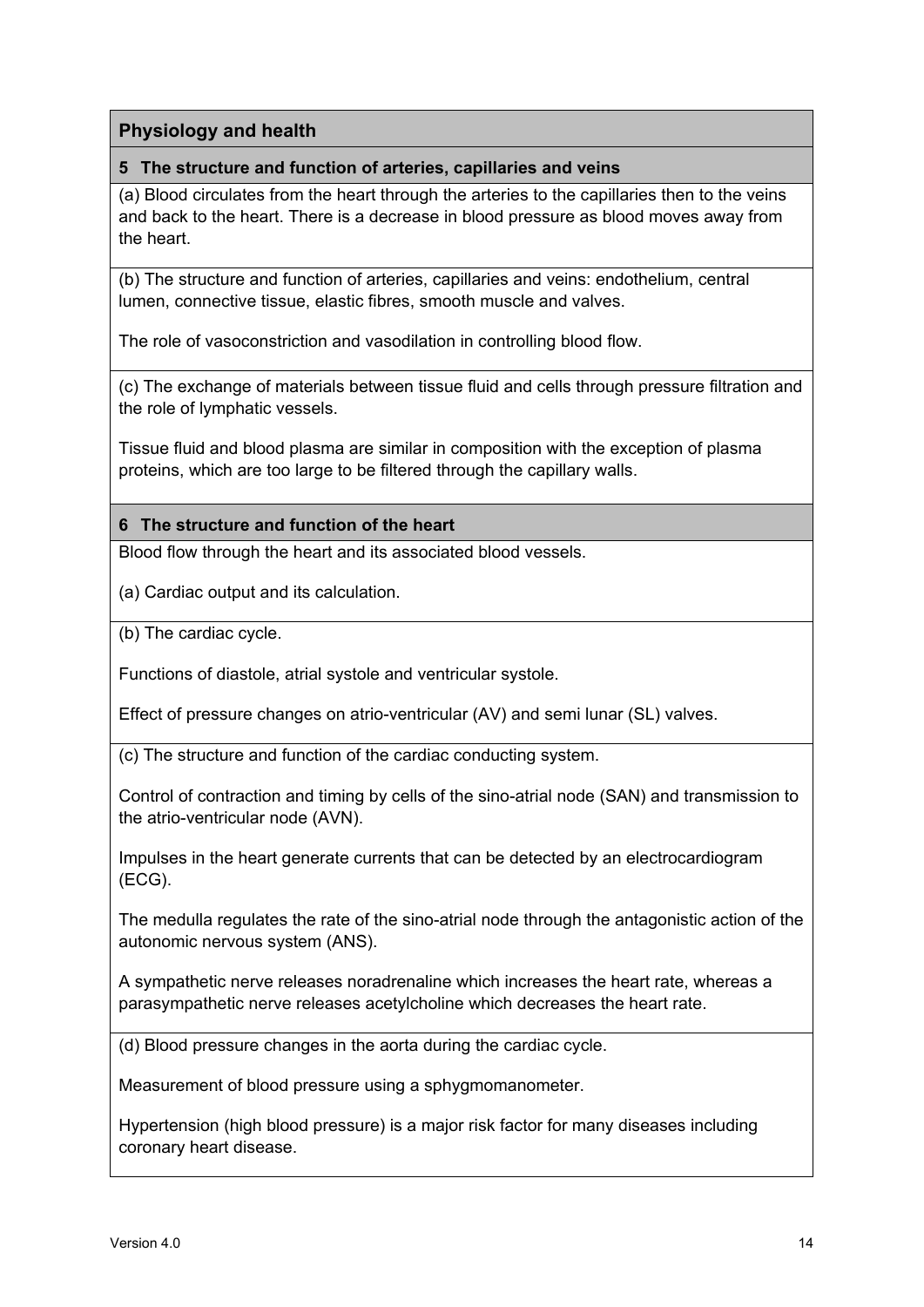#### **7 Pathology of cardiovascular disease (CVD)**

(a) Process of atherosclerosis, its effect on arteries and blood pressure.

Atherosclerosis is the root cause of various cardiovascular diseases (CVD) — angina, heart attack, stroke and peripheral vascular disease.

(b) Thrombosis — endothelium damage, clotting factors and the role of prothrombin, thrombin, fibrinogen and fibrin. Thrombus formation and the formation and effects of an embolus.

A thrombosis in a coronary artery may lead to a myocardial infarction (MI), commonly known as a heart attack. A thrombosis in an artery in the brain may lead to a stroke. Cells are deprived of oxygen leading to death of the tissues.

(c) Causes and effects of peripheral vascular disorders.

Peripheral vascular disease is narrowing of the arteries due to atherosclerosis of arteries other than those of the heart or brain. The arteries to the legs are most commonly affected. Pain is experienced in the leg muscles due to a limited supply of oxygen.

A deep vein thrombosis (DVT) is a blood clot that forms in a deep vein, most commonly in the leg. This can break off and result in a pulmonary embolism in the lungs.

(d) Control of cholesterol levels in the body.

Cholesterol is a type of lipid found in the cell membrane. It is also used to make the sex hormones — testosterone, oestrogen and progesterone.

Cholesterol is synthesised by all cells, although 25% of total production takes place in the liver. A diet high in saturated fats or cholesterol causes an increase in cholesterol levels in the blood.

Roles of high density lipoproteins (HDL) and low density lipoproteins (LDL). LDL receptors, negative feedback control and atheroma formation.

Ratios of HDL to LDL in maintaining health.

The benefits of physical activity and a low fat diet.

Reducing blood cholesterol through prescribed medications.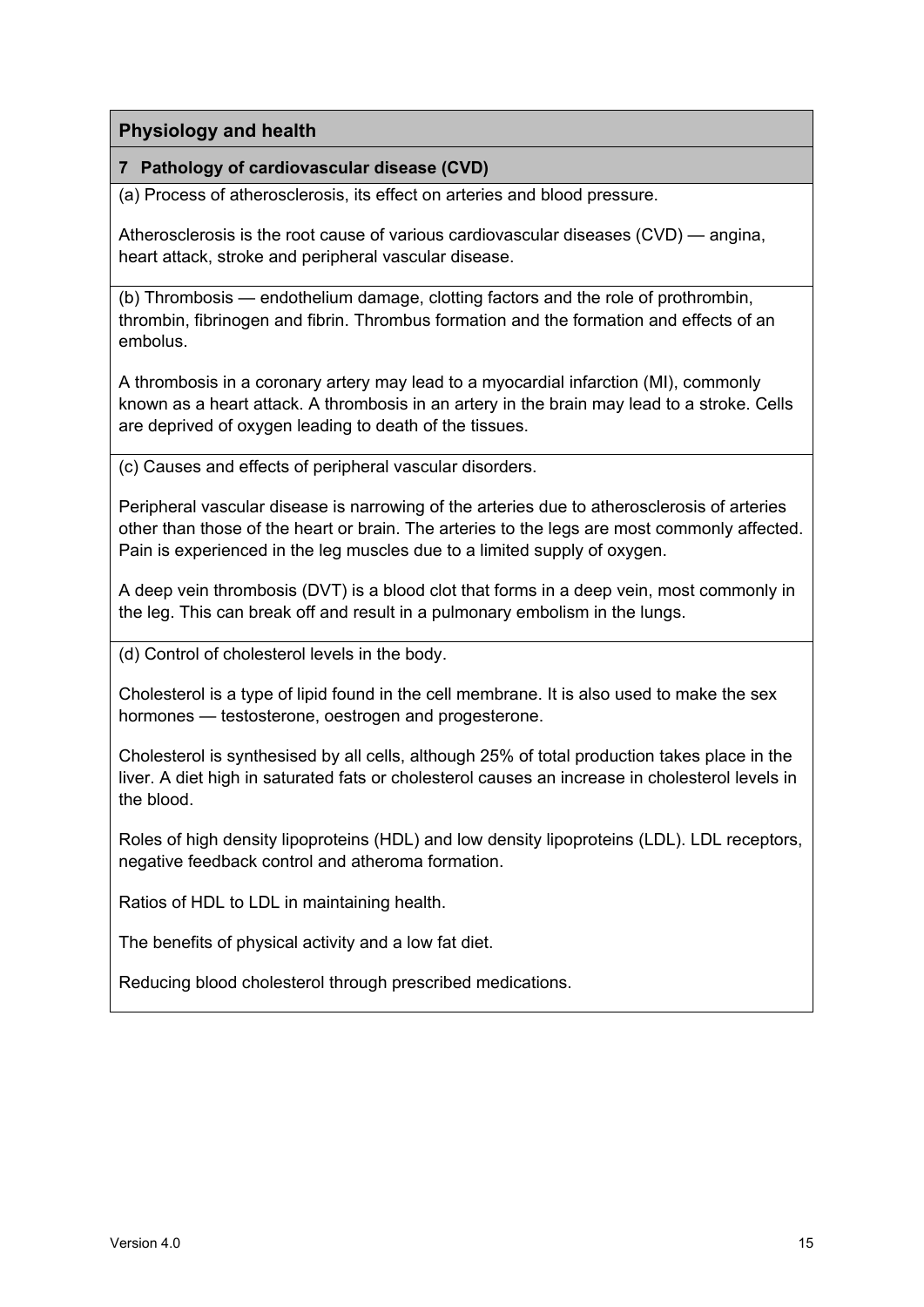#### **8 Blood glucose levels and obesity**

(a) Chronic elevated blood glucose levels lead to atherosclerosis and blood vessel damage.

(b) Pancreatic receptors and the role of hormones in negative feedback control of blood glucose through insulin, glucagon and adrenaline.

(c) Type 1 and type 2 diabetes

Type 1 diabetes usually occurs in childhood. A person with type 1 diabetes is unable to produce insulin and can be treated with regular doses of insulin.

Type 2 diabetes typically develops later in life. The likelihood of developing type 2 diabetes is increased by being overweight.

In type 2 diabetes, individuals produce insulin but their cells are less sensitive to it. This insulin resistance is linked to a decrease in the number of insulin receptors in the liver, leading to a failure to convert glucose to glycogen.

In both types of diabetes, individual blood glucose concentrations will rise rapidly after a meal. The kidneys will remove some of this glucose resulting in glucose appearing in urine.

The glucose tolerance test is used to diagnose diabetes.

#### (d) Obesity

Obesity is a major risk factor for cardiovascular disease and type 2 diabetes.

Obesity is characterised by excess body fat in relation to lean body tissue such as muscle. Obesity may impair health.

Body mass index (BMI) is commonly used to measure obesity but can wrongly classify muscular individuals as obese.

Role of diet and exercise in reducing obesity and cardiovascular disease (CVD).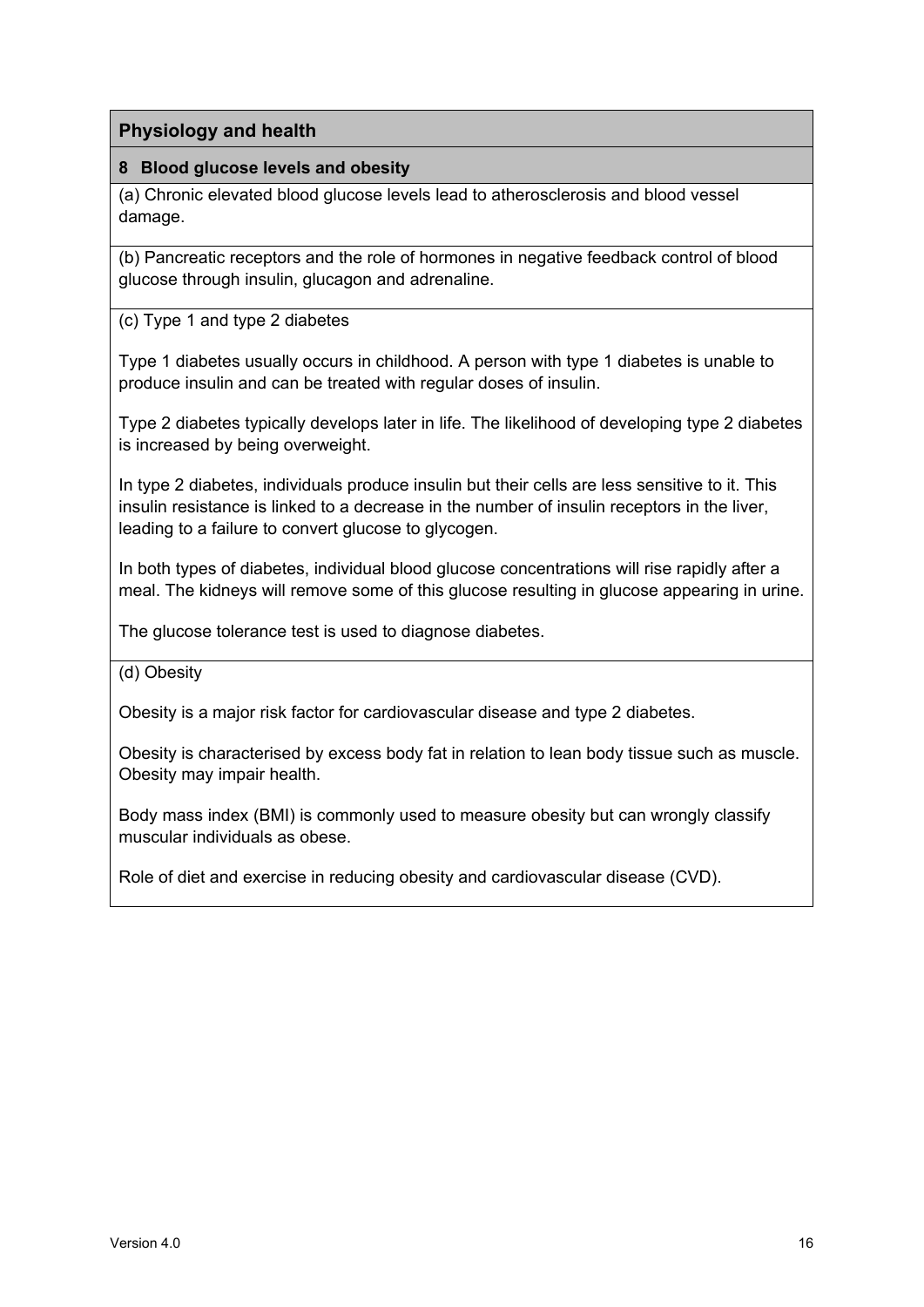#### **1 Divisions of the nervous system and neural pathways**

(a) Structure of the central nervous system (CNS) and the peripheral nervous system (PNS).

The somatic nervous system contains sensory and motor neurons.

The autonomic nervous system (ANS) consists of the sympathetic and parasympathetic systems.

The antagonistic actions of the sympathetic and parasympathetic systems on heart rate, breathing rate, peristalsis and intestinal secretions.

(b) Structure and function of converging, diverging and reverberating neural pathways.

#### **2 The cerebral cortex**

(a) The cerebral cortex is the centre of conscious thought. It also recalls memories and alters behaviour in the light of experience. There is localisation of brain functions in the cerebral cortex. It contains sensory areas, motor areas and association areas. There are association areas involved in language processing, personality, imagination and intelligence.

(b) Information from one side of the body is processed in the opposite side of the cerebrum.

Transfer of information between the cerebral hemispheres occurs through the corpus callosum.

#### **3 Memory**

(a) Memory involves encoding storage and retrieval of information.

All information entering the brain passes through sensory memory and enters short-term memory (STM). Information is then either transferred to long-term memory (LTM) or is discarded.

(b) Sensory memory retains all the visual and auditory input received for a few seconds.

(c) Short-term memory (STM)

STM has a limited capacity and holds information for a short time. The capacity of STM can be improved by 'chunking'.

STM can also process data, to a limited extent, as well as store it. This 'working memory model' explains why the STM can perform simple cognitive tasks.

(d) Long-term memory (LTM)

LTM has an unlimited capacity and holds information for a long time.

The transfer of information from STM to LTM by rehearsal, organisation and elaboration.

Retrieval is aided by the use of contextual cues.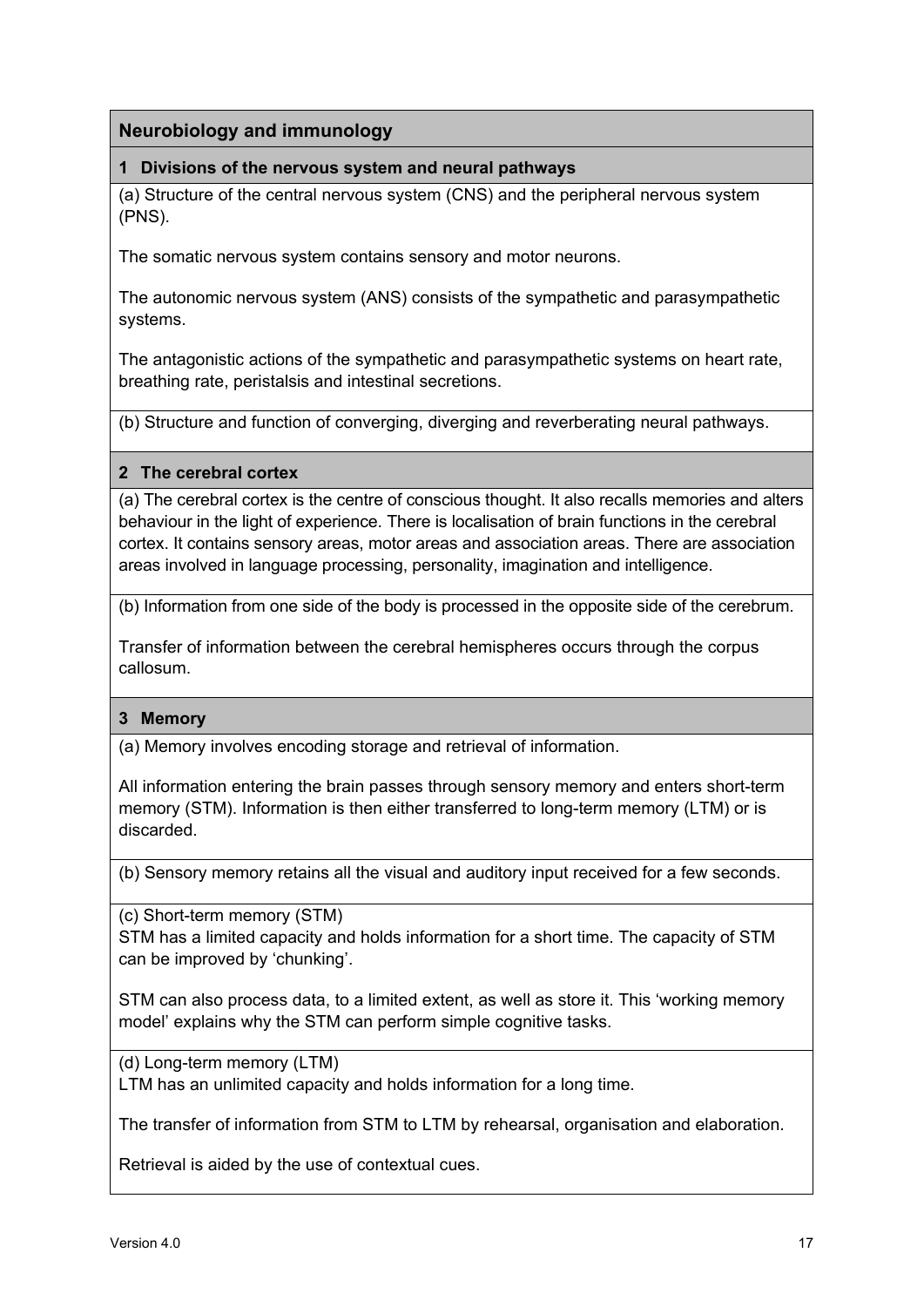#### **4 The cells of the nervous system and neurotransmitters at synapses**

(a) Structure and function of neurons — dendrites, cell body and axons.

Structure and function of myelin sheath.

Myelination continues from birth to adolescence.

Certain diseases destroy the myelin sheath causing a loss of co-ordination.

Glial cells produce the myelin sheath and support neurons.

(b) Neurotransmitters at synapses.

Chemical transmission at the synapse by neurotransmitters — vesicles, synaptic cleft and receptors.

The need for removal of neurotransmitters by enzymes or reuptake to prevent continuous stimulation of postsynaptic neurons.

Receptors determine whether the signal is excitatory or inhibitory.

Synapses can filter out weak stimuli arising from insufficient secretion of neurotransmitters.

Summation of a series of weak stimuli can release enough neurotransmitter to trigger an impulse.

(c) Neurotransmitter effects on mood and behaviour.

The functions of endorphins.

Endorphin production increases in response to severe injury, prolonged and continuous exercise, stress and certain foods.

The function of dopamine.

(d) Neurotransmitter-related disorders and their treatment.

Many drugs used to treat neurotransmitter-related disorders are agonists or antagonists.

Other drugs act by inhibiting the enzymes that degrade neurotransmitters or by inhibiting reuptake of the neurotransmitter at the synapse causing an enhanced effect.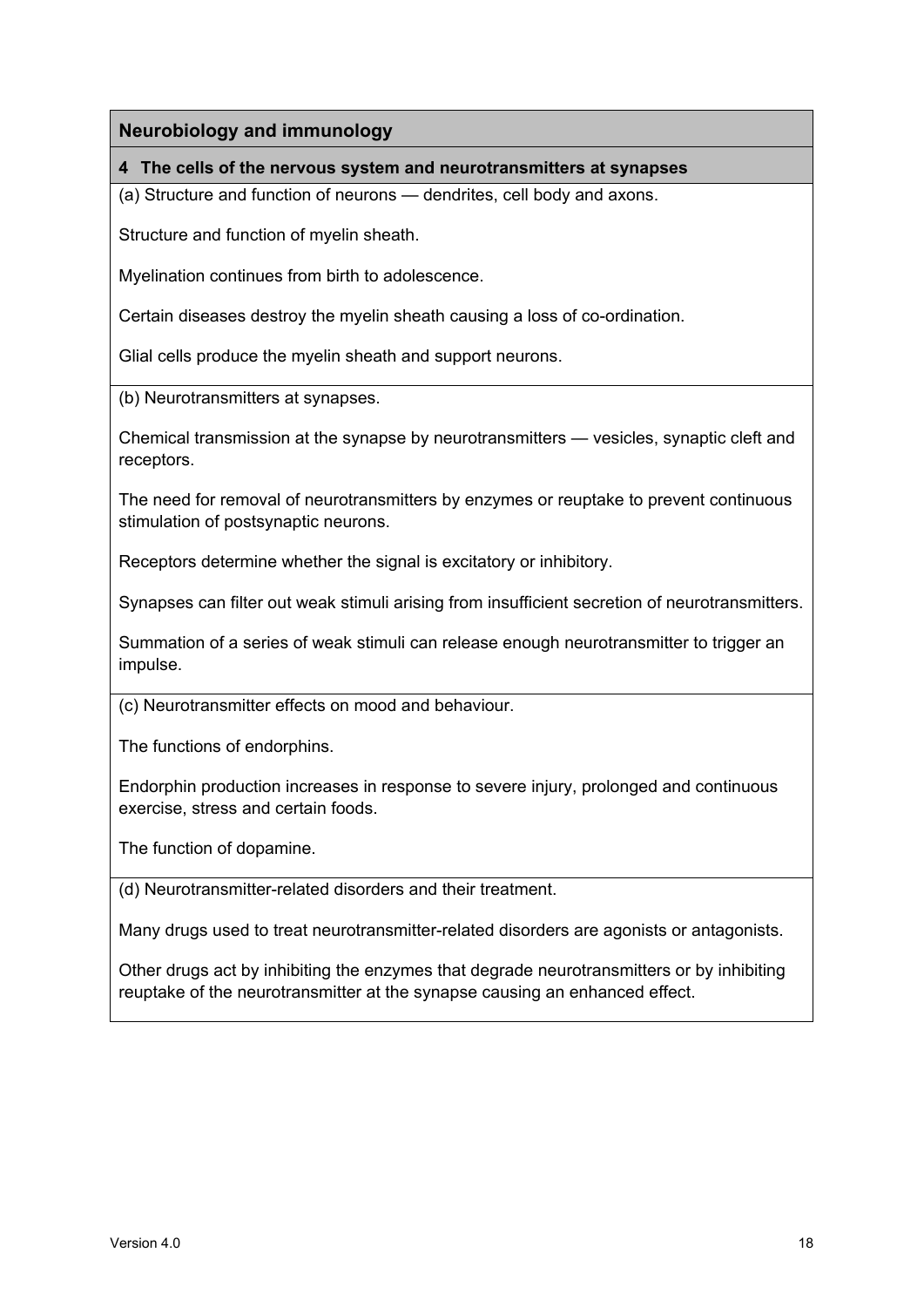#### **4 The cells of the nervous system and neurotransmitters at synapses**

(e) Mode of action of recreational drugs.

Recreational drugs can also act as agonists or antagonists.

Recreational drugs affect neurotransmission at synapses in the brain altering an individual's mood, cognition, perception and behaviour.

Many recreational drugs affect neurotransmission in the reward pathway of the brain.

Drug addiction is caused by repeated use of drugs that act as antagonists.

Drug tolerance is caused by repeated use of drugs that act as agonists.

#### **5 Non-specific body defences**

(a) Physical and chemical defences.

Epithelial cells form a physical barrier.

Chemical secretions are produced against invading pathogens.

(b) The inflammatory response.

(c) Phagocytes

Phagocytes recognise pathogens and destroy them by phagocytosis.

Phagocytes release cytokines which attract more phagocytes to the site of infection.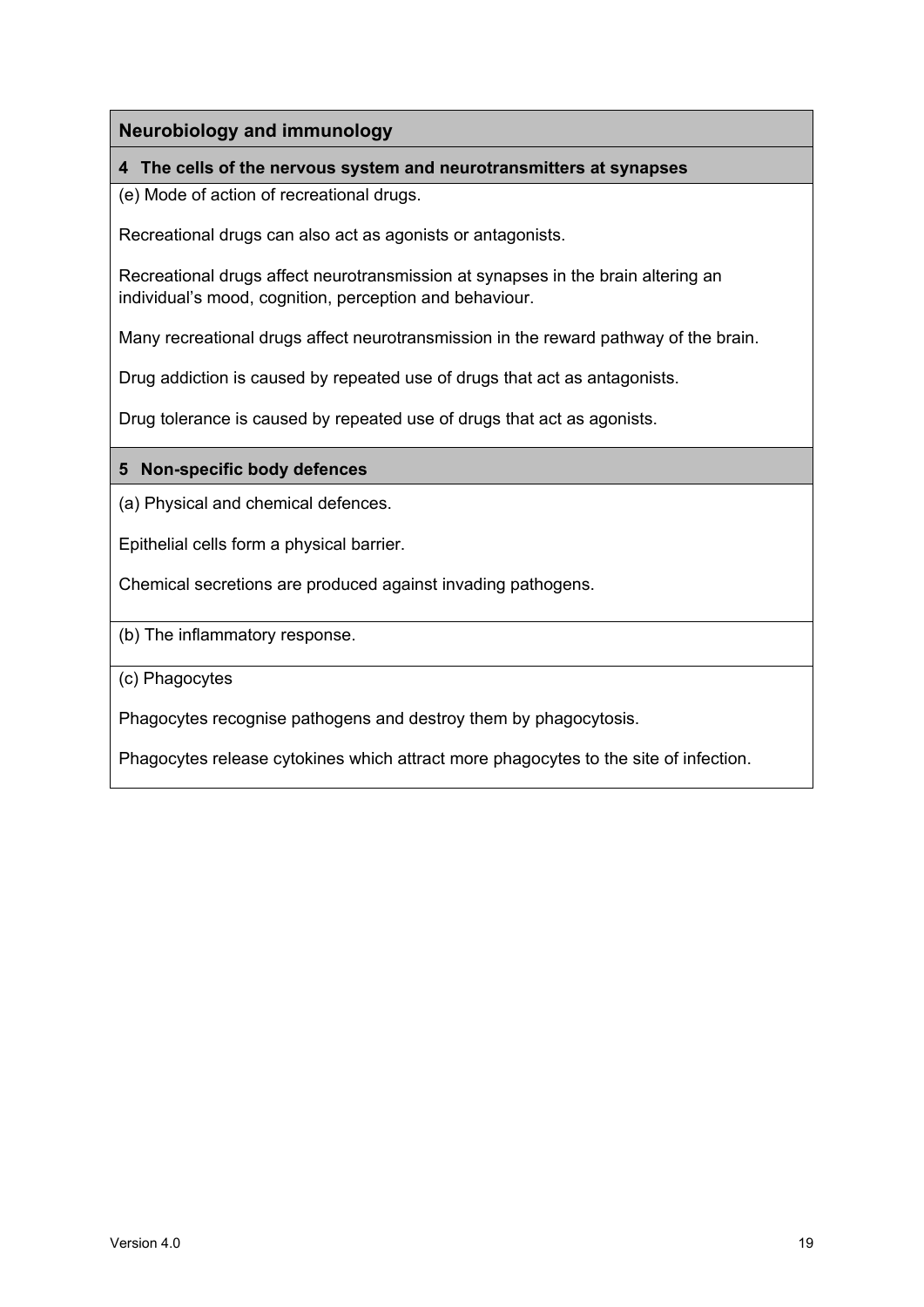#### **6 Specific cellular defences against pathogens**

(a) Lymphocytes

Lymphocytes are the white blood cells involved in the specific immune response.

Lymphocytes respond to specific antigens on invading pathogens.

Antigens are molecules, often proteins located on the surface of cells that trigger a specific immune response.

There are two types of lymphocytes — B lymphocytes and T lymphocytes.

B lymphocytes produce antibodies against antigens and this leads to the destruction of the pathogen.

B lymphocytes can respond to antigens on substances that are harmless to the body, eg pollen. This hypersensitive response is called an allergic reaction.

T lymphocytes destroy infected body cells by recognising antigens of the pathogen on the cell membrane and inducing apoptosis. Apoptosis is programmed cell death.

T lymphocytes can normally distinguish between self-antigens on the body's own cells and non-self-antigens on infected cells.

Failure of the regulation of the immune system leads to T lymphocytes responding to self-antigens. This causes autoimmune diseases.

(b) Some of the cloned B and T lymphocytes survive long-term as memory cells. When a secondary exposure to the same antigen occurs, these memory cells rapidly give rise to a new clone of specific lymphocytes. These destroy the invading pathogens before the individual shows symptoms.

The human immunodeficiency virus (HIV) attacks and destroys T lymphocytes. HIV causes depletion of T lymphocytes which leads to the development of AIDS (acquired immune deficiency syndrome).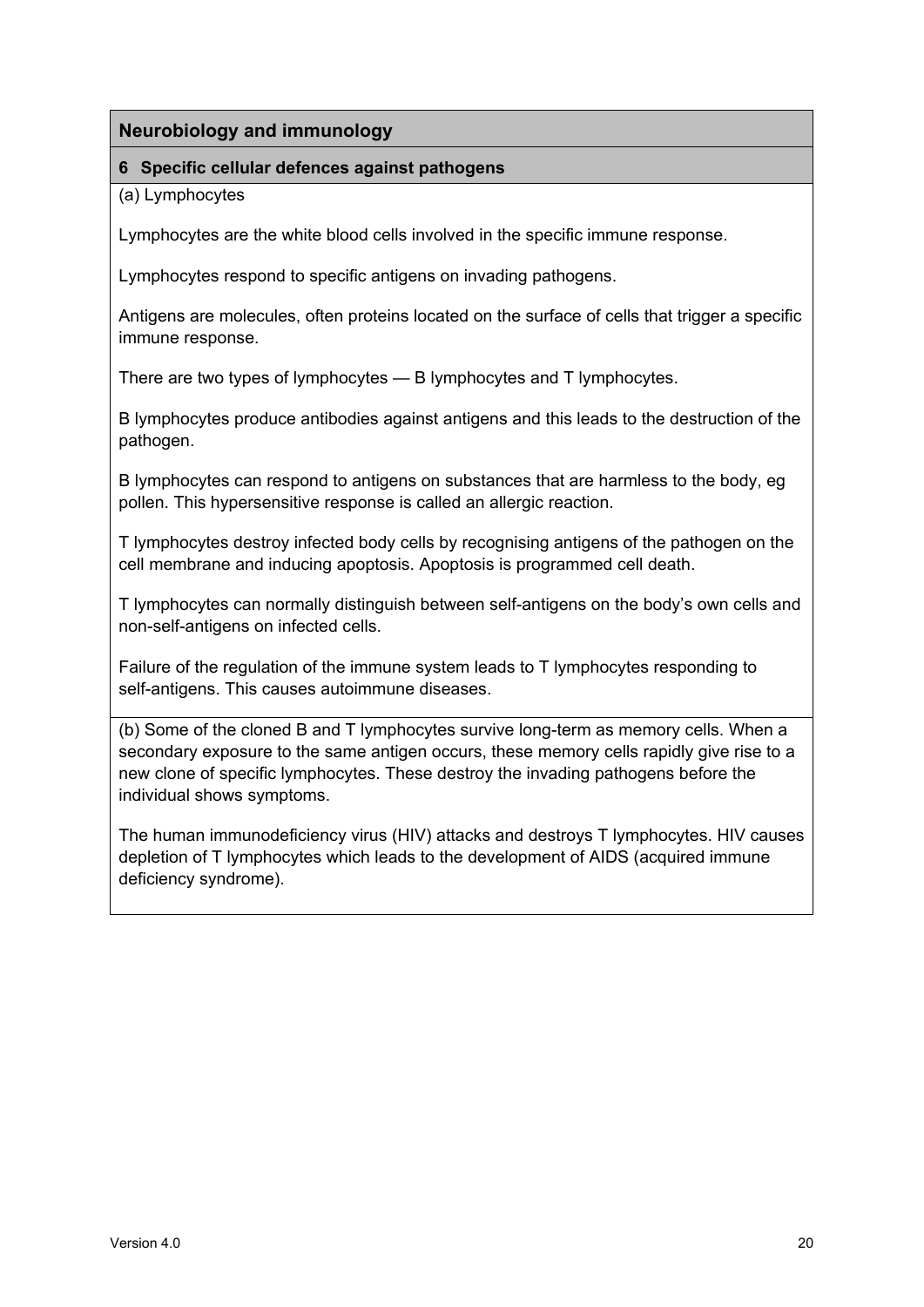#### **7 Immunisation**

#### (a) Vaccination

Immunity can be developed by vaccination using antigens from infectious pathogens, so creating memory cells.

Antigens are usually mixed with an adjuvant when producing the vaccine.

#### (b) Herd immunity

Herd immunity occurs when a large percentage of a population is immunised. Establishing herd immunity is important in reducing the spread of diseases.

Non-immune individuals are protected as there is a lower probability they will come into contact with infected individuals.

The herd immunity threshold depends on the type of disease, the effectiveness of the vaccine and the density of the population.

Mass vaccination programmes are designed to establish herd immunity to a disease.

Difficulties can arise when widespread vaccination is not possible due to poverty in the developing world, or when vaccines are rejected by a percentage of the population in the developed world.

#### (c) Antigenic variation

Some pathogens can change their antigens. This means that memory cells are not effective against them.

Role and impact of antigenic variation in influenza.

#### **8 Clinical trials of vaccines and drugs**

Vaccines and drugs are subjected to clinical trials to establish their safety and effectiveness before being licensed for use.

The design of clinical trials to test vaccines and drugs involves randomised, double-blind and placebo-controlled protocols.

The importance of group size in reducing experimental error and establishing statistical significance.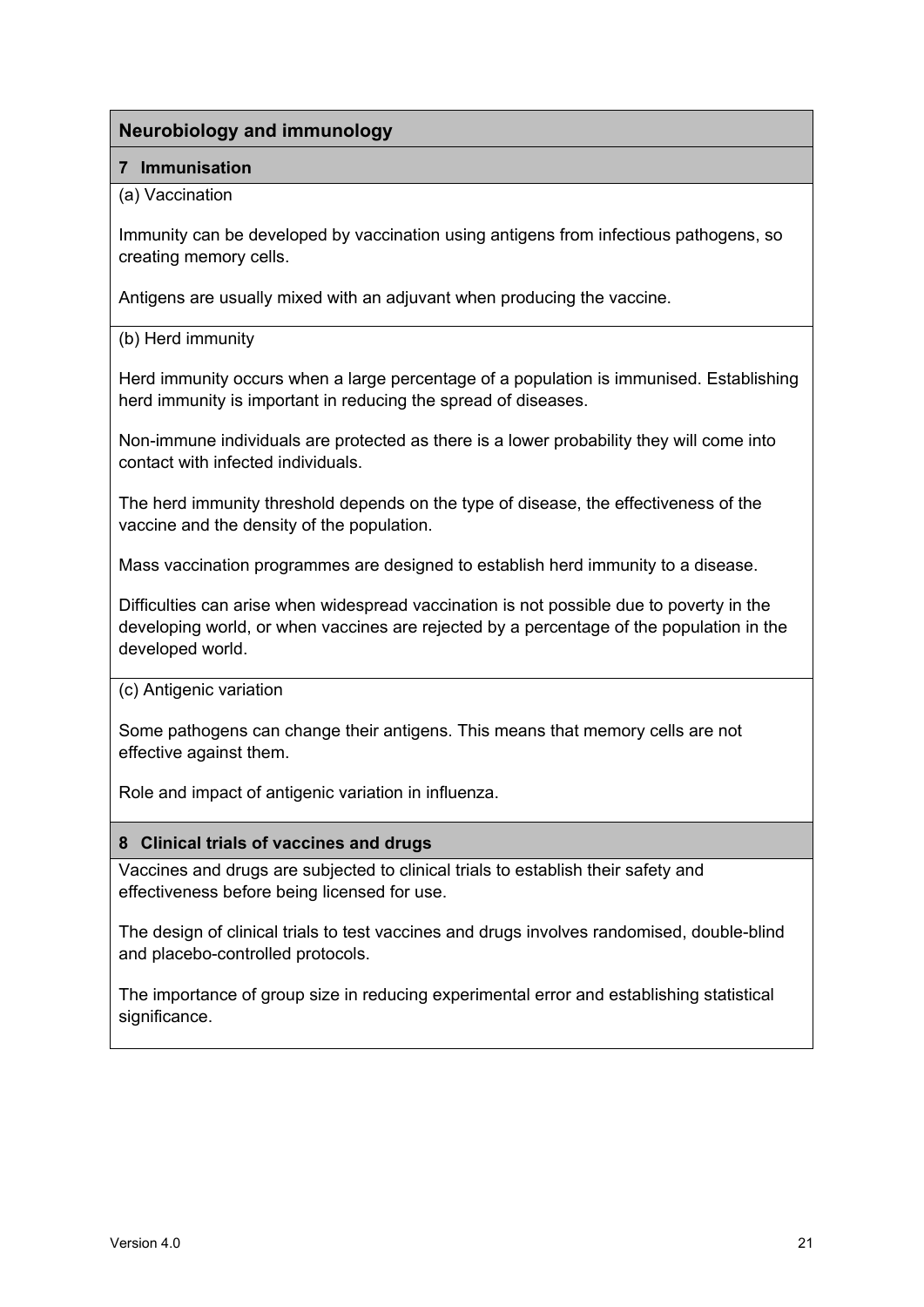#### **Apparatus and techniques**

In addition to the key areas, candidates must have knowledge of the following pieces of apparatus and have opportunities to become familiar with the following techniques.

#### **Apparatus**

- ♦ beaker
- ♦ balance
- ♦ measuring cylinder
- ♦ dropper/pipette
- $\triangleleft$  test tube/boiling tube
- ♦ thermometer
- ♦ funnel
- $\bullet$  syringe
- ♦ timer/stopwatch
- ♦ Petri dish
- ♦ water bath
- ♦ colorimeter
- ♦ pulsometer
- ♦ sphygmomanometer

#### **Techniques**

- ♦ using gel electrophoresis to separate macromolecule, for example DNA fragments
- ♦ using substrate concentration or inhibitor concentration to alter reaction rates
- ♦ measuring metabolic rate using oxygen, carbon dioxide and temperature probes
- ♦ using a respirometer
- ♦ measuring pulse rate and blood pressure
- ♦ measuring body mass index

The course support notes provide a list of suggested learning activities. Choosing from the activities suggested in the course support notes, or carrying out any other appropriate activities, allows candidates to become familiar with the apparatus and techniques listed above. Where it is not possible to carry out a particular technique other resources could be utilised.

Skills, knowledge and understanding included in the course are appropriate to the SCQF level of the course. The SCQF level descriptors give further information on characteristics and expected performance at each SCQF level, and can be found on the SCQF website.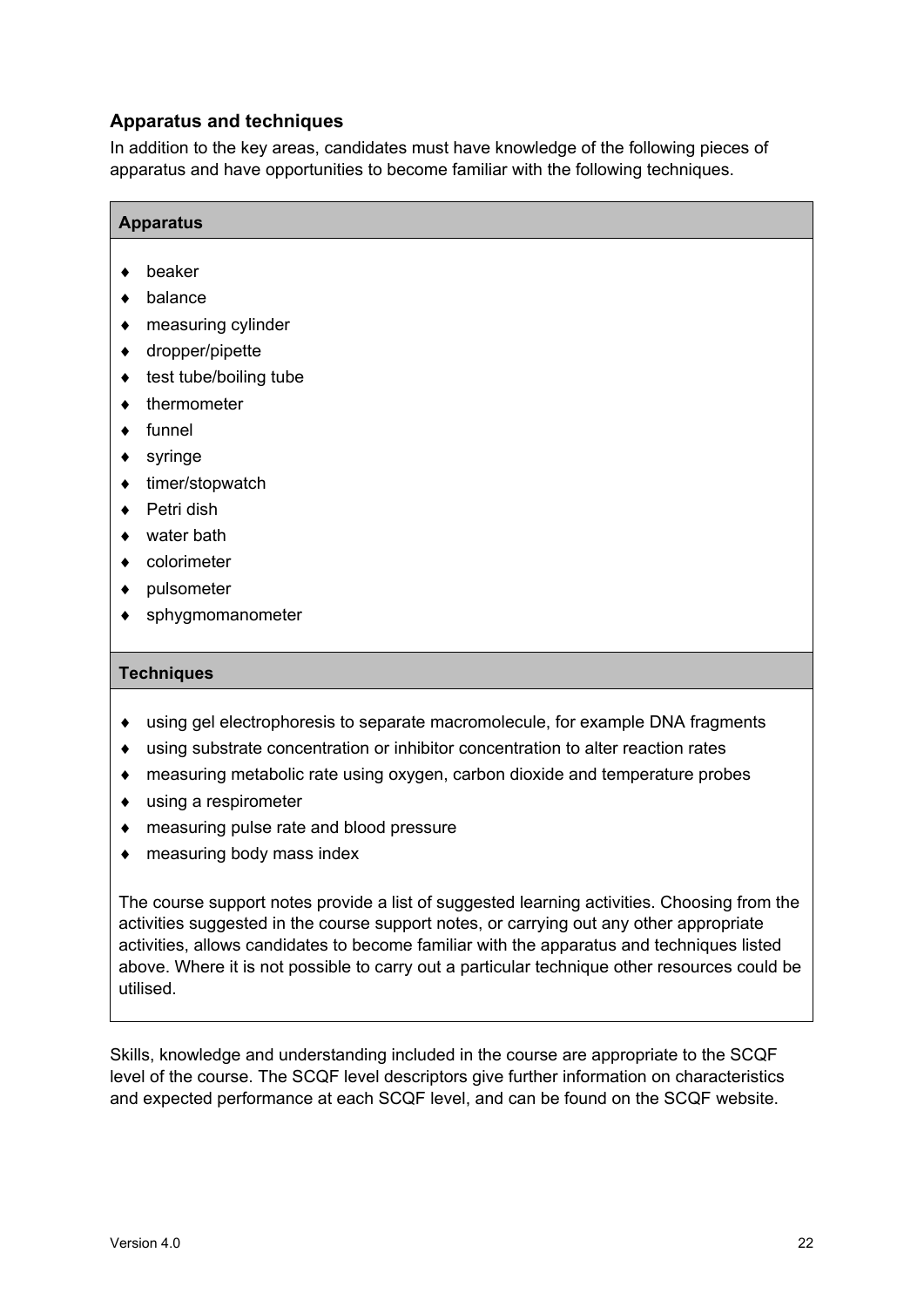### <span id="page-24-0"></span>**Skills for learning, skills for life and skills for work**

This course helps candidates to develop broad, generic skills. These skills are based on [SQA's Skills Framework: Skills for Learning, Skills for Life and Skills for Work](http://www.sqa.org.uk/sqa/63101.html) and draw from the following main skills areas:

#### **1 Literacy**

1.2 Writing

#### **2 Numeracy**

- 2.1 Number processes
- 2.2 Money, time and measurement
- 2.3 Information handling

#### **5 Thinking skills**

- 5.3 Applying
- 5.4 Analysing and evaluating
- 5.5 Creating

Teachers and/or lecturers must build these skills into the course at an appropriate level, where there are suitable opportunities.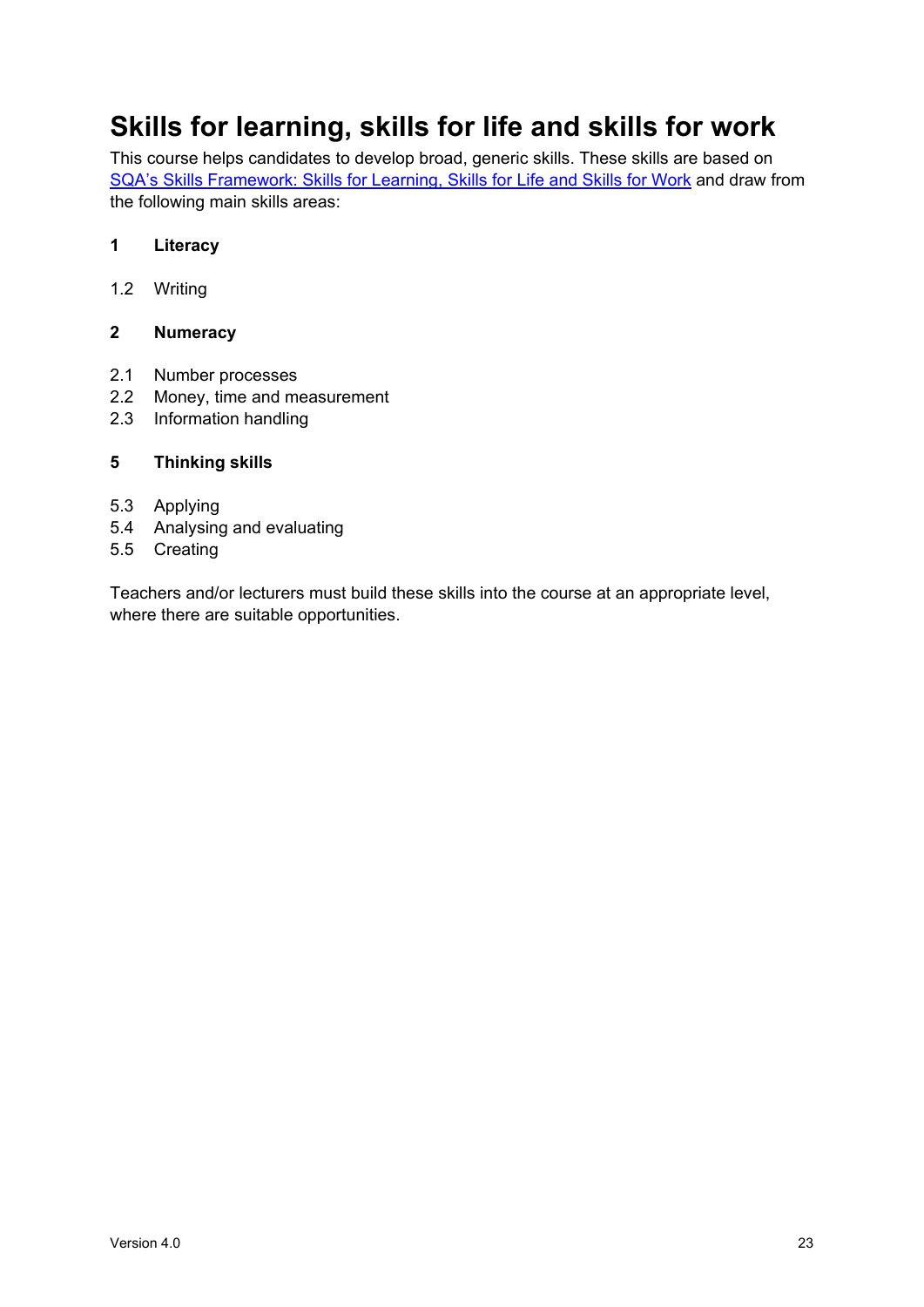# <span id="page-25-0"></span>**Course assessment**

Course assessment is based on the information provided in this document.

The course assessment meets the key purposes and aims of the course by addressing:

- ♦ breadth drawing on knowledge and skills from across the course
- ♦ challenge requiring greater depth or extension of knowledge and/or skills
- ♦ application requiring application of knowledge and/or skills in practical or theoretical contexts as appropriate

This enables candidates to apply:

- ♦ breadth and depth of skills, knowledge and understanding from across the course to answer questions in human biology
- ♦ skills of scientific inquiry, using related knowledge, to carry out a meaningful and appropriately challenging task in human biology and communicate findings

The course assessment has three components: two question papers and an assignment. The relationship between these three components is complementary, to ensure full coverage of the knowledge and skills of the course.

### <span id="page-25-1"></span>**Course assessment structure: question papers**

#### **Question paper 1: multiple choice 25 marks**

### **Question paper 2 195 marks**

The question papers have a total mark allocation of 120 marks. This is 80% of the overall marks for the course assessment.

Marks are distributed proportionally across the course content.

The majority of marks are awarded for demonstrating and applying knowledge and understanding. The other marks are awarded for applying scientific inquiry, scientific analytical thinking, problem-solving skills and the impact of applications of human biology on society.

The question papers assess breadth, challenge and application of skills, knowledge and understanding from across the course. They assess the application or extension of knowledge and/or skills in unfamiliar situations, practical and theoretical contexts. They also assess scientific inquiry skills, analytical thinking skills and problem-solving skills.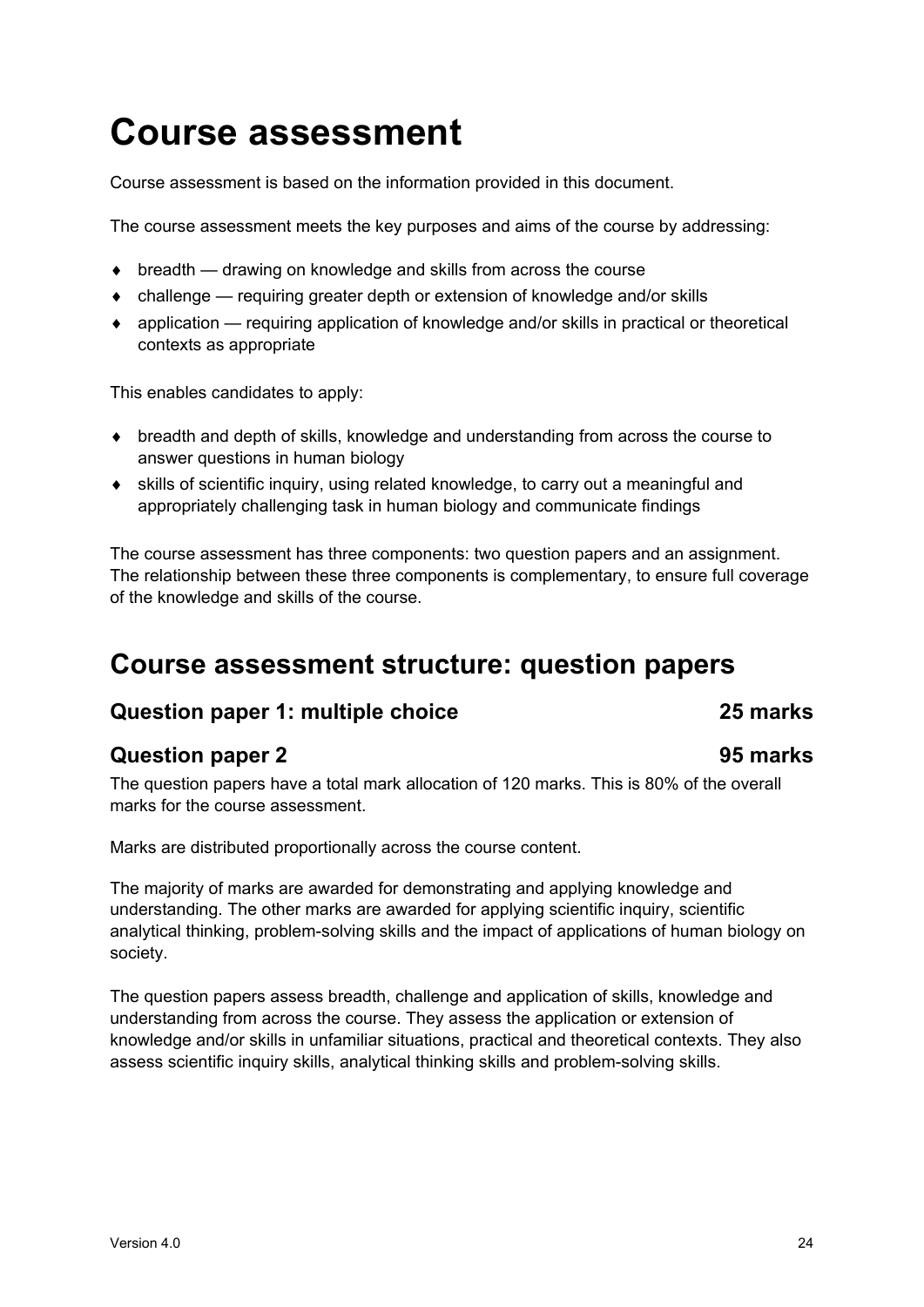The question papers give candidates an opportunity to demonstrate the following skills, knowledge and understanding:

- ♦ demonstrating knowledge and understanding of human biology by making accurate statements, describing information, providing explanations and integrating knowledge
- ♦ applying human biology knowledge to new situations, analysing information and solving problems
- ♦ planning or designing experiments/practical investigations to test given hypotheses or to illustrate particular effects
- ♦ selecting information from a variety of sources
- ♦ presenting information appropriately in a variety of forms
- ♦ processing information (using calculations and units, where appropriate)
- ♦ making predictions and generalisations based on evidence/information
- ♦ drawing valid conclusions and giving explanations supported by evidence/justification
- ♦ evaluating experiments/practical investigations and suggesting improvements

#### **Question paper 1: multiple choice**

Question paper 1 contains multiple-choice questions.

#### **Question paper 2**

Question paper 2 contains restricted-response and extended-response questions.

#### **Setting, conducting and marking the question papers**

The question papers are set and marked by SQA, and conducted in centres under conditions specified for external examinations by SQA.

Candidates have 40 minutes to complete question paper 1.

Candidates have 2 hours and 20 minutes to complete question paper 2.

Specimen question papers for Higher courses are published on SQA's website. These illustrate the standard, structure and requirements of the question papers candidates sit. The specimen papers also include marking instructions.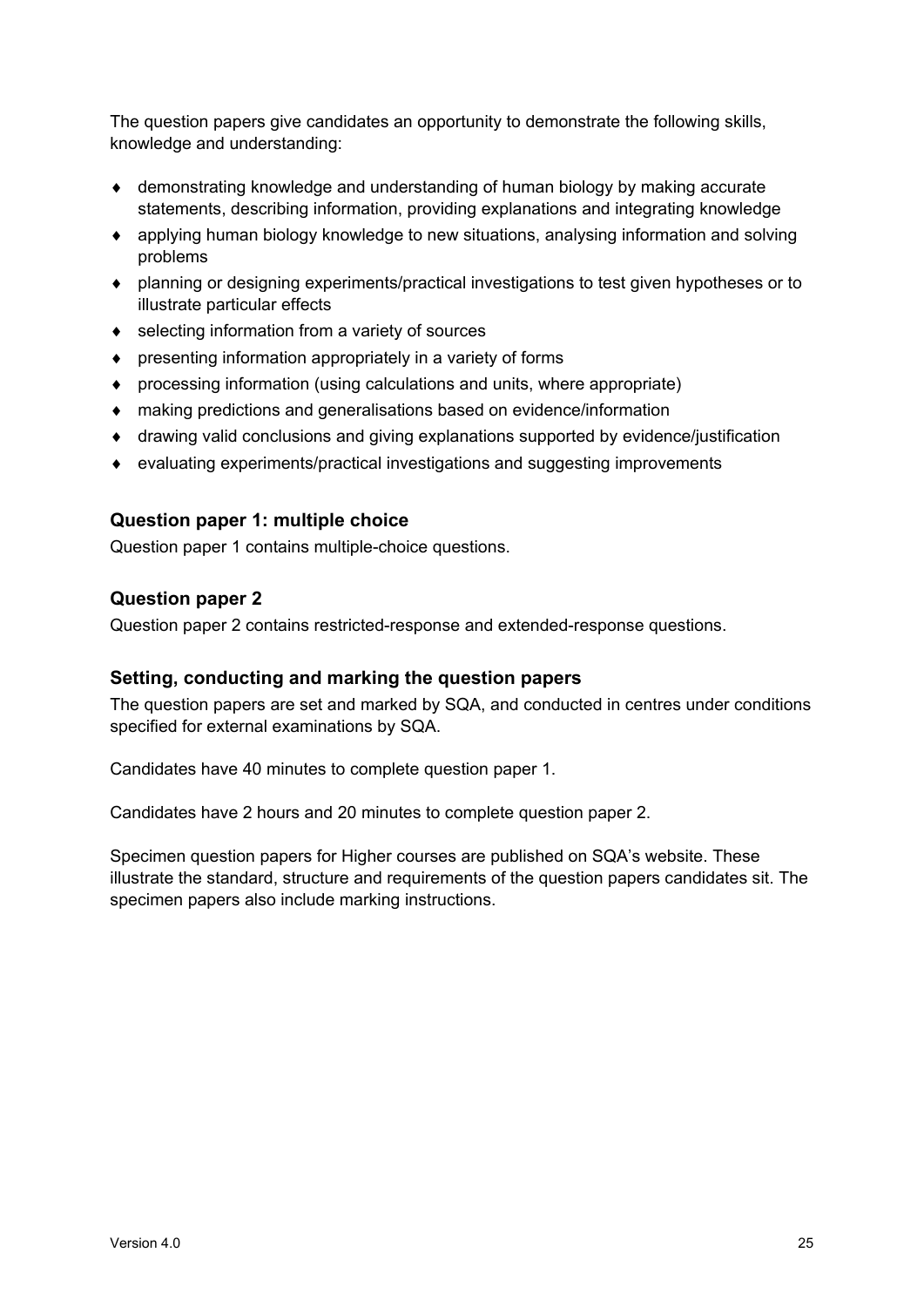### <span id="page-27-0"></span>**Course assessment structure: assignment**

### **Assignment 20 marks**

The assignment has a total mark allocation of 20 marks. This is scaled to 30 marks by SQA to represent 20% of the overall marks for the course assessment.

The assignment assesses the application of skills of scientific inquiry and related human biology knowledge and understanding.

It allows assessment of skills that cannot be assessed by a question paper; for example, handling and processing data gathered through experimental work and research skills.

#### **Assignment overview**

The assignment gives candidates an opportunity to demonstrate the following skills, knowledge and understanding:

- ♦ applying knowledge of human biology to new situations, interpreting information and solving problems
- ♦ planning, designing and safely carrying out experiments/practical investigations to test given hypotheses or to illustrate particular effects
- ♦ selecting information from a variety of sources
- ♦ presenting information appropriately in a variety of forms
- ♦ processing information (using calculations and units, where appropriate)
- ♦ making predictions and generalisations based on evidence/information
- ♦ drawing valid conclusions and giving explanations supported by evidence/justification
- ♦ evaluating experiments/practical investigations and suggesting improvements
- ♦ communicating findings/information effectively

The assignment offers challenge by requiring candidates to apply skills, knowledge and understanding in a context that is one or more of the following:

- ♦ unfamiliar
- ♦ familiar but investigated in greater depth
- $\bullet$  integrating a number of familiar contexts

Candidates research and report on a topic that allows them to apply skills and knowledge in human biology at a level appropriate to Higher.

The topic must be chosen with guidance from teachers and/or lecturers and must involve experimental work.

The assignment has two stages:

- ♦ research
- ♦ report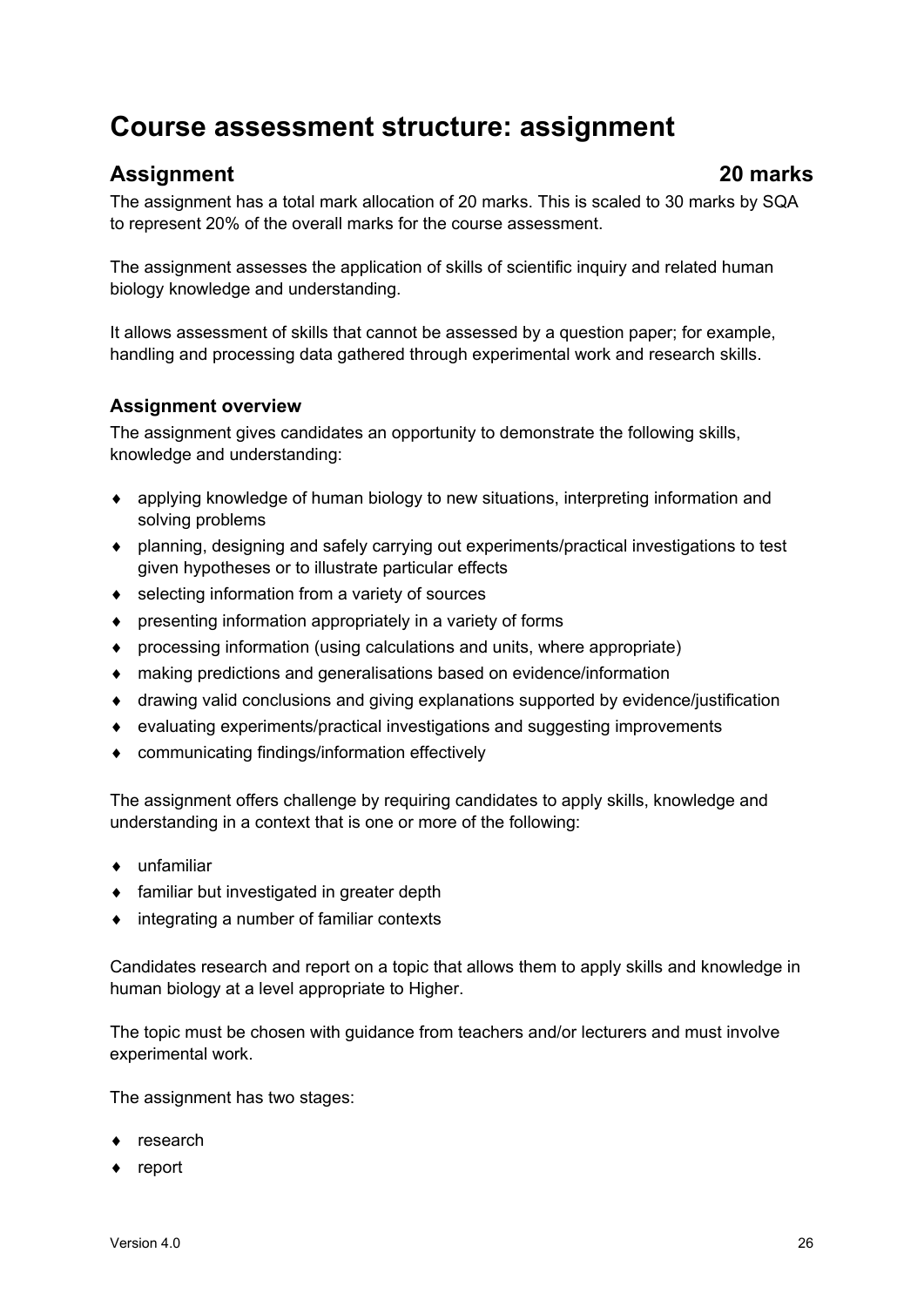The research stage must involve experimental work which allows measurements to be made. Candidates must also gather data/information from the internet, books or journals.

Candidates must produce a report of their research.

#### **Setting, conducting and marking the assignment**

#### **Setting**

The assignment is:

- ◆ set by centres within SQA guidelines
- ♦ set at a time appropriate to the candidate's needs
- ♦ set within teaching and learning and includes experimental work at a level appropriate to Higher

#### **Conducting**

The assignment is:

- ♦ an individually produced piece of work from each candidate
- ♦ started at an appropriate point in the course
- ♦ conducted under controlled conditions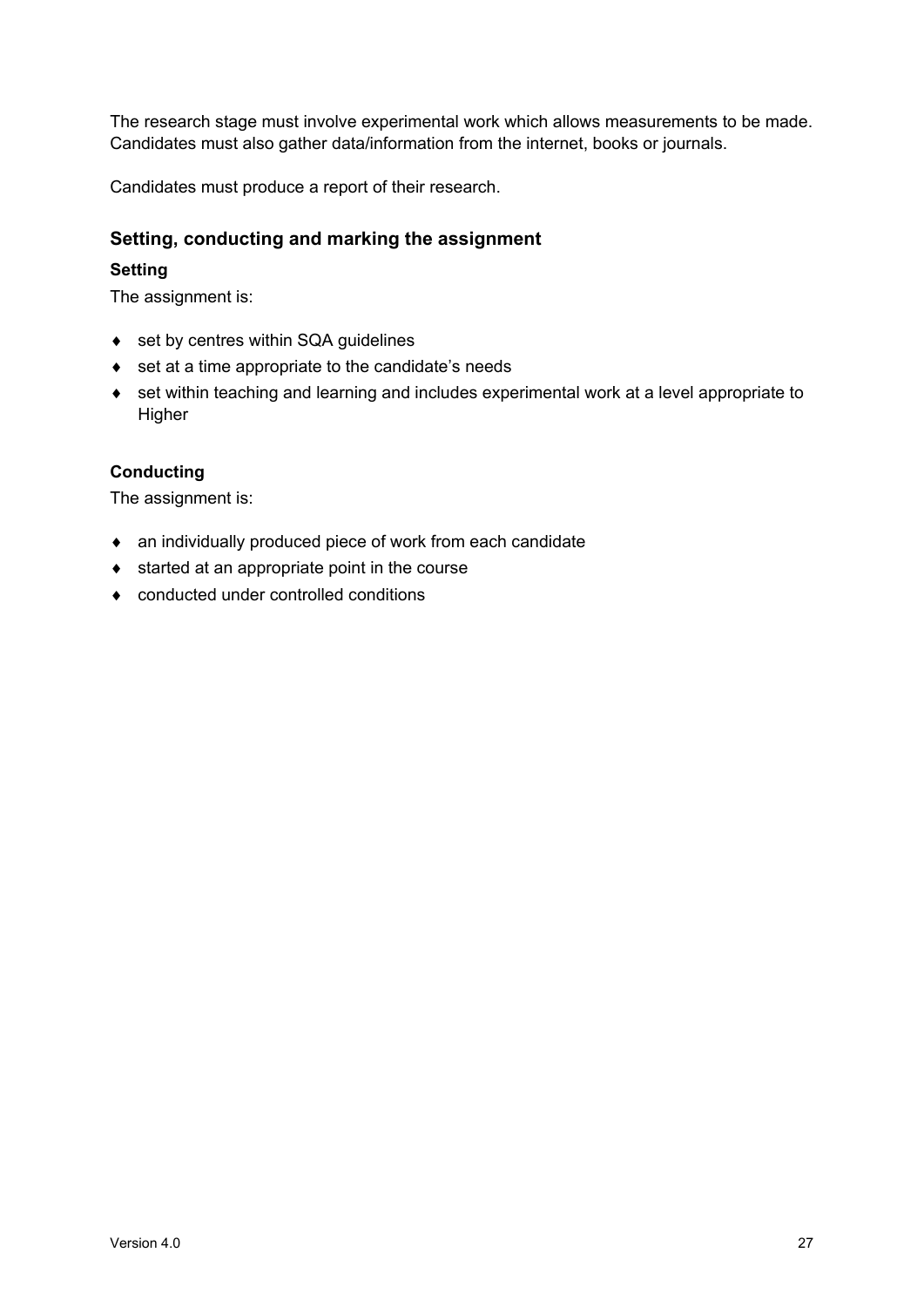#### **Marking**

The assignment has a total of 20 marks. The table gives details of the mark allocation for each section of the report.

| <b>Section</b><br><b>Expected response</b>                                   |                                                                                                                                                                                                                | <b>Marks</b>   |
|------------------------------------------------------------------------------|----------------------------------------------------------------------------------------------------------------------------------------------------------------------------------------------------------------|----------------|
| Aim                                                                          | An aim that describes clearly the purpose of<br>the investigation.                                                                                                                                             | 1              |
| Underlying biology                                                           | An account of human biology relevant to the<br>aim of the investigation.                                                                                                                                       | $\overline{4}$ |
| Data collection and handling                                                 | A brief summary of the approach used to<br>collect experimental data.                                                                                                                                          |                |
|                                                                              | Sufficient raw data from the candidate's<br>experiment.                                                                                                                                                        | $\mathbf{1}$   |
|                                                                              | Data, including mean values, presented in a<br>correctly produced table.                                                                                                                                       | $\mathbf 1$    |
|                                                                              | Data/information relevant to the experiment<br>obtained from an internet/literature source.                                                                                                                    | $\mathbf{1}$   |
|                                                                              | A citation and reference for a source of<br>internet/literature data or information.                                                                                                                           | 1              |
| <b>Graphical presentation</b>                                                | An appropriate format from the options of line<br>graph or bar graph.                                                                                                                                          | $\mathbf{1}$   |
|                                                                              | The axes of the graph have suitable scales.                                                                                                                                                                    | 1              |
|                                                                              | The axes of the graph have suitable labels<br>and units.                                                                                                                                                       | 1              |
|                                                                              | Data points are plotted accurately with a line<br>or clear bar tops (as appropriate).                                                                                                                          | $\mathbf 1$    |
| Analysis                                                                     | A correct comparison of the experimental<br>data with data/information from the<br>internet/literature source or a correctly<br>completed calculation(s) based on the<br>experimental data, linked to the aim. |                |
| Conclusion                                                                   | A valid conclusion that relates to the aim and<br>is supported by all the data in the report.                                                                                                                  | $\mathbf 1$    |
| Evaluation                                                                   | Evaluation of the investigation.                                                                                                                                                                               | 3              |
| A clear and concise report with an<br><b>Structure</b><br>informative title. |                                                                                                                                                                                                                | 1              |
| <b>TOTAL</b>                                                                 |                                                                                                                                                                                                                | 20             |

The report is submitted to SQA for external marking.

All marking is quality assured by SQA.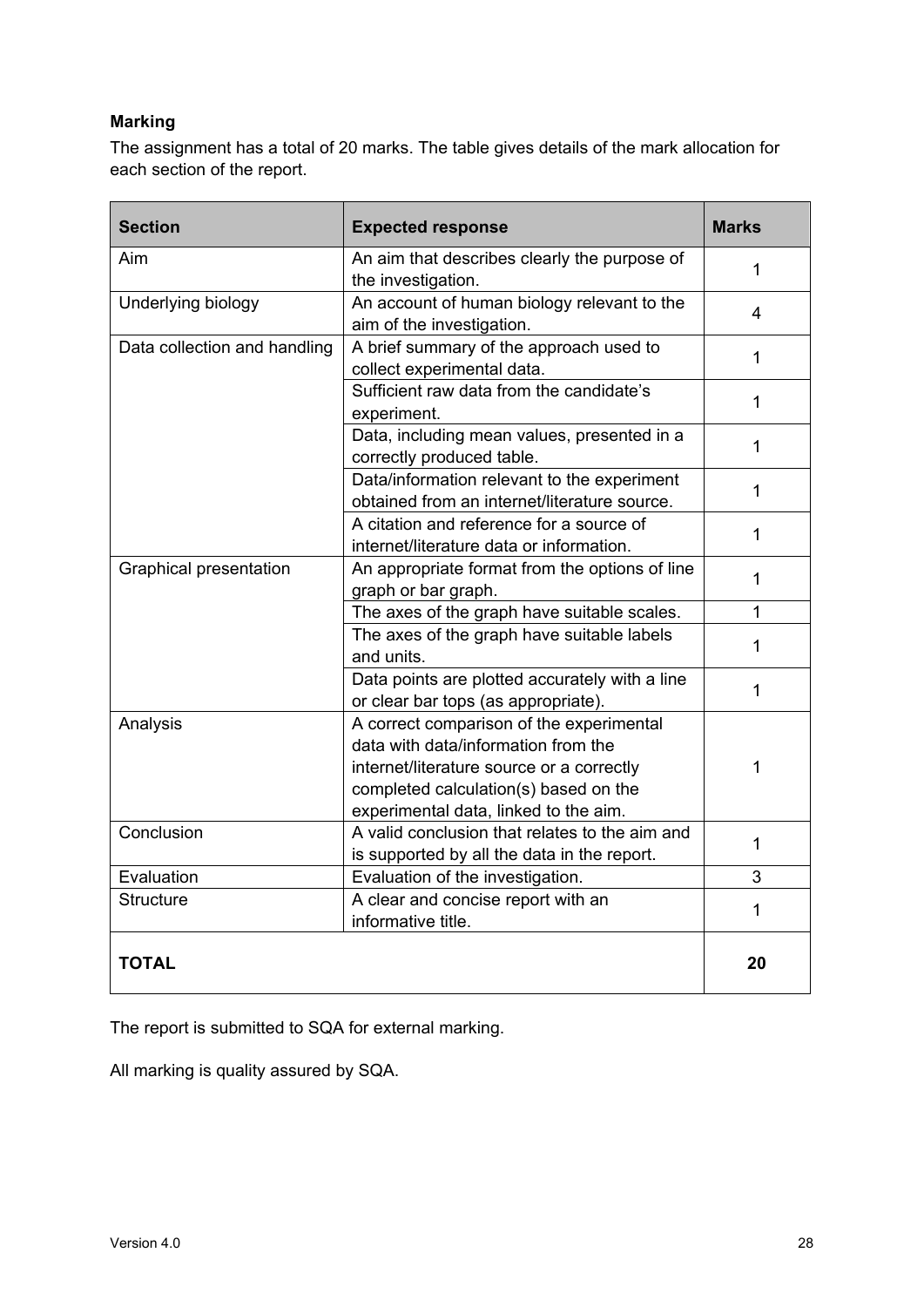#### **Assessment conditions**

Controlled assessment is designed to:

- ♦ ensure that all candidates spend approximately the same amount of time on their assignments
- ♦ prevent third parties from providing inappropriate levels of guidance and input
- ♦ mitigate concerns about plagiarism and improve the reliability and validity of SQA awards
- ♦ allow centres a reasonable degree of freedom and control
- ♦ allow candidates to produce an original piece of work

Detailed conditions for assessment are given in the assignment assessment task.

#### **Time**

It is recommended that no more than 8 hours is spent on the **whole** assignment. A maximum of 2 hours is allowed for the report stage.

#### **Supervision, control and authentication**

There are two levels of control.

| Under a high degree of supervision and<br>control |                                                                                       | Under some supervision and control |                                                                |
|---------------------------------------------------|---------------------------------------------------------------------------------------|------------------------------------|----------------------------------------------------------------|
|                                                   | the use of resources is tightly prescribed                                            |                                    | candidates do not need to be directly                          |
|                                                   | all candidates are within direct sight of the<br>supervisor throughout the session(s) | ٠                                  | supervised at all times<br>the use of resources, including the |
|                                                   | display materials which might provide                                                 |                                    | internet, is not tightly prescribed                            |
|                                                   | assistance are removed or covered                                                     |                                    | the work an individual candidate submits                       |
| ٠                                                 | there is no access to e-mail, the internet                                            |                                    | for assessment is their own                                    |
|                                                   | or mobile phones                                                                      |                                    | teachers and/or lecturers can provide                          |
|                                                   | candidates complete their work<br>independently                                       |                                    | reasonable assistance                                          |
|                                                   | interaction with other candidates does not<br>occur                                   |                                    |                                                                |
|                                                   | no assistance of any description is<br>provided                                       |                                    |                                                                |

The assignment has two stages.

| <b>Stage</b> | <b>Level of control</b>                                     |
|--------------|-------------------------------------------------------------|
| research     | conducted under some supervision and<br>control             |
| report       | conducted under a high degree of<br>supervision and control |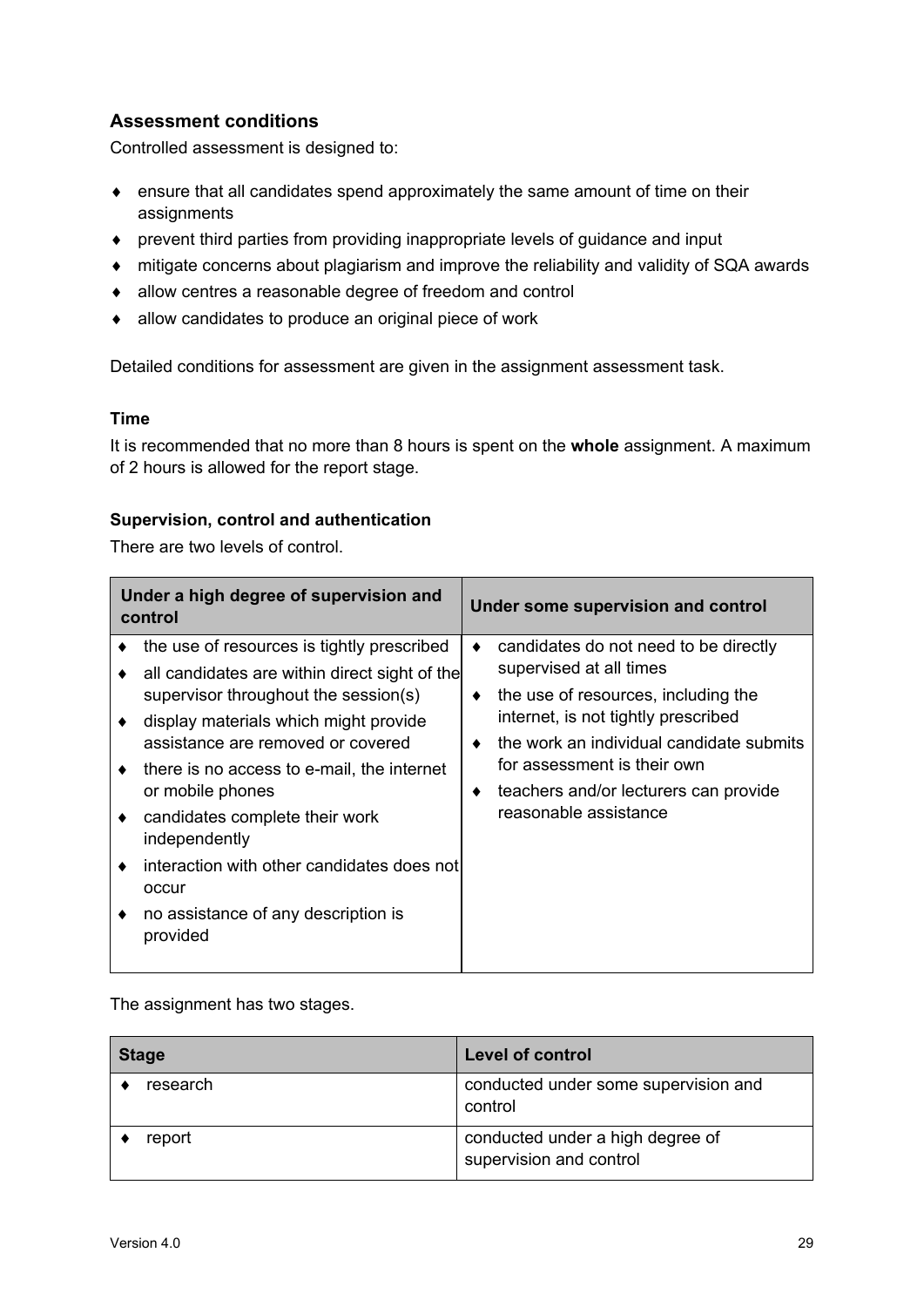#### **Resources**

Please refer to the instructions for teachers and lecturers within the assignment assessment task.

It is not permitted at any stage to provide candidates with a template or model answers.

In the research stage:

- ♦ teachers and/or lecturers must ensure that a range of topics is available for candidates to choose from
- ♦ teachers and/or lecturers must minimise the number of candidates investigating the same topic within a class
- $\bullet$  teachers and/or lecturers must agree the choice of topic with the candidate
- ♦ teachers and/or lecturers must provide advice on the suitability of the candidate's aim
- ♦ teachers and/or lecturers can supply a basic list of instructions for the experimental procedure
- ♦ candidates must undertake research using websites, journals and/or books

Teachers and/or lecturers must not:

- $\bullet$  provide an aim
- ♦ provide candidates with experimental data
- provide candidates with a blank or pre-populated table for experimental results
- ♦ provide candidates with feedback on their research

The only materials that can be used in the report stage are:

- ♦ the instructions for candidates, which must not have been altered
- $\bullet$  the candidate's raw experimental data, which may be tabulated, however must not have additional blank or pre-populated columns for mean and derived values
- ♦ data/information taken from the internet or literature
- ♦ a record of the source(s) of internet or literature data/information
- $\bullet$  the experimental method, if appropriate
- ♦ extract(s) from internet/literature sources to support the underlying biology, which must not include sample calculations

Candidates must not have access to a previously prepared draft of a report or any part of a report.

In addition, candidates must not have access to the assignment marking instructions during the report stage.

Candidates must not have access to the internet during the report stage.

Teachers and/or lecturers must not provide any form of feedback to a candidate on their report.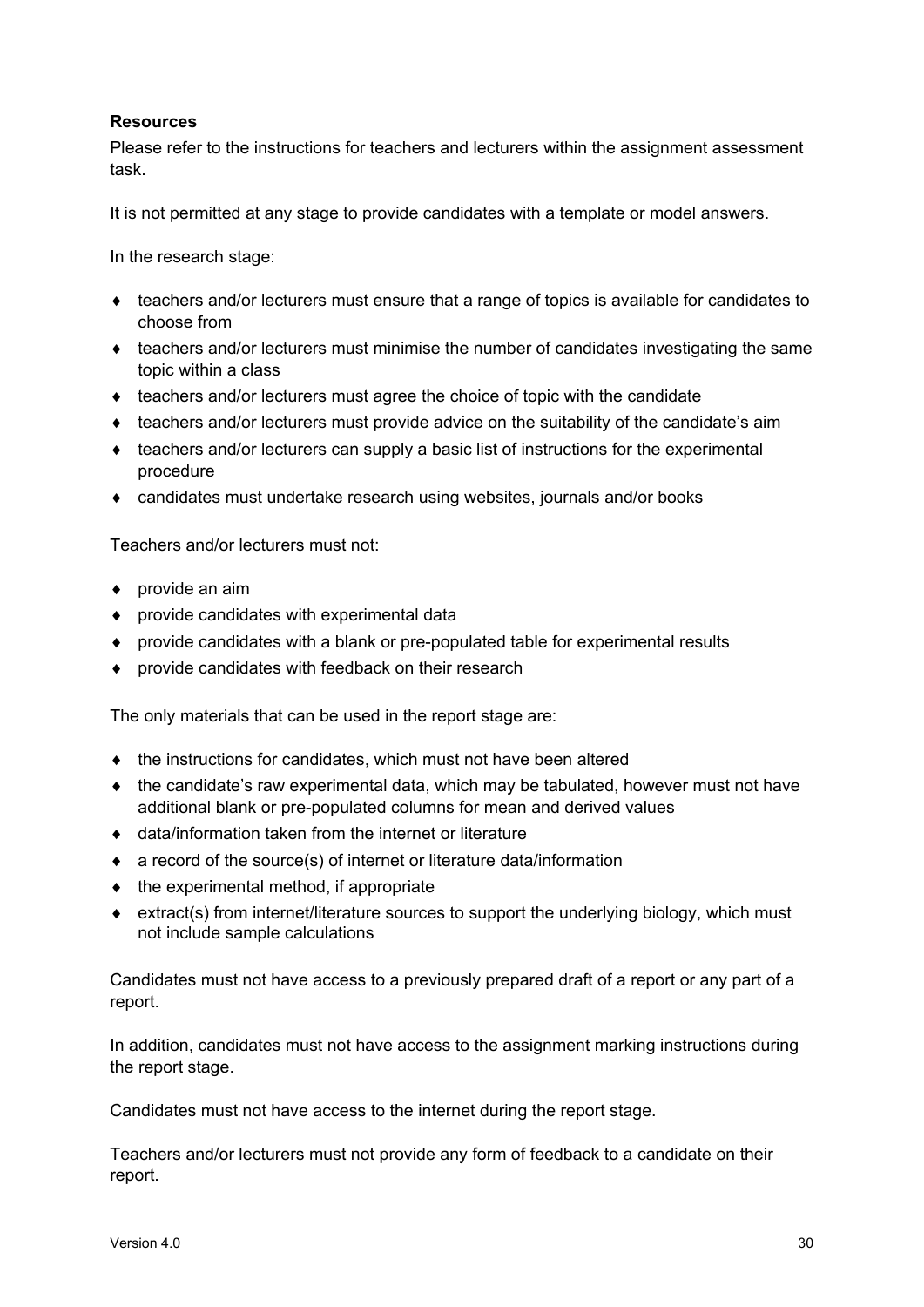Following completion of the report stage, candidates must not be given an opportunity to redraft their report.

Teachers and/or lecturers must not read the reports before they are submitted to SQA.

#### **Reasonable assistance**

The term 'reasonable assistance' is used to describe the balance between supporting candidates and giving them too much assistance. Candidates must undertake the assessment independently. However, reasonable assistance may be provided before the formal assessment process (research stage and report stage) takes place. If candidates have been entered for the correct level of qualification, they will not require more than a reasonable level of assistance to carry out the assignment.

#### **Evidence to be gathered**

The following candidate evidence is required for this assessment:

♦ a report

The report is submitted to SQA, within a given timeframe, for marking.

The same report cannot be submitted for more than one subject.

#### **Volume**

There is no word count.

### <span id="page-32-0"></span>**Grading**

Candidates' overall grades are determined by their performance across the course assessment. The course assessment is graded A–D on the basis of the total mark for all course assessment components.

#### **Grade description for C**

For the award of grade C, candidates will typically have demonstrated successful performance in relation to the skills, knowledge and understanding for the course.

#### **Grade description for A**

For the award of grade A, candidates will typically have demonstrated a consistently high level of performance in relation to the skills, knowledge and understanding for the course.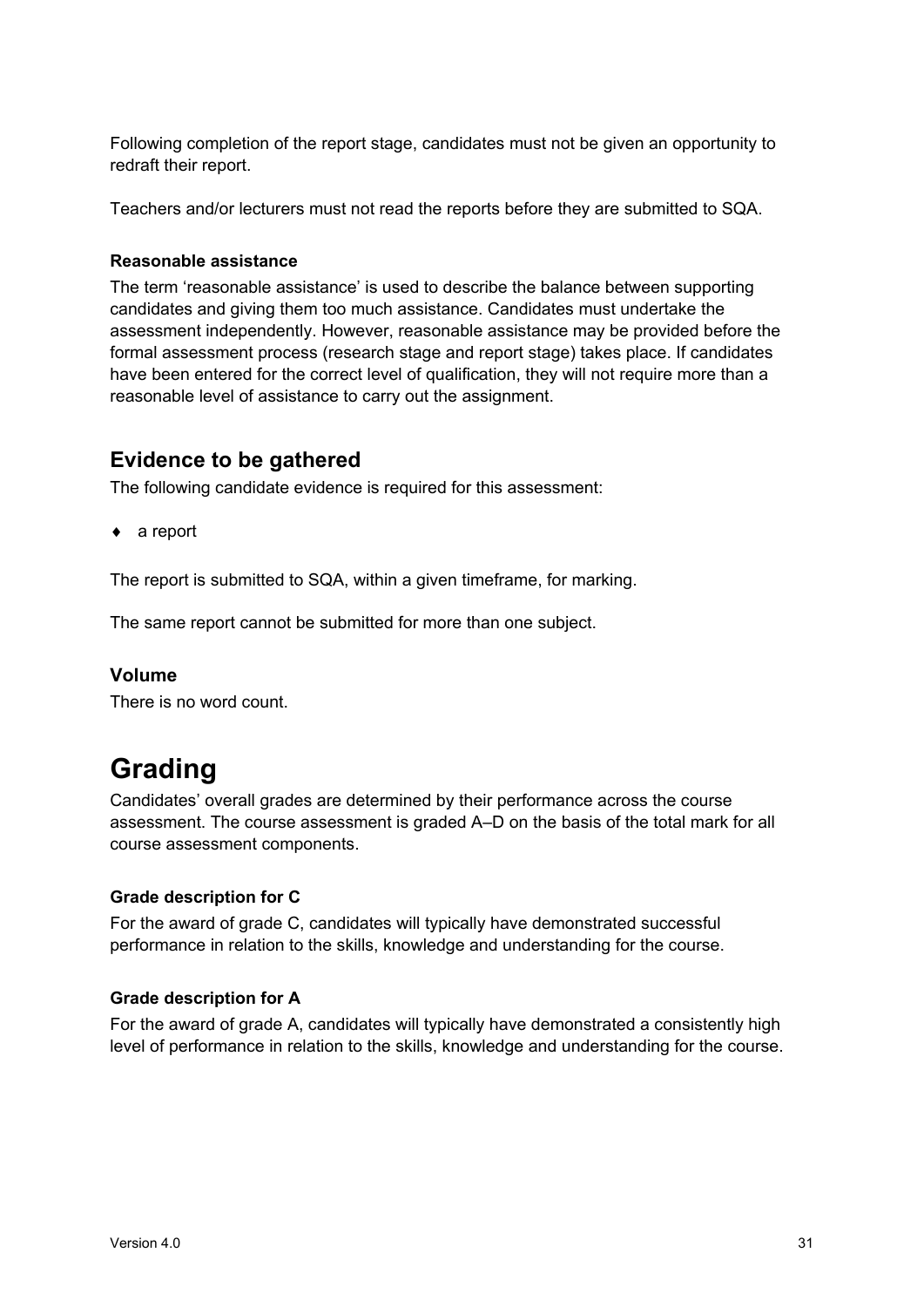# <span id="page-33-0"></span>**Equality and inclusion**

This course is designed to be as fair and as accessible as possible with no unnecessary barriers to learning or assessment.

For guidance on assessment arrangements for disabled candidates and/or those with additional support needs, please follow the link to the assessment arrangements web page: [www.sqa.org.uk/assessmentarrangements.](http://www.sqa.org.uk/assessmentarrangements)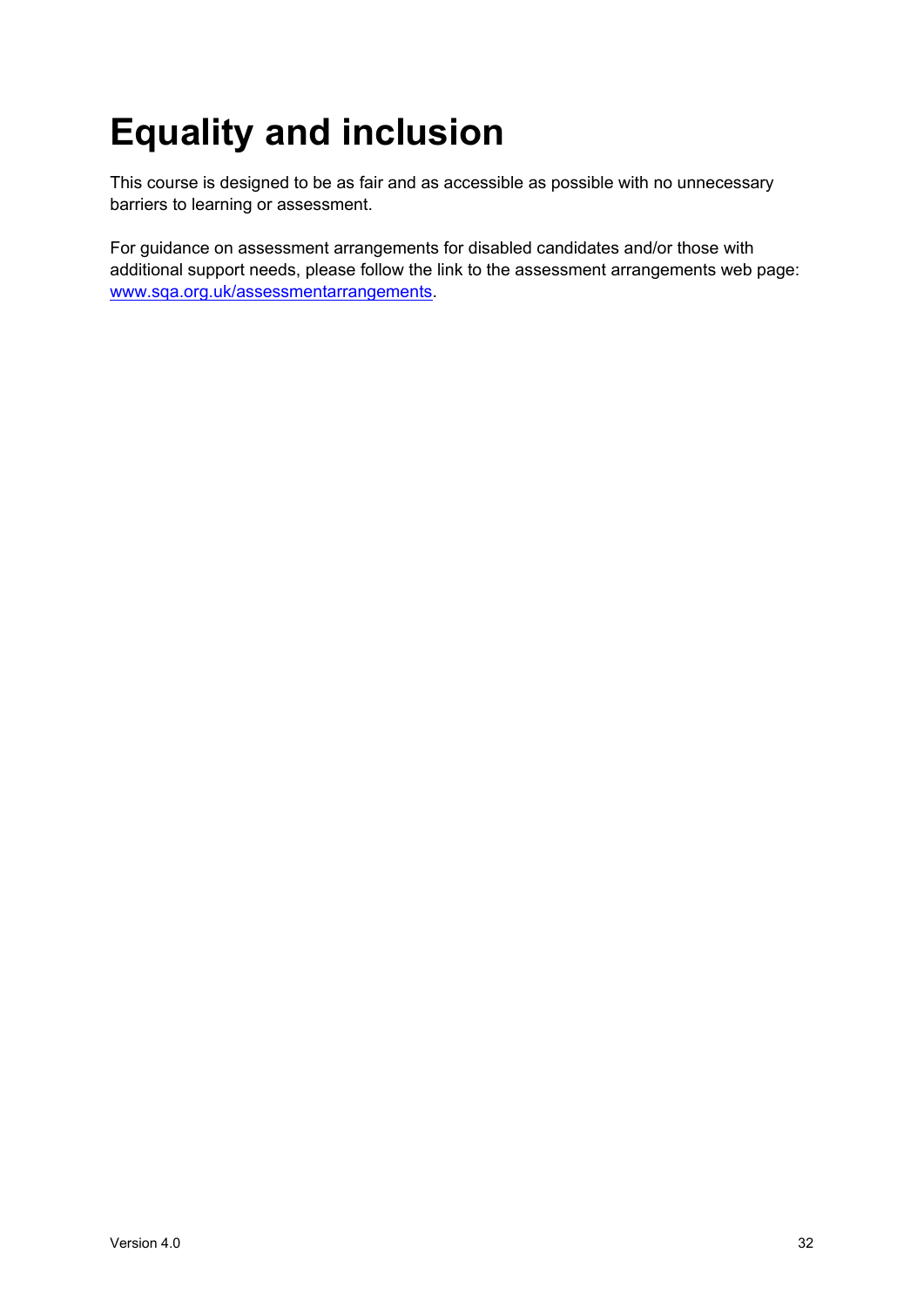# <span id="page-34-0"></span>**Further information**

The following reference documents provide useful information and background.

- ♦ Higher [Human Biology](https://www.sqa.org.uk/sqa/47915.html) subject page
- ♦ [Assessment arrangements web page](http://www.sqa.org.uk/assessmentarrangements)
- ♦ [Building the Curriculum 3–5](https://www.education.gov.scot/scottish-education-system/policy-for-scottish-education/policy-drivers/cfe-(building-from-the-statement-appendix-incl-btc1-5)/Building%20the%20Curriculum)
- ♦ [Guide to Assessment](http://www.sqa.org.uk/sqa/2424.html)
- ♦ [Guidance on conditions of assessment for coursework](http://www.sqa.org.uk/sqa/files_ccc/Guidance_on_conditions_of_assessment_for_coursework.pdf)
- ♦ [SQA Skills Framework: Skills for Learning, Skills for Life and Skills for Work](http://www.sqa.org.uk/sqa/63101.html)
- ♦ [Coursework Authenticity: A Guide for Teachers and Lecturers](http://www.sqa.org.uk/sqa/1418.html)
- ♦ [Educational Research Reports](http://www.sqa.org.uk/sqa/35847.958.html)
- ♦ [SQA Guidelines on e-assessment for Schools](http://www.sqa.org.uk/sqa/2424.html)
- ♦ [SQA e-assessment web page](http://www.sqa.org.uk/sqa/68750.html)

The SCQF framework, level descriptors and handbook are available on the SCQF website.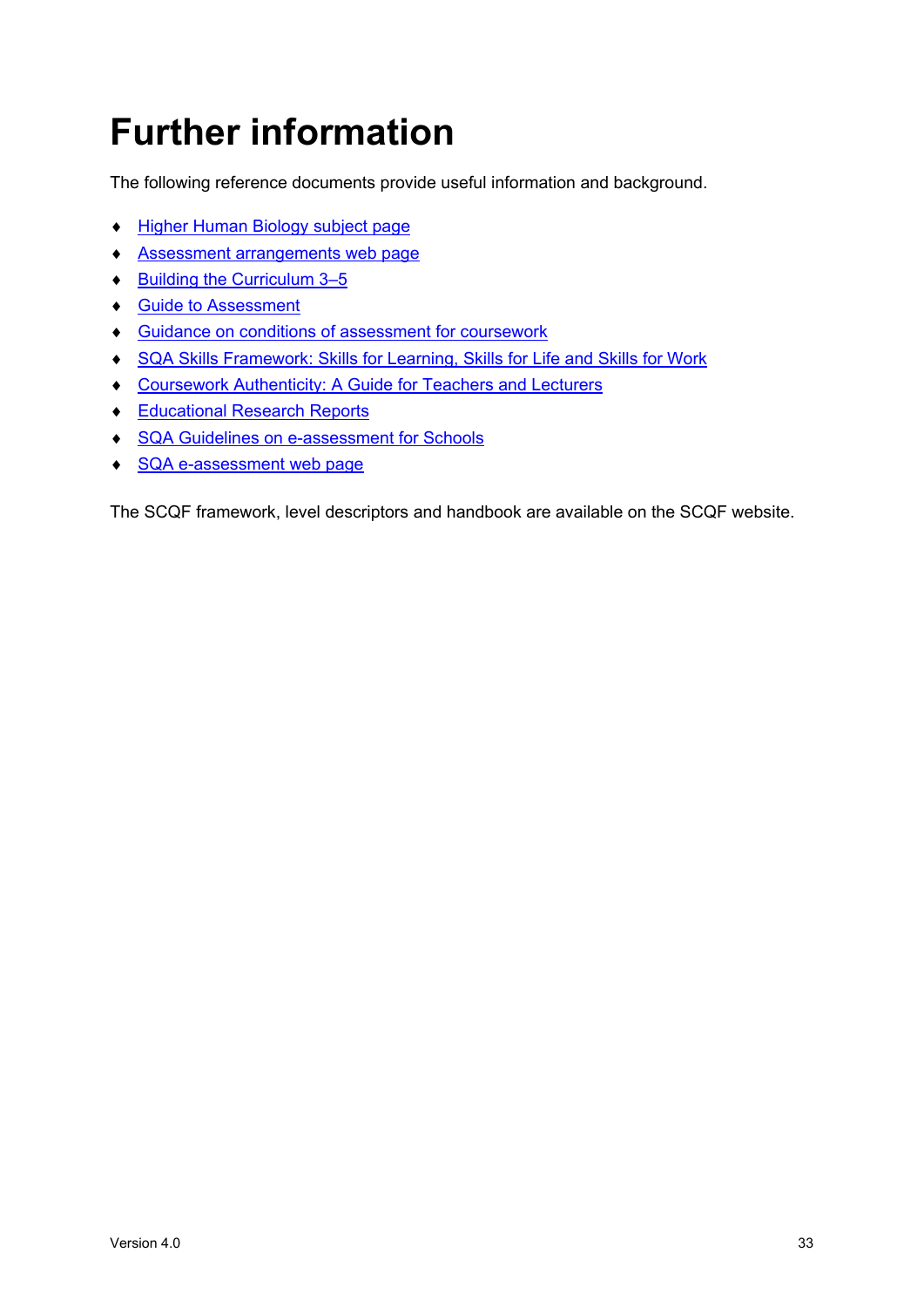# <span id="page-35-0"></span>**Appendix 1: course support notes**

## <span id="page-35-1"></span>**Introduction**

These support notes are not mandatory. They provide advice and guidance to teachers and/or lecturers on approaches to delivering the course. You should read these in conjunction with this course specification and the specimen question paper and coursework.

Note: the depth of knowledge required for each key area of the course **can be assessed in the question papers**.

### <span id="page-35-2"></span>**Developing skills, knowledge and understanding**

This section provides further advice and guidance about skills, knowledge and understanding that teachers and/or lecturers could include in the course. Teachers and/or lecturers have considerable flexibility to select contexts that will stimulate and challenge candidates, offering both breadth and depth.

The 'Approaches to learning and teaching' section provides suggested activities that teachers and/or lecturers can build into their delivery to develop these skills, knowledge and understanding.

### <span id="page-35-3"></span>**Approaches to learning and teaching**

Learning and teaching approaches should develop candidates' knowledge and understanding, and skills for learning, life and work. Teachers and/or lecturers can base a related sequence of activities on a context appropriate to Higher Human Biology. Learning could be led by candidates. It should be experiential, active, challenging and enjoyable, and include appropriate practical activities. Teachers and/or lecturers can use a variety of active learning approaches, including peer teaching and assessment, individual and group presentations, role-playing and game-based learning, with candidate-generated questions.

Teachers and/or lecturers should allow opportunities for candidates to take responsibility for their learning. Learning and teaching should build on candidates' prior knowledge, skills and experiences and allow candidates of different abilities to demonstrate achievement.

Candidates can actively develop their skills, knowledge and understanding by investigating a range of applications and issues relevant to human biology. Teachers and/or lecturers can adopt a holistic approach to encourage candidates to simultaneously develop their conceptual understanding and skills.

Investigations and experiments are part of the scientific method of working and, where appropriate in Human Biology, candidates should have the opportunity to select activities and/or carry out extended study.

All learning and teaching should offer opportunities for candidates to work collaboratively. Practical activities and investigative work can offer opportunities for group work. Group work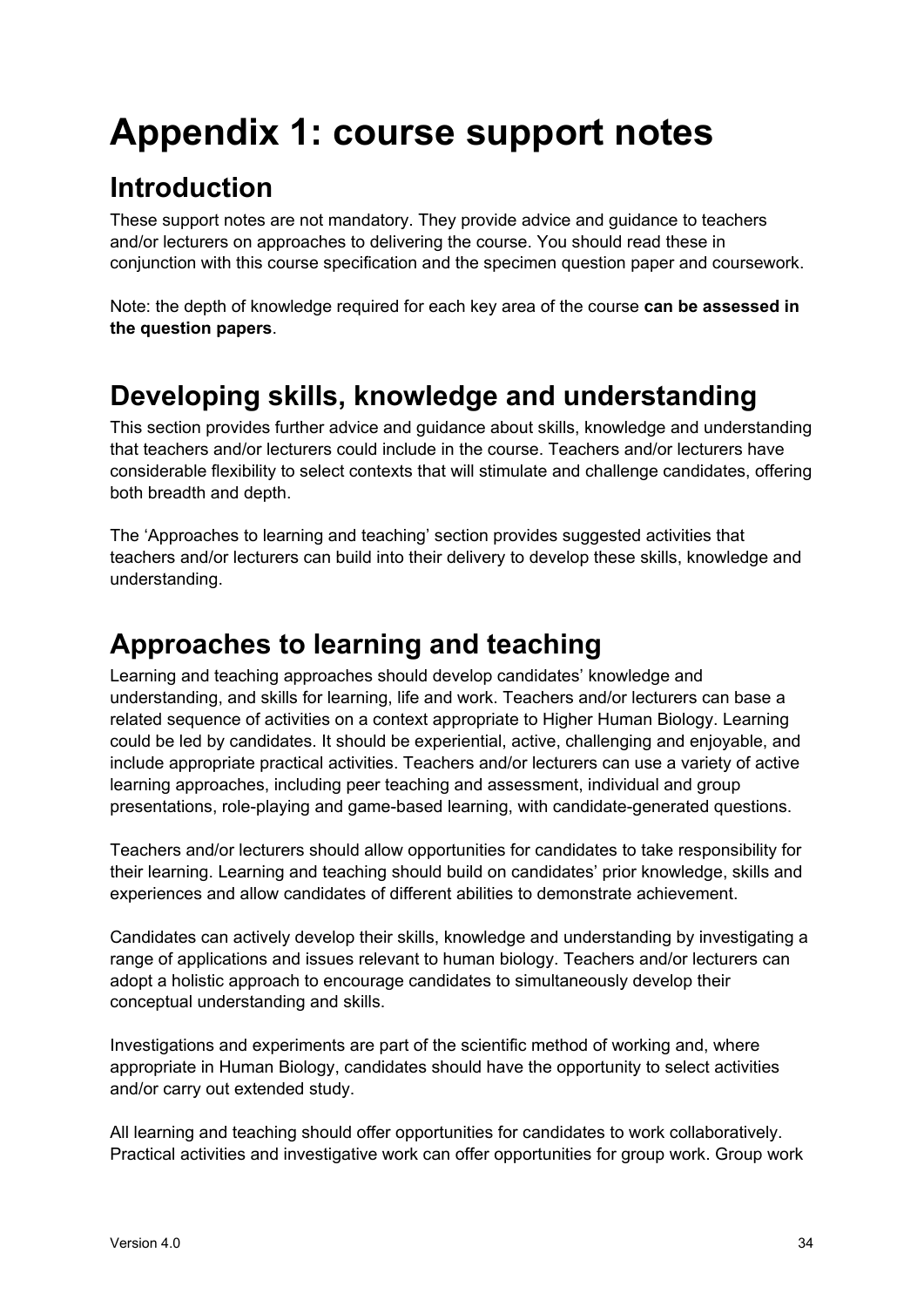approaches can be helpful to simulate real-life situations, share tasks, and promote teamworking skills.

Practical activities must include the use of the apparatus listed and, where possible, the use of technology and equipment that reflects current scientific use in human biology. Practical activities must also allow candidates to become familiar with the techniques listed. Appropriate risk assessment must be undertaken.

Effective partnership working can enhance the learning experience. Where possible, teachers and/or lecturers should arrange visits and invite guest speakers from, for example, industry, and further and higher education to bring the world of human biology into the classroom.

Learning about Scotland and Scottish culture enriches the learning experience and helps candidates to develop the skills for learning, life and work they need to prepare them for taking their place in a diverse, inclusive and participative Scotland and beyond. Where there are opportunities to contextualise approaches to learning and teaching to Scottish contexts, teachers and lecturers should consider this.

Information and Communications Technology (ICT) can make a significant contribution to practical work in Higher Human Biology. Computer-interfacing equipment can detect and record small changes in variables allowing experimental results to be recorded over long or short periods of time. Results can also be displayed in real time, helping to improve understanding. Data-logging equipment and video cameras can be set up to record data and make observations over periods of time (longer than a class lesson) that can then be downloaded and viewed for analysis.

Assessment is integral to learning and teaching. It should provide candidates with supportive feedback and help them to prepare for the course assessment. Teachers and/or lecturers should use self- and peer-assessment techniques wherever appropriate and use assessment information to set learning targets and next steps.

As part of learning, teaching and preparation for course assessment, candidates should carry out several investigations that meet the requirements of the assignment. This should help candidates develop the necessary skills and prepare them for the report stage of the assignment.

The following table provides an outline of the depth of knowledge candidates require for each key area, along with suggested learning activities. The key areas are from the 'Course content' section of this course specification. The depth of knowledge required provides further detail of the key areas and an outline of the level of demand. The key areas **and** the depth of knowledge required **can be assessed in the question papers**.

The suggested learning activities are not compulsory. The contexts for each key area are open to personalisation and choice, so teachers and/or lecturers may also devise learning activities. However, teachers and/or lecturers must give candidates the opportunity to experience the use of the apparatus and the techniques listed below **as these can be assessed in the question papers**.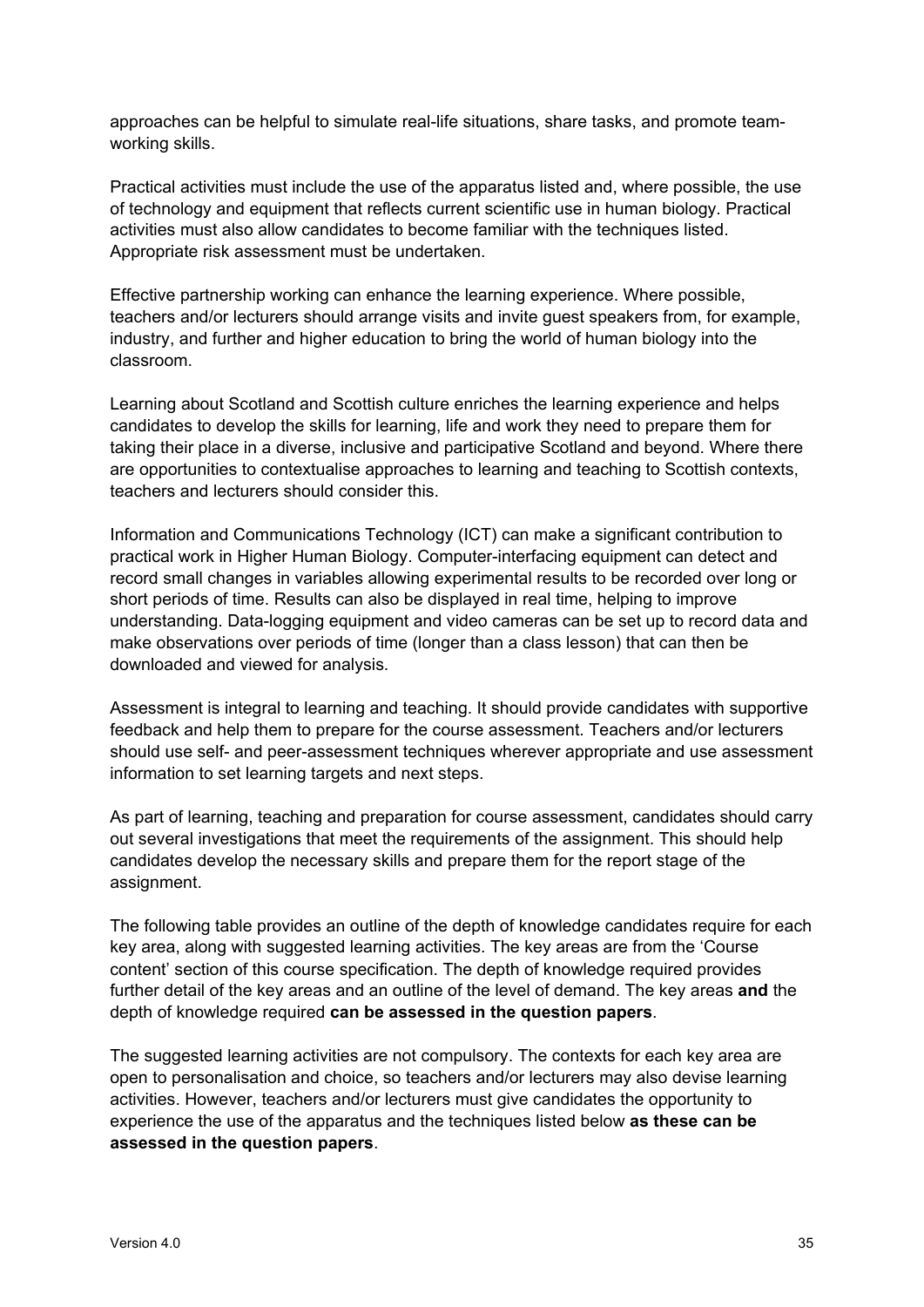Note: the key areas **and** the depth of knowledge required **can be assessed in the question papers**.

| <b>Human cells</b>                                                  |                                                                                                                                                                                                                                 |                                      |
|---------------------------------------------------------------------|---------------------------------------------------------------------------------------------------------------------------------------------------------------------------------------------------------------------------------|--------------------------------------|
| <b>Key areas</b>                                                    | Depth of knowledge required                                                                                                                                                                                                     | <b>Suggested learning activities</b> |
| 1 Division and differentiation in human<br>cells                    |                                                                                                                                                                                                                                 |                                      |
| (a) Division of somatic and germline cells.                         | A somatic cell is any cell in the body other<br>than cells involved in reproduction.                                                                                                                                            |                                      |
|                                                                     | Germline cells are gametes (sperm and ova)<br>and the stem cells that divide to form<br>gametes.                                                                                                                                |                                      |
| Somatic stem cells divide by mitosis to form<br>more somatic cells. |                                                                                                                                                                                                                                 |                                      |
| Germline stem cells divide by mitosis and by<br>meiosis.            |                                                                                                                                                                                                                                 |                                      |
| Division by mitosis produces more germline<br>stem cells.           | The nucleus of a germline stem cell can<br>divide by mitosis to maintain the diploid<br>chromosome number. Diploid cells have 23<br>pairs of homologous chromosomes.                                                            |                                      |
| Division by meiosis produces haploid<br>gametes.                    | The nucleus of a germline stem cell can<br>divide by meiosis. It undergoes two divisions,<br>firstly separating homologous chromosomes<br>and secondly separating chromatids. Haploid<br>gametes contain 23 single chromosomes. |                                      |
|                                                                     | Further detail of the process of meiosis is not<br>required.                                                                                                                                                                    |                                      |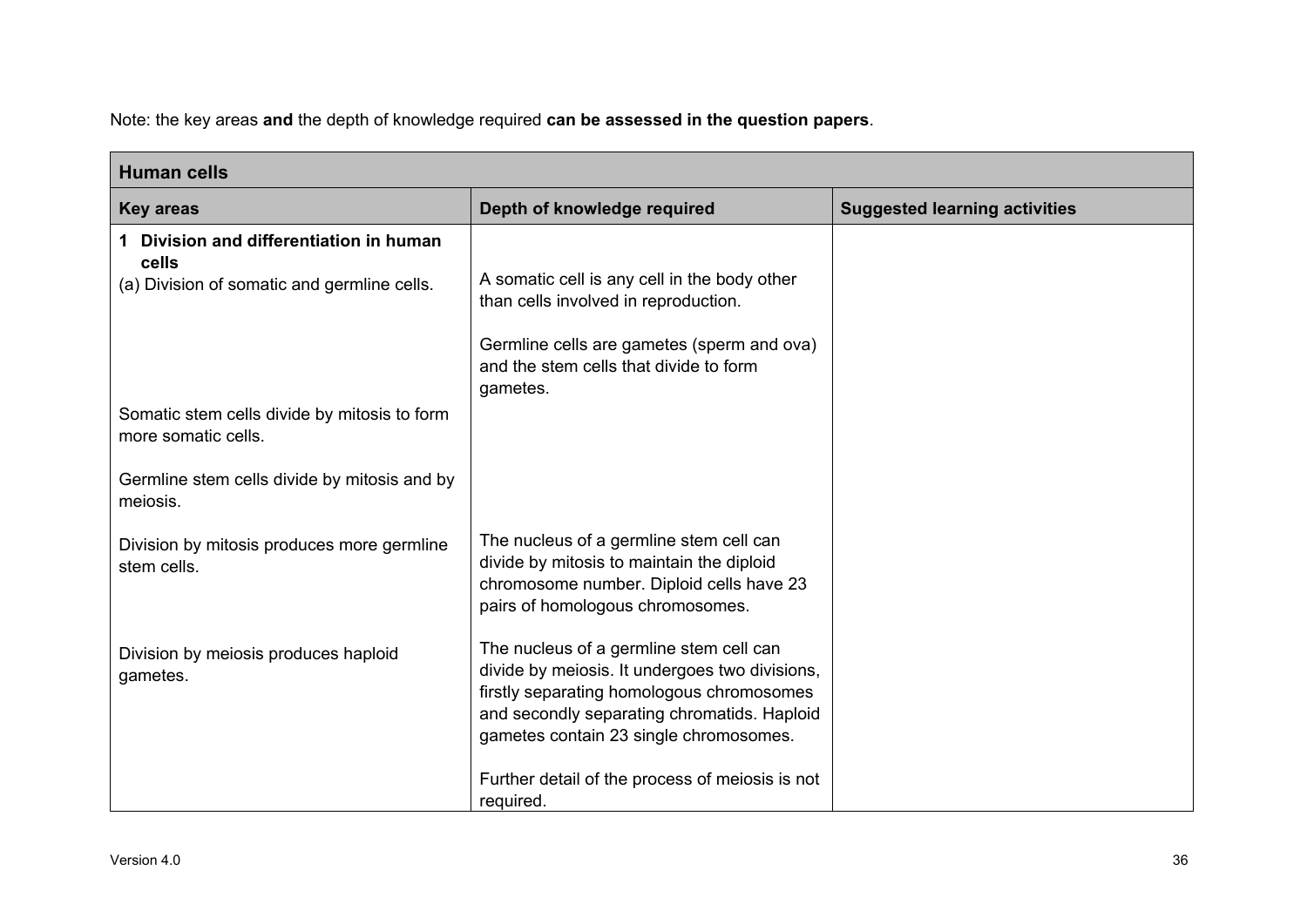| <b>Human cells</b>                                                                                                                                                                                           |                                                                                                                                                                                                                                                                           |                                                                             |
|--------------------------------------------------------------------------------------------------------------------------------------------------------------------------------------------------------------|---------------------------------------------------------------------------------------------------------------------------------------------------------------------------------------------------------------------------------------------------------------------------|-----------------------------------------------------------------------------|
| <b>Key areas</b>                                                                                                                                                                                             | Depth of knowledge required                                                                                                                                                                                                                                               | <b>Suggested learning activities</b>                                        |
| (b) Cellular differentiation.                                                                                                                                                                                |                                                                                                                                                                                                                                                                           |                                                                             |
| Cellular differentiation is the process by<br>which a cell expresses certain genes to<br>produce proteins characteristic for that type<br>of cell. This allows a cell to carry out<br>specialised functions. |                                                                                                                                                                                                                                                                           |                                                                             |
| Embryonic and tissue stem cells.                                                                                                                                                                             |                                                                                                                                                                                                                                                                           |                                                                             |
| Cells in the very early embryo can<br>differentiate into all the cell types that make<br>up the individual and so are pluripotent.                                                                           | All the genes in embryonic stem cells can be<br>switched on so these cells can differentiate<br>into any type of cell.                                                                                                                                                    |                                                                             |
| Tissue stem cells are involved in the growth,<br>repair and renewal of the cells found in that<br>tissue. They are multipotent.                                                                              | Tissue stem cells are multipotent as they can<br>differentiate into all of the types of cell found<br>in a particular tissue type. For example,<br>blood stem cells located in bone marrow can<br>give rise to red blood cells, platelets,<br>phagocytes and lymphocytes. | View digital resources on the origin of blood<br>cells and their functions. |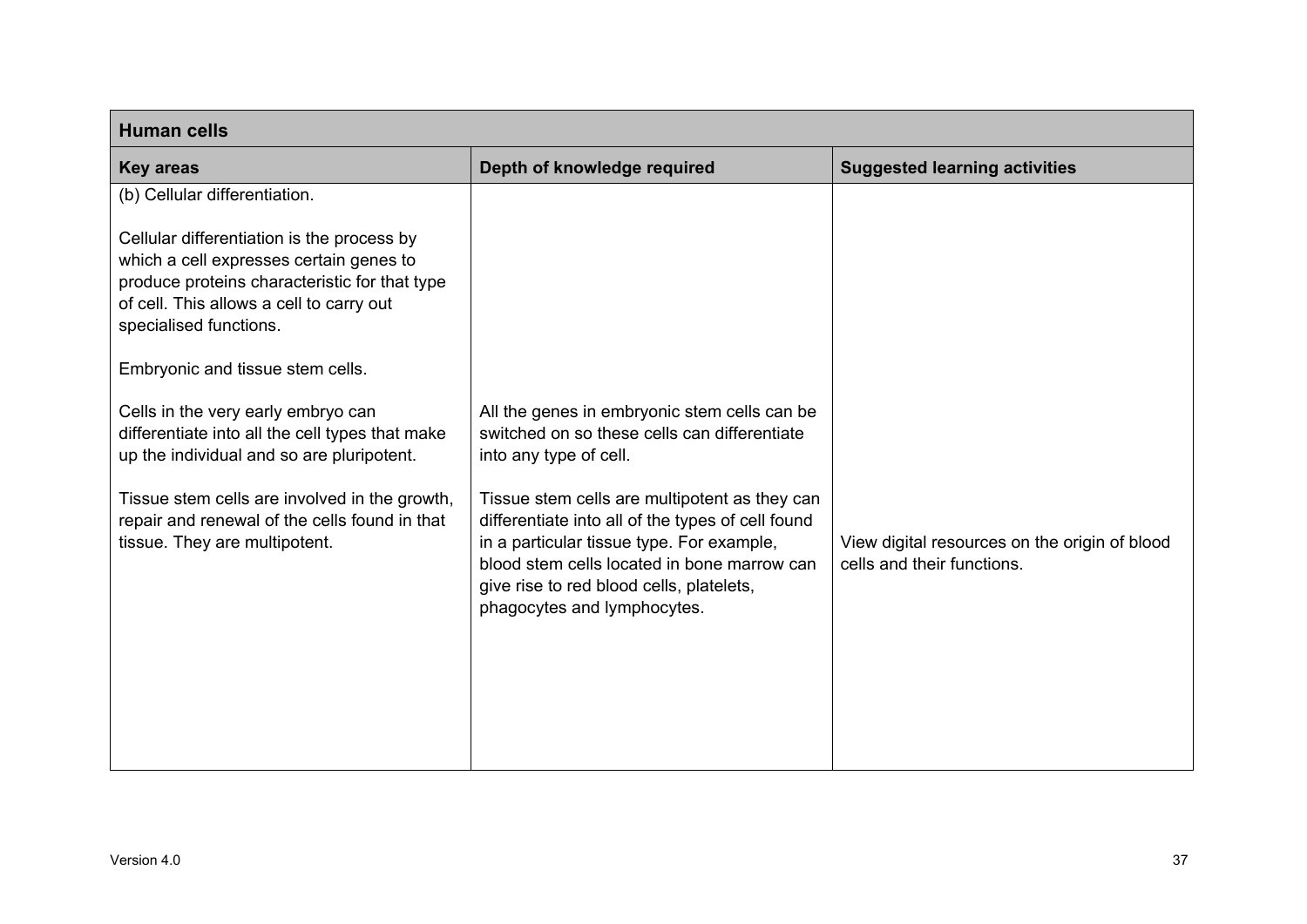| <b>Human cells</b>                                                                                                                                                                                                                                                                             |                                                                                                                                             |                                                                                    |
|------------------------------------------------------------------------------------------------------------------------------------------------------------------------------------------------------------------------------------------------------------------------------------------------|---------------------------------------------------------------------------------------------------------------------------------------------|------------------------------------------------------------------------------------|
| <b>Key areas</b>                                                                                                                                                                                                                                                                               | Depth of knowledge required                                                                                                                 | <b>Suggested learning activities</b>                                               |
| (c) Therapeutic and research uses of stem<br>cells.                                                                                                                                                                                                                                            |                                                                                                                                             |                                                                                    |
| Therapeutic uses involve the repair of<br>damaged or diseased organs or tissues.                                                                                                                                                                                                               | The therapeutic uses of stem cells should be<br>exemplified by how they are used in corneal<br>repair and the regeneration of damaged skin. | Study potential therapeutic uses of stem<br>cells.                                 |
| Research uses involve stem cells being used<br>as model cells to study how diseases<br>develop or being used for drug testing.                                                                                                                                                                 | Stem cells from the embryo can self-renew,<br>under the right conditions, in the lab.                                                       |                                                                                    |
|                                                                                                                                                                                                                                                                                                | Stem cell research provides information on<br>how cell processes such as cell growth,<br>differentiation and gene regulation work.          |                                                                                    |
| The ethical issues of using embryonic stem<br>cells.                                                                                                                                                                                                                                           | Use of embryonic stem cells can offer<br>effective treatments for disease and injury;<br>however, it involves destruction of embryos.       | Debate the ethics surrounding stem cell<br>research and the sources of stem cells. |
| (d) Cancer cells divide excessively because<br>they do not respond to regulatory signals.<br>This results in a mass of abnormal cells<br>called a tumour. Cells within the tumour may<br>fail to attach to each other, spreading through<br>the body where they may form secondary<br>tumours. |                                                                                                                                             |                                                                                    |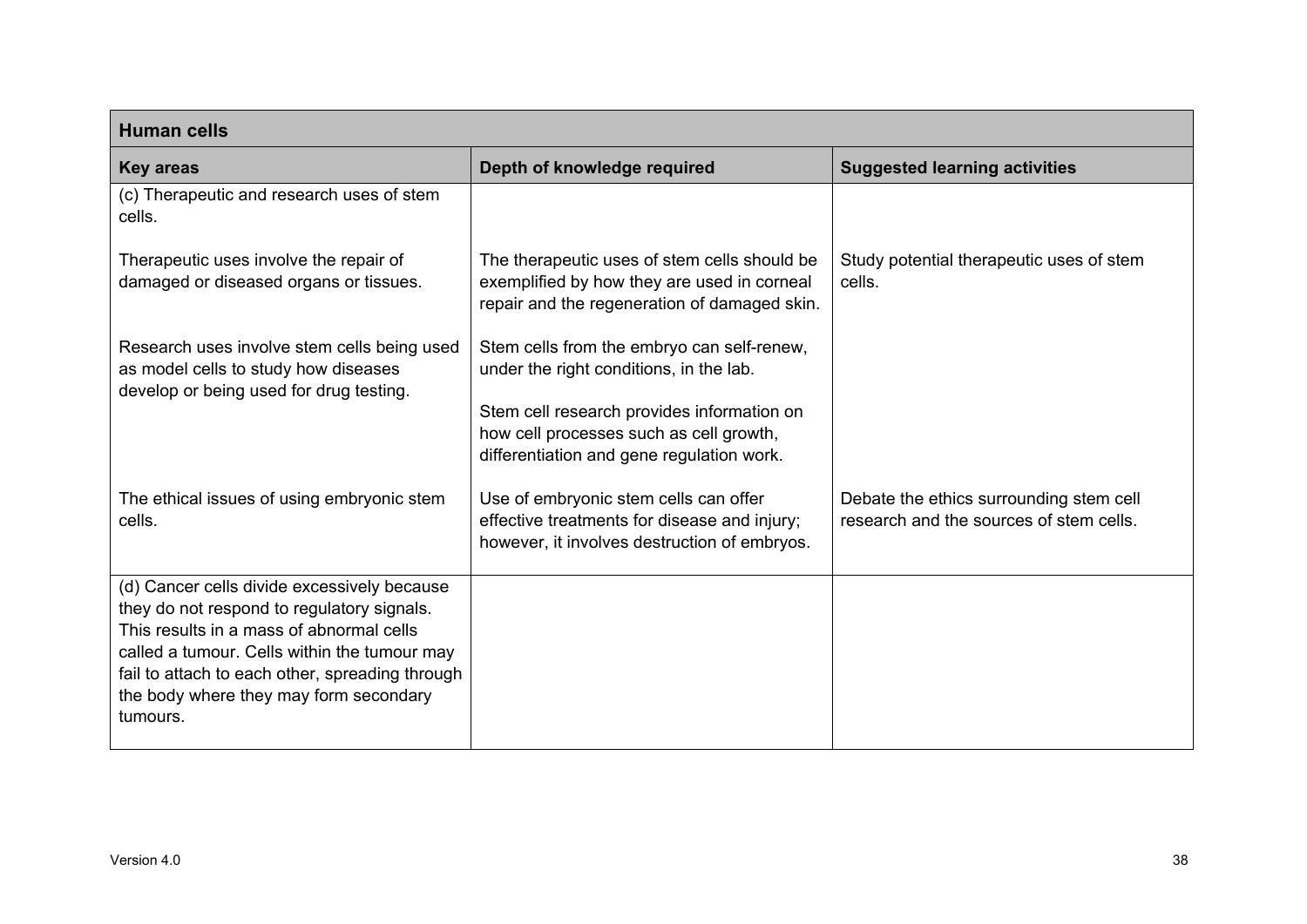| <b>Human cells</b>                                                                                                                                                                                                                                                                                                                                                                        |                                                                                                                                                                                                                                                                                       |                                                                                                                                                                                                                                                  |
|-------------------------------------------------------------------------------------------------------------------------------------------------------------------------------------------------------------------------------------------------------------------------------------------------------------------------------------------------------------------------------------------|---------------------------------------------------------------------------------------------------------------------------------------------------------------------------------------------------------------------------------------------------------------------------------------|--------------------------------------------------------------------------------------------------------------------------------------------------------------------------------------------------------------------------------------------------|
| <b>Key areas</b>                                                                                                                                                                                                                                                                                                                                                                          | Depth of knowledge required                                                                                                                                                                                                                                                           | <b>Suggested learning activities</b>                                                                                                                                                                                                             |
| 2 Structure and replication of DNA<br>(a) Structure of DNA - nucleotides<br>(deoxyribose sugar, phosphate and base),<br>sugar-phosphate backbone, base pairing<br>(adenine-thymine and guanine-cytosine), by<br>hydrogen bonds and double stranded<br>antiparallel structure, with deoxyribose and<br>phosphate at 3' and 5' ends of each strand<br>respectively, forming a double helix. | The base sequence of DNA forms the<br>genetic code.                                                                                                                                                                                                                                   | Examine research that led to an<br>understanding of the structure of DNA.<br>Studies could include Chargaff's base ratios,<br>X-ray crystallography of Wilkins and Franklin,<br>and Watson and Crick's development of the<br>double helix model. |
| (b) Replication of DNA by DNA polymerase<br>and primers.                                                                                                                                                                                                                                                                                                                                  | Prior to cell division, DNA is replicated by a<br>DNA polymerase. DNA polymerase needs<br>primers to start replication. A primer is a<br>short strand of nucleotides which binds to the<br>3' end of the template DNA strand allowing<br>polymerase to add DNA nucleotides.           | Carry out digital or physical modelling of DNA<br>replication.<br>Examine Meselson and Stahl's experiments<br>on DNA replication.                                                                                                                |
| DNA polymerase adds DNA nucleotides,<br>using complementary base pairing, to the<br>deoxyribose (3') end of the new DNA strand<br>which is forming.                                                                                                                                                                                                                                       | DNA is unwound and hydrogen bonds<br>between bases are broken to form two<br>template strands. DNA polymerase can only<br>add DNA nucleotides in one direction<br>resulting in the leading strand being<br>replicated continuously and the lagging<br>strand replicated in fragments. |                                                                                                                                                                                                                                                  |
| Fragments of DNA are joined together by<br>ligase.                                                                                                                                                                                                                                                                                                                                        |                                                                                                                                                                                                                                                                                       |                                                                                                                                                                                                                                                  |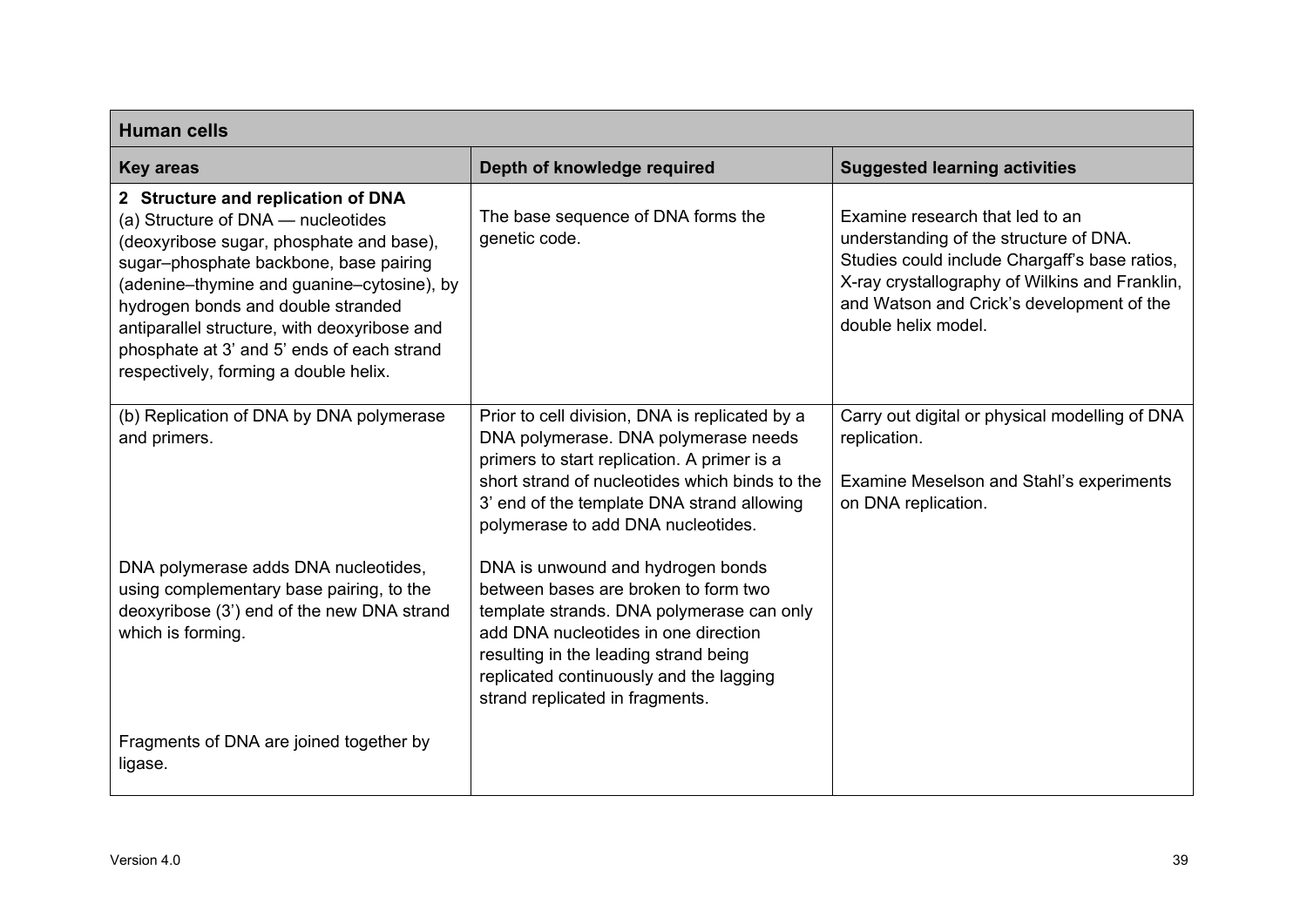| <b>Human cells</b>                                                                                                 |                                                                                                                                                                      |                                                                                                         |
|--------------------------------------------------------------------------------------------------------------------|----------------------------------------------------------------------------------------------------------------------------------------------------------------------|---------------------------------------------------------------------------------------------------------|
| <b>Key areas</b>                                                                                                   | Depth of knowledge required                                                                                                                                          | <b>Suggested learning activities</b>                                                                    |
| (c) Polymerase chain reaction (PCR)<br>amplifies DNA using complementary primers<br>for specific target sequences. | In PCR, primers are short strands of<br>nucleotides which are complementary to<br>specific target sequences at the two ends of<br>the region of DNA to be amplified. | Carry out PCR using a thermal cycler or<br>water baths.                                                 |
| Repeated cycles of heating and cooling<br>amplify the target region of DNA.                                        | DNA is heated to between 92 and 98°C to<br>separate the strands.                                                                                                     |                                                                                                         |
|                                                                                                                    | It is then cooled to between 50 and 65°C to<br>allow primers to bind to target sequences.                                                                            |                                                                                                         |
|                                                                                                                    | It is then heated to between 70 and 80°C for<br>heat-tolerant DNA polymerase to replicate<br>the region of DNA.                                                      |                                                                                                         |
| Practical applications of PCR.                                                                                     | PCR can amplify DNA to help solve crimes,<br>settle paternity suits and diagnose genetic<br>disorders.                                                               | Use gel electrophoresis to analyse DNA<br>samples (from kits) to determine criminality<br>or paternity. |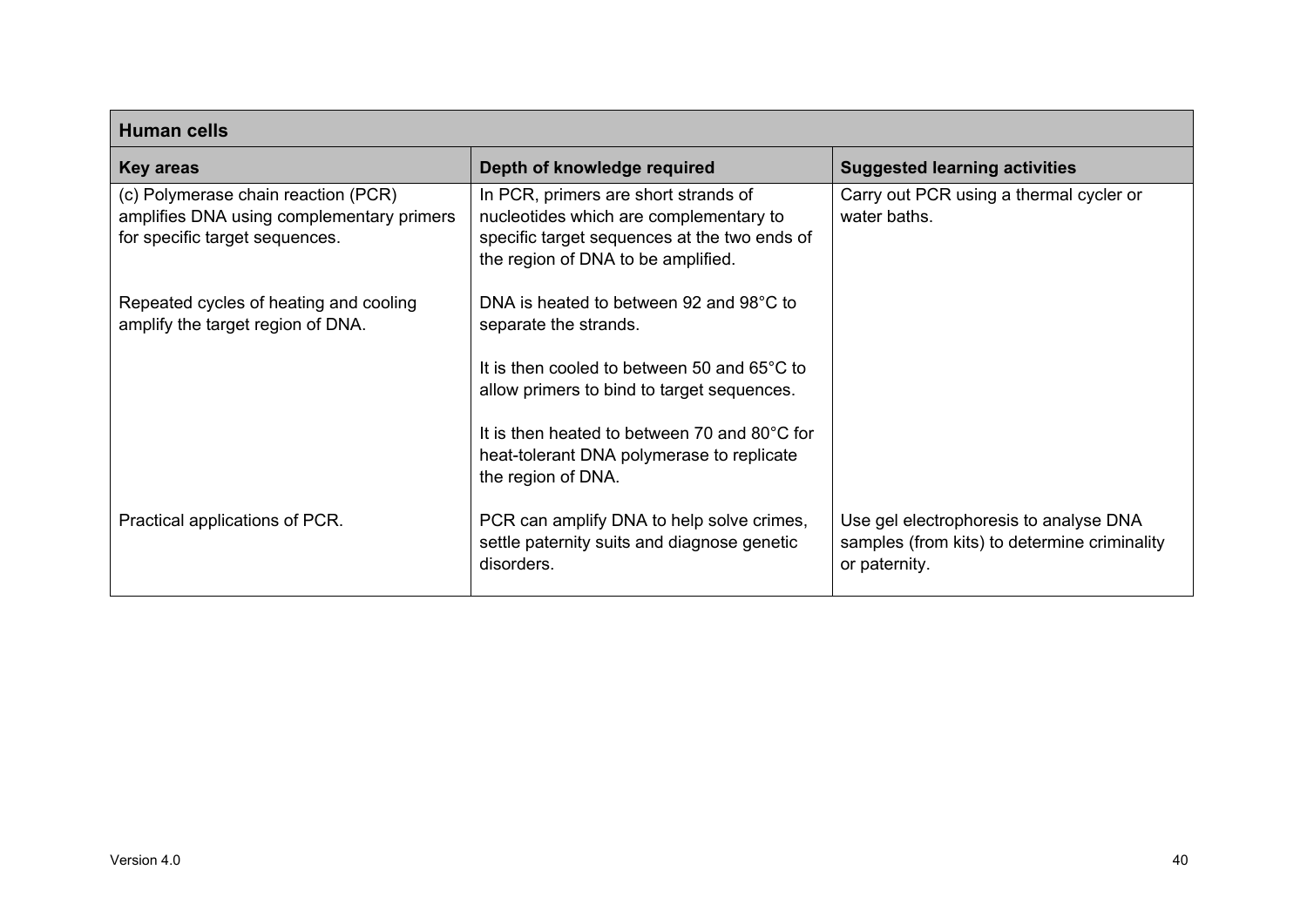| <b>Human cells</b>                                                                                                                        |                                                                                                                                                                                                                       |                                                                              |
|-------------------------------------------------------------------------------------------------------------------------------------------|-----------------------------------------------------------------------------------------------------------------------------------------------------------------------------------------------------------------------|------------------------------------------------------------------------------|
| <b>Key areas</b>                                                                                                                          | Depth of knowledge required                                                                                                                                                                                           | <b>Suggested learning activities</b>                                         |
| 3 Gene expression<br>(a) Gene expression involves the<br>transcription and translation of DNA<br>sequences.                               | Only a fraction of the genes in a cell are<br>expressed.                                                                                                                                                              |                                                                              |
| Transcription and translation involves three<br>types of RNA (mRNA, tRNA and rRNA).                                                       | RNA is single stranded and is composed of<br>nucleotides containing ribose sugar,<br>phosphate and one of four bases: cytosine,<br>guanine, adenine and uracil.                                                       | Carry out digital or physical modelling of<br>transcription and translation. |
| Messenger RNA (mRNA) carries a copy of<br>the DNA code from the nucleus to the<br>ribosome.                                               | mRNA is transcribed from DNA in the<br>nucleus and translated into proteins by<br>ribosomes in the cytoplasm. Each triplet of<br>bases on the mRNA molecule is called a<br>codon and codes for a specific amino acid. |                                                                              |
| Transfer RNA (tRNA) folds due to<br>complementary base pairing. Each tRNA<br>molecule carries its specific amino acid to the<br>ribosome. | A tRNA molecule has an anticodon (an<br>exposed triplet of bases) at one end and an<br>attachment site for a specific amino acid at<br>the other end.                                                                 |                                                                              |
| Ribosomal RNA (rRNA) and proteins form<br>the ribosome.                                                                                   |                                                                                                                                                                                                                       |                                                                              |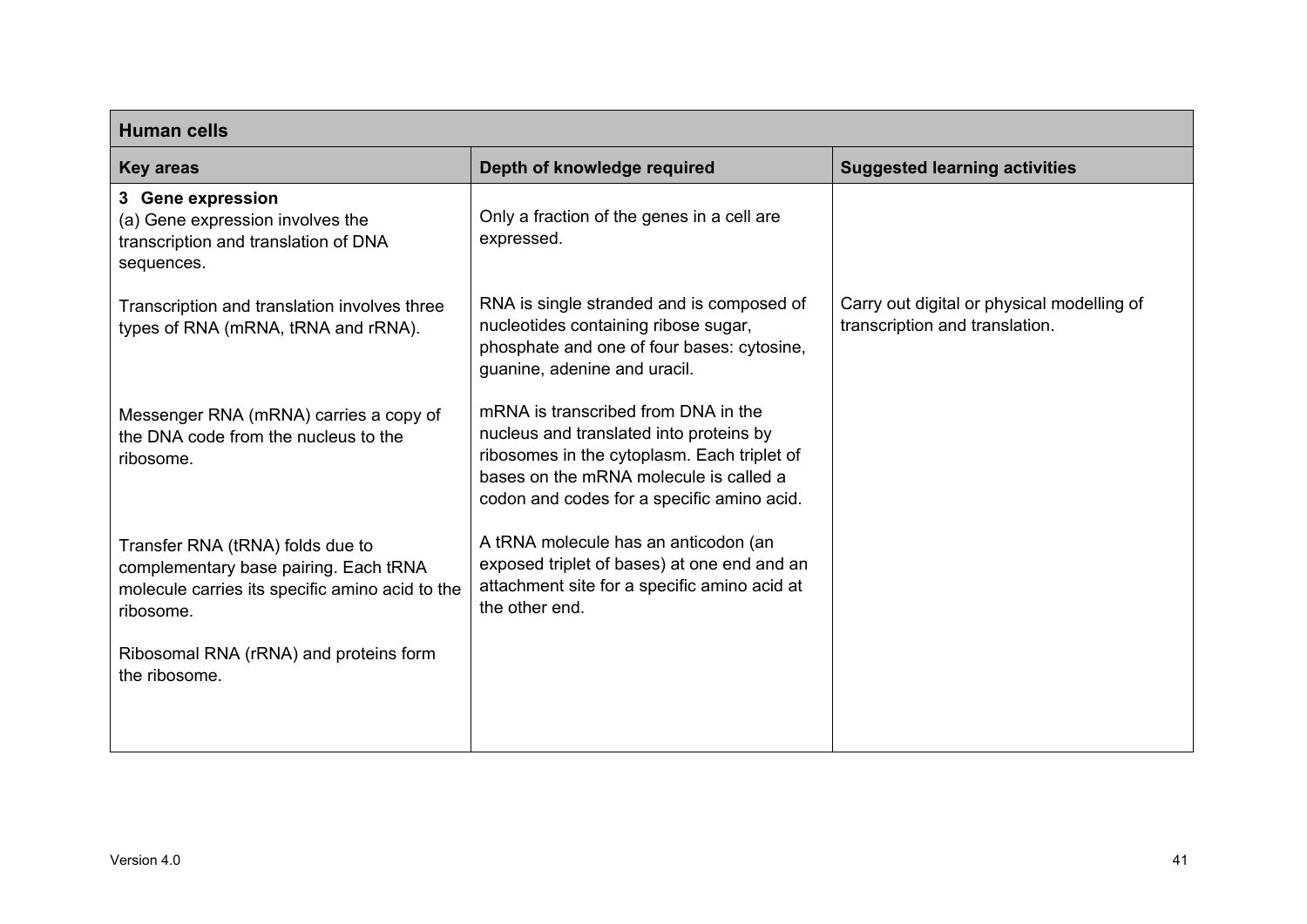| <b>Human cells</b>                                                                                                                                                                                                                                                                                                                                                                                          |                                                                                                                                                                                                                                         |                                      |
|-------------------------------------------------------------------------------------------------------------------------------------------------------------------------------------------------------------------------------------------------------------------------------------------------------------------------------------------------------------------------------------------------------------|-----------------------------------------------------------------------------------------------------------------------------------------------------------------------------------------------------------------------------------------|--------------------------------------|
| <b>Key areas</b>                                                                                                                                                                                                                                                                                                                                                                                            | Depth of knowledge required                                                                                                                                                                                                             | <b>Suggested learning activities</b> |
| (b) The role of RNA polymerase in<br>transcription of DNA into primary mRNA<br>transcripts.                                                                                                                                                                                                                                                                                                                 | RNA polymerase moves along DNA<br>unwinding the double helix and breaking the<br>hydrogen bonds between the bases. RNA<br>polymerase synthesises a primary transcript<br>of mRNA from RNA nucleotides by<br>complementary base pairing. |                                      |
| RNA splicing forms a mature mRNA<br>transcript.                                                                                                                                                                                                                                                                                                                                                             | Uracil in RNA is complementary to adenine.                                                                                                                                                                                              |                                      |
| The introns of the primary transcript are non-<br>coding regions and are removed.                                                                                                                                                                                                                                                                                                                           |                                                                                                                                                                                                                                         |                                      |
| The exons are coding regions and are joined<br>together to form the mature transcript.                                                                                                                                                                                                                                                                                                                      | The order of the exons is unchanged during<br>splicing.                                                                                                                                                                                 |                                      |
| (c) tRNA is involved in the translation of<br>mRNA into a polypeptide at a ribosome.<br>Translation begins at a start codon and ends<br>at a stop codon. Anticodons bond to codons<br>by complementary base pairing, translating<br>the genetic code into a sequence of amino<br>acids. Peptide bonds join the amino acids<br>together. Each tRNA then leaves the<br>ribosome as the polypeptide is formed. |                                                                                                                                                                                                                                         |                                      |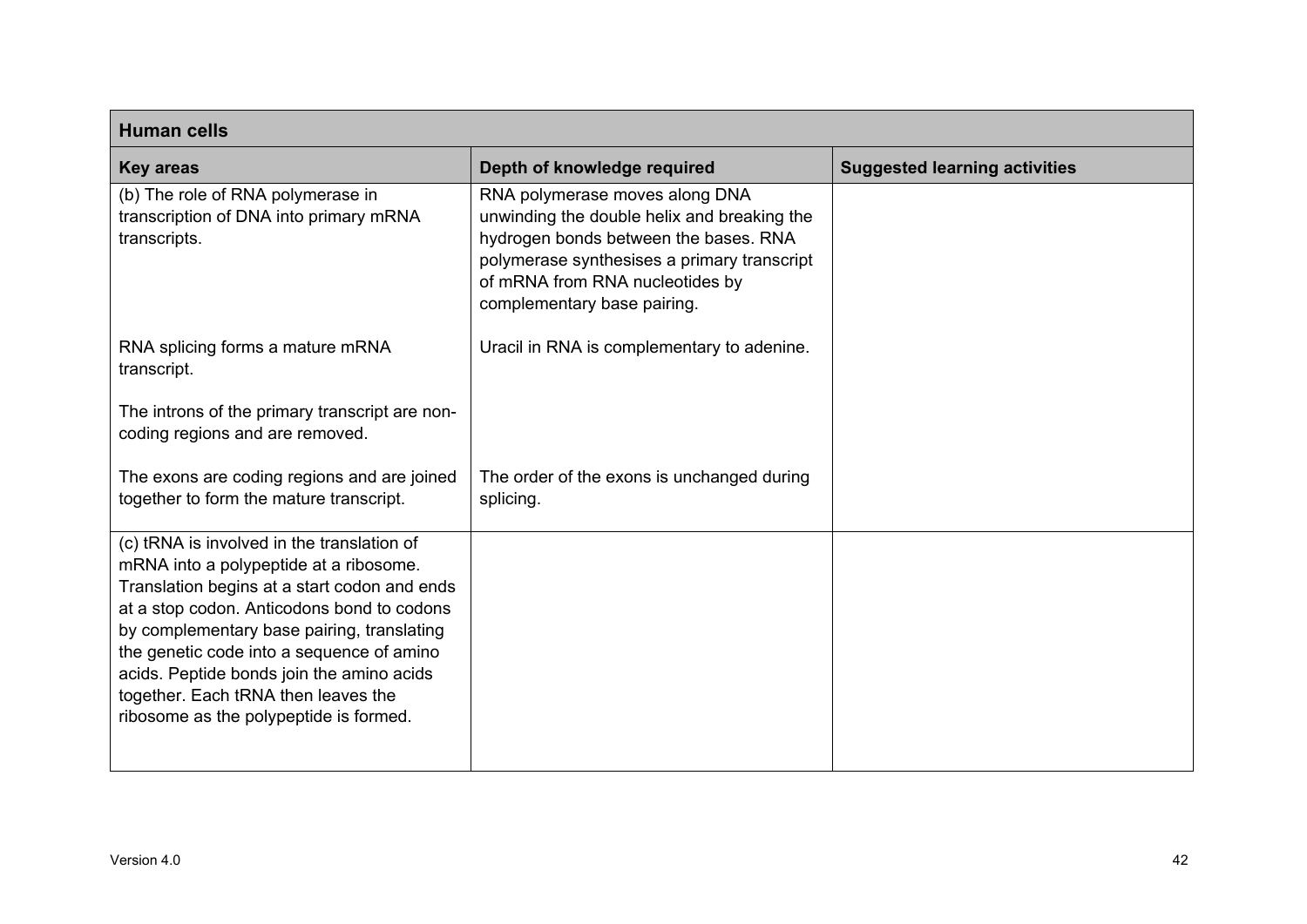| <b>Human cells</b>                                                                                                                                                                                                                                                                                                             |                                                                                    |                                                                          |
|--------------------------------------------------------------------------------------------------------------------------------------------------------------------------------------------------------------------------------------------------------------------------------------------------------------------------------|------------------------------------------------------------------------------------|--------------------------------------------------------------------------|
| <b>Key areas</b>                                                                                                                                                                                                                                                                                                               | Depth of knowledge required                                                        | <b>Suggested learning activities</b>                                     |
| (d) Different proteins can be expressed from<br>one gene, as a result of alternative RNA<br>splicing. Different mature mRNA transcripts<br>are produced from the same primary<br>transcript depending on which exons are<br>retained.                                                                                          |                                                                                    |                                                                          |
| (e) Amino acids are linked by peptide bonds<br>to form polypeptides. Polypeptide chains fold<br>to form the three-dimensional shape of a<br>protein, held together by hydrogen bonds<br>and other interactions between individual<br>amino acids. Proteins have a large variety of<br>shapes which determines their functions. | Details of other interactions and levels of<br>protein structure are not required. | Use digital resources to examine the shape<br>and structure of proteins. |
| Phenotype is determined by proteins<br>produced as the result of gene expression.                                                                                                                                                                                                                                              | Environmental factors also influence<br>phenotype.                                 |                                                                          |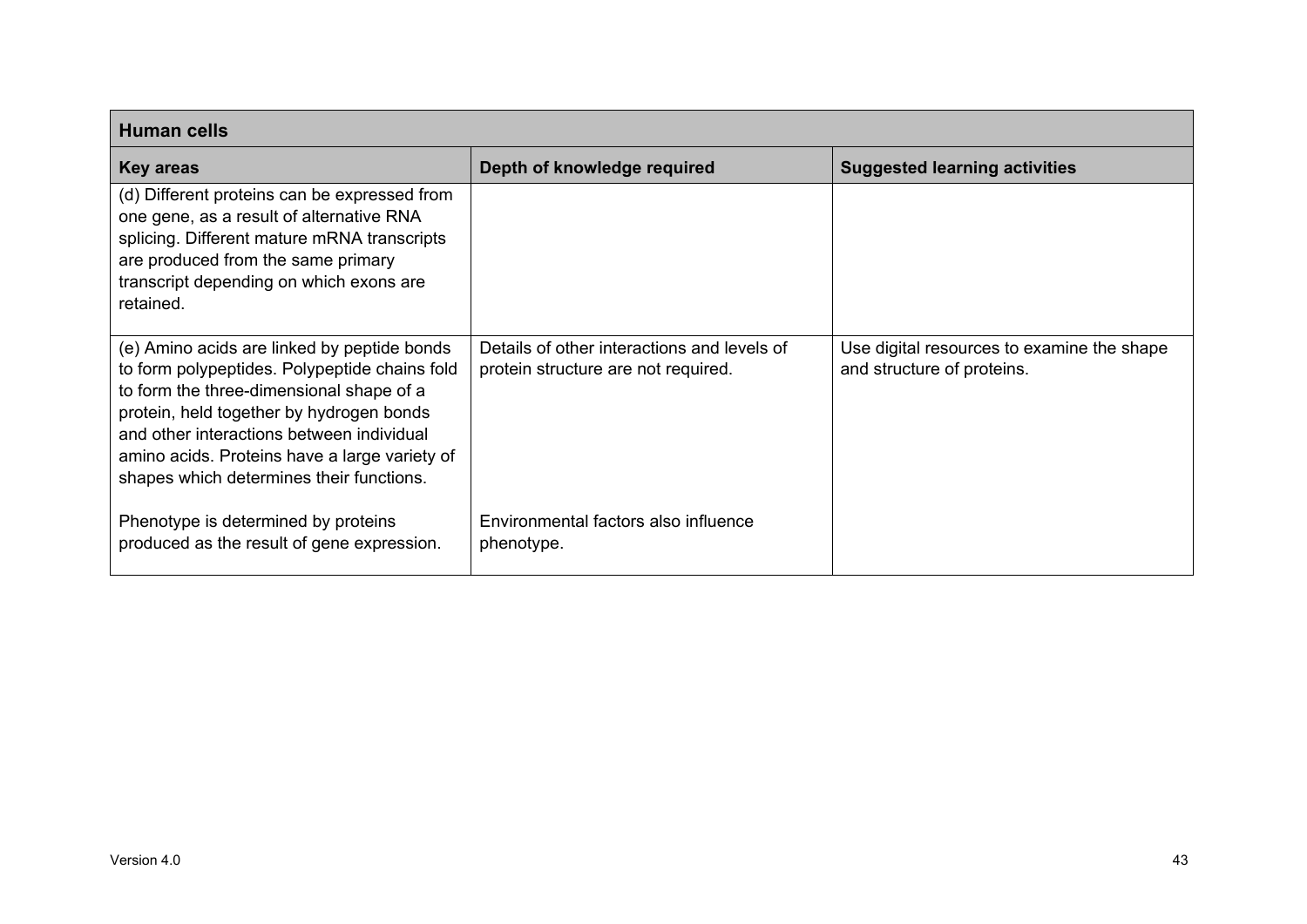| <b>Human cells</b>                                                                                                                                            |                                                                                                                                                                                          |                                                                                                                                                                                                     |
|---------------------------------------------------------------------------------------------------------------------------------------------------------------|------------------------------------------------------------------------------------------------------------------------------------------------------------------------------------------|-----------------------------------------------------------------------------------------------------------------------------------------------------------------------------------------------------|
| <b>Key areas</b>                                                                                                                                              | Depth of knowledge                                                                                                                                                                       | <b>Suggested learning activities</b>                                                                                                                                                                |
| <b>4 Mutations</b><br>(a) Mutations are changes in the DNA that<br>can result in no protein or an altered protein<br>being synthesised.                       |                                                                                                                                                                                          | Carry out experiments to investigate the<br>effects of UV radiation on UV-sensitive yeast.                                                                                                          |
| (b) Single gene mutations involve the<br>alteration of a DNA nucleotide sequence as a<br>result of the substitution, insertion or deletion<br>of nucleotides. |                                                                                                                                                                                          |                                                                                                                                                                                                     |
| Nucleotide substitutions - missense,<br>nonsense and splice-site mutations.                                                                                   | Missense mutations result in one amino acid<br>being changed for another. This may result in<br>a non-functional protein or have little effect<br>on the protein.                        | Study human conditions caused by single<br>gene mutations. Examples could include<br>sickle-cell disease (missense),<br>phenylketonuria (PKU) (missense),<br>Duchenne muscular dystrophy (nonsense) |
|                                                                                                                                                               | Nonsense mutations result in a premature<br>stop codon being produced which results in a<br>shorter protein.                                                                             | and beta thalassemia (splice-site mutation).                                                                                                                                                        |
|                                                                                                                                                               | Splice-site mutations result in some introns<br>being retained and/or some exons not being<br>included in the mature transcript.                                                         |                                                                                                                                                                                                     |
| Nucleotide insertions or deletions result in<br>frame-shift mutations.                                                                                        | Frame-shift mutations cause all of the<br>codons and all of the amino acids after the<br>mutation to be changed. This has a major<br>effect on the structure of the protein<br>produced. | Study human conditions caused by frame-<br>shift mutations. Examples could include Tay-<br>Sachs disease (frame-shift insertion) and<br>cystic fibrosis (frame-shift deletion).                     |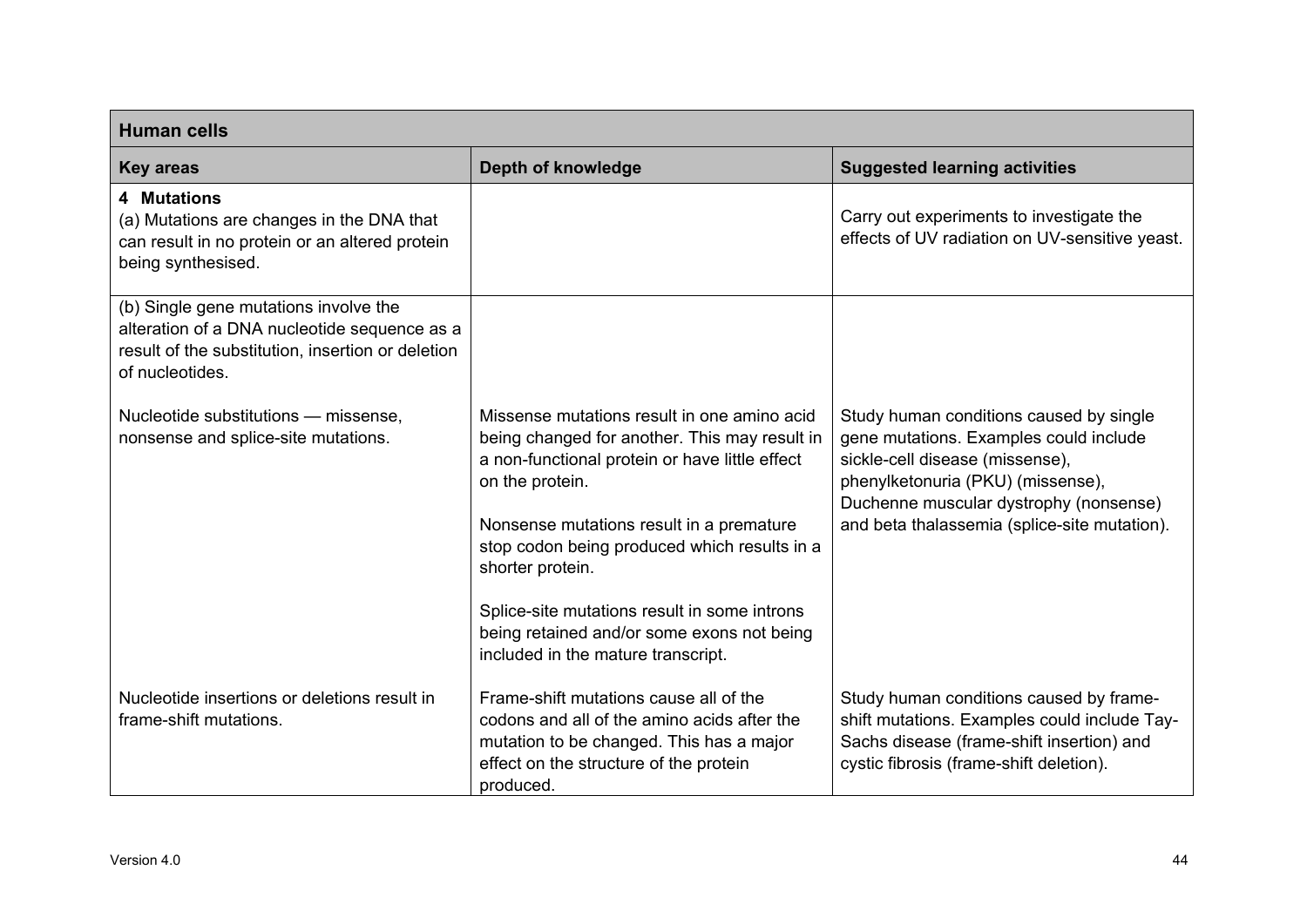| <b>Human cells</b>                                                                             |                                                                                                              |                                                                                                                       |
|------------------------------------------------------------------------------------------------|--------------------------------------------------------------------------------------------------------------|-----------------------------------------------------------------------------------------------------------------------|
| <b>Key areas</b>                                                                               | Depth of knowledge                                                                                           | <b>Suggested learning activities</b>                                                                                  |
| (c) Chromosome structure mutations -<br>duplication, deletion, inversion and<br>translocation. | Duplication is where a section of a<br>chromosome is added from its homologous<br>partner.                   | Study human conditions caused by<br>chromosome structure mutations, for<br>example:                                   |
|                                                                                                | Deletion is where a section of a chromosome<br>is removed.                                                   | Cri-du-chat syndrome — caused by<br>deletion of part of the short arm of<br>chromosome 5.                             |
|                                                                                                | Inversion is where a section of chromosome<br>is reversed.                                                   | Haemophilia A - one cause is an<br>inversion within the gene that produces a<br>clotting factor (factor VIII).        |
|                                                                                                | Translocation is where a section of a<br>chromosome is added to a chromosome, not<br>its homologous partner. | Chronic myeloid leukaemia - caused by<br>a reciprocal translocation of sections of<br>chromosome 22 and chromosome 9. |
| The substantial changes in chromosome<br>mutations often make them lethal.                     |                                                                                                              |                                                                                                                       |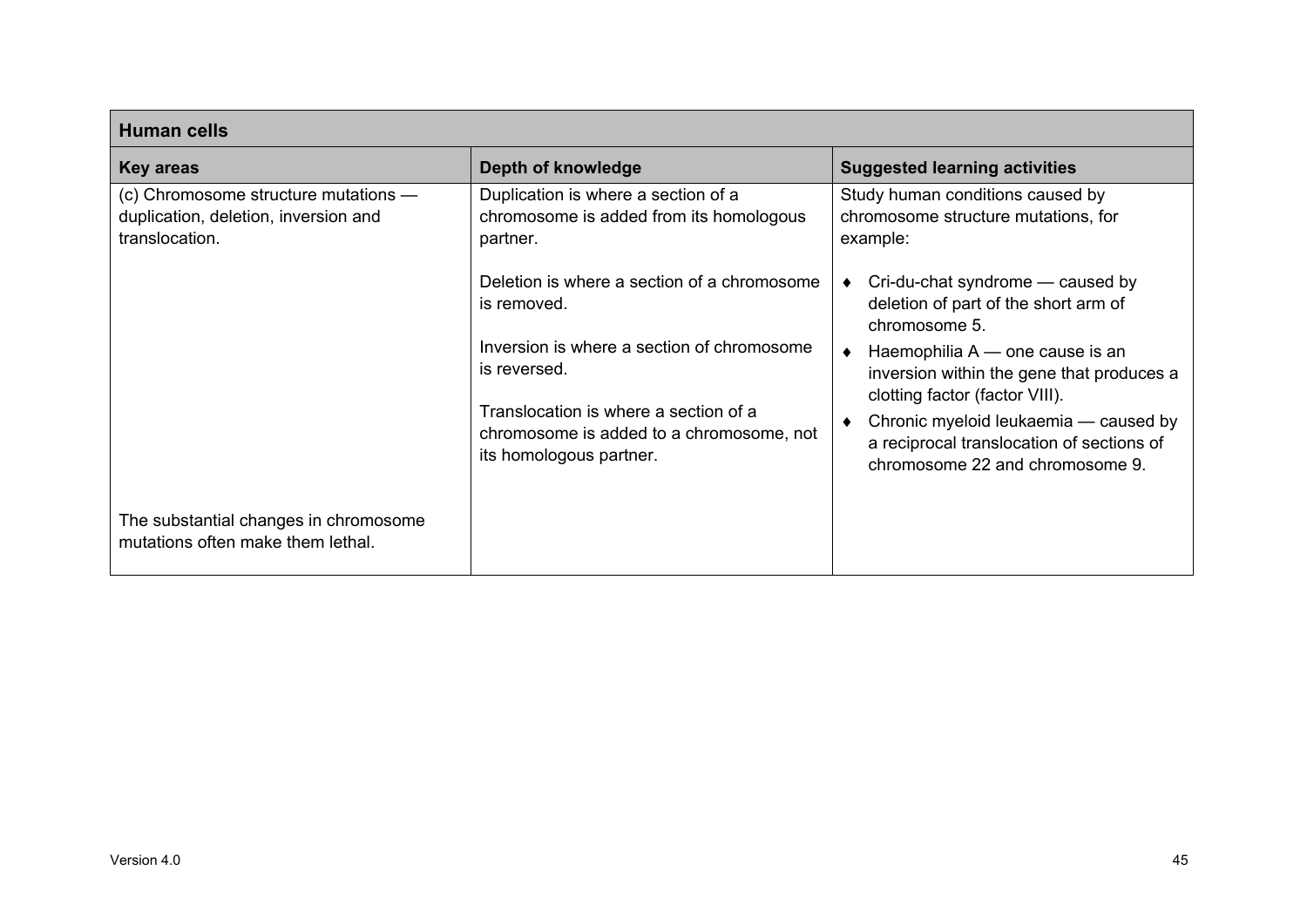| <b>Human cells</b>                                                                                                      |                                                                                                                                                             |                                                             |
|-------------------------------------------------------------------------------------------------------------------------|-------------------------------------------------------------------------------------------------------------------------------------------------------------|-------------------------------------------------------------|
| <b>Key areas</b>                                                                                                        | Depth of knowledge                                                                                                                                          | <b>Suggested learning activities</b>                        |
| 5 Human genomics<br>(a) The genome of an organism is its entire<br>hereditary information encoded in DNA.               |                                                                                                                                                             | Study the procedures used to determine the<br>human genome. |
| A genome is made up of genes and other<br>DNA sequences that do not code for<br>proteins.                               |                                                                                                                                                             |                                                             |
| In genomic sequencing the sequence of<br>nucleotide bases can be determined for<br>individual genes and entire genomes. | Computer programs can be used to identify<br>base sequences by looking for sequences<br>similar to known genes.                                             |                                                             |
|                                                                                                                         | To compare sequence data, computer and<br>statistical analyses (bioinformatics) are<br>required.                                                            | Study potential uses of bioinformatics.                     |
| (b) An individual's genome can be analysed<br>to predict the likelihood of developing certain<br>diseases.              |                                                                                                                                                             |                                                             |
| Pharmacogenetics and personalised<br>medicine.                                                                          | Pharmacogenetics is the use of genome<br>information in the choice of drugs.                                                                                |                                                             |
|                                                                                                                         | An individual's personal genome sequence<br>can be used to select the most effective<br>drugs and dosage to treat their disease<br>(personalised medicine). |                                                             |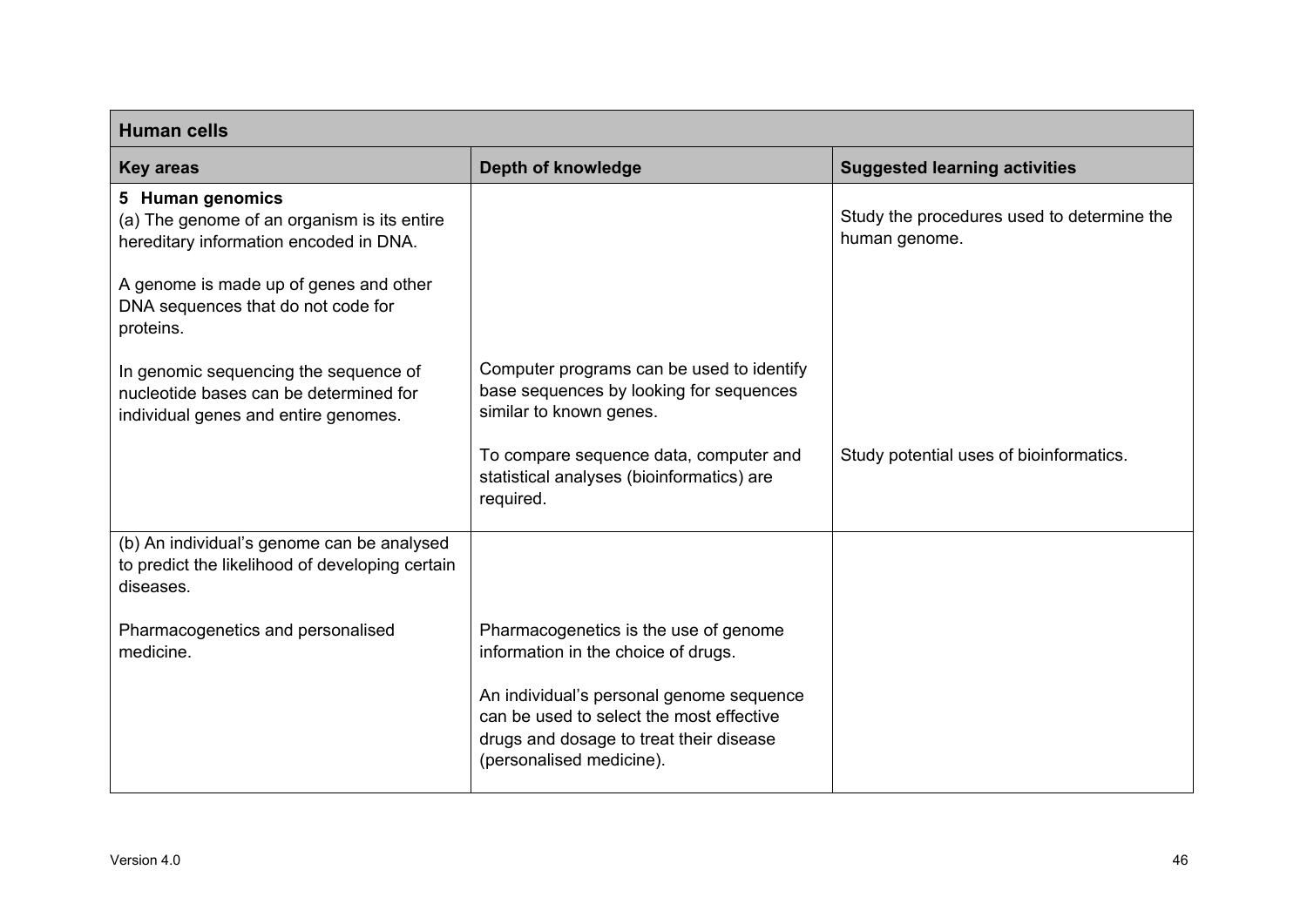| <b>Human cells</b>                                                                                                                                                                                                                                              |                                                                                                                                                                                                                |                                                                                                                                                    |
|-----------------------------------------------------------------------------------------------------------------------------------------------------------------------------------------------------------------------------------------------------------------|----------------------------------------------------------------------------------------------------------------------------------------------------------------------------------------------------------------|----------------------------------------------------------------------------------------------------------------------------------------------------|
| <b>Key areas</b>                                                                                                                                                                                                                                                | Depth of knowledge                                                                                                                                                                                             | <b>Suggested learning activities</b>                                                                                                               |
| 6 Metabolic pathways<br>(a) Metabolic pathways are integrated and<br>controlled pathways of enzyme-catalysed<br>reactions within a cell.                                                                                                                        |                                                                                                                                                                                                                | Use simple respirometers to measure<br>metabolic rate.<br>Carry out experiments to measure metabolic<br>rate using oxygen, carbon dioxide and      |
| Metabolic pathways can have reversible steps,<br>irreversible steps and alternative routes.                                                                                                                                                                     |                                                                                                                                                                                                                | temperature probes.                                                                                                                                |
| Reactions within metabolic pathways can be<br>anabolic or catabolic. Anabolic reactions<br>build up large molecules from small<br>molecules and require energy. Catabolic<br>reactions break down large molecules into<br>smaller molecules and release energy. |                                                                                                                                                                                                                |                                                                                                                                                    |
| (b) Metabolic pathways are controlled by the<br>presence or absence of particular enzymes<br>and the regulation of the rate of reaction of<br>key enzymes.                                                                                                      |                                                                                                                                                                                                                | Carry out enzyme induction experiments<br>such as the breakdown of ONPG by beta<br>galactosidase in E. coli, with lactose acting<br>as an inducer. |
| Induced fit and the role of the active site of<br>an enzyme in affecting activation energy and<br>the affinity of the substrate and products for<br>the active site.                                                                                            | Induced fit occurs when the active site<br>changes shape to better fit the substrate after<br>the substrate binds.<br>The substrate molecule(s) have a high<br>affinity for the active site and the subsequent | Carry out activation energy experiments,<br>comparing heat, manganese dioxide and<br>catalase action on hydrogen peroxide.                         |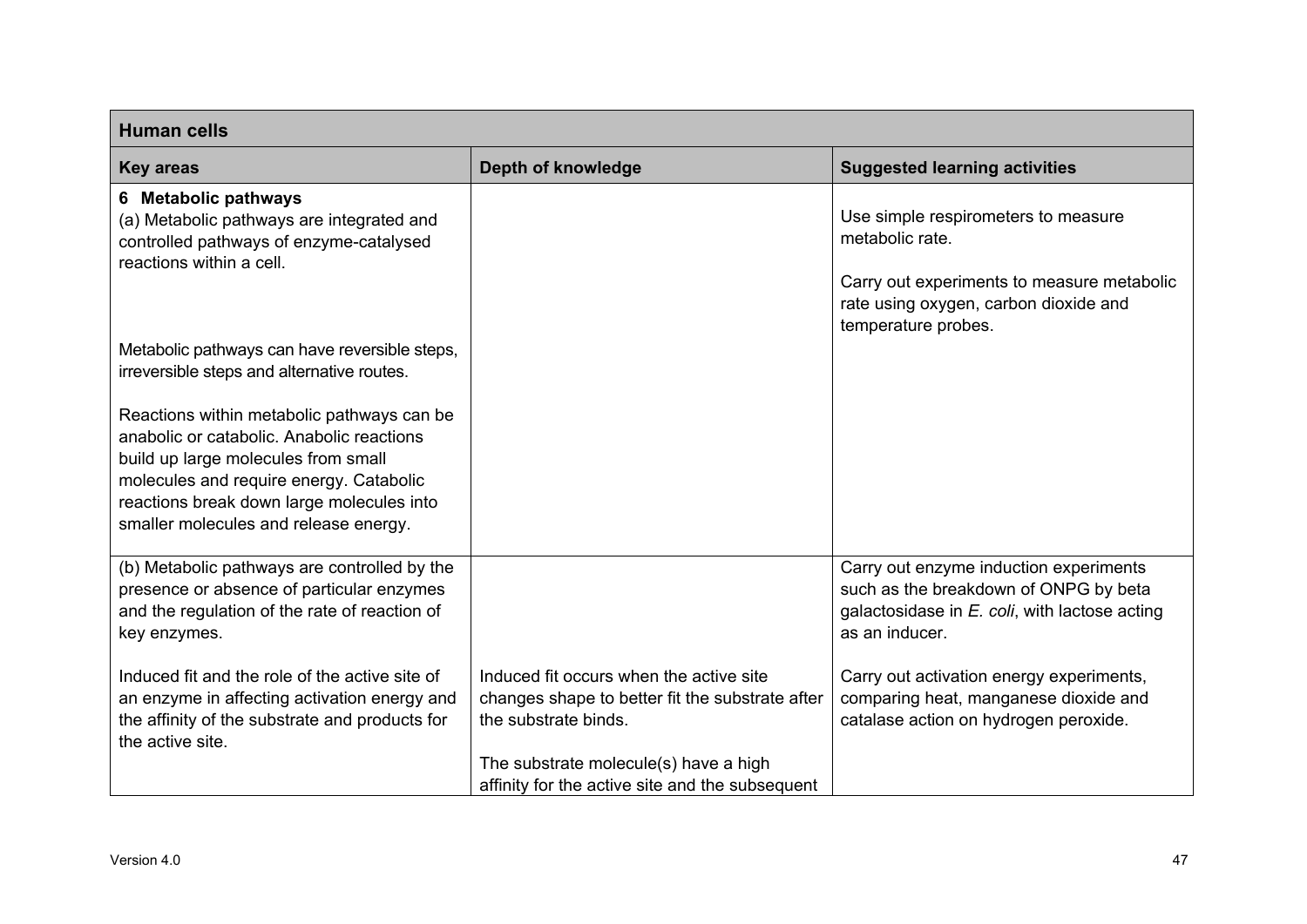| <b>Human cells</b>                                                                                           |                                                                                                                                                                                                                                                                                                                                                                                                                              |                                                                                                                                                                                                                |
|--------------------------------------------------------------------------------------------------------------|------------------------------------------------------------------------------------------------------------------------------------------------------------------------------------------------------------------------------------------------------------------------------------------------------------------------------------------------------------------------------------------------------------------------------|----------------------------------------------------------------------------------------------------------------------------------------------------------------------------------------------------------------|
| <b>Key areas</b>                                                                                             | Depth of knowledge                                                                                                                                                                                                                                                                                                                                                                                                           | <b>Suggested learning activities</b>                                                                                                                                                                           |
|                                                                                                              | products have a low affinity allowing them to<br>leave the active site.                                                                                                                                                                                                                                                                                                                                                      |                                                                                                                                                                                                                |
| The effects of substrate and product<br>concentration on the direction and rate of<br>enzyme reactions.      | Some metabolic reactions are reversible and<br>the presence of a substrate or the removal of<br>a product will drive a sequence of reactions<br>in a particular direction.                                                                                                                                                                                                                                                   | Carry out experiments on the effect of<br>increasing substrate concentration on<br>reactions. Examples could include using<br>hydrogen peroxide and adding filter paper<br>discs soaked in catalase.           |
| Control of metabolic pathways through<br>competitive, non-competitive and feedback<br>inhibition of enzymes. | Competitive inhibitors bind at the active site<br>preventing the substrate from binding.<br>Competitive inhibition can be reversed by<br>increasing substrate concentration.<br>Non-competitive inhibitors bind away from<br>the active site but change the shape of the<br>active site preventing the substrate from<br>binding. Non-competitive inhibition cannot be<br>reversed by increasing substrate<br>concentration. | Carry out experiments on the effect of<br>inhibitors on reactions. Examples could<br>include the inhibition of beta galactosidase by<br>galactose and its reversal by increasing<br><b>ONPG</b> concentration. |
|                                                                                                              | Feedback inhibition occurs when the end-<br>product in the metabolic pathway reaches a<br>critical concentration. The end-product then<br>inhibits an earlier enzyme, blocking the<br>pathway, and so prevents further synthesis of<br>the end-product.                                                                                                                                                                      | Carry out experiments on end-product<br>inhibition using phosphatase and<br>phenolphthalein phosphate.                                                                                                         |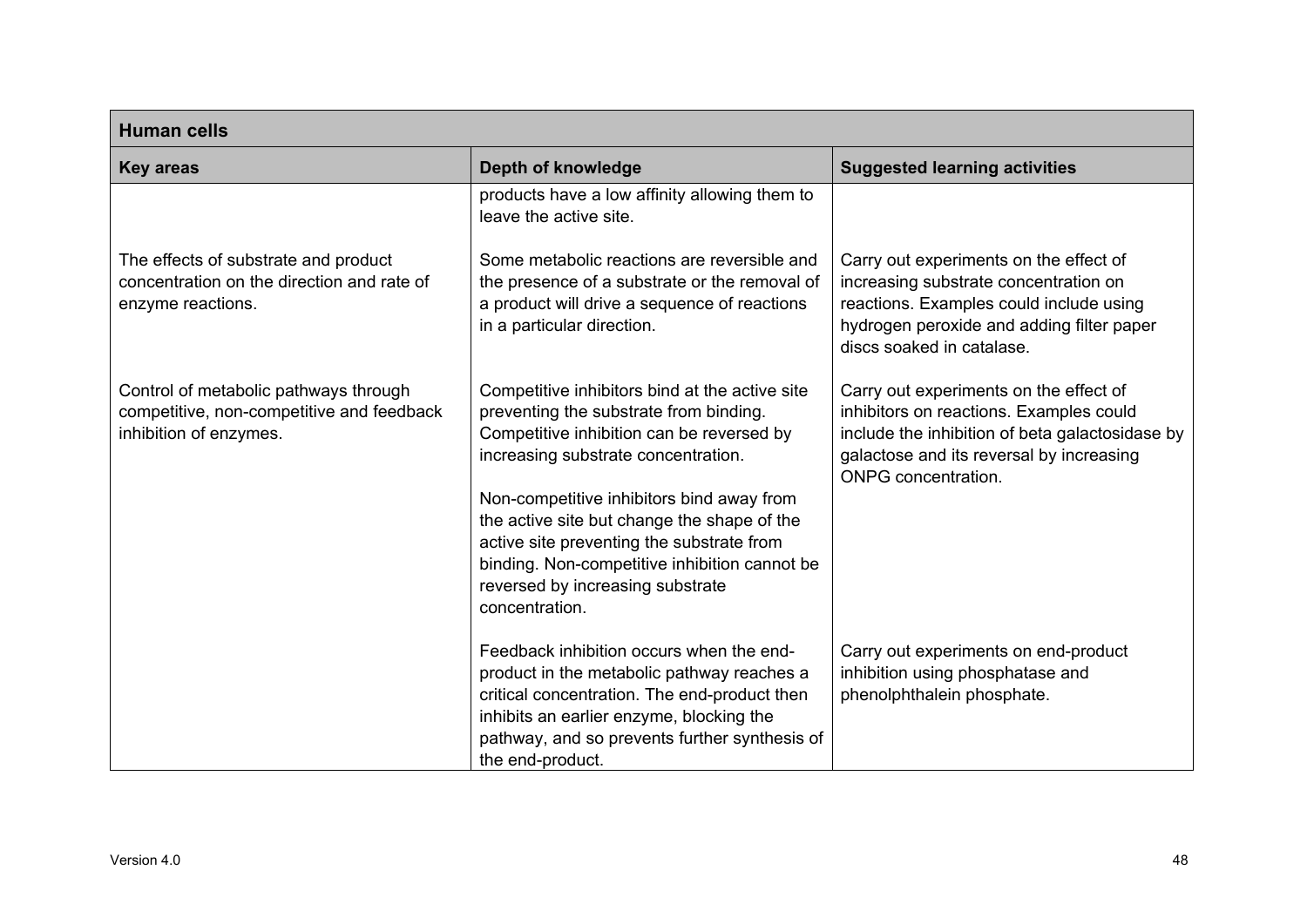| <b>Human cells</b>                                                                                                                                                                                                                                                                                     |                             |                                                                                                                                               |
|--------------------------------------------------------------------------------------------------------------------------------------------------------------------------------------------------------------------------------------------------------------------------------------------------------|-----------------------------|-----------------------------------------------------------------------------------------------------------------------------------------------|
| <b>Key areas</b>                                                                                                                                                                                                                                                                                       | Depth of knowledge required | <b>Suggested learning activities</b>                                                                                                          |
| 7 Cellular respiration<br>(a) Metabolic pathways of cellular respiration.<br>Glycolysis is the breakdown of glucose to<br>pyruvate in the cytoplasm.                                                                                                                                                   |                             | Carry out experiments using different sugars<br>as respiratory substrates for yeast.                                                          |
| ATP is required for the phosphorylation of<br>glucose and intermediates during the energy<br>investment phase of glycolysis. This leads to<br>the generation of more ATP during the<br>energy pay-off stage and results in a net gain<br>of ATP.                                                       |                             | Carry out experiments using glucose-1-<br>phosphate (a phosphorylated form of<br>glucose).                                                    |
| In aerobic conditions pyruvate is broken<br>down to an acetyl group that combines with<br>coenzyme A forming acetyl coenzyme A.                                                                                                                                                                        |                             |                                                                                                                                               |
| In the citric acid cycle the acetyl group from<br>acetyl coenzyme A combines with<br>oxaloacetate to form citrate. During a series<br>of enzyme-controlled steps, citrate is<br>gradually converted back into oxaloacetate<br>which results in the generation of ATP and<br>release of carbon dioxide. |                             | Carry out experiments on the inhibition of the<br>citric acid cycle by malonic acid using DCPIP<br>as an indicator of dehydrogenase activity. |
| The citric acid cycle occurs in the matrix of<br>the mitochondria.                                                                                                                                                                                                                                     |                             |                                                                                                                                               |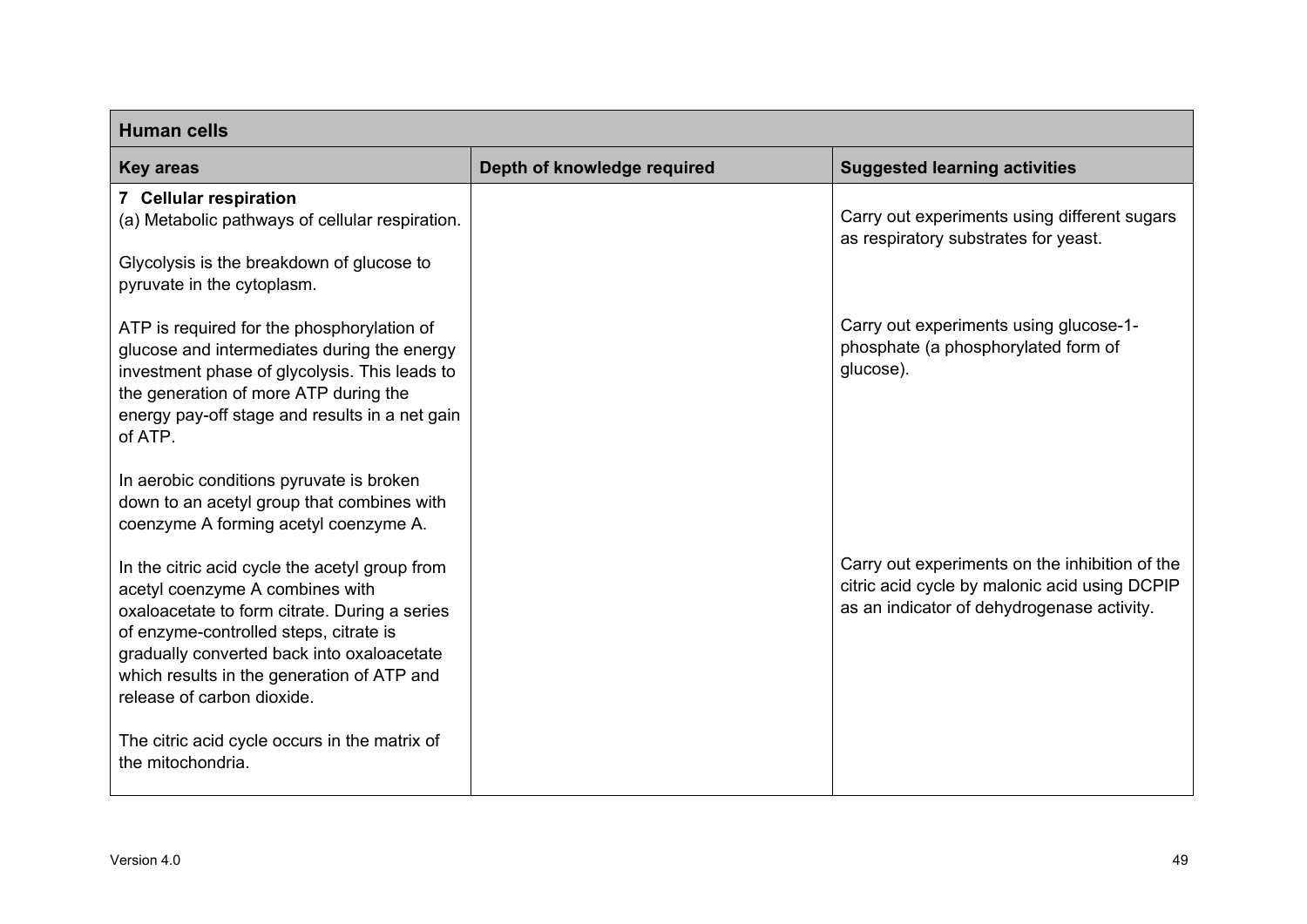| <b>Human cells</b>                                                                                                                                                                                         |                                                                                                                  |                                                                                                        |
|------------------------------------------------------------------------------------------------------------------------------------------------------------------------------------------------------------|------------------------------------------------------------------------------------------------------------------|--------------------------------------------------------------------------------------------------------|
| <b>Key areas</b>                                                                                                                                                                                           | Depth of knowledge required                                                                                      | <b>Suggested learning activities</b>                                                                   |
| Dehydrogenase enzymes remove hydrogen<br>ions and electrons and pass them to the<br>coenzyme NAD, forming NADH. This occurs<br>in both glycolysis and the citric acid cycle.                               |                                                                                                                  | Carry out experiments with yeast<br>dehydrogenase using resazurin dye as an<br>indicator.              |
| The hydrogen ions and electrons from NADH<br>are passed to the electron transport chain on<br>the inner mitochondrial membrane.                                                                            |                                                                                                                  |                                                                                                        |
| (b) ATP synthesis - electrons are passed<br>along the electron transport chain releasing<br>energy.                                                                                                        | The electron transport chain is a series of<br>carrier proteins attached to the inner<br>mitochondrial membrane. |                                                                                                        |
| This energy allows hydrogen ions to be<br>pumped across the inner mitochondrial<br>membrane. The flow of these ions back<br>through the membrane protein ATP synthase<br>results in the production of ATP. |                                                                                                                  |                                                                                                        |
| Finally, hydrogen ions and electrons combine<br>with oxygen to form water.                                                                                                                                 |                                                                                                                  |                                                                                                        |
| (c) The role of ATP in the transfer of energy.                                                                                                                                                             | ATP is used to transfer energy to cellular<br>processes which require energy.                                    | Carry out experiments on ATP-dependent<br>reactions such as luminescent reactions<br>using luciferase. |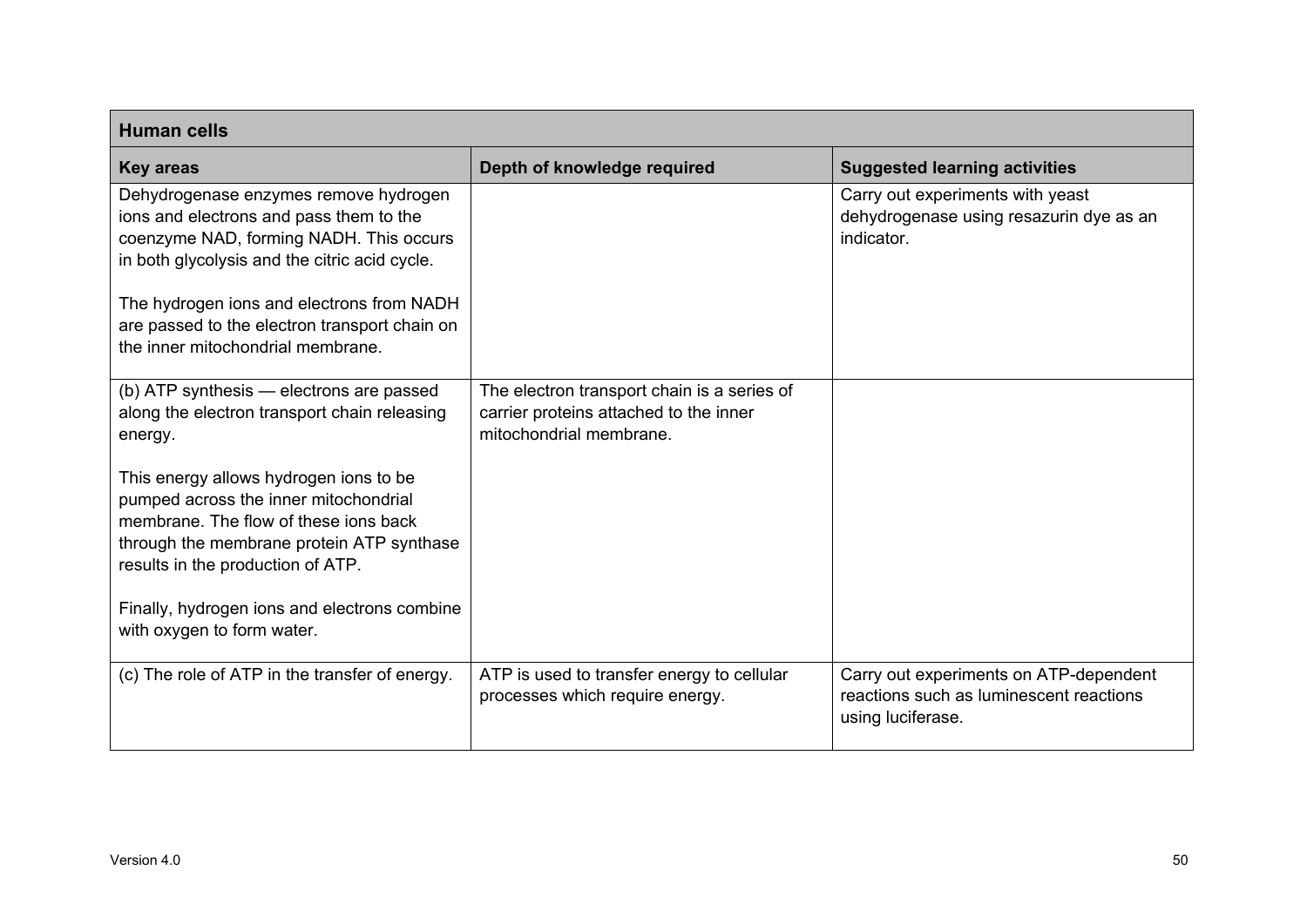| <b>Human cells</b>                                                                                                                                                                                                                                                                                                                                                                                                            |                                                                                                                                                                                                                                                                      |                                      |
|-------------------------------------------------------------------------------------------------------------------------------------------------------------------------------------------------------------------------------------------------------------------------------------------------------------------------------------------------------------------------------------------------------------------------------|----------------------------------------------------------------------------------------------------------------------------------------------------------------------------------------------------------------------------------------------------------------------|--------------------------------------|
| <b>Key areas</b>                                                                                                                                                                                                                                                                                                                                                                                                              | Depth of knowledge required                                                                                                                                                                                                                                          | <b>Suggested learning activities</b> |
| 8 Energy systems in muscle cells<br>(a) Lactate metabolism.                                                                                                                                                                                                                                                                                                                                                                   |                                                                                                                                                                                                                                                                      |                                      |
| During vigorous exercise, the muscle cells do<br>not get sufficient oxygen to support the<br>electron transport chain. Under these<br>conditions, pyruvate is converted to lactate.<br>This conversion involves the transfer of<br>hydrogen ions from the NADH produced<br>during glycolysis to pyruvate in order to<br>produce lactate. This regenerates the NAD<br>needed to maintain ATP production through<br>glycolysis. |                                                                                                                                                                                                                                                                      |                                      |
| Lactate accumulates and muscle fatigue<br>occurs. The oxygen debt is repaid when<br>exercise is complete. This allows respiration<br>to provide the energy to convert lactate back<br>to pyruvate and glucose in the liver.                                                                                                                                                                                                   |                                                                                                                                                                                                                                                                      |                                      |
| (b) Types of skeletal muscle fibres.                                                                                                                                                                                                                                                                                                                                                                                          |                                                                                                                                                                                                                                                                      |                                      |
| Slow-twitch muscle fibres contract relatively<br>slowly, but can sustain contractions for<br>longer. They are useful for endurance<br>activities such as long-distance running,<br>cycling or cross-country skiing.                                                                                                                                                                                                           | Slow-twitch muscle fibres rely on aerobic<br>respiration to generate ATP and have many<br>mitochondria, a large blood supply and a<br>high concentration of the oxygen-storing<br>protein myoglobin. The major storage fuel of<br>slow-twitch muscle fibres is fats. |                                      |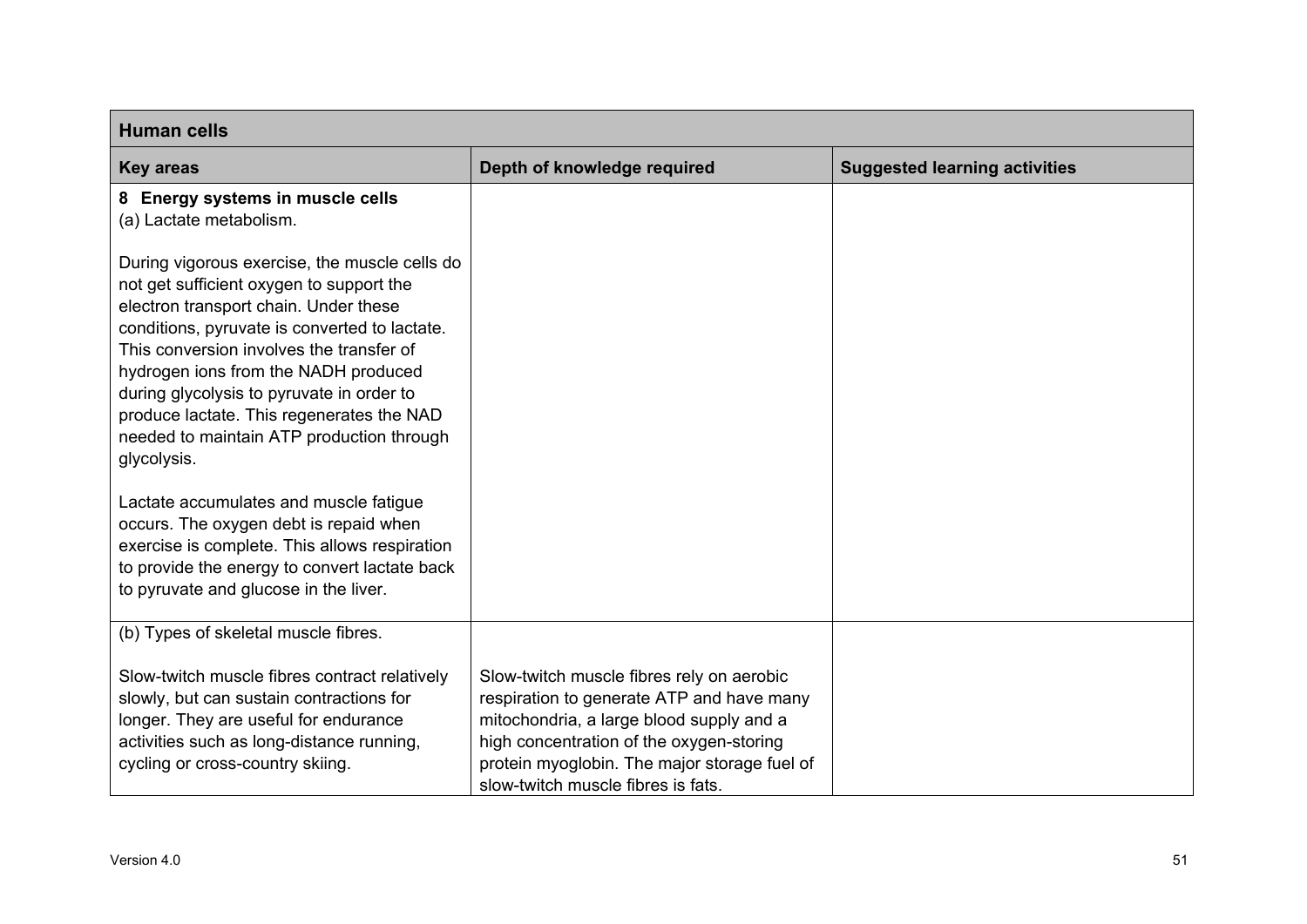| <b>Human cells</b>                                                                                                                                                                            |                                                                                                                                                                                                                                                |                                                                                                                                |
|-----------------------------------------------------------------------------------------------------------------------------------------------------------------------------------------------|------------------------------------------------------------------------------------------------------------------------------------------------------------------------------------------------------------------------------------------------|--------------------------------------------------------------------------------------------------------------------------------|
| <b>Key areas</b>                                                                                                                                                                              | Depth of knowledge required                                                                                                                                                                                                                    | <b>Suggested learning activities</b>                                                                                           |
| Fast-twitch muscle fibres contract relatively<br>quickly, over short periods. They are useful<br>for activities such as sprinting or weightlifting.                                           | Fast-twitch muscle fibres can generate ATP<br>through glycolysis only and have fewer<br>mitochondria and a lower blood supply<br>compared to slow-twitch muscle fibres.<br>The major storage fuel of fast-twitch muscle<br>fibres is glycogen. |                                                                                                                                |
| Most human muscle tissue contains a<br>mixture of both slow- and fast-twitch muscle<br>fibres. Athletes show distinct patterns of<br>muscle fibres that reflect their sporting<br>activities. |                                                                                                                                                                                                                                                | Compare the ratios of slow-twitch muscle<br>fibres to fast-twitch muscle fibres between<br>elite athletes in different sports. |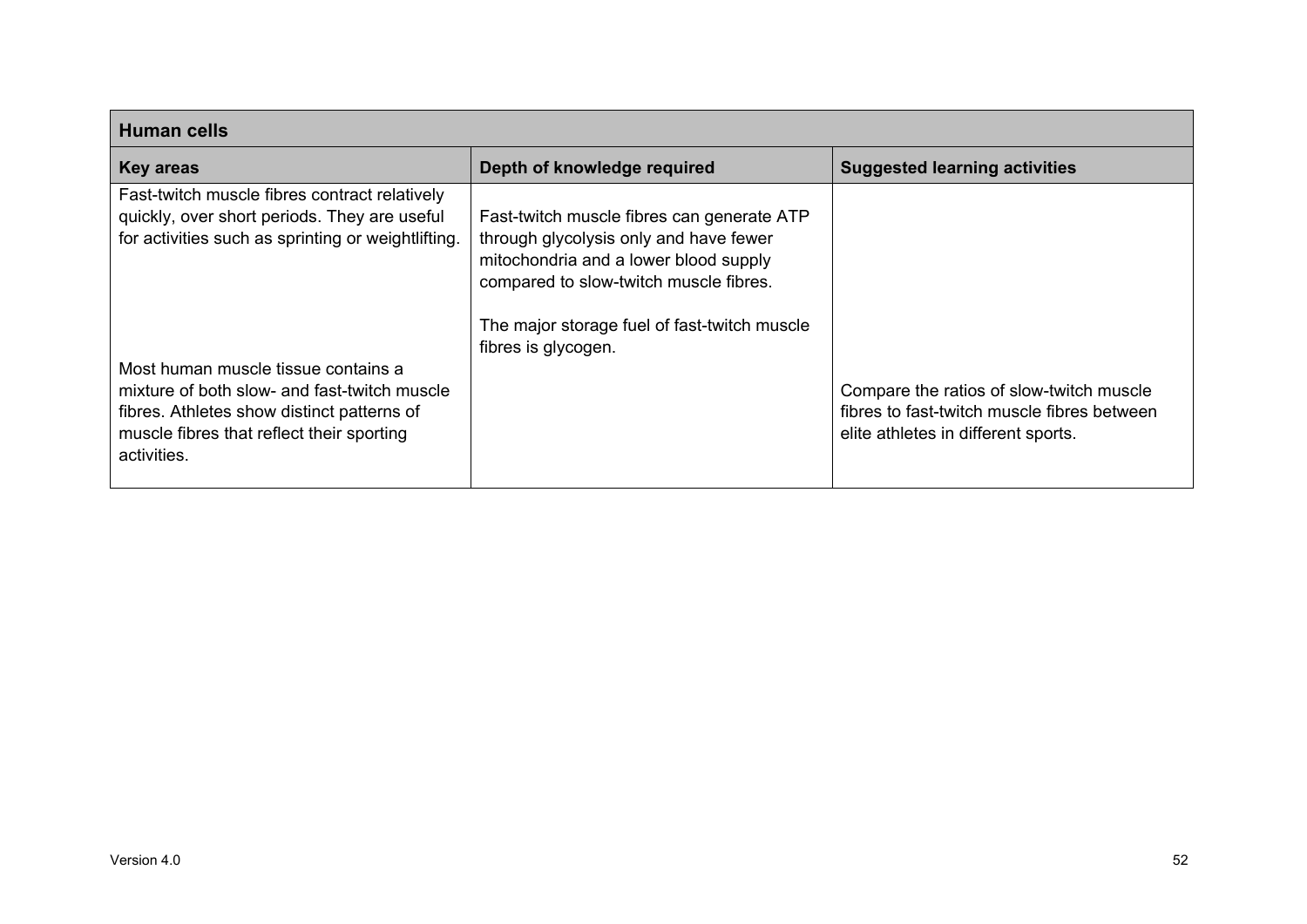| <b>Physiology and health</b>                                                                                                                                                                                           |                             |                                      |
|------------------------------------------------------------------------------------------------------------------------------------------------------------------------------------------------------------------------|-----------------------------|--------------------------------------|
| <b>Key areas</b>                                                                                                                                                                                                       | Depth of knowledge required | <b>Suggested learning activities</b> |
| 1 Gamete production and fertilisation<br>(a) Gamete production in the testes.                                                                                                                                          |                             |                                      |
| Testes produce sperm in the seminiferous<br>tubules and testosterone in the interstitial<br>cells. The prostate gland and seminal<br>vesicles secrete fluids that maintain the<br>mobility and viability of the sperm. |                             |                                      |
| (b) Gamete production in the ovaries.                                                                                                                                                                                  |                             |                                      |
| The ovaries contain immature ova in various<br>stages of development. Each ovum is<br>surrounded by a follicle that protects the<br>developing ovum and secretes hormones.                                             |                             |                                      |
| (c) Fertilisation.                                                                                                                                                                                                     |                             |                                      |
| Mature ova are released into the oviduct<br>where they may be fertilised by sperm to<br>form a zygote.                                                                                                                 |                             |                                      |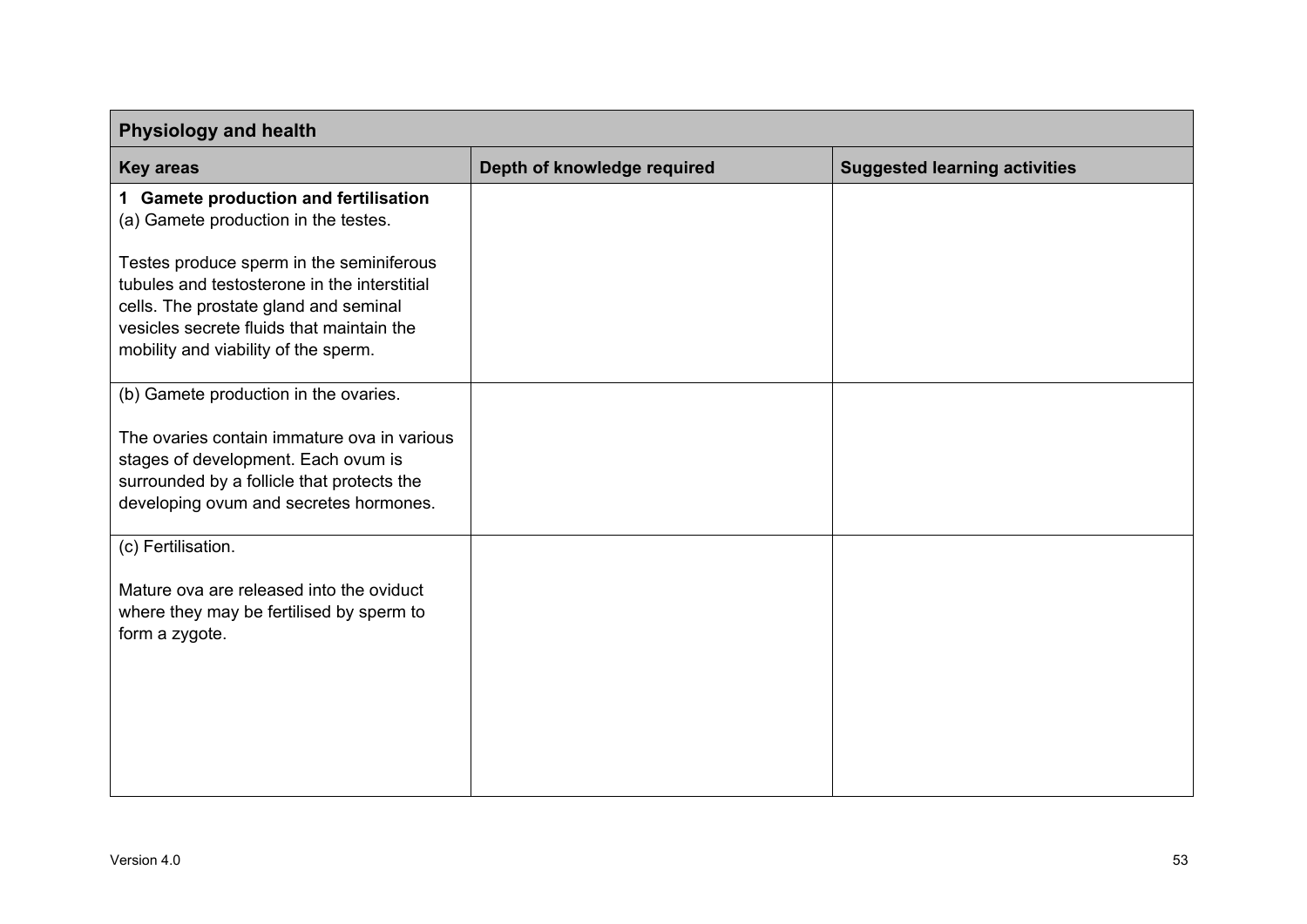| <b>Physiology and health</b>                                                                                                                                                                                                                                                                                                                                                                                                                          |                                                                                                                                                                                                                                                                  |                                                                                              |
|-------------------------------------------------------------------------------------------------------------------------------------------------------------------------------------------------------------------------------------------------------------------------------------------------------------------------------------------------------------------------------------------------------------------------------------------------------|------------------------------------------------------------------------------------------------------------------------------------------------------------------------------------------------------------------------------------------------------------------|----------------------------------------------------------------------------------------------|
| <b>Key areas</b>                                                                                                                                                                                                                                                                                                                                                                                                                                      | Depth of knowledge required                                                                                                                                                                                                                                      | <b>Suggested learning activities</b>                                                         |
| 2 Hormonal control of reproduction<br>(a) Hormonal influence on puberty.                                                                                                                                                                                                                                                                                                                                                                              | The pituitary gland is stimulated to release<br>follicle stimulating hormone (FSH), luteinising<br>hormone (LH) or interstitial cell stimulating<br>hormone (ICSH) by a releaser hormone<br>produced in the hypothalamus. This triggers<br>the onset of puberty. |                                                                                              |
| (b) Hormonal control of sperm production.                                                                                                                                                                                                                                                                                                                                                                                                             | FSH promotes sperm production and ICSH<br>stimulates the production of testosterone.<br>Testosterone also stimulates sperm<br>production and activates the prostate gland<br>and seminal vesicles. Negative feedback<br>control of testosterone by FSH and ICSH. |                                                                                              |
| (c) Hormonal control of the menstrual cycle.<br>The menstrual cycle takes approximately 28<br>days with the first day of menstruation<br>regarded as day one of the cycle.<br>FSH stimulates the development of a follicle<br>and the production of oestrogen by the<br>follicle in the follicular phase.<br>Oestrogen stimulates proliferation of the<br>endometrium preparing it for implantation,<br>and affects the consistency of cervical mucus | Interpretation of graphs showing changes in<br>FSH, LH, oestrogen and progesterone<br>concentrations throughout the menstrual<br>cycle.                                                                                                                          | Construct charts to illustrate the changes in<br>the female body during the menstrual cycle. |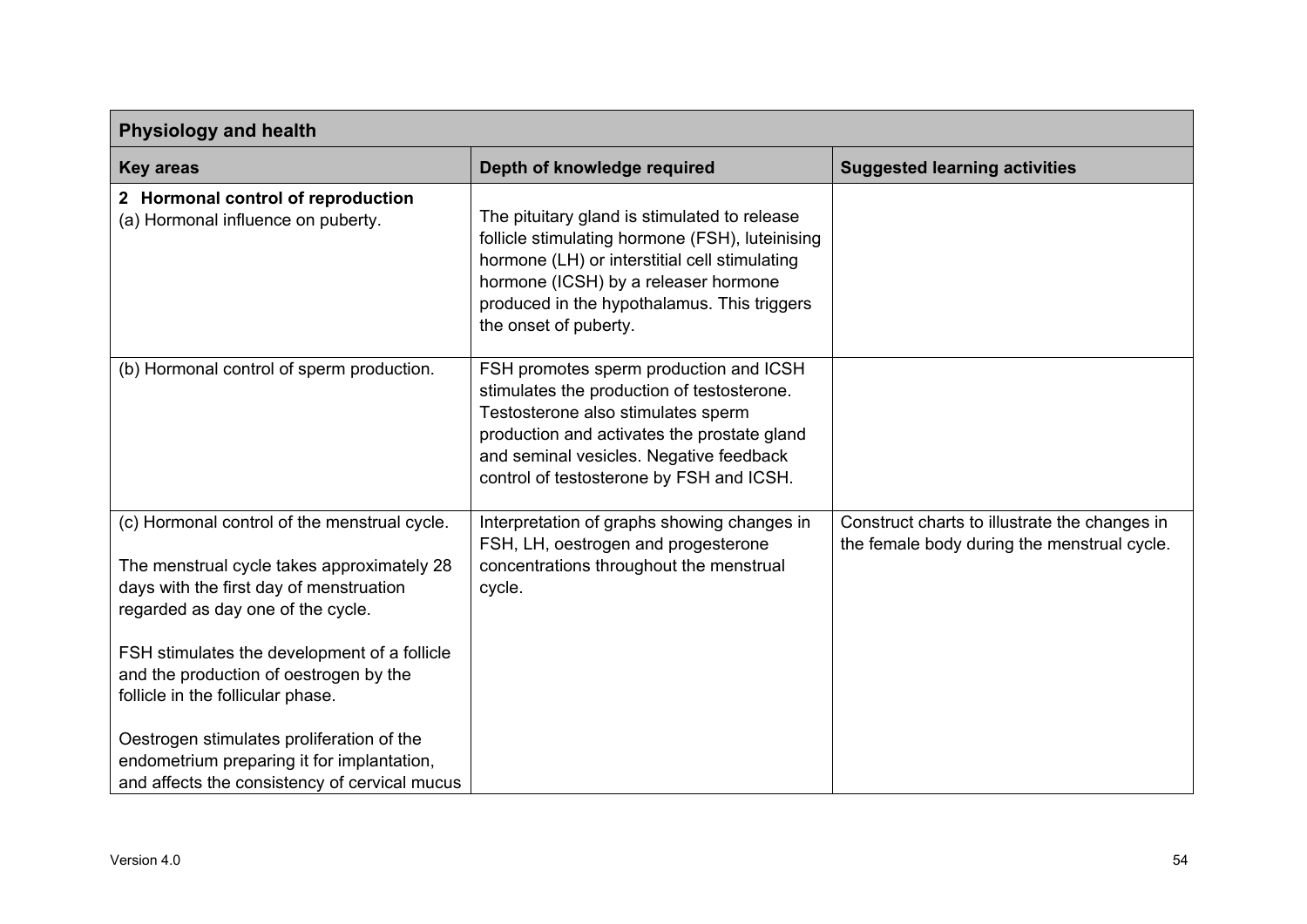| <b>Physiology and health</b>                                                                                                                                                                                                                                                                              |                                                                                                                                              |                                      |
|-----------------------------------------------------------------------------------------------------------------------------------------------------------------------------------------------------------------------------------------------------------------------------------------------------------|----------------------------------------------------------------------------------------------------------------------------------------------|--------------------------------------|
| <b>Key areas</b>                                                                                                                                                                                                                                                                                          | Depth of knowledge required                                                                                                                  | <b>Suggested learning activities</b> |
| making it more easily penetrated by sperm.<br>Peak levels of oestrogen stimulate a surge in<br>the secretion of LH. This surge in LH triggers<br>ovulation.                                                                                                                                               | Ovulation is the release of an egg (ovum)<br>from a follicle in the ovary. It usually occurs<br>around the mid-point of the menstrual cycle. |                                      |
| In the luteal phase the follicle develops into a<br>corpus luteum which secretes progesterone.<br>Progesterone promotes further development<br>and vascularisation of the endometrium<br>preparing it for implantation if fertilisation<br>occurs.                                                        |                                                                                                                                              |                                      |
| The negative feedback effect of the ovarian<br>hormones on the pituitary gland and the<br>secretion of FSH and LH prevent further<br>follicles from developing. The lack of LH<br>leads to degeneration of the corpus luteum<br>with a subsequent drop in progesterone<br>levels leading to menstruation. | If fertilisation does occur the corpus luteum<br>does not degenerate and progesterone levels<br>remain high.                                 |                                      |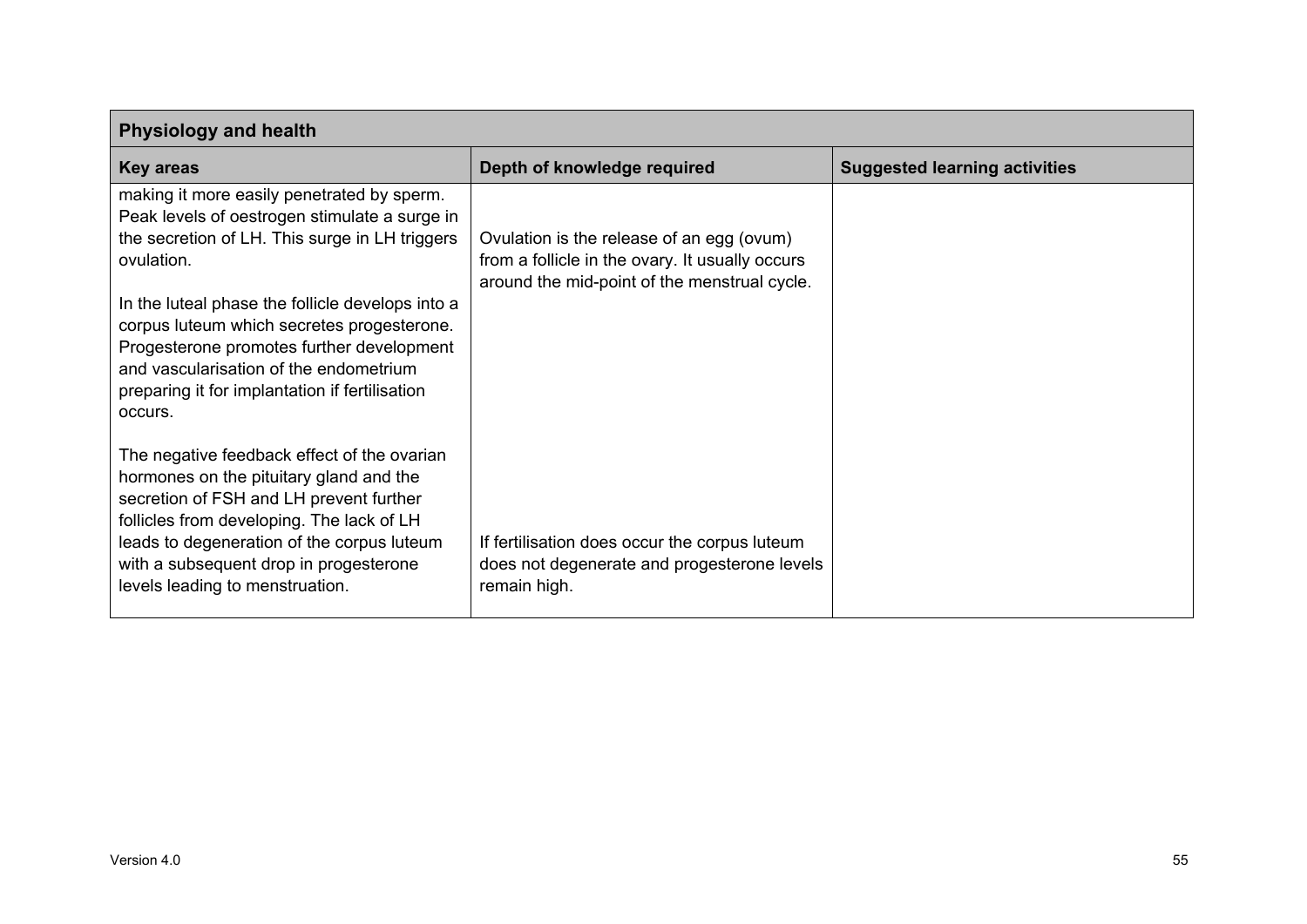| <b>Physiology and health</b>                                                                                                                                                                                      |                                                                                                                                                         |                                                                                                                                                               |
|-------------------------------------------------------------------------------------------------------------------------------------------------------------------------------------------------------------------|---------------------------------------------------------------------------------------------------------------------------------------------------------|---------------------------------------------------------------------------------------------------------------------------------------------------------------|
| <b>Key areas</b>                                                                                                                                                                                                  | Depth of knowledge required                                                                                                                             | <b>Suggested learning activities</b>                                                                                                                          |
| 3 The biology of controlling fertility<br>Infertility treatments and contraception are<br>based on the biology of fertility.                                                                                      |                                                                                                                                                         |                                                                                                                                                               |
| (a) Women show cyclical fertility leading to a<br>fertile period. Men show continuous fertility.                                                                                                                  | Women are only fertile for a few days during<br>each menstrual cycle. Men continually<br>produce sperm in their testes so show<br>continuous fertility. |                                                                                                                                                               |
| Identification of the fertile period.                                                                                                                                                                             | A woman's body temperature rises by around<br>0.5°C after ovulation and her cervical mucus<br>becomes thin and watery.                                  | Identify the fertile period from data on the<br>timing of menstruation, body temperature,<br>cervical mucus viscosity and the life span of<br>sperm and eggs. |
| (b) Treatments for infertility                                                                                                                                                                                    |                                                                                                                                                         |                                                                                                                                                               |
| Stimulating ovulation                                                                                                                                                                                             |                                                                                                                                                         |                                                                                                                                                               |
| Ovulation is stimulated by drugs that prevent<br>the negative feedback effect of oestrogen on<br>FSH secretion.                                                                                                   |                                                                                                                                                         |                                                                                                                                                               |
| Other ovulatory drugs mimic the action of<br>FSH and LH. These drugs can cause super<br>ovulation that can result in multiple births or<br>be used to collect ova for in vitro fertilisation<br>(IVF) programmes. |                                                                                                                                                         |                                                                                                                                                               |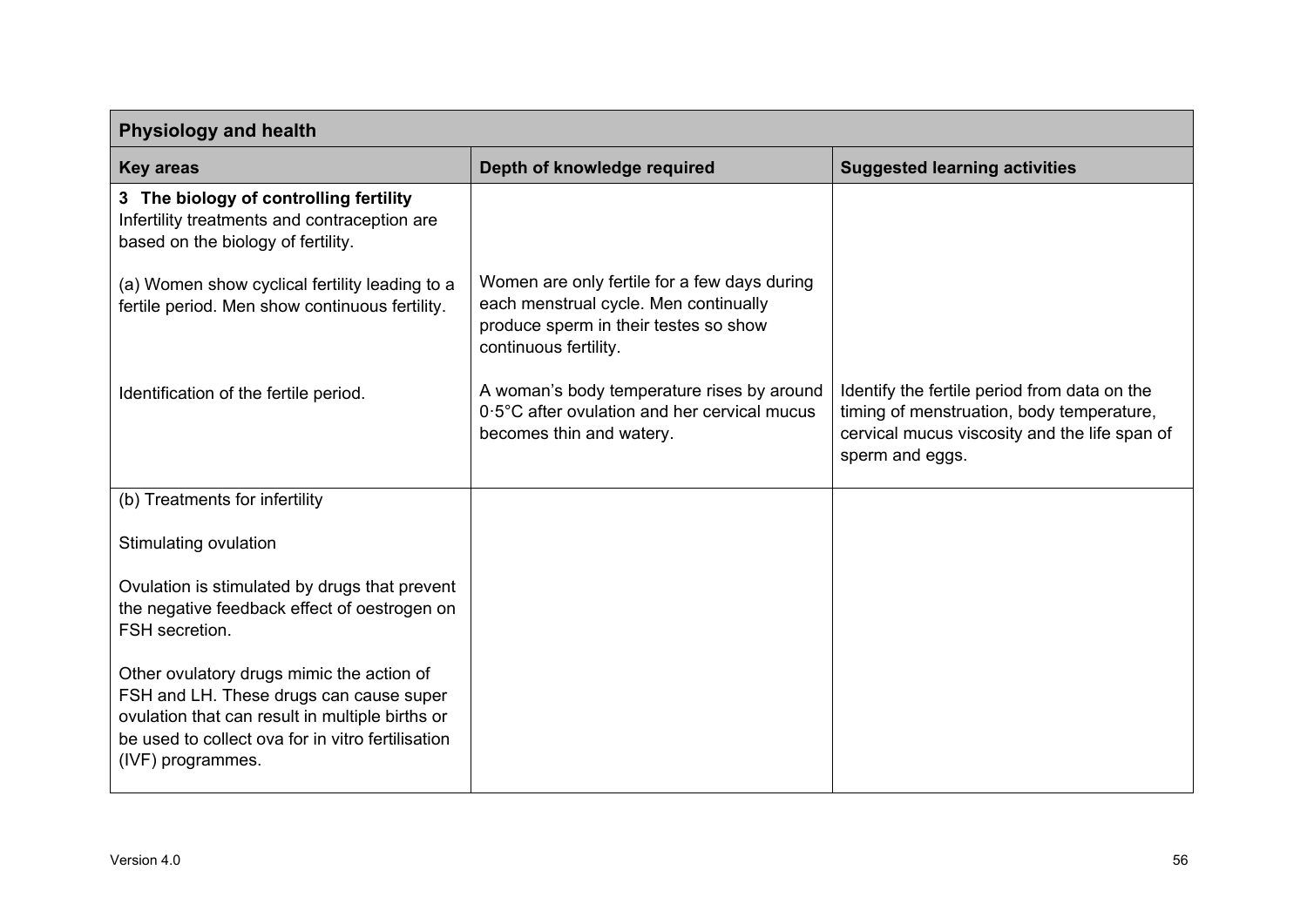| <b>Physiology and health</b>                                                                                                                                                                                                                                                 |                                                                                                                                                                                              |                                                                                                                                    |
|------------------------------------------------------------------------------------------------------------------------------------------------------------------------------------------------------------------------------------------------------------------------------|----------------------------------------------------------------------------------------------------------------------------------------------------------------------------------------------|------------------------------------------------------------------------------------------------------------------------------------|
| <b>Key areas</b>                                                                                                                                                                                                                                                             | Depth of knowledge required                                                                                                                                                                  | <b>Suggested learning activities</b>                                                                                               |
| Artificial insemination                                                                                                                                                                                                                                                      |                                                                                                                                                                                              |                                                                                                                                    |
| Several samples of semen are collected over<br>a period of time. Artificial insemination is<br>particularly useful where the male has a low<br>sperm count. If a partner is sterile a donor<br>may be used to provide semen.                                                 |                                                                                                                                                                                              |                                                                                                                                    |
| Intra-cytoplasmic sperm injection (ICSI)                                                                                                                                                                                                                                     |                                                                                                                                                                                              |                                                                                                                                    |
| If mature sperm are defective or very low in<br>number, ICSI can be used. The head of the<br>sperm is drawn into a needle and injected<br>directly into the egg to achieve fertilisation.                                                                                    |                                                                                                                                                                                              |                                                                                                                                    |
| In vitro fertilisation (IVF)                                                                                                                                                                                                                                                 |                                                                                                                                                                                              |                                                                                                                                    |
| Surgical removal of eggs from ovaries after<br>hormone stimulation. Incubation of zygotes<br>and uterine implantation. The use of IVF in<br>conjunction with pre-implantation genetic<br>diagnosis (PGD) to identify single gene<br>disorders and chromosomal abnormalities. | Eggs are mixed with sperm in a culture dish.<br>The fertilised eggs are incubated until they<br>have formed at least eight cells and are then<br>transferred to the uterus for implantation. | Examine data on the success rate of IVF and<br>its effect on long-term health.<br>Debate the ethics surrounding the use of<br>PGD. |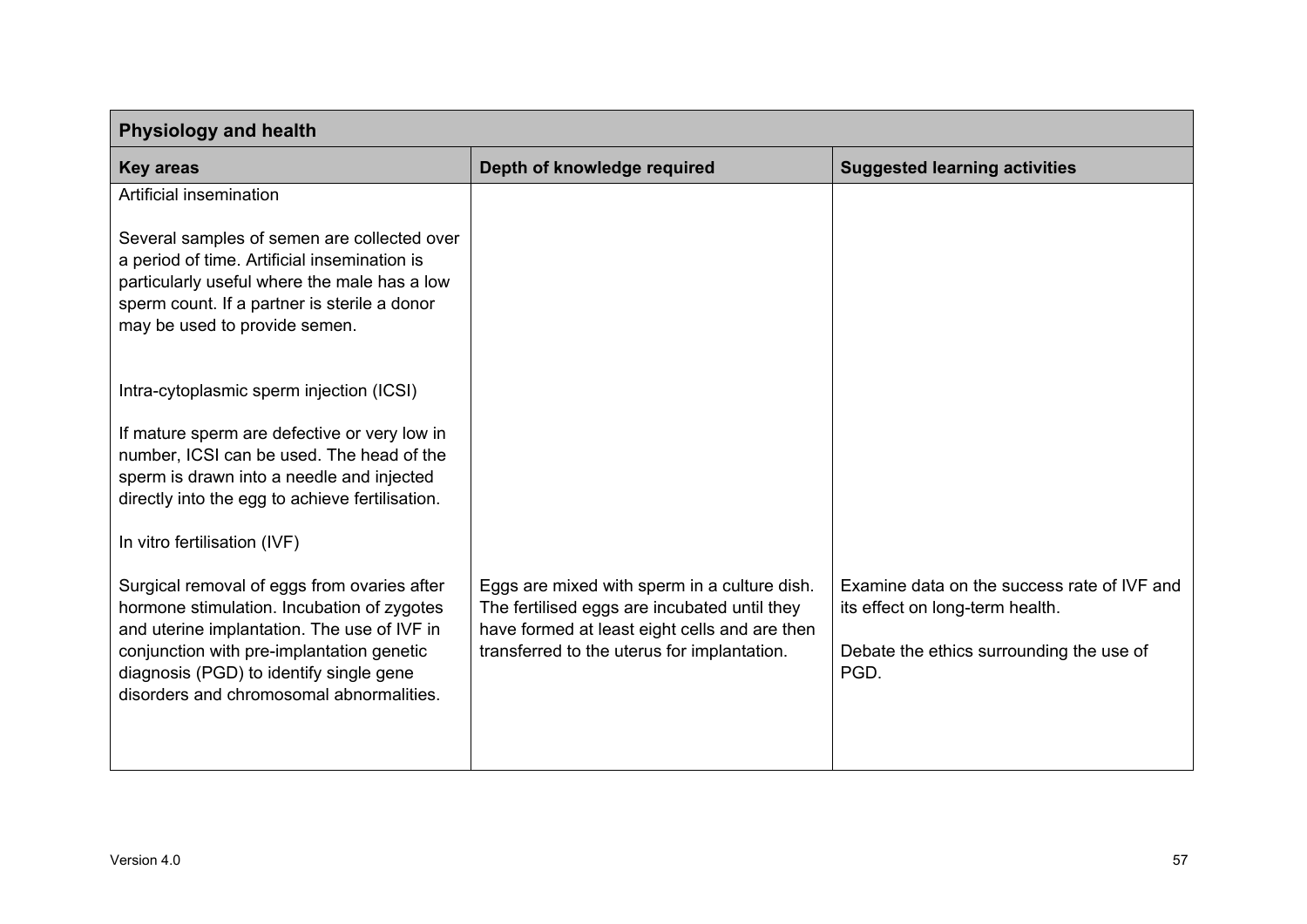| <b>Physiology and health</b>                                                                                                                                                                                                                                                                                                                                                                            |                                                                                                                                                                                          |                                                                     |
|---------------------------------------------------------------------------------------------------------------------------------------------------------------------------------------------------------------------------------------------------------------------------------------------------------------------------------------------------------------------------------------------------------|------------------------------------------------------------------------------------------------------------------------------------------------------------------------------------------|---------------------------------------------------------------------|
| <b>Key areas</b>                                                                                                                                                                                                                                                                                                                                                                                        | Depth of knowledge required                                                                                                                                                              | <b>Suggested learning activities</b>                                |
| (c) Physical and chemical methods of<br>contraception.                                                                                                                                                                                                                                                                                                                                                  |                                                                                                                                                                                          |                                                                     |
| Biological basis of physical methods used to<br>prevent pregnancy.<br>The oral contraceptive pill is a chemical<br>method of contraception. It contains a<br>combination of synthetic oestrogen and<br>progesterone that mimics negative feedback<br>preventing the release of FSH and LH from<br>the pituitary gland.<br>The progesterone-only (mini) pill causes<br>thickening of the cervical mucus. | Understanding of how the following physical<br>methods prevent pregnancy - barriers,<br>intra-uterine devices and sterilisation<br>procedures.                                           | Compare the success rates of different<br>methods of contraception. |
| Emergency hormonal contraceptive pills<br>prevent or delay ovulation.                                                                                                                                                                                                                                                                                                                                   | These pills are often referred to as 'morning-<br>after' pills, but they can be taken up to 72<br>hours or 120 hours after unprotected sex,<br>depending on which type of pill is used'. |                                                                     |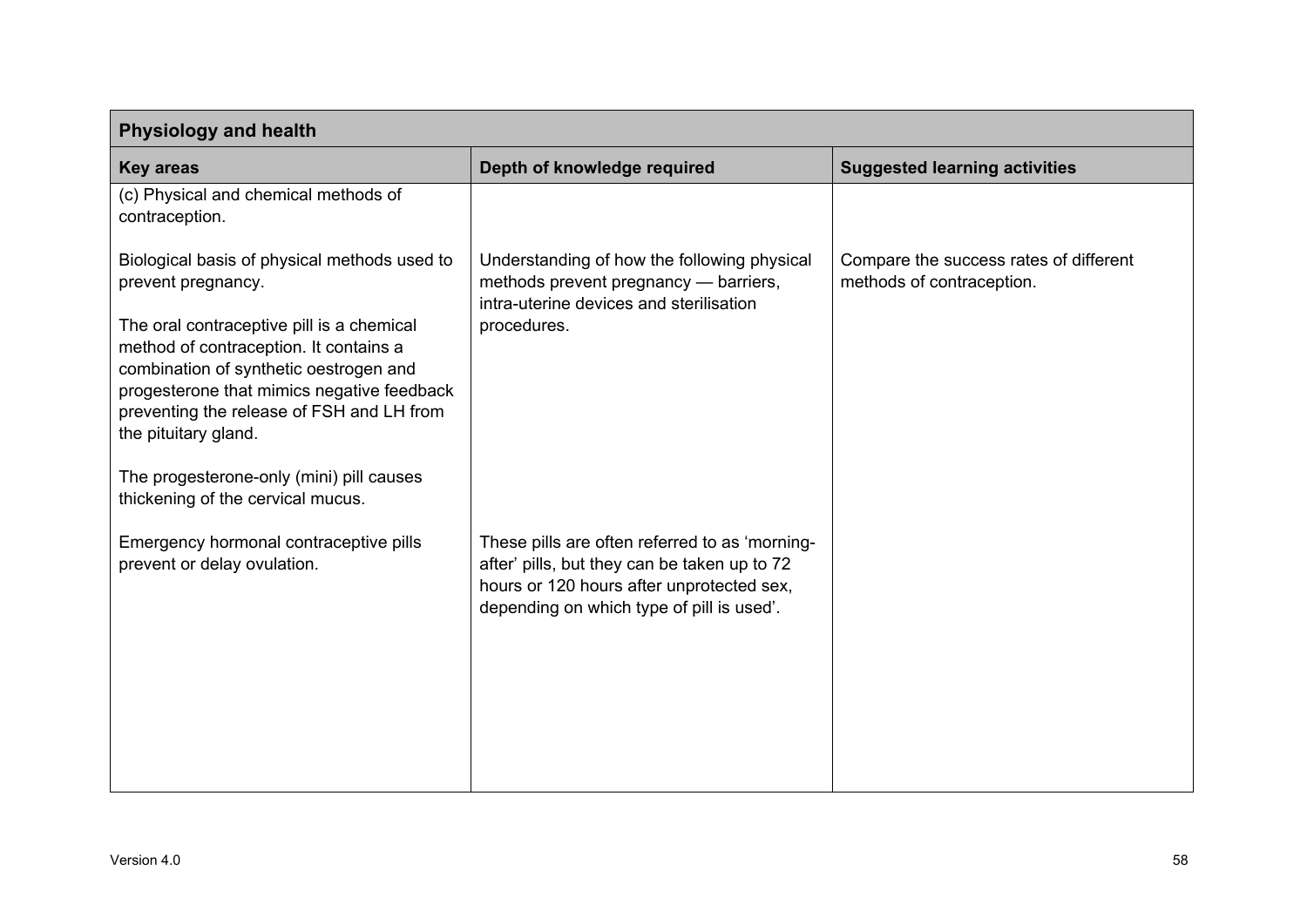| <b>Physiology and health</b>                                                                                                                         |                                                                                                                                    |                                                                                                       |
|------------------------------------------------------------------------------------------------------------------------------------------------------|------------------------------------------------------------------------------------------------------------------------------------|-------------------------------------------------------------------------------------------------------|
| <b>Key areas</b>                                                                                                                                     | Depth of knowledge required                                                                                                        | <b>Suggested learning activities</b>                                                                  |
| 4 Antenatal and postnatal screening<br>A variety of techniques can be used to<br>monitor the health of the mother, developing<br>fetus and baby.     |                                                                                                                                    |                                                                                                       |
| (a) Antenatal screening                                                                                                                              |                                                                                                                                    |                                                                                                       |
| Antenatal screening identifies the risk of a<br>disorder so that further tests and a prenatal<br>diagnosis can be offered.                           |                                                                                                                                    |                                                                                                       |
| <b>Ultrasound imaging</b><br>Pregnant women are given two ultrasound<br>scans.                                                                       |                                                                                                                                    |                                                                                                       |
| Dating scans which determine pregnancy<br>stage and due date are used with tests for<br>marker chemicals which vary normally during<br>pregnancy.    | A dating scan takes place between 8 and 14<br>weeks and an anomaly scan between 18 and<br>20 weeks.                                | View ultrasound images taken at different<br>stages of pregnancy.                                     |
| Anomaly scans may detect serious physical<br>abnormalities in the fetus.                                                                             |                                                                                                                                    |                                                                                                       |
| Blood and urine tests<br>Routine blood and urine tests are carried out<br>throughout pregnancy to monitor the<br>concentrations of marker chemicals. | Measuring a chemical at the wrong time<br>could lead to a false positive result. An<br>atypical chemical concentration can lead to | Examine data on the altered blood and urine<br>biochemistry which can occur during pre-<br>eclampsia. |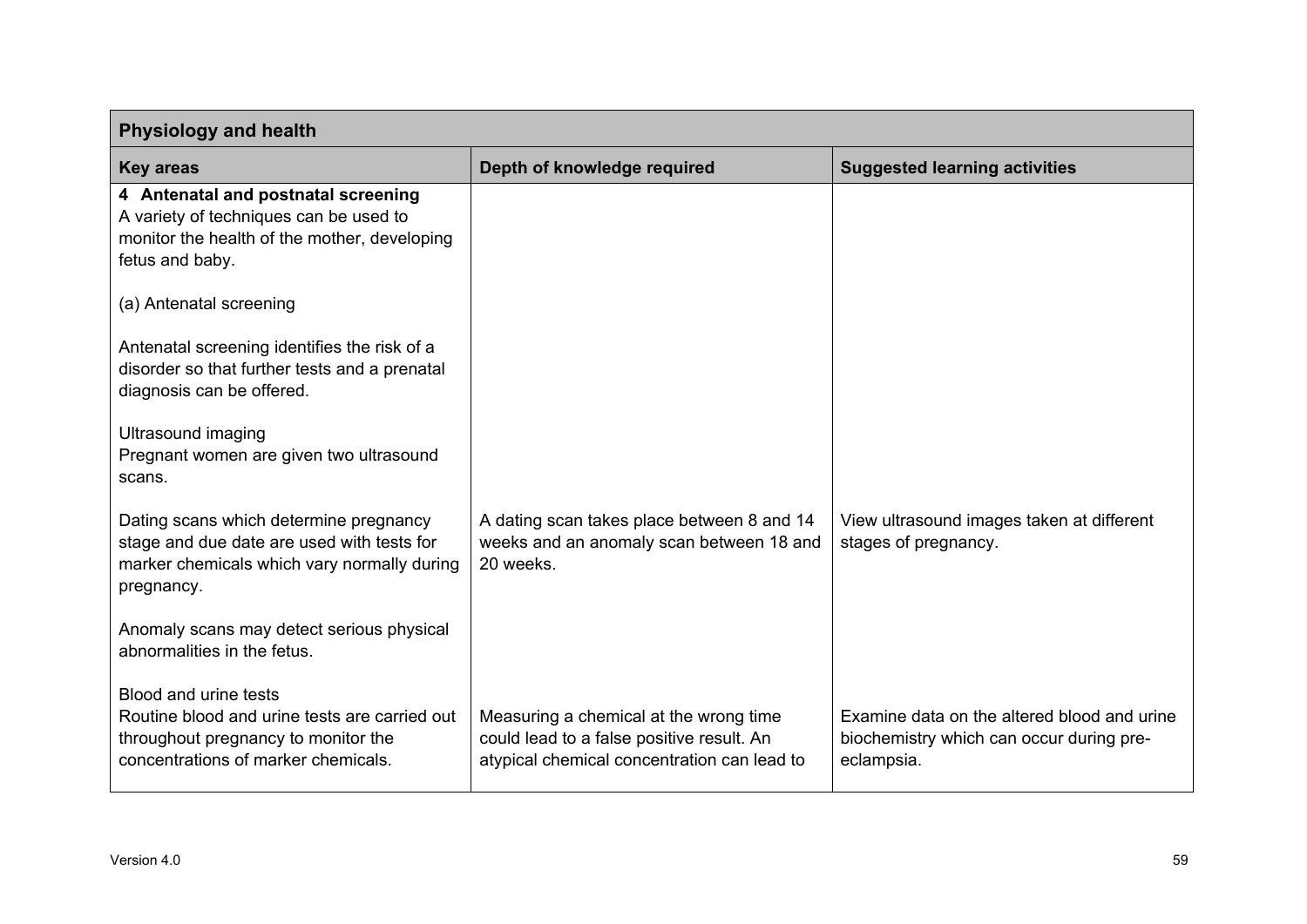| <b>Physiology and health</b>                                                                                                                      |                                                                                                                                                                                                     |                                                                                                                                                                                                             |
|---------------------------------------------------------------------------------------------------------------------------------------------------|-----------------------------------------------------------------------------------------------------------------------------------------------------------------------------------------------------|-------------------------------------------------------------------------------------------------------------------------------------------------------------------------------------------------------------|
| <b>Key areas</b>                                                                                                                                  | Depth of knowledge required                                                                                                                                                                         | <b>Suggested learning activities</b>                                                                                                                                                                        |
| Diagnostic testing                                                                                                                                | diagnostic testing to determine if the fetus<br>has a medical condition.                                                                                                                            | Examine data on the blood test for alpha-<br>fetoprotein (AFP) and its link to Down's<br>syndrome.                                                                                                          |
| Amniocentesis and chorionic villus sampling<br>(CVS) and the advantages and<br>disadvantages of their use.                                        | CVS can be carried out earlier in pregnancy<br>than amniocentesis, although it has a higher<br>risk of miscarriage.                                                                                 |                                                                                                                                                                                                             |
| Cells from samples can be cultured to obtain<br>sufficient cells to produce a karyotype to<br>diagnose a range of conditions.                     | A karyotype shows an individual's<br>chromosomes arranged as homologous<br>pairs.                                                                                                                   | Examine karyotypes of fetal chromosomes<br>which indicate genetic disorders such as<br>Down's syndrome, Turner's syndrome and<br>Klinefelter's syndrome.                                                    |
|                                                                                                                                                   | In deciding to proceed with these tests, the<br>element of risk will be assessed, as will the<br>decisions the individuals concerned are likely<br>to make if a test is positive.                   |                                                                                                                                                                                                             |
| (b) Analysis of patterns of inheritance in<br>genetic screening and counselling.                                                                  | Draw, analyse and interpret family histories<br>over three generations to follow patterns of<br>inheritance in genetic disorders.                                                                   |                                                                                                                                                                                                             |
| Patterns of inheritance in autosomal<br>recessive, autosomal dominant, incomplete<br>dominance and sex-linked recessive single<br>gene disorders. | Standard genetic terms and their related<br>symbols should be used - alleles, dominant,<br>recessive, homozygous, heterozygous,<br>carriers, genotype, phenotype, autosomes<br>and sex chromosomes. | Calculate the percentage chance of inheriting<br>a single gene disorder. Suitable examples<br>include: albinism, Huntington's disease,<br>sickle cell, thalassaemia, haemophilia and<br>muscular dystrophy. |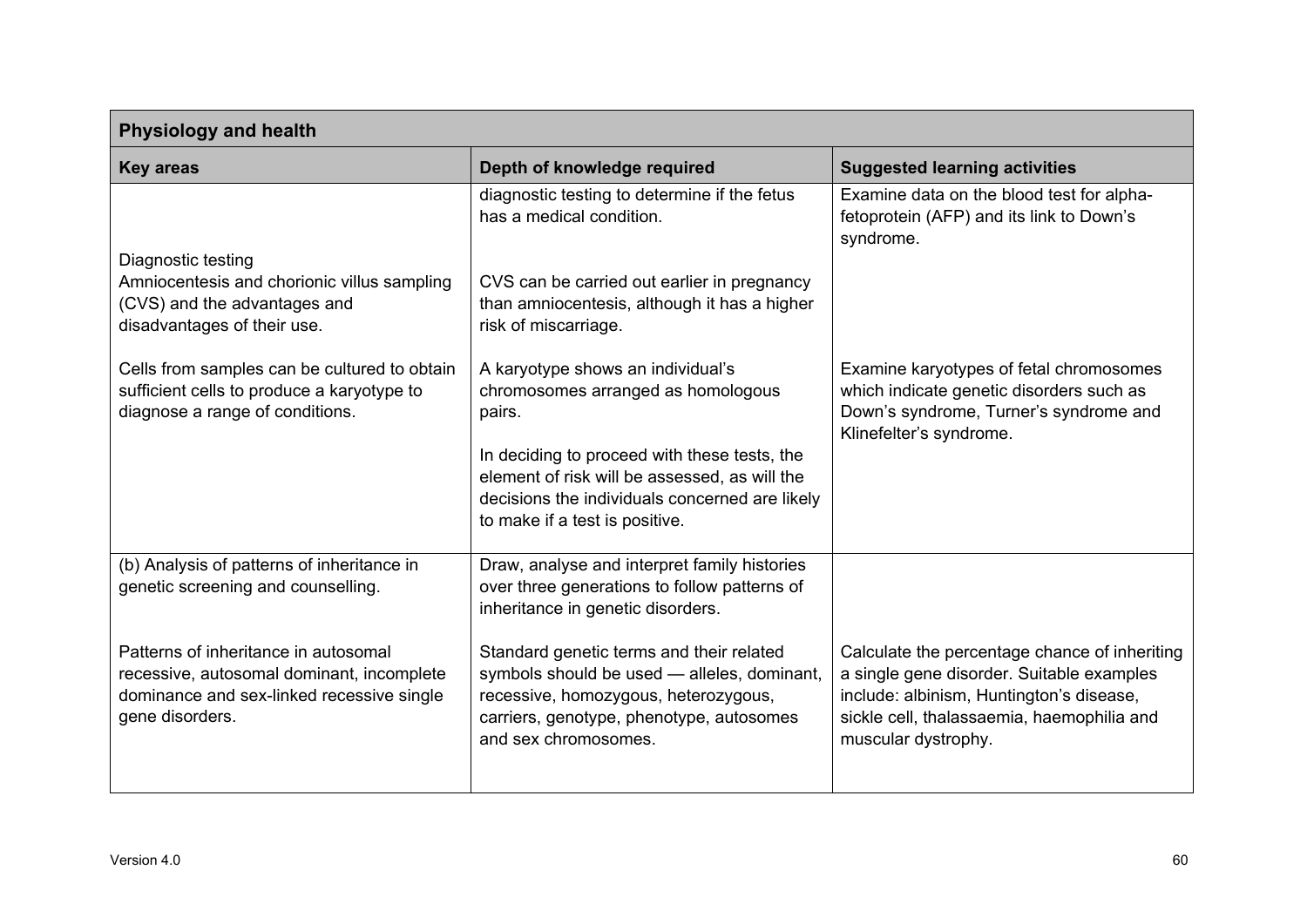| <b>Physiology and health</b>                                                                                                                                                                                                                                                     |                                                                                                                                                                                                                                                                                                                                                                                                    |                                                                                                                                                                                     |
|----------------------------------------------------------------------------------------------------------------------------------------------------------------------------------------------------------------------------------------------------------------------------------|----------------------------------------------------------------------------------------------------------------------------------------------------------------------------------------------------------------------------------------------------------------------------------------------------------------------------------------------------------------------------------------------------|-------------------------------------------------------------------------------------------------------------------------------------------------------------------------------------|
| <b>Key areas</b>                                                                                                                                                                                                                                                                 | Depth of knowledge required                                                                                                                                                                                                                                                                                                                                                                        | <b>Suggested learning activities</b>                                                                                                                                                |
| (c) Postnatal screening.                                                                                                                                                                                                                                                         |                                                                                                                                                                                                                                                                                                                                                                                                    |                                                                                                                                                                                     |
| Diagnostic testing for phenylketonuria (PKU).                                                                                                                                                                                                                                    |                                                                                                                                                                                                                                                                                                                                                                                                    |                                                                                                                                                                                     |
| In PKU a substitution mutation means that<br>the enzyme which converts phenylalanine to<br>tyrosine is non-functional.                                                                                                                                                           | Individuals with high levels of phenylalanine<br>are placed on a restricted diet.                                                                                                                                                                                                                                                                                                                  |                                                                                                                                                                                     |
| 5 The structure and function of arteries,<br>capillaries and veins<br>(a) Blood circulates from the heart through<br>the arteries to the capillaries then to the veins<br>and back to the heart. There is a decrease in<br>blood pressure as blood moves away from<br>the heart. |                                                                                                                                                                                                                                                                                                                                                                                                    |                                                                                                                                                                                     |
| (b) The structure and function of arteries,<br>capillaries and veins: endothelium, central<br>lumen, connective tissue, elastic fibres,<br>smooth muscle and valves.                                                                                                             | The endothelium lining the central lumen of<br>blood vessels is surrounded by layers of<br>tissue.<br>Arteries have an outer layer of connective<br>tissue containing elastic fibres and a middle<br>layer containing smooth muscle with more<br>elastic fibres. The elastic walls of the arteries<br>stretch and recoil to accommodate the surge<br>of blood after each contraction of the heart. | Examine prepared slides showing cross<br>sections of arteries and veins.<br>Compare the degree of stretching possible in<br>animal arteries and veins by adding weights<br>to them. |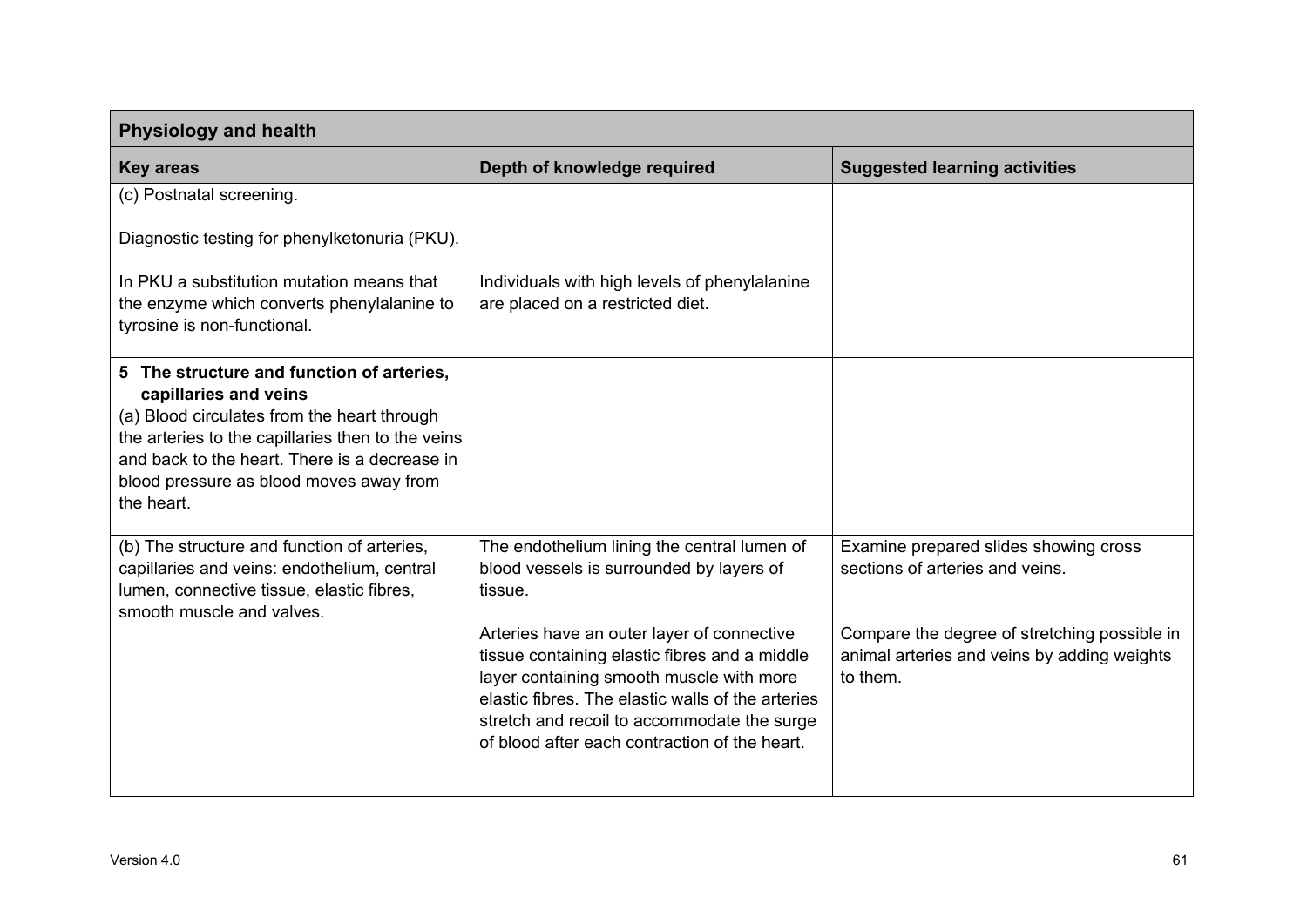| <b>Physiology and health</b>                                                                                                      |                                                                                                                                                                                                                                                                                                                                                                                                                                                                                |                                                                                      |
|-----------------------------------------------------------------------------------------------------------------------------------|--------------------------------------------------------------------------------------------------------------------------------------------------------------------------------------------------------------------------------------------------------------------------------------------------------------------------------------------------------------------------------------------------------------------------------------------------------------------------------|--------------------------------------------------------------------------------------|
| <b>Key areas</b>                                                                                                                  | Depth of knowledge required                                                                                                                                                                                                                                                                                                                                                                                                                                                    | <b>Suggested learning activities</b>                                                 |
| The role of vasoconstriction and vasodilation<br>in controlling blood flow.                                                       | To control blood flow, the smooth muscle<br>surrounding arteries can contract causing<br>vasoconstriction or relax causing<br>vasodilation.                                                                                                                                                                                                                                                                                                                                    |                                                                                      |
|                                                                                                                                   | Capillaries allow exchange of substances<br>with tissues through their thin walls.<br>Veins have an outer layer of connective<br>tissue containing elastic fibres but a much<br>thinner muscular wall than arteries. They<br>contain valves to prevent the backflow of<br>blood.                                                                                                                                                                                               | Demonstrate the presence of valves in veins.                                         |
| (c) The exchange of materials between<br>tissue fluid and cells through pressure<br>filtration and the role of lymphatic vessels. | Pressure filtration causes plasma to pass<br>through capillary walls into the tissue fluid<br>surrounding the cells. Tissue fluid supplies<br>cells with glucose, oxygen and other<br>substances. Carbon dioxide and other<br>metabolic wastes diffuse out of the cells and<br>into the tissue fluid to be excreted. Much of<br>the tissue fluid returns to the blood.<br>Lymphatic vessels absorb excess tissue fluid<br>and return it as lymph to the circulatory<br>system. | Examine the causes of oedema in conditions<br>such as kwashiorkor and elephantiasis. |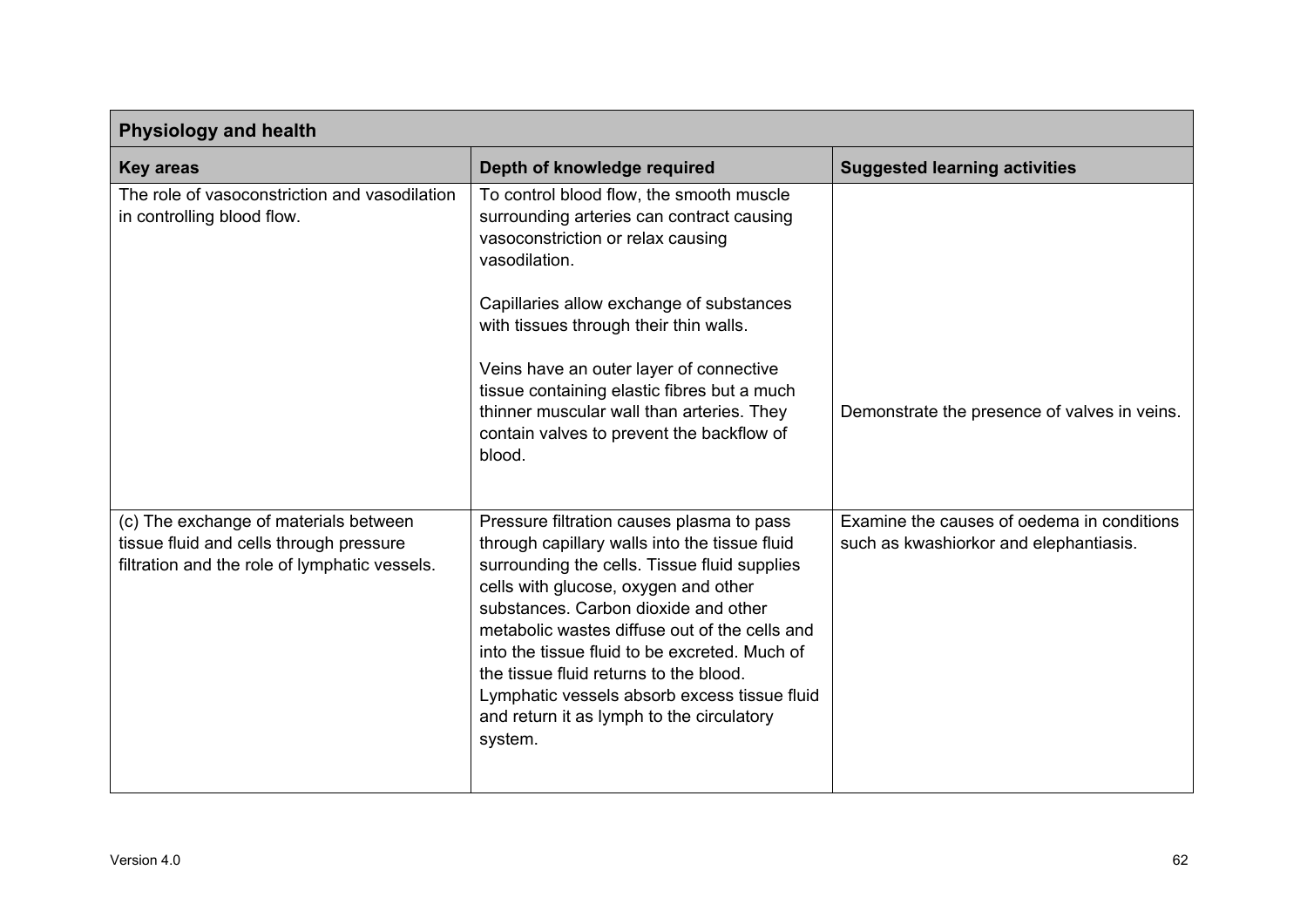| <b>Physiology and health</b>                                                                                                                                              |                                                                                                                                                                                                                                                                                                                                  |                                                                                                                  |
|---------------------------------------------------------------------------------------------------------------------------------------------------------------------------|----------------------------------------------------------------------------------------------------------------------------------------------------------------------------------------------------------------------------------------------------------------------------------------------------------------------------------|------------------------------------------------------------------------------------------------------------------|
| <b>Key areas</b>                                                                                                                                                          | Depth of knowledge required                                                                                                                                                                                                                                                                                                      | <b>Suggested learning activities</b>                                                                             |
| Tissue fluid and blood plasma are similar in<br>composition, with the exception of plasma<br>proteins, which are too large to be filtered<br>through the capillary walls. |                                                                                                                                                                                                                                                                                                                                  |                                                                                                                  |
| 6 The structure and function of the heart<br>Blood flow through the heart and its<br>associated blood vessels.                                                            |                                                                                                                                                                                                                                                                                                                                  | Use a stethoscope or listen to a recording of<br>heart sounds.                                                   |
| (a) Cardiac output and its calculation.                                                                                                                                   | The volume of blood pumped through each<br>ventricle per minute is the cardiac output.<br>Cardiac output is determined by heart rate<br>and stroke volume<br>$(CO = HR \times SV)$ .<br>The left and right ventricles pump the same<br>volume of blood through the aorta and<br>pulmonary artery.                                | Measure pulse rate in arteries using a<br>pulsometer.<br>Calculate cardiac output under different<br>conditions. |
| (b) The cardiac cycle.                                                                                                                                                    |                                                                                                                                                                                                                                                                                                                                  |                                                                                                                  |
| Functions of diastole, atrial systole and<br>ventricular systole.                                                                                                         | During diastole, blood returning to the atria<br>flows into the ventricles. Atrial systole<br>transfers the remainder of the blood through<br>the atrio-ventricular (AV) valves to the<br>ventricles. Ventricular systole closes the AV<br>valves and pumps the blood out through the<br>semi lunar (SL) valves to the aorta and | Interpret graphs of pressure changes in the<br>heart and blood vessels.                                          |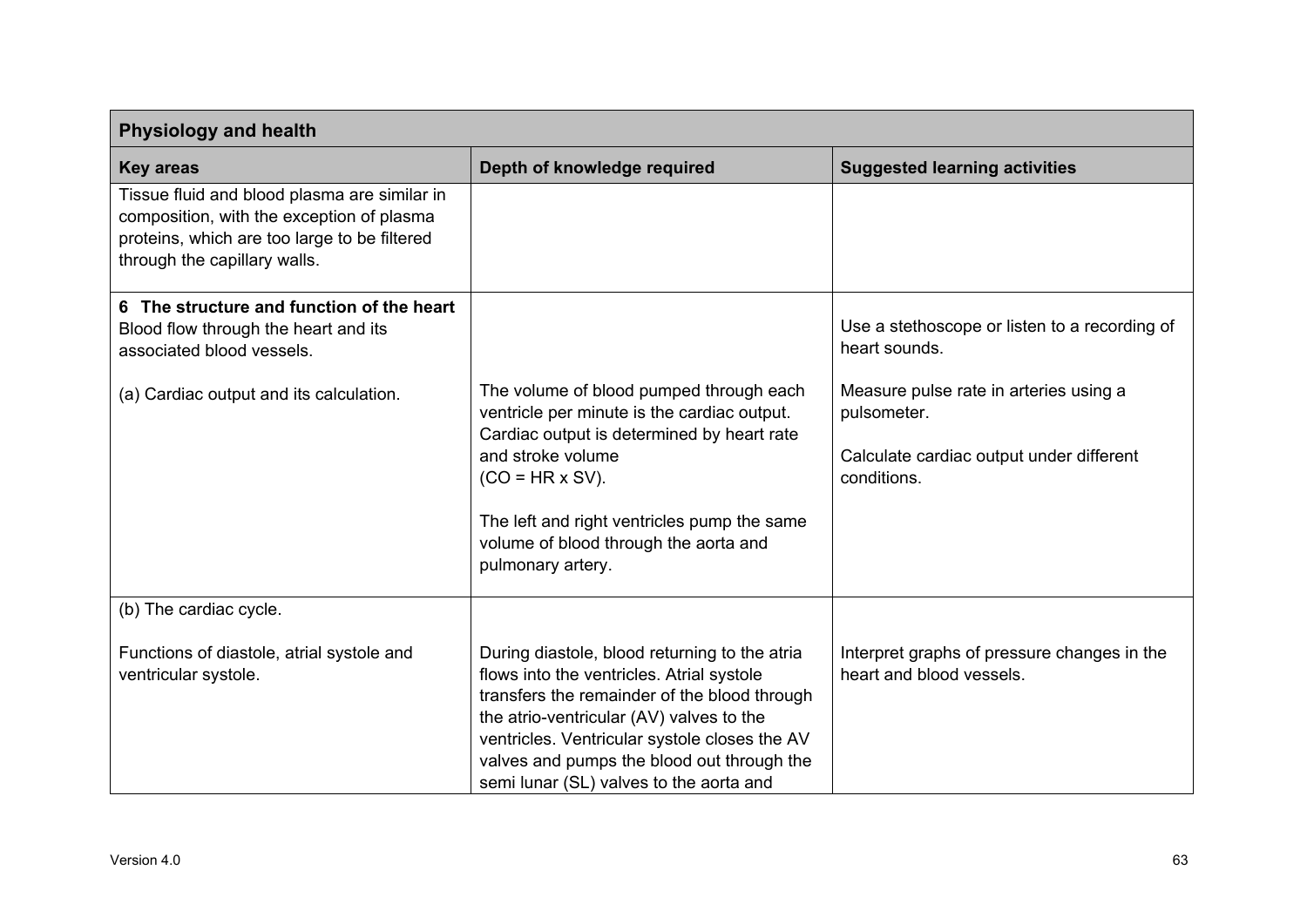| <b>Physiology and health</b>                                                                                                                                        |                                                                                                                                                                                                                                                                                                                                                                                                                     |                                      |
|---------------------------------------------------------------------------------------------------------------------------------------------------------------------|---------------------------------------------------------------------------------------------------------------------------------------------------------------------------------------------------------------------------------------------------------------------------------------------------------------------------------------------------------------------------------------------------------------------|--------------------------------------|
| <b>Key areas</b>                                                                                                                                                    | Depth of knowledge required                                                                                                                                                                                                                                                                                                                                                                                         | <b>Suggested learning activities</b> |
|                                                                                                                                                                     | pulmonary artery. In diastole, the higher<br>pressure in the arteries closes the SL valves.                                                                                                                                                                                                                                                                                                                         |                                      |
| Effect of pressure changes on atrio-ventricular<br>(AV) and semi lunar (SL) valves.                                                                                 | The opening and closing of the AV and SL<br>valves are responsible for the heart sounds<br>heard with a stethoscope.                                                                                                                                                                                                                                                                                                |                                      |
| (c) The structure and function of the cardiac<br>conducting system.<br>Control of contraction and timing by cells of<br>the sino-atrial node (SAN) and transmission | The heartbeat originates in the heart itself.<br>The auto-rhythmic cells of the sino-atrial<br>node (SAN) or pacemaker, located in the wall<br>of the right atrium, set the rate at which the<br>heart contracts.                                                                                                                                                                                                   |                                      |
| to the atrio-ventricular node (AVN).                                                                                                                                | The timing of cardiac muscle cell contraction<br>is controlled by impulses from the SAN<br>spreading through the atria causing atrial<br>systole. They then travel to the atrio-<br>ventricular node (AVN), located in the centre<br>of the heart. Impulses from the AVN travel<br>down fibres in the central wall of the heart<br>and then up through the walls of the<br>ventricles, causing ventricular systole. |                                      |
| Impulses in the heart generate currents that<br>can be detected by an electrocardiogram<br>(ECG).                                                                   | Interpretation of electrocardiograms (ECG)<br>should involve calculation of heart rate and<br>linking of the waves to atrial systole,<br>ventricular systole and diastole.                                                                                                                                                                                                                                          | Examine normal and abnormal ECGs.    |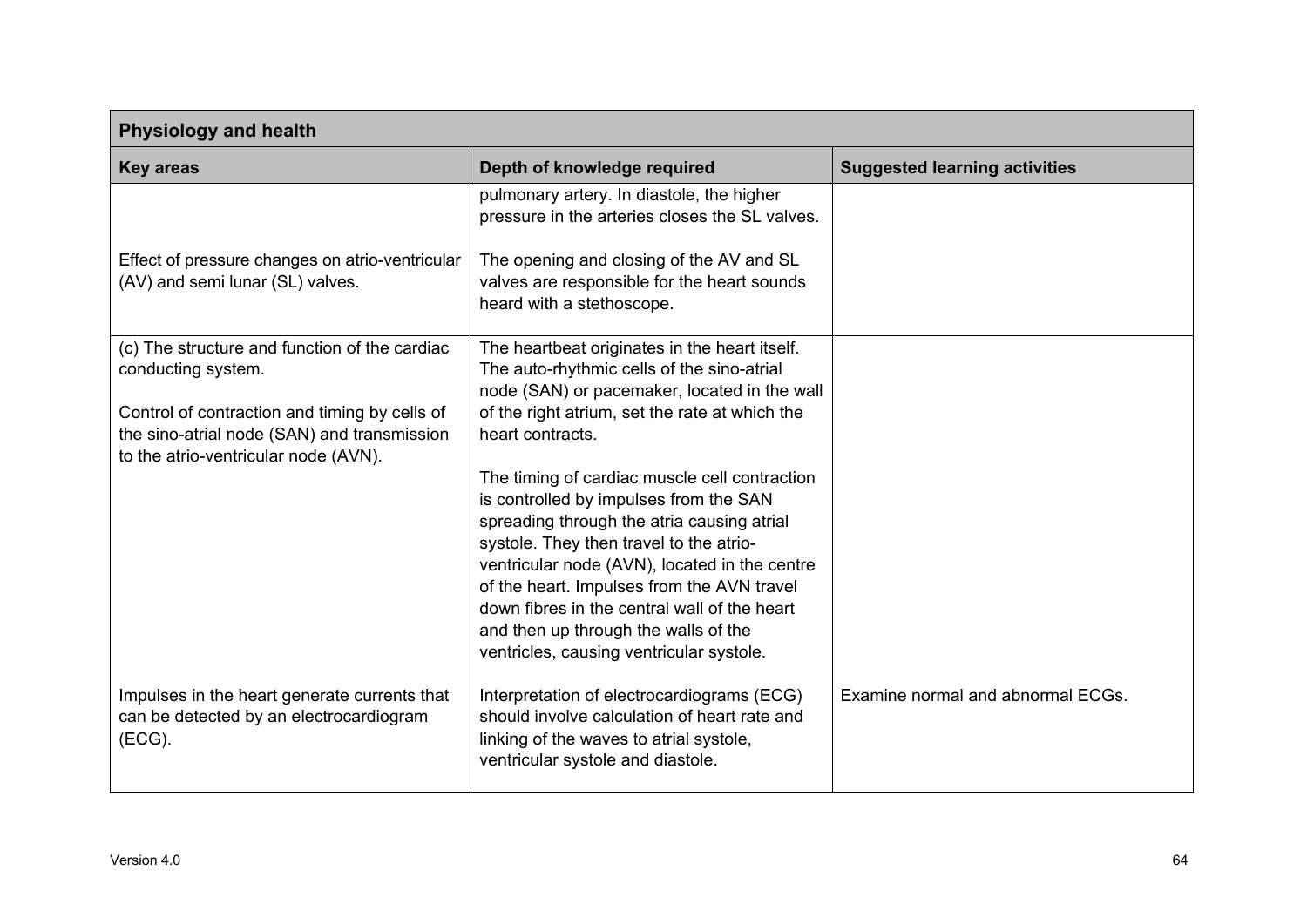| <b>Physiology and health</b>                                                                                                                                               |                                                                                                                                                                                                                                                                                                                                         |                                                             |
|----------------------------------------------------------------------------------------------------------------------------------------------------------------------------|-----------------------------------------------------------------------------------------------------------------------------------------------------------------------------------------------------------------------------------------------------------------------------------------------------------------------------------------|-------------------------------------------------------------|
| <b>Key areas</b>                                                                                                                                                           | Depth of knowledge required                                                                                                                                                                                                                                                                                                             | <b>Suggested learning activities</b>                        |
| The medulla regulates the rate of the sino-<br>atrial node through the antagonistic action of<br>the autonomic nervous system (ANS).                                       |                                                                                                                                                                                                                                                                                                                                         |                                                             |
| A sympathetic nerve releases noradrenaline<br>which increases the heart rate, whereas a<br>parasympathetic nerve releases<br>acetylcholine which decreases the heart rate. |                                                                                                                                                                                                                                                                                                                                         |                                                             |
| (d) Blood pressure changes in the aorta<br>during the cardiac cycle.                                                                                                       | Blood pressure increases during ventricular<br>systole and decreases during diastole.                                                                                                                                                                                                                                                   |                                                             |
| Measurement of blood pressure using a<br>sphygmomanometer.                                                                                                                 | An inflatable cuff stops blood flow, in the<br>artery, and deflates gradually. The blood<br>starts to flow (detected by a pulse) at systolic<br>pressure. The blood flows freely through the<br>artery (and a pulse is not detected) at<br>diastolic pressure.<br>A typical blood pressure reading for a young<br>adult is 120/80 mmHg. | Measure blood pressure using a digital<br>sphygmomanometer. |
| Hypertension (high blood pressure) is a<br>major risk factor for many diseases including<br>coronary heart disease.                                                        |                                                                                                                                                                                                                                                                                                                                         |                                                             |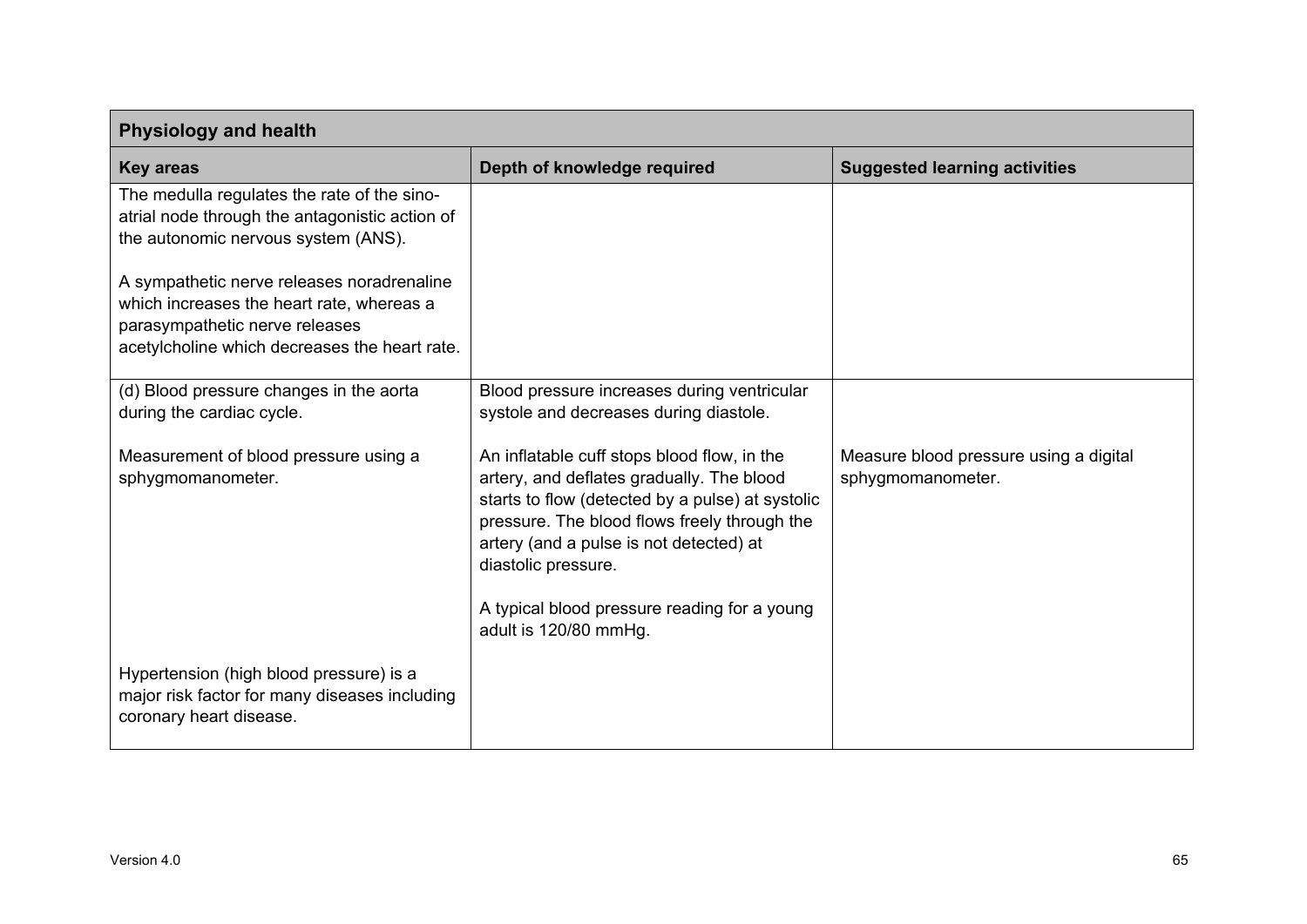| <b>Physiology and health</b>                                                                                                                                                                    |                                                                                                                                                                                                                                                                                                                                                                                              |                                                                                                                                       |
|-------------------------------------------------------------------------------------------------------------------------------------------------------------------------------------------------|----------------------------------------------------------------------------------------------------------------------------------------------------------------------------------------------------------------------------------------------------------------------------------------------------------------------------------------------------------------------------------------------|---------------------------------------------------------------------------------------------------------------------------------------|
| <b>Key areas</b>                                                                                                                                                                                | Depth of knowledge required                                                                                                                                                                                                                                                                                                                                                                  | <b>Suggested learning activities</b>                                                                                                  |
| 7 Pathology of cardiovascular disease<br>(CVD)<br>(a) Process of atherosclerosis, its effect on<br>arteries and blood pressure.                                                                 | Atherosclerosis is the accumulation of fatty<br>material (consisting mainly of cholesterol,<br>fibrous material and calcium) forming an<br>atheroma or plaque beneath the<br>endothelium. As the atheroma grows the<br>artery thickens and loses its elasticity. The<br>diameter of the lumen becomes reduced and<br>blood flow becomes restricted resulting in<br>increased blood pressure. |                                                                                                                                       |
| Atherosclerosis is the root cause of various<br>cardiovascular diseases (CVD) — angina,<br>heart attack, stroke and peripheral vascular<br>disease.                                             |                                                                                                                                                                                                                                                                                                                                                                                              | Examine league tables for cardiovascular<br>disease worldwide.<br>Examine trends in cardiovascular disease<br>over the last 10 years. |
| (b) Thrombosis - endothelium damage,<br>clotting factors and the role of prothrombin,<br>thrombin, fibrinogen and fibrin. Thrombus<br>formation and the formation and effects of an<br>embolus. | Atheromas may rupture damaging the<br>endothelium. The damage releases clotting<br>factors that activate a cascade of reactions<br>resulting in the conversion of the enzyme<br>prothrombin to its active form thrombin.                                                                                                                                                                     | Study the use of thrombolytic medications<br>such as streptokinase and tissue<br>plasminogen activator.                               |
|                                                                                                                                                                                                 | Thrombin causes molecules of the plasma<br>protein fibrinogen to form threads of fibrin.<br>The fibrin threads form a meshwork that clots<br>the blood, seals the wound and provides a                                                                                                                                                                                                       | Study the use of antiplatelet and<br>anticoagulant therapies.                                                                         |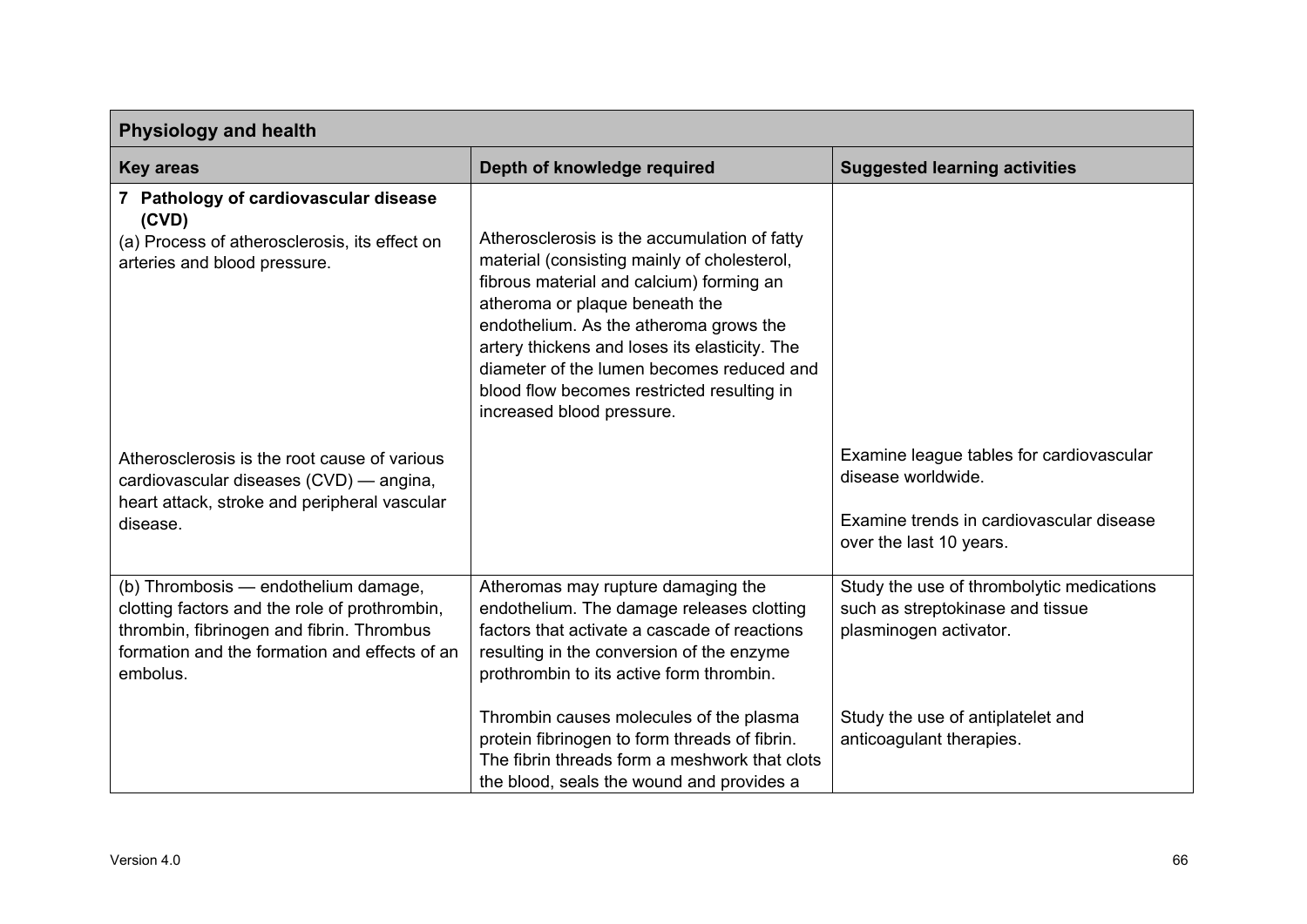| <b>Physiology and health</b>                                                                                                                                                                                                                                                      |                                                                                                                                         |                                      |
|-----------------------------------------------------------------------------------------------------------------------------------------------------------------------------------------------------------------------------------------------------------------------------------|-----------------------------------------------------------------------------------------------------------------------------------------|--------------------------------------|
| <b>Key areas</b>                                                                                                                                                                                                                                                                  | Depth of knowledge required                                                                                                             | <b>Suggested learning activities</b> |
|                                                                                                                                                                                                                                                                                   | scaffold for the formation of scar tissue. The<br>formation of a clot (thrombus) is referred to<br>as thrombosis.                       |                                      |
|                                                                                                                                                                                                                                                                                   | In some cases a thrombus may break loose<br>forming an embolus which travels through<br>the bloodstream until it blocks a blood vessel. |                                      |
| A thrombosis in a coronary artery may lead<br>to a myocardial infarction (MI), commonly<br>known as a heart attack. A thrombosis in an<br>artery in the brain may lead to a stroke. Cells<br>are deprived of oxygen leading to death of<br>the tissues.                           |                                                                                                                                         |                                      |
| (c) Causes and effects of peripheral vascular<br>disorders.                                                                                                                                                                                                                       |                                                                                                                                         |                                      |
| Peripheral vascular disease is narrowing of<br>the arteries due to atherosclerosis of arteries<br>other than those of the heart or brain. The<br>arteries to the legs are most commonly<br>affected. Pain is experienced in the leg<br>muscles due to a limited supply of oxygen. |                                                                                                                                         |                                      |
| A deep vein thrombosis (DVT) is a blood clot<br>that forms in a deep vein, most commonly in<br>the leg. This can break off and result in a<br>pulmonary embolism in the lungs.                                                                                                    |                                                                                                                                         |                                      |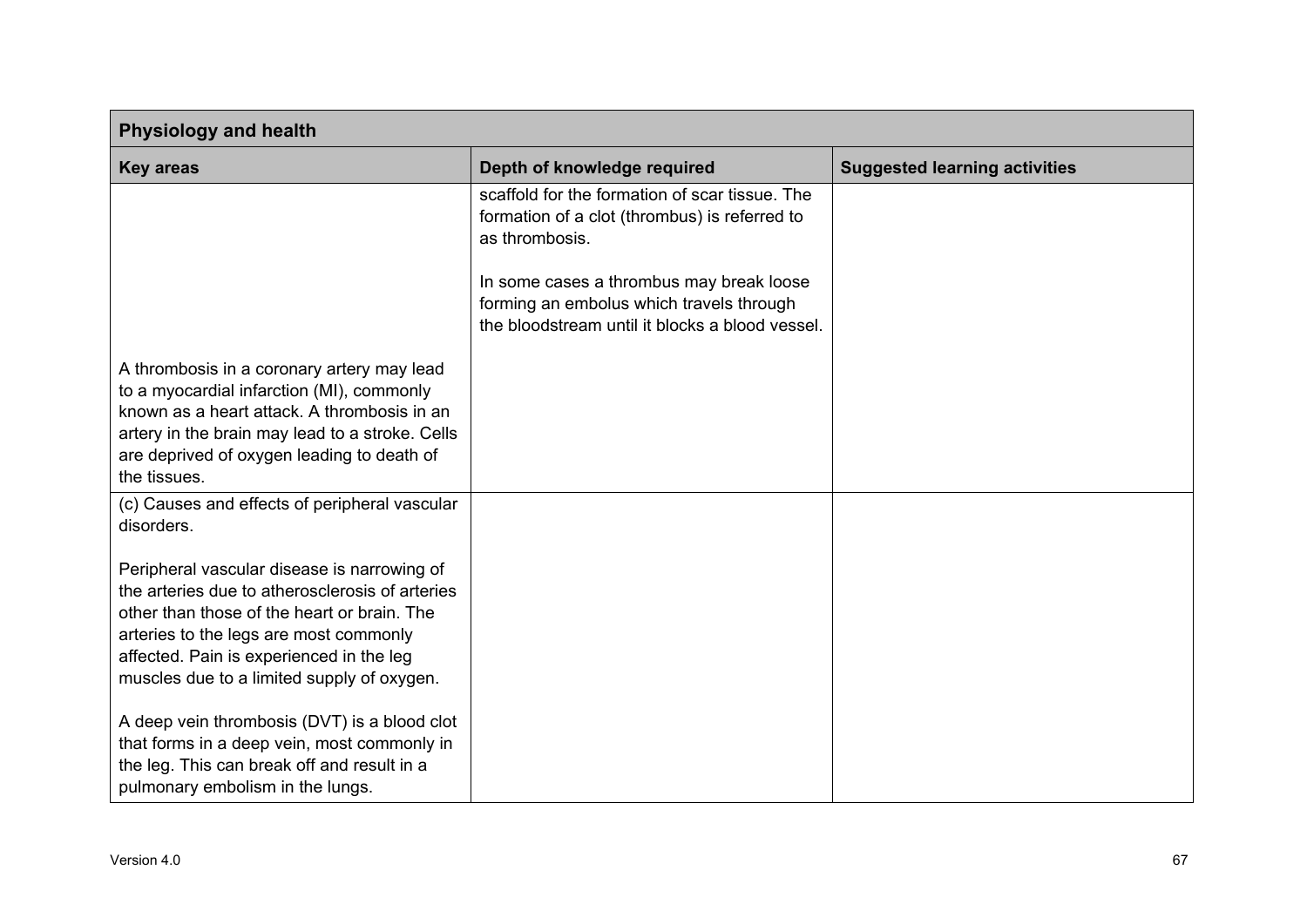| <b>Physiology and health</b>                                                                                                                                                                                                                           |                                                                                                                                                                                                                                                                                                                              |                                      |
|--------------------------------------------------------------------------------------------------------------------------------------------------------------------------------------------------------------------------------------------------------|------------------------------------------------------------------------------------------------------------------------------------------------------------------------------------------------------------------------------------------------------------------------------------------------------------------------------|--------------------------------------|
| <b>Key areas</b>                                                                                                                                                                                                                                       | Depth of knowledge required                                                                                                                                                                                                                                                                                                  | <b>Suggested learning activities</b> |
| (d) Control of cholesterol levels in the body.<br>Cholesterol is a type of lipid found in the cell<br>membrane. It is also used to make the sex<br>hormones - testosterone, oestrogen and<br>progesterone.<br>Cholesterol is synthesised by all cells, |                                                                                                                                                                                                                                                                                                                              |                                      |
| although 25% of total production takes place<br>in the liver. A diet high in saturated fats or<br>cholesterol causes an increase in cholesterol<br>levels in the blood.                                                                                |                                                                                                                                                                                                                                                                                                                              |                                      |
| Roles of high density lipoproteins (HDL) and<br>low density lipoproteins (LDL). LDL<br>receptors, negative feedback control and<br>atheroma formation.                                                                                                 | HDL transports excess cholesterol from the<br>body cells to the liver for elimination. This<br>prevents accumulation of cholesterol in the<br>blood. LDL transports cholesterol to body<br>cells.                                                                                                                            |                                      |
|                                                                                                                                                                                                                                                        | Most cells have LDL receptors that take LDL<br>into the cell where it releases cholesterol.<br>Once a cell has sufficient cholesterol a<br>negative feedback system inhibits the<br>synthesis of new LDL receptors and LDL<br>circulates in the blood where it may deposit<br>cholesterol in the arteries forming atheromas. |                                      |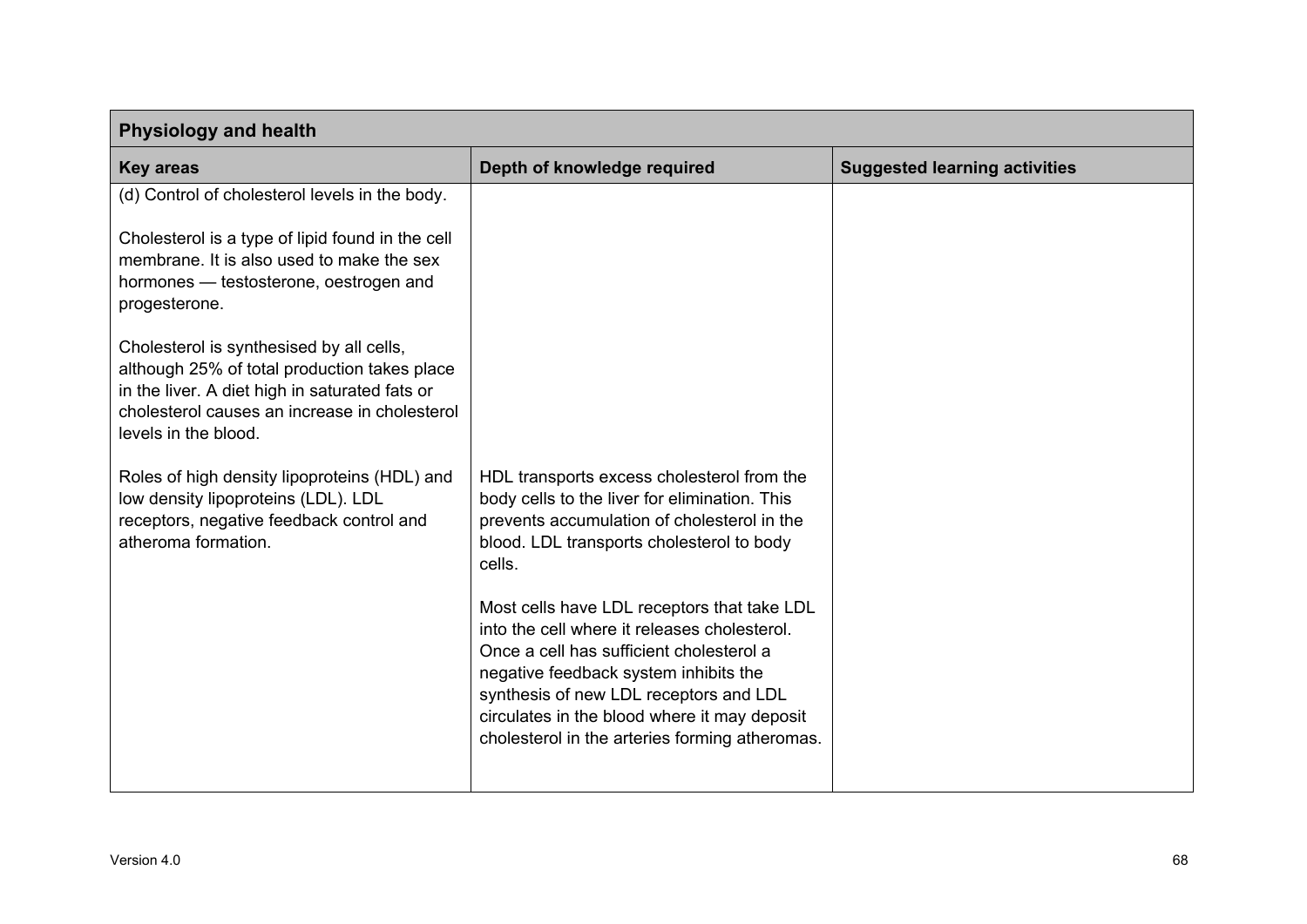| <b>Physiology and health</b>                                                                                                           |                                                                                                                                                                                                                                                                                                                                                                                                                                           |                                                                                   |
|----------------------------------------------------------------------------------------------------------------------------------------|-------------------------------------------------------------------------------------------------------------------------------------------------------------------------------------------------------------------------------------------------------------------------------------------------------------------------------------------------------------------------------------------------------------------------------------------|-----------------------------------------------------------------------------------|
| <b>Key areas</b>                                                                                                                       | Depth of knowledge required                                                                                                                                                                                                                                                                                                                                                                                                               | <b>Suggested learning activities</b>                                              |
| Ratios of HDL to LDL in maintaining health.                                                                                            | A higher ratio of HDL to LDL will result in<br>lower blood cholesterol and a reduced<br>chance of atherosclerosis.                                                                                                                                                                                                                                                                                                                        |                                                                                   |
| The benefits of physical activity and a low fat<br>diet.                                                                               | Regular physical activity tends to raise HDL<br>levels.                                                                                                                                                                                                                                                                                                                                                                                   |                                                                                   |
|                                                                                                                                        | Dietary changes aim to reduce the levels of<br>total fat in the diet and to replace saturated<br>with unsaturated fats.                                                                                                                                                                                                                                                                                                                   |                                                                                   |
| Reducing blood cholesterol through<br>prescribed medications.                                                                          | Drugs such as statins reduce blood<br>cholesterol by inhibiting the synthesis of<br>cholesterol by liver cells.                                                                                                                                                                                                                                                                                                                           | Examine data on the impact of using statins<br>to treat patients at risk of CVD.  |
| 8 Blood glucose levels and obesity<br>(a) Chronic elevated blood glucose levels<br>lead to atherosclerosis and blood vessel<br>damage. | Chronic elevation of blood glucose levels<br>leads to the endothelium cells taking in more<br>glucose than normal, damaging the blood<br>vessels. Atherosclerosis may develop<br>leading to cardiovascular disease, stroke or<br>peripheral vascular disease. Small blood<br>vessels damaged by elevated glucose levels<br>may result in haemorrhage of blood vessels<br>in the retina, renal failure or peripheral nerve<br>dysfunction. | Research the symptoms associated with<br>microvascular and macrovascular disease. |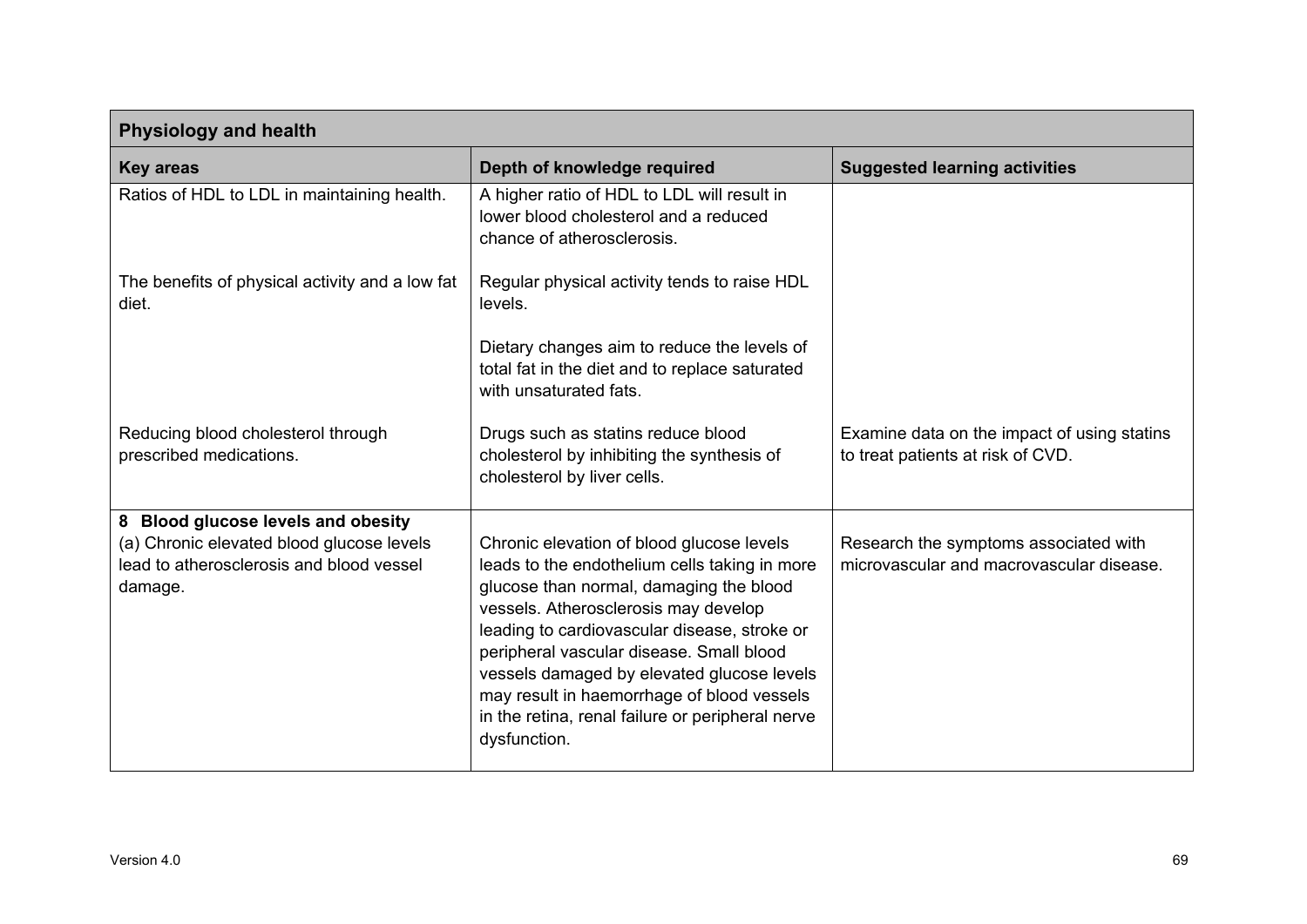| <b>Physiology and health</b>                                                                                                                                                                         |                                                                                                                                                                                                                                                                                                                                                                                                                                                                                                                                                                                                                                                                                                                               |                                      |
|------------------------------------------------------------------------------------------------------------------------------------------------------------------------------------------------------|-------------------------------------------------------------------------------------------------------------------------------------------------------------------------------------------------------------------------------------------------------------------------------------------------------------------------------------------------------------------------------------------------------------------------------------------------------------------------------------------------------------------------------------------------------------------------------------------------------------------------------------------------------------------------------------------------------------------------------|--------------------------------------|
| <b>Key areas</b>                                                                                                                                                                                     | Depth of knowledge required                                                                                                                                                                                                                                                                                                                                                                                                                                                                                                                                                                                                                                                                                                   | <b>Suggested learning activities</b> |
| (b) Pancreatic receptors and the role of<br>hormones in negative feedback control of<br>blood glucose through insulin, glucagon and<br>adrenaline.                                                   | Pancreatic receptors respond to raised blood<br>glucose levels by increasing secretion of<br>insulin from the pancreas. Insulin activates<br>the conversion of glucose to glycogen in the<br>liver decreasing blood glucose concentration.<br>Pancreatic receptors respond to lowered<br>blood glucose levels by increasing secretion<br>of glucagon from the pancreas. Glucagon<br>activates the conversion of glycogen to<br>glucose in the liver increasing blood glucose<br>concentration.<br>During exercise and fight or flight responses,<br>glucose concentrations in the blood are<br>raised by adrenaline, released from the<br>adrenal glands, stimulating glucagon<br>secretion and inhibiting insulin secretion. |                                      |
| (c) Type 1 and type 2 diabetes<br>Type 1 diabetes usually occurs in childhood.<br>A person with type 1 diabetes is unable to<br>produce insulin and can be treated with<br>regular doses of insulin. |                                                                                                                                                                                                                                                                                                                                                                                                                                                                                                                                                                                                                                                                                                                               |                                      |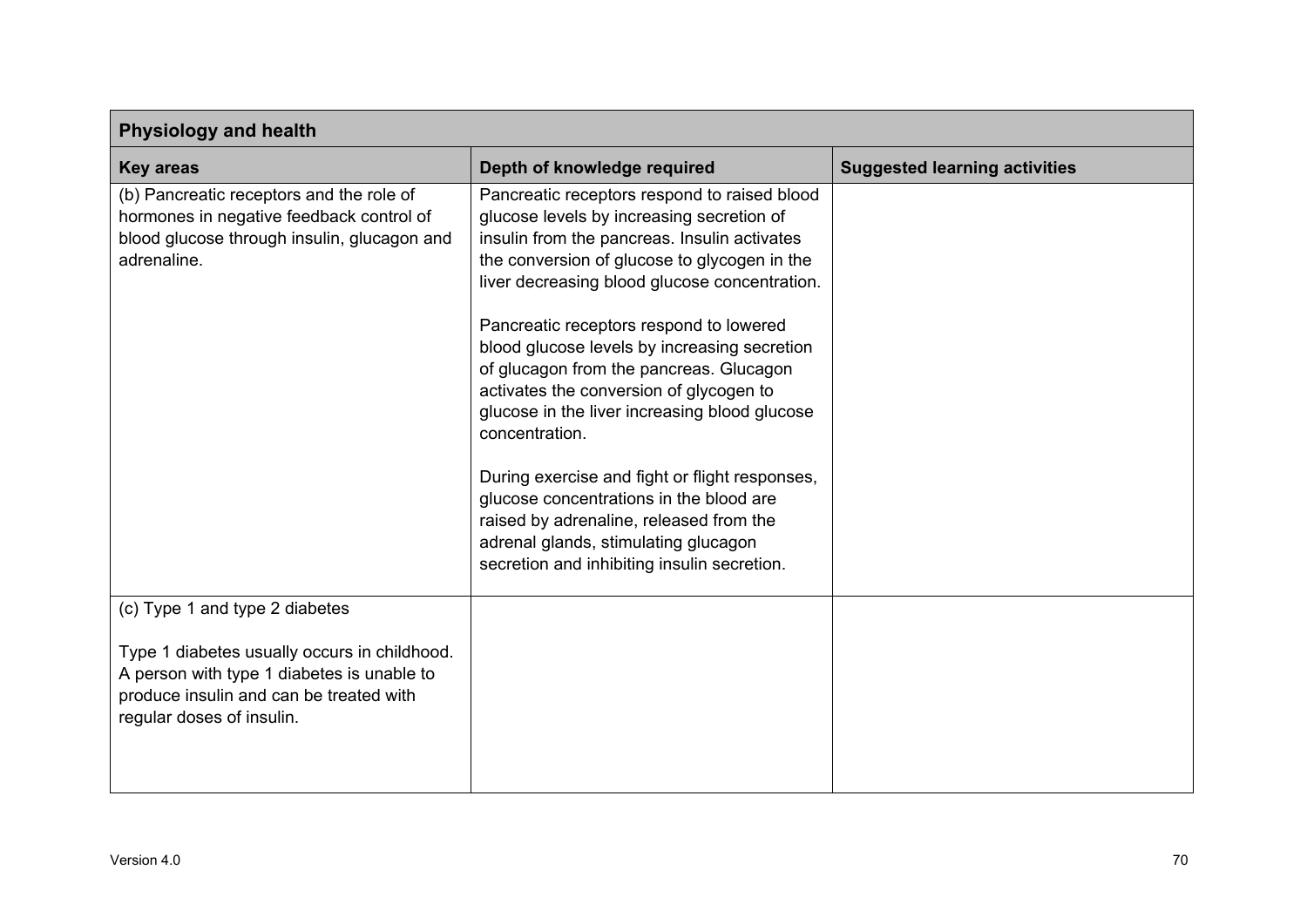| <b>Physiology and health</b>                                                                                                                                                                                                                                   |                                                                                                                                                                                                                                                                                                                                                                                                                                                                                                                                                                    |                                                                                   |
|----------------------------------------------------------------------------------------------------------------------------------------------------------------------------------------------------------------------------------------------------------------|--------------------------------------------------------------------------------------------------------------------------------------------------------------------------------------------------------------------------------------------------------------------------------------------------------------------------------------------------------------------------------------------------------------------------------------------------------------------------------------------------------------------------------------------------------------------|-----------------------------------------------------------------------------------|
| <b>Key areas</b>                                                                                                                                                                                                                                               | Depth of knowledge required                                                                                                                                                                                                                                                                                                                                                                                                                                                                                                                                        | <b>Suggested learning activities</b>                                              |
| Type 2 diabetes typically develops later in<br>life. The likelihood of developing type 2<br>diabetes is increased by being overweight.                                                                                                                         |                                                                                                                                                                                                                                                                                                                                                                                                                                                                                                                                                                    |                                                                                   |
| In type 2 diabetes, individuals produce insulin<br>but their cells are less sensitive to it. This<br>insulin resistance is linked to a decrease in<br>the number of insulin receptors in the liver,<br>leading to a failure to convert glucose to<br>glycogen. |                                                                                                                                                                                                                                                                                                                                                                                                                                                                                                                                                                    |                                                                                   |
| In both types of diabetes, individual blood<br>glucose concentrations will rise rapidly after a<br>meal. The kidneys will remove some of this<br>glucose, resulting in glucose appearing in<br>urine.                                                          | Testing urine for glucose is often used as an<br>indicator of diabetes.                                                                                                                                                                                                                                                                                                                                                                                                                                                                                            |                                                                                   |
| The glucose tolerance test is used to<br>diagnose diabetes.                                                                                                                                                                                                    | The blood glucose concentrations of the<br>individual are initially measured after fasting.<br>The individual then drinks a glucose solution<br>and changes in their blood glucose<br>concentration are measured for at least the<br>next two hours. The blood glucose<br>concentration of a diabetic usually starts at a<br>higher level than that of a non-diabetic.<br>During the test a diabetic's blood glucose<br>concentration increases to a much higher<br>level than that of a non-diabetic and takes<br>longer to return to its starting concentration. | Analyse the glucose tolerance curves of<br>individuals with and without diabetes. |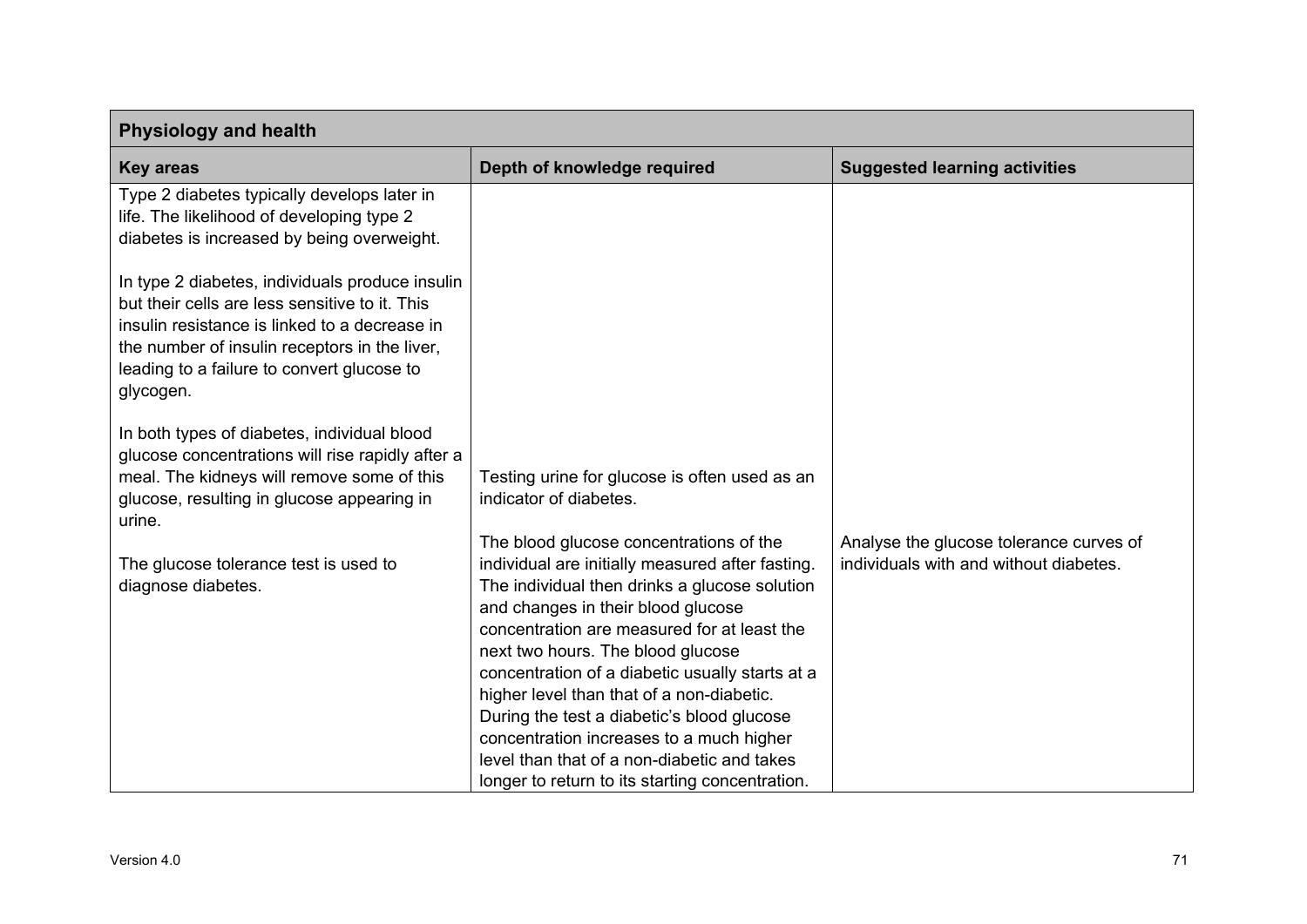| <b>Physiology and health</b>                                                                                            |                                                                                                                                                                                                                                                                                      |                                                                               |
|-------------------------------------------------------------------------------------------------------------------------|--------------------------------------------------------------------------------------------------------------------------------------------------------------------------------------------------------------------------------------------------------------------------------------|-------------------------------------------------------------------------------|
| <b>Key areas</b>                                                                                                        | Depth of knowledge required                                                                                                                                                                                                                                                          | <b>Suggested learning activities</b>                                          |
| d) Obesity                                                                                                              |                                                                                                                                                                                                                                                                                      |                                                                               |
| Obesity is a major risk factor for<br>cardiovascular disease and type 2 diabetes.                                       |                                                                                                                                                                                                                                                                                      |                                                                               |
| Obesity is characterised by excess body fat<br>in relation to lean body tissue such as<br>muscle.                       |                                                                                                                                                                                                                                                                                      |                                                                               |
| Obesity may impair health.                                                                                              |                                                                                                                                                                                                                                                                                      |                                                                               |
| Body mass index (BMI) is commonly used to<br>measure obesity but can wrongly classify<br>muscular individuals as obese. | BMI = body mass divided by height squared.<br>A BMI greater than 30 is used to indicate<br>obesity.                                                                                                                                                                                  | Measure the BMI of individuals.                                               |
| Role of diet and exercise in reducing obesity<br>and cardiovascular disease (CVD).                                      | Obesity is linked to high fat diets and a<br>decrease in physical activity. The energy<br>intake in the diet should limit fats and free<br>sugars, as fats have a high calorific value per<br>gram and free sugars require no metabolic<br>energy to be expended in their digestion. |                                                                               |
|                                                                                                                         | Exercise increases energy expenditure and<br>preserves lean tissue. Exercise can help to<br>reduce risk factors for CVD by keeping<br>weight under control, minimising stress,<br>reducing hypertension and improving blood<br>lipid profiles.                                       | Examine the factors which increase an<br>individual's risk of developing CVD. |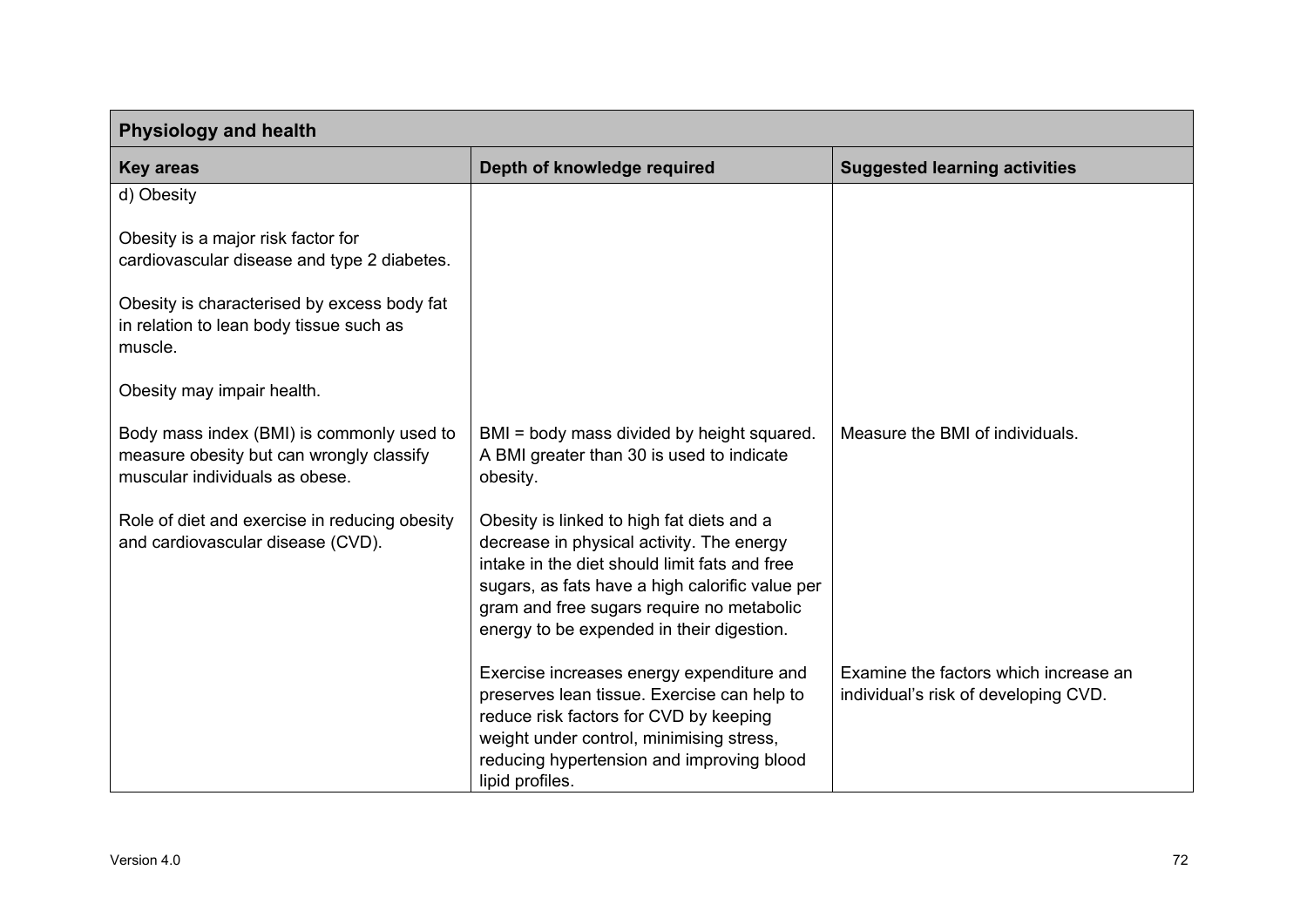| <b>Neurobiology and immunology</b>                                                                                                                           |                                                                                                                                                                                                                  |                                                                                                                                                                                    |
|--------------------------------------------------------------------------------------------------------------------------------------------------------------|------------------------------------------------------------------------------------------------------------------------------------------------------------------------------------------------------------------|------------------------------------------------------------------------------------------------------------------------------------------------------------------------------------|
| <b>Key areas</b>                                                                                                                                             | Depth of knowledge required                                                                                                                                                                                      | <b>Suggested learning activities</b>                                                                                                                                               |
| 1 Divisions of the nervous system and<br>neural pathways<br>(a) Structure of the central nervous system<br>(CNS) and the peripheral nervous system<br>(PNS). | The CNS consists of the brain and the spinal<br>cord. The PNS consists of the somatic<br>nervous system (SNS) and the autonomic<br>nervous system (ANS).                                                         |                                                                                                                                                                                    |
| The somatic nervous system contains<br>sensory and motor neurons.                                                                                            | Sensory neurons take impulses from sense<br>organs to the CNS. Motor neurons take<br>impulses from the CNS to muscles and<br>glands.                                                                             |                                                                                                                                                                                    |
| The autonomic nervous system (ANS)<br>consists of the sympathetic and<br>parasympathetic systems.                                                            |                                                                                                                                                                                                                  |                                                                                                                                                                                    |
| The antagonistic actions of the sympathetic<br>and parasympathetic systems on heart rate,<br>breathing rate, peristalsis and intestinal<br>secretions.       | The sympathetic system speeds up heart<br>rate and breathing rate while slowing down<br>peristalsis and production of intestinal<br>secretions. The parasympathetic system<br>changes these in the opposite way. |                                                                                                                                                                                    |
| (b) Structure and function of converging,<br>diverging and reverberating neural pathways.                                                                    | In a converging neural pathway, impulses<br>from several neurons travel to one neuron.<br>This increases the sensitivity to excitatory or<br>inhibitory signals.                                                 | Study examples of neural pathways such as:<br>• the convergence of neurons from rods in<br>the retina so increasing sensitivity to low<br>levels of illumination through summation |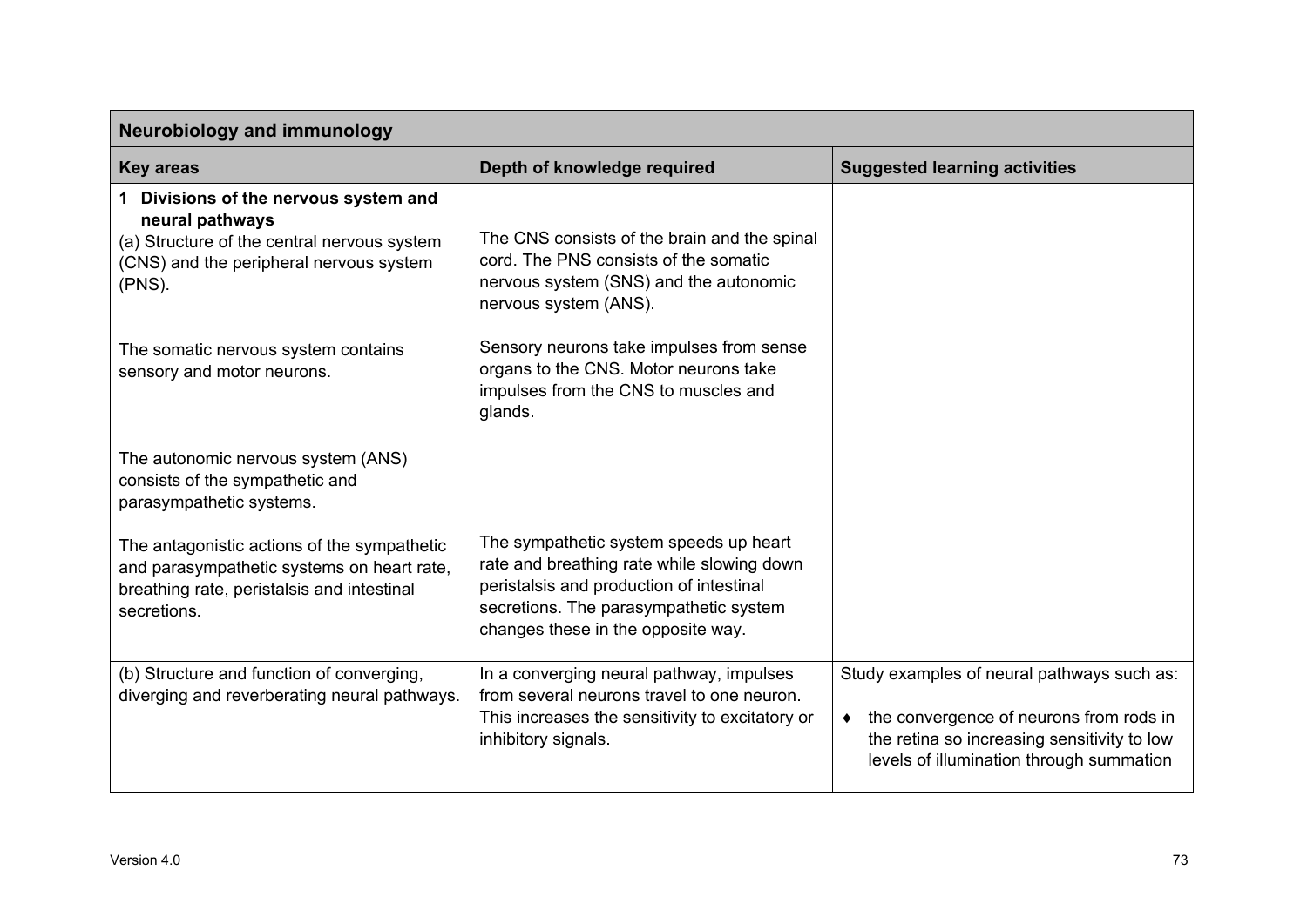| <b>Neurobiology and immunology</b>                                                                                                                                                                                                   |                                                                                                                                                                                                |                                                                                                                                                        |
|--------------------------------------------------------------------------------------------------------------------------------------------------------------------------------------------------------------------------------------|------------------------------------------------------------------------------------------------------------------------------------------------------------------------------------------------|--------------------------------------------------------------------------------------------------------------------------------------------------------|
| <b>Key areas</b>                                                                                                                                                                                                                     | Depth of knowledge required                                                                                                                                                                    | <b>Suggested learning activities</b>                                                                                                                   |
|                                                                                                                                                                                                                                      | In a diverging neural pathway, impulses from<br>one neuron travel to several neurons so<br>affecting more than one destination at the<br>same time.                                            | • the divergence of motor neurons which<br>allows fine motor control of fingers                                                                        |
|                                                                                                                                                                                                                                      | In a reverberating pathway, neurons later in<br>the pathway link with earlier neurons,<br>sending the impulse back through the<br>pathway. This allows repeated stimulation of<br>the pathway. | the use of reverberating pathways in<br>repetitive activities such as breathing                                                                        |
| 2 The cerebral cortex<br>(a) The cerebral cortex is the centre of<br>conscious thought. It also recalls memories<br>and alters behaviour in the light of<br>experience.                                                              |                                                                                                                                                                                                |                                                                                                                                                        |
| There is localisation of brain functions in the<br>cerebral cortex. It contains sensory areas,<br>motor areas and association areas. There<br>are association areas involved in language<br>processing, personality, imagination and | There is no requirement to know the<br>locations of these areas in the brain.                                                                                                                  | Examine data on clinical observations of<br>brain injuries, lesions and EEGs. Examine<br>brain scans as evidence of localisation of<br>brain function. |
| intelligence.                                                                                                                                                                                                                        |                                                                                                                                                                                                | Study brain images produced using PET and<br>fMRI techniques that highlight active regions<br>of the brain.                                            |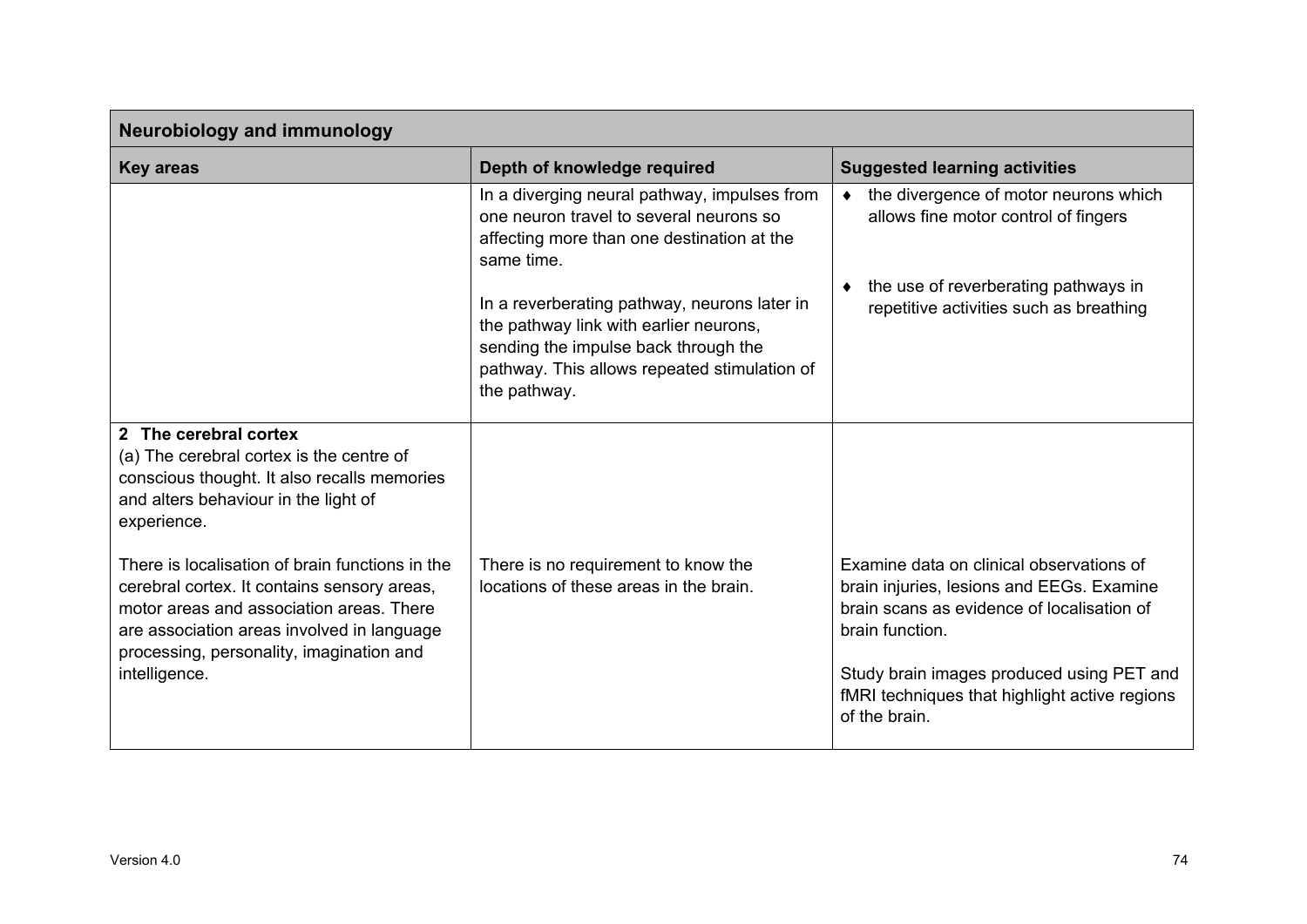| <b>Neurobiology and immunology</b>                                                                                                                                                                  |                                                                                                                                                  |                                                                                                |
|-----------------------------------------------------------------------------------------------------------------------------------------------------------------------------------------------------|--------------------------------------------------------------------------------------------------------------------------------------------------|------------------------------------------------------------------------------------------------|
| <b>Key areas</b>                                                                                                                                                                                    | Depth of knowledge required                                                                                                                      | <b>Suggested learning activities</b>                                                           |
| (b) Information from one side of the body is<br>processed in the opposite side of the<br>cerebrum.                                                                                                  | The left cerebral hemisphere deals with<br>information from the right visual field and<br>controls the right side of the body and vice<br>versa. | Examine responses produced by split-brain<br>patients when asked to complete tasks.            |
| Transfer of information between the cerebral<br>hemispheres occurs through the corpus<br>callosum.                                                                                                  |                                                                                                                                                  |                                                                                                |
| 3 Memory<br>(a) Memory involves encoding, storage and<br>retrieval of information.                                                                                                                  | Memories include past experiences,<br>knowledge and thoughts.                                                                                    |                                                                                                |
| All information entering the brain passes<br>through sensory memory and enters short-<br>term memory (STM). Information is then<br>either transferred to long-term memory (LTM)<br>or is discarded. |                                                                                                                                                  |                                                                                                |
| (b) Sensory memory retains all the visual and<br>auditory input received for a few seconds.                                                                                                         | Only selected images and sounds are<br>encoded into short-term memory.                                                                           |                                                                                                |
| (c) Short-term memory (STM)<br>STM has a limited capacity and holds<br>information for a short time. The capacity of<br>STM can be improved by 'chunking'.                                          | Memory span, the serial position effect,<br>maintaining items by rehearsal and loss of<br>items by displacement and decay.                       | Carry out experiments to determine an<br>individual's memory span for letters or<br>numbers.   |
| STM can also process data, to a limited<br>extent, as well as store it. This 'working                                                                                                               |                                                                                                                                                  | Carry out experiments to show how the<br>memory span of STM can be increased by<br>'chunking'. |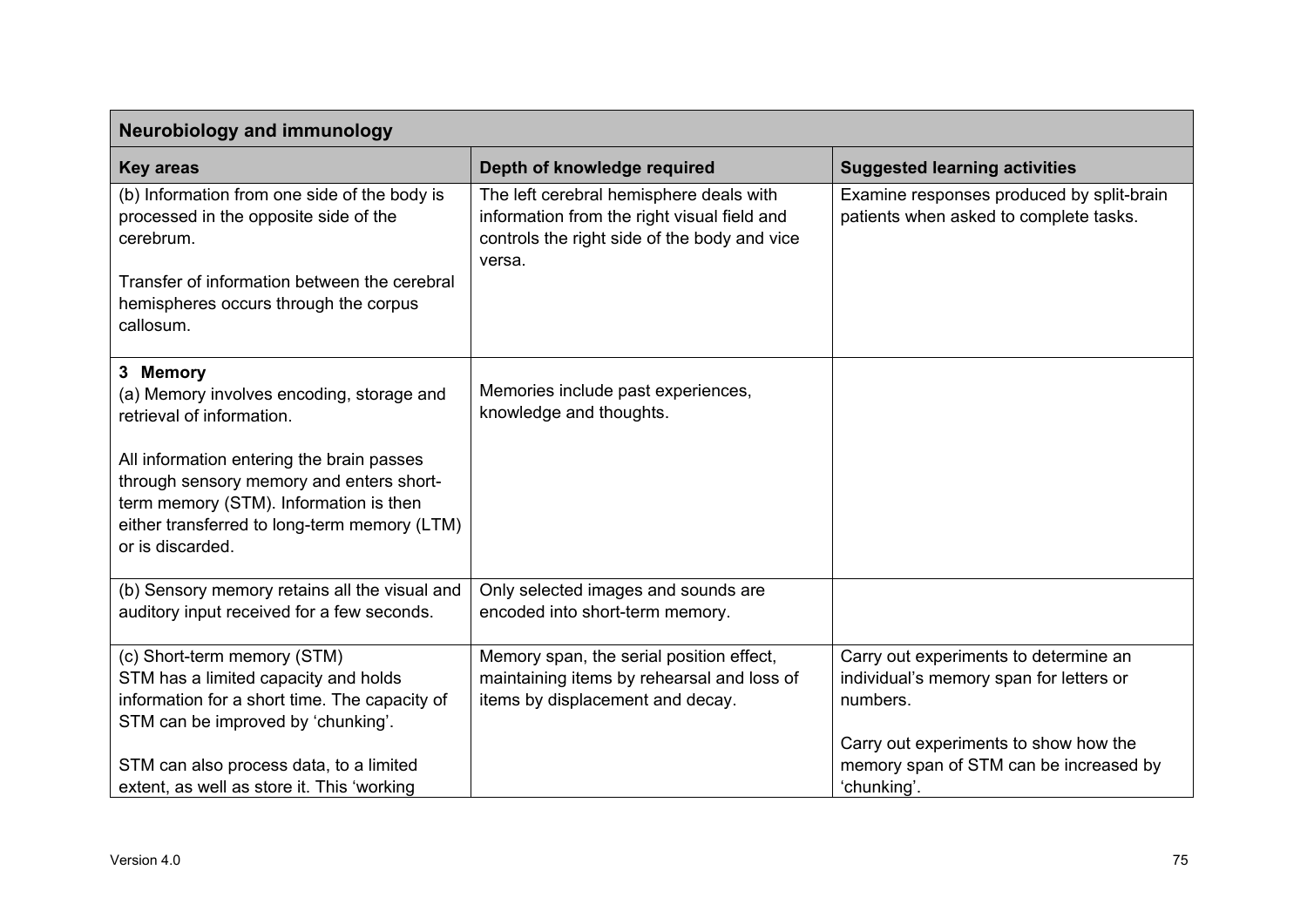| <b>Neurobiology and immunology</b>                                                                                                                   |                                                                                                                                                                                        |                                                                                                                        |
|------------------------------------------------------------------------------------------------------------------------------------------------------|----------------------------------------------------------------------------------------------------------------------------------------------------------------------------------------|------------------------------------------------------------------------------------------------------------------------|
| <b>Key areas</b>                                                                                                                                     | Depth of knowledge required                                                                                                                                                            | <b>Suggested learning activities</b>                                                                                   |
| memory model' explains why the STM can<br>perform simple cognitive tasks.                                                                            |                                                                                                                                                                                        | Carry out experiments to illustrate the serial<br>position effect and how it can be disrupted by<br>distraction tasks. |
| (d) Long-term memory (LTM)<br>LTM has an unlimited capacity and holds<br>information for a long time.                                                |                                                                                                                                                                                        |                                                                                                                        |
| The transfer of information from STM to LTM<br>by rehearsal, organisation and elaboration.                                                           | Rehearsal is regarded as a shallow form of<br>encoding information into LTM. Elaboration is<br>regarded as a deeper form of encoding which<br>leads to improved information retention. | Carry out experiments to show that<br>organisation and elaboration improve<br>retrieval from LTM.                      |
| Retrieval is aided by the use of contextual<br>cues.                                                                                                 | Contextual cues relate to the time and place<br>when the information was initially encoded<br>into LTM.                                                                                | Research memory disorders such as<br>Alzheimer's disease and amnesia.                                                  |
| 4 The cells of the nervous system and<br>neurotransmitters at synapses<br>(a) Structure and function of neurons -<br>dendrites, cell body and axons. |                                                                                                                                                                                        |                                                                                                                        |
| Structure and function of myelin sheath.                                                                                                             | Axons are surrounded by a myelin sheath<br>which insulates the axon and increases the<br>speed of impulse conduction.                                                                  | Examine slides and photomicrographs of<br>neurons.                                                                     |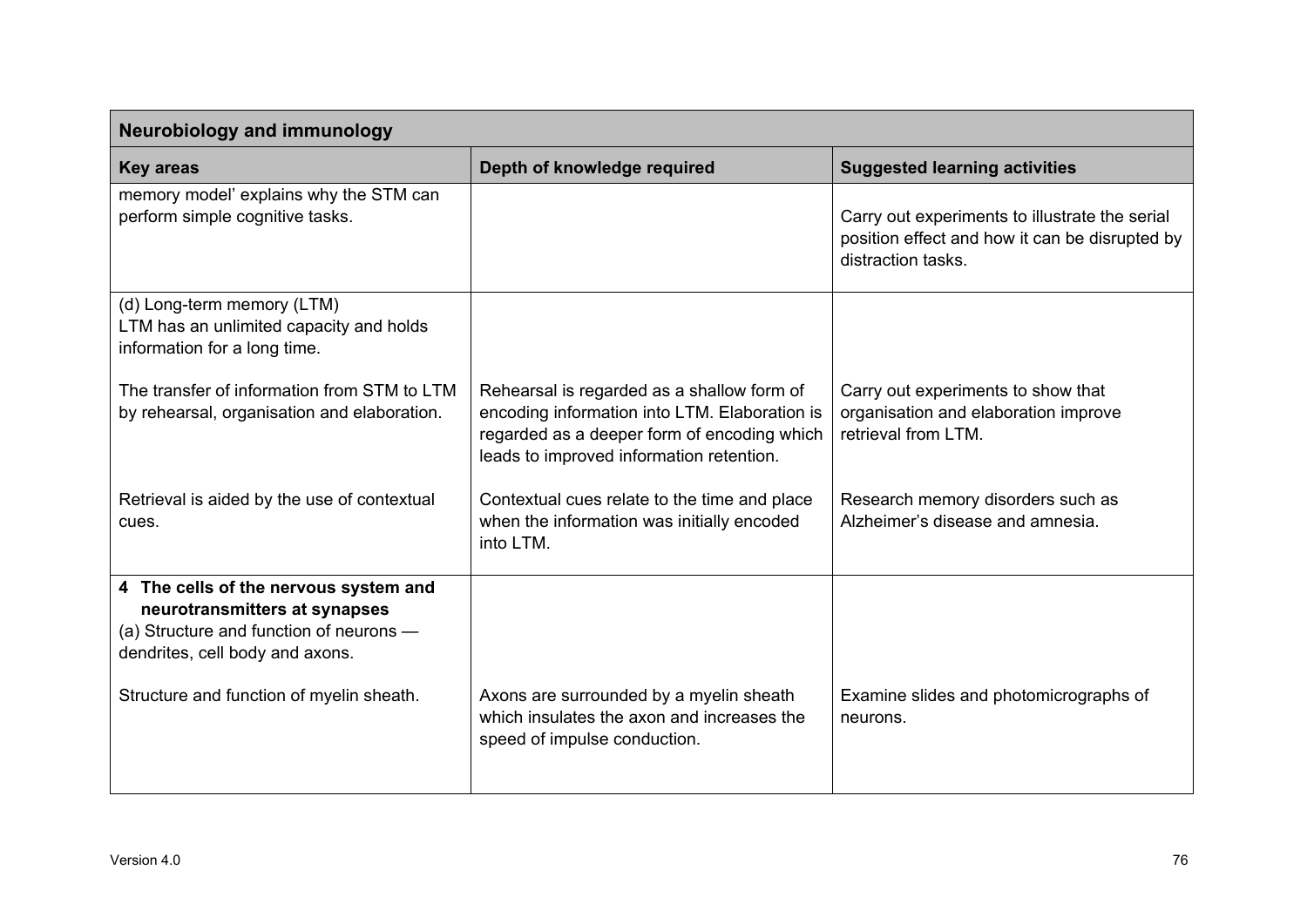| <b>Neurobiology and immunology</b>                                                                                                |                                                                                                                                                                                                                                                                   |                                                                                                         |
|-----------------------------------------------------------------------------------------------------------------------------------|-------------------------------------------------------------------------------------------------------------------------------------------------------------------------------------------------------------------------------------------------------------------|---------------------------------------------------------------------------------------------------------|
| <b>Key areas</b>                                                                                                                  | Depth of knowledge required                                                                                                                                                                                                                                       | <b>Suggested learning activities</b>                                                                    |
| Myelination continues from birth to<br>adolescence.                                                                               | Responses to stimuli in the first two years of<br>life are not as rapid or co-ordinated as those<br>of an older child or adult.                                                                                                                                   |                                                                                                         |
| Certain diseases destroy the myelin sheath<br>causing a loss of co-ordination.                                                    | No requirement to know names of diseases.                                                                                                                                                                                                                         | Carry out research into multiple sclerosis<br>$(MS)$ .                                                  |
| Glial cells produce the myelin sheath and<br>support neurons.                                                                     |                                                                                                                                                                                                                                                                   |                                                                                                         |
| (b) Neurotransmitters at synapses.                                                                                                |                                                                                                                                                                                                                                                                   |                                                                                                         |
| Chemical transmission at the synapse by<br>neurotransmitters - vesicles, synaptic cleft<br>and receptors.                         | Neurons connect with other neurons or<br>muscle fibres at a synaptic cleft.<br>Neurotransmitters relay impulses across the<br>synaptic cleft.                                                                                                                     |                                                                                                         |
|                                                                                                                                   | Neurotransmitters are stored in vesicles in<br>the axon endings of the presynaptic neuron.<br>They are released into the cleft on arrival of<br>an impulse. They diffuse across the cleft and<br>bind to receptors on the membrane of the<br>postsynaptic neuron. |                                                                                                         |
| The need for removal of neurotransmitters by<br>enzymes or reuptake to prevent continuous<br>stimulation of postsynaptic neurons. |                                                                                                                                                                                                                                                                   | Examine how acetylcholine and<br>norepinephrine (noradrenaline) are removed<br>from the synaptic cleft. |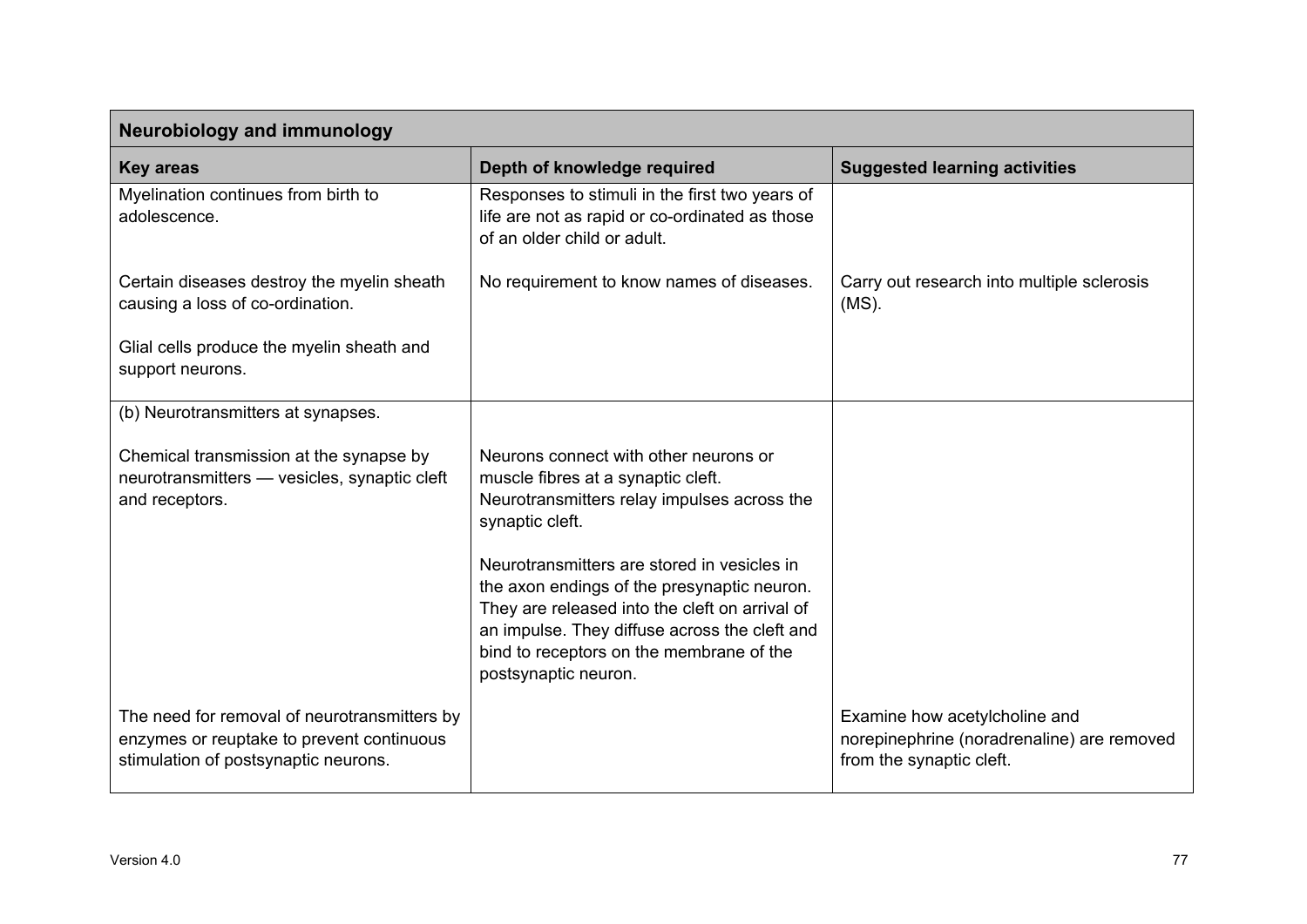| <b>Neurobiology and immunology</b>                                                                                              |                                                                                                                                                                        |                                                                                                   |
|---------------------------------------------------------------------------------------------------------------------------------|------------------------------------------------------------------------------------------------------------------------------------------------------------------------|---------------------------------------------------------------------------------------------------|
| <b>Key areas</b>                                                                                                                | Depth of knowledge required                                                                                                                                            | <b>Suggested learning activities</b>                                                              |
| Receptors determine whether the signal is<br>excitatory or inhibitory.                                                          |                                                                                                                                                                        |                                                                                                   |
| Synapses can filter out weak stimuli arising<br>from insufficient secretion of<br>neurotransmitters.                            | A minimum number of neurotransmitter<br>molecules must attach to receptors in order<br>to reach the threshold on the postsynaptic<br>membrane to transmit the impulse. |                                                                                                   |
| Summation of a series of weak stimuli can<br>release enough neurotransmitter to trigger an<br>impulse.                          | Convergent neural pathways can release<br>enough neurotransmitter molecules to reach<br>threshold and trigger an impulse.                                              |                                                                                                   |
| (c) Neurotransmitter effects on mood and<br>behaviour.                                                                          |                                                                                                                                                                        |                                                                                                   |
| The functions of endorphins.                                                                                                    | Endorphins are neurotransmitters that<br>stimulate neurons involved in reducing the<br>intensity of pain.                                                              | Analyse data on the link between an<br>individual's endorphin levels and their pain<br>threshold. |
| Endorphin production increases in response<br>to severe injury, prolonged and continuous<br>exercise, stress and certain foods. | Increased levels of endorphins are also<br>linked to the feelings of pleasure obtained<br>from activities such as eating, sex and<br>prolonged exercise.               |                                                                                                   |
| The function of dopamine.                                                                                                       | Dopamine is a neurotransmitter that induces<br>feelings of pleasure and reinforces particular<br>behaviour by activating the reward pathway<br>in the brain.           |                                                                                                   |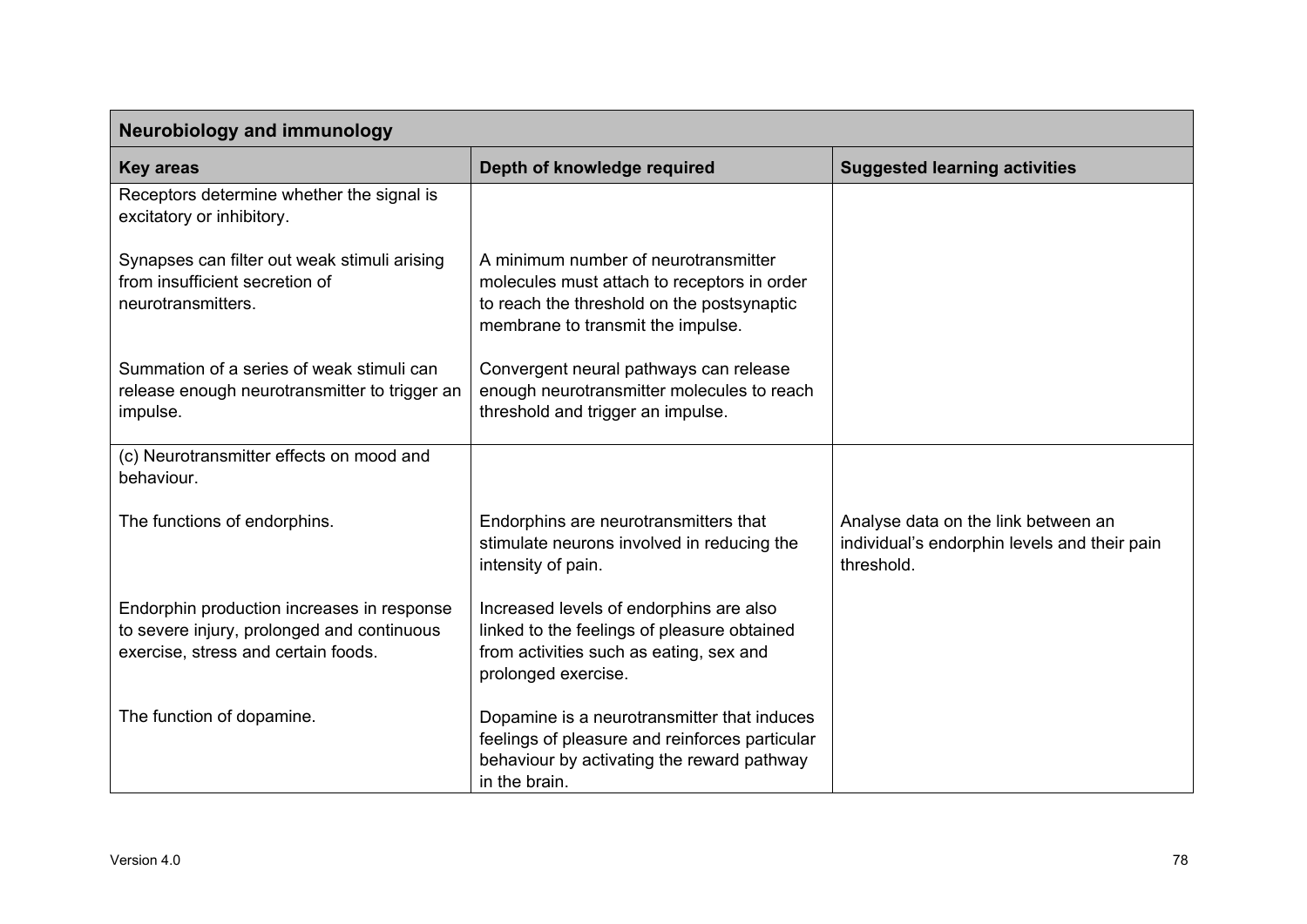| <b>Neurobiology and immunology</b>                                                                                                                                             |                                                                                                                                                                                                                                |                                                                                                                                                                                 |
|--------------------------------------------------------------------------------------------------------------------------------------------------------------------------------|--------------------------------------------------------------------------------------------------------------------------------------------------------------------------------------------------------------------------------|---------------------------------------------------------------------------------------------------------------------------------------------------------------------------------|
| <b>Key areas</b>                                                                                                                                                               | Depth of knowledge required                                                                                                                                                                                                    | <b>Suggested learning activities</b>                                                                                                                                            |
|                                                                                                                                                                                | The reward pathway involves neurons which<br>secrete or respond to dopamine.<br>The reward pathway is activated when an<br>individual engages in a behaviour that is<br>beneficial to them, for example eating when<br>hungry. |                                                                                                                                                                                 |
| (d) Neurotransmitter-related disorders and<br>their treatment.                                                                                                                 |                                                                                                                                                                                                                                |                                                                                                                                                                                 |
| Many drugs used to treat neurotransmitter-<br>related disorders are agonists or antagonists.                                                                                   | Agonists are chemicals that bind to and<br>stimulate specific receptors mimicking the<br>action of a neurotransmitter at a synapse.                                                                                            | Carry out research on the agonistic action of<br>morphine, which leads to pain relief.                                                                                          |
|                                                                                                                                                                                | Antagonists are chemicals that bind to<br>specific receptors blocking the action of a<br>neurotransmitter at a synapse.                                                                                                        | Carry out research on the antagonistic action<br>of strychnine, a poison.                                                                                                       |
| Other drugs act by inhibiting the enzymes<br>that degrade neurotransmitters or by<br>inhibiting reuptake of the neurotransmitter at<br>the synapse causing an enhanced effect. |                                                                                                                                                                                                                                | Examine the use of cholinesterase inhibitors<br>in the treatment of Alzheimer's disease.<br>Examine the use of serotonin reuptake<br>inhibitors in the treatment of depression. |
|                                                                                                                                                                                |                                                                                                                                                                                                                                |                                                                                                                                                                                 |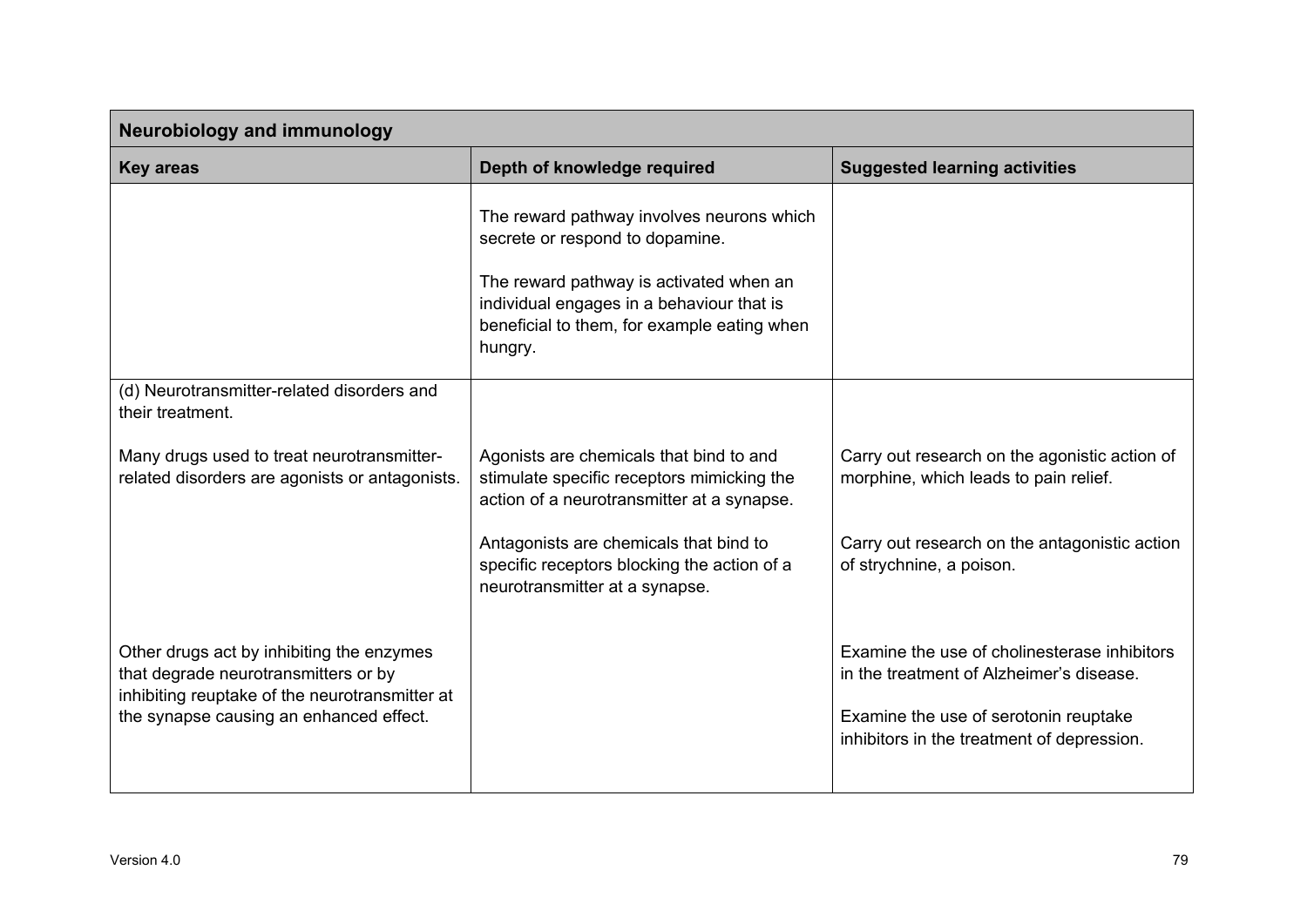| <b>Neurobiology and immunology</b>                                                                                                                |                                                                                                                                                                                                                                                                |                                                                                                                               |
|---------------------------------------------------------------------------------------------------------------------------------------------------|----------------------------------------------------------------------------------------------------------------------------------------------------------------------------------------------------------------------------------------------------------------|-------------------------------------------------------------------------------------------------------------------------------|
| <b>Key areas</b>                                                                                                                                  | Depth of knowledge required                                                                                                                                                                                                                                    | <b>Suggested learning activities</b>                                                                                          |
| (e) Mode of action of recreational drugs.                                                                                                         |                                                                                                                                                                                                                                                                |                                                                                                                               |
| Recreational drugs can also act as agonists<br>or antagonists.                                                                                    |                                                                                                                                                                                                                                                                | Carry out research into the mode of action of<br>recreational drugs such as cocaine,<br>cannabis, MDMA, nicotine and alcohol. |
| Recreational drugs affect neurotransmission<br>at synapses in the brain altering an<br>individual's mood, cognition, perception and<br>behaviour. |                                                                                                                                                                                                                                                                |                                                                                                                               |
| Many recreational drugs affect<br>neurotransmission in the reward pathway of<br>the brain.                                                        |                                                                                                                                                                                                                                                                |                                                                                                                               |
| Drug addiction is caused by repeated use of<br>drugs that act as antagonists.                                                                     | Antagonists block specific receptors causing<br>the nervous system to increase both the<br>number and sensitivity of these receptors.<br>This sensitisation leads to addiction where<br>the individual craves more of the drug.                                |                                                                                                                               |
| Drug tolerance is caused by repeated use of<br>drugs that act as agonists.                                                                        | Agonists stimulate specific receptors causing<br>the nervous system to decrease both the<br>number and sensitivity of these receptors.<br>This desensitisation leads to drug tolerance<br>where the individual must take more of the<br>drug to get an effect. |                                                                                                                               |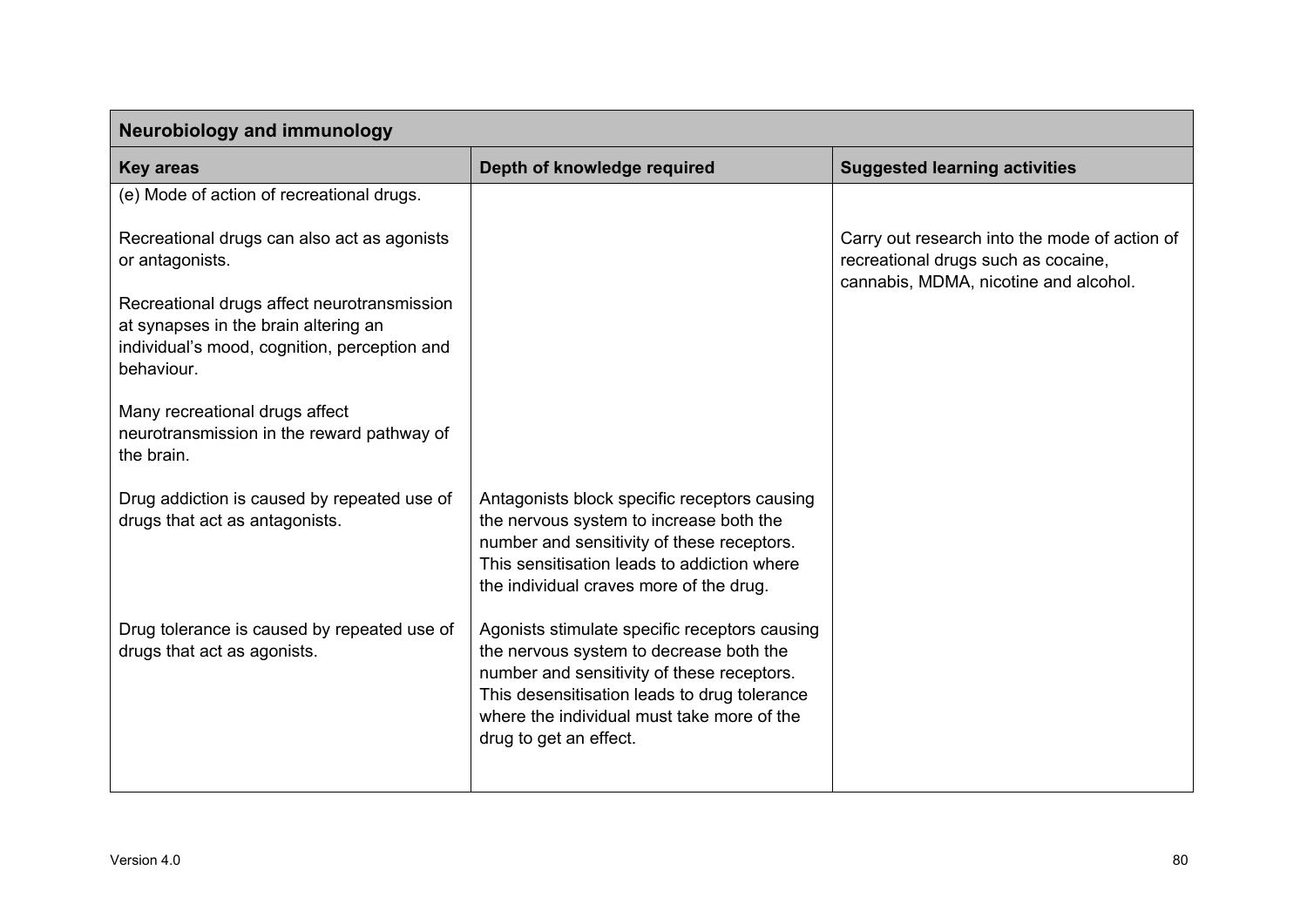| <b>Neurobiology and immunology</b>                                                      |                                                                                                                                                                                                                            |                                      |
|-----------------------------------------------------------------------------------------|----------------------------------------------------------------------------------------------------------------------------------------------------------------------------------------------------------------------------|--------------------------------------|
| <b>Key areas</b>                                                                        | Depth of knowledge required                                                                                                                                                                                                | <b>Suggested learning activities</b> |
| 5 Non-specific body defences<br>(a) Physical and chemical defences.                     |                                                                                                                                                                                                                            |                                      |
| Epithelial cells form a physical barrier.                                               | Closely-packed epithelial cells are found in<br>the skin and inner linings of the digestive and<br>respiratory systems.                                                                                                    |                                      |
| Chemical secretions are produced against<br>invading pathogens.                         | Secretions include tears, saliva, mucus and<br>stomach acid.                                                                                                                                                               |                                      |
|                                                                                         | A pathogen is a bacterium, virus or other<br>organism that can cause disease.                                                                                                                                              |                                      |
| (b) The inflammatory response.                                                          | Histamine is released by mast cells causing<br>vasodilation and increased capillary<br>permeability. The increased blood flow leads<br>to an accumulation of phagocytes and<br>clotting elements at the site of infection. |                                      |
| (c) Phagocytes                                                                          |                                                                                                                                                                                                                            |                                      |
| Phagocytes recognise pathogens and<br>destroy them by phagocytosis.                     | Phagocytosis involves the engulfing of<br>pathogens and their destruction by digestive<br>enzymes contained in lysosomes.                                                                                                  |                                      |
| Phagocytes release cytokines which attract<br>more phagocytes to the site of infection. | Cytokines are protein molecules that act as a<br>signal to specific white blood cells causing<br>them to accumulate at the site of infection.                                                                              |                                      |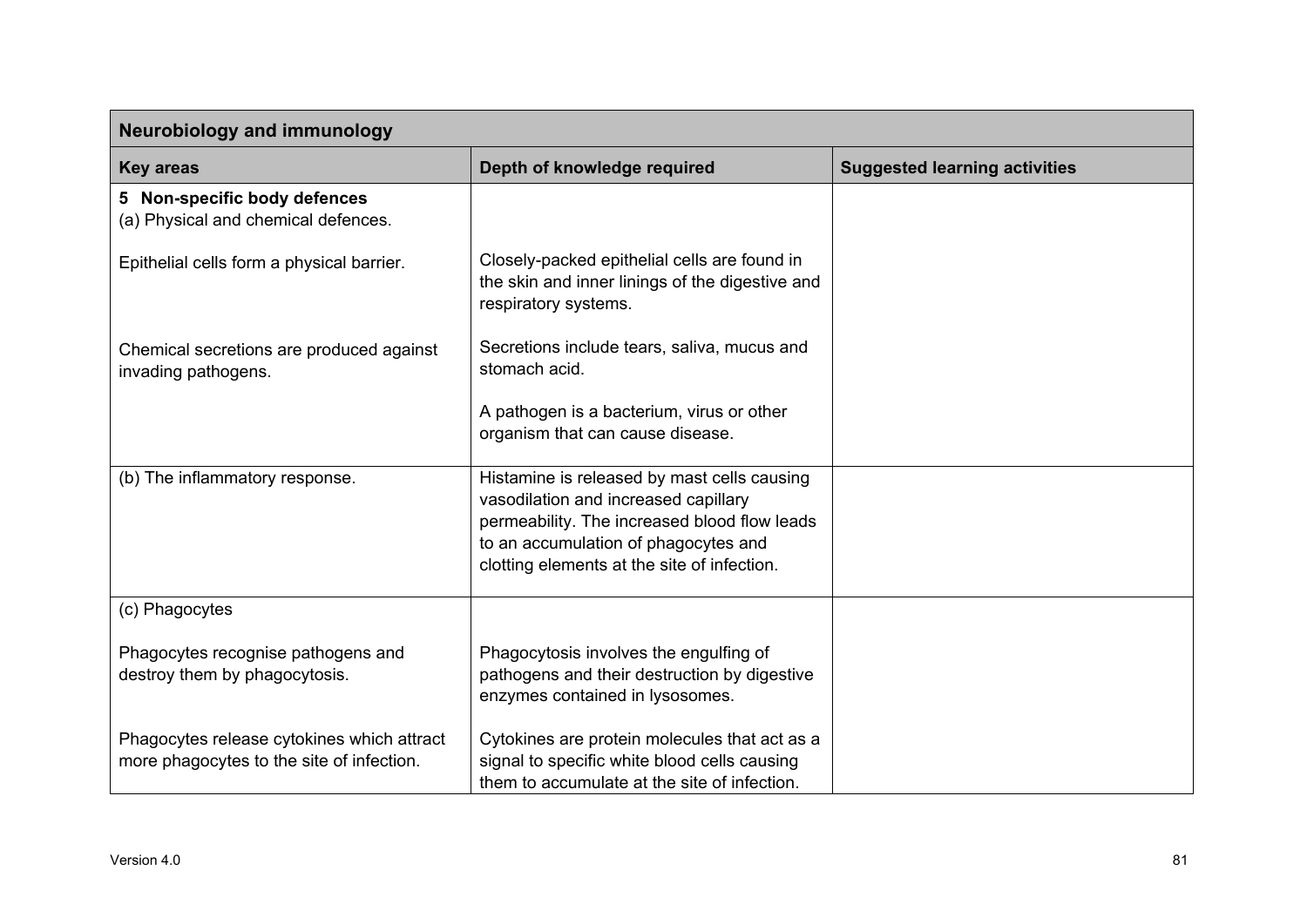| <b>Neurobiology and immunology</b>                                                                                                                                                                                                                                                |                                                                                                                                                                                                                                         |                                                                                                                        |
|-----------------------------------------------------------------------------------------------------------------------------------------------------------------------------------------------------------------------------------------------------------------------------------|-----------------------------------------------------------------------------------------------------------------------------------------------------------------------------------------------------------------------------------------|------------------------------------------------------------------------------------------------------------------------|
| <b>Key areas</b>                                                                                                                                                                                                                                                                  | Depth of knowledge required                                                                                                                                                                                                             | <b>Suggested learning activities</b>                                                                                   |
| 6 Specific cellular defences against<br>pathogens<br>(a) Lymphocytes                                                                                                                                                                                                              |                                                                                                                                                                                                                                         |                                                                                                                        |
| Lymphocytes are the white blood cells<br>involved in the specific immune response.<br>Lymphocytes respond to specific antigens on<br>invading pathogens.<br>Antigens are molecules, often proteins<br>located on the surface of cells that trigger a<br>specific immune response. | Lymphocytes have a single type of<br>membrane receptor which is specific for one<br>antigen. Antigen binding leads to repeated<br>lymphocyte division resulting in the formation<br>of a clonal population of identical<br>lymphocytes. |                                                                                                                        |
| There are two types of lymphocytes $- B$<br>lymphocytes and T lymphocytes.<br>B lymphocytes produce antibodies against<br>antigens and this leads to the destruction of<br>the pathogen.                                                                                          | Antibodies are Y-shaped proteins that have<br>receptor binding sites specific to a particular<br>antigen on a pathogen. Antibodies become                                                                                               |                                                                                                                        |
| B lymphocytes can respond to antigens on<br>substances that are harmless to the body, eg<br>pollen. This hypersensitive response is called<br>an allergic reaction.                                                                                                               | bound to antigens, inactivating the pathogen.<br>The resulting antigen-antibody complex can<br>then be destroyed by phagocytosis.                                                                                                       | Carry out research into the causes,<br>symptoms and treatment of hay fever,<br>anaphylactic shock and allergic asthma. |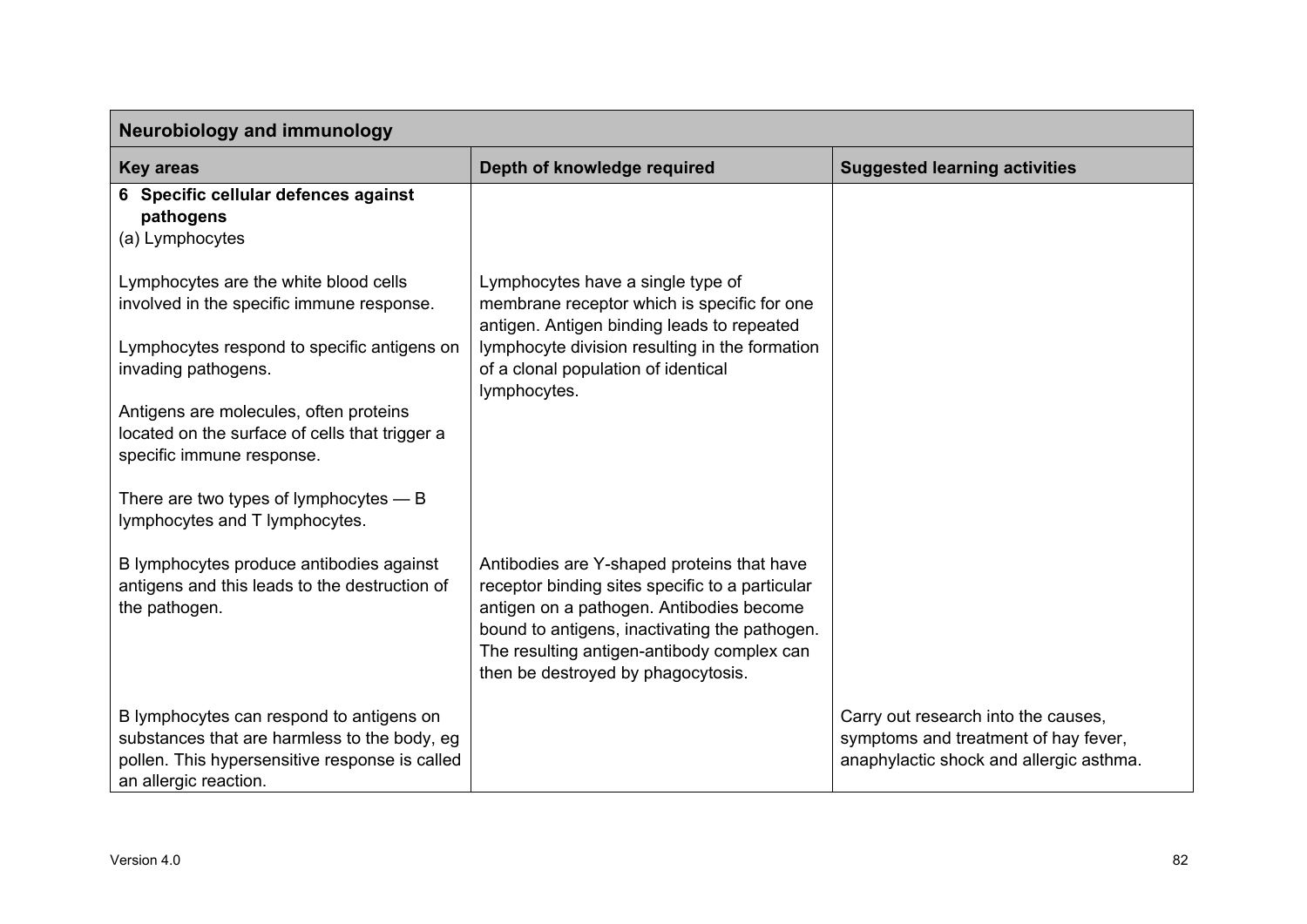| <b>Neurobiology and immunology</b>                                                                                                                                                                                                                                                                            |                                                                                                                                                                                                                                                                |                                                                                                               |  |
|---------------------------------------------------------------------------------------------------------------------------------------------------------------------------------------------------------------------------------------------------------------------------------------------------------------|----------------------------------------------------------------------------------------------------------------------------------------------------------------------------------------------------------------------------------------------------------------|---------------------------------------------------------------------------------------------------------------|--|
| <b>Key areas</b>                                                                                                                                                                                                                                                                                              | Depth of knowledge required                                                                                                                                                                                                                                    | <b>Suggested learning activities</b>                                                                          |  |
| T lymphocytes destroy infected body cells by<br>recognising antigens of the pathogen on the<br>cell membrane and inducing apoptosis.<br>Apoptosis is programmed cell death.                                                                                                                                   | T lymphocytes attach onto infected cells and<br>release proteins. These proteins diffuse into<br>the infected cells causing production of self-<br>destructive enzymes which cause cell death.<br>The remains of the cell are then removed by<br>phagocytosis. |                                                                                                               |  |
| T lymphocytes can normally distinguish<br>between self-antigens on the body's own<br>cells and non-self-antigens on infected cells.                                                                                                                                                                           |                                                                                                                                                                                                                                                                |                                                                                                               |  |
| Failure of the regulation of the immune<br>system leads to T lymphocytes responding to<br>self-antigens. This causes autoimmune<br>diseases.                                                                                                                                                                  | In autoimmunity, the T lymphocytes attack<br>the body's own cells. This causes<br>autoimmune diseases such as type 1<br>diabetes and rheumatoid arthritis.                                                                                                     | Carry out research into the causes,<br>symptoms and treatment of type 1 diabetes<br>and rheumatoid arthritis. |  |
| (b) Some of the cloned B and T lymphocytes<br>survive long-term as memory cells. When a<br>secondary exposure to the same antigen<br>occurs, these memory cells rapidly give rise<br>to a new clone of specific lymphocytes.<br>These destroy the invading pathogens before<br>the individual shows symptoms. | During the secondary response, antibody<br>production is greater and more rapid than<br>during the primary response.                                                                                                                                           |                                                                                                               |  |
| The human immunodeficiency virus (HIV)<br>attacks and destroys T lymphocytes. HIV<br>causes depletion of T lymphocytes which<br>leads to the development of AIDS (acquired<br>immune deficiency syndrome).                                                                                                    | Individuals with AIDS have a weakened<br>immune system and so are more vulnerable<br>to opportunistic infections.                                                                                                                                              | Examine public health measures and drug<br>therapies used in the control of HIV.                              |  |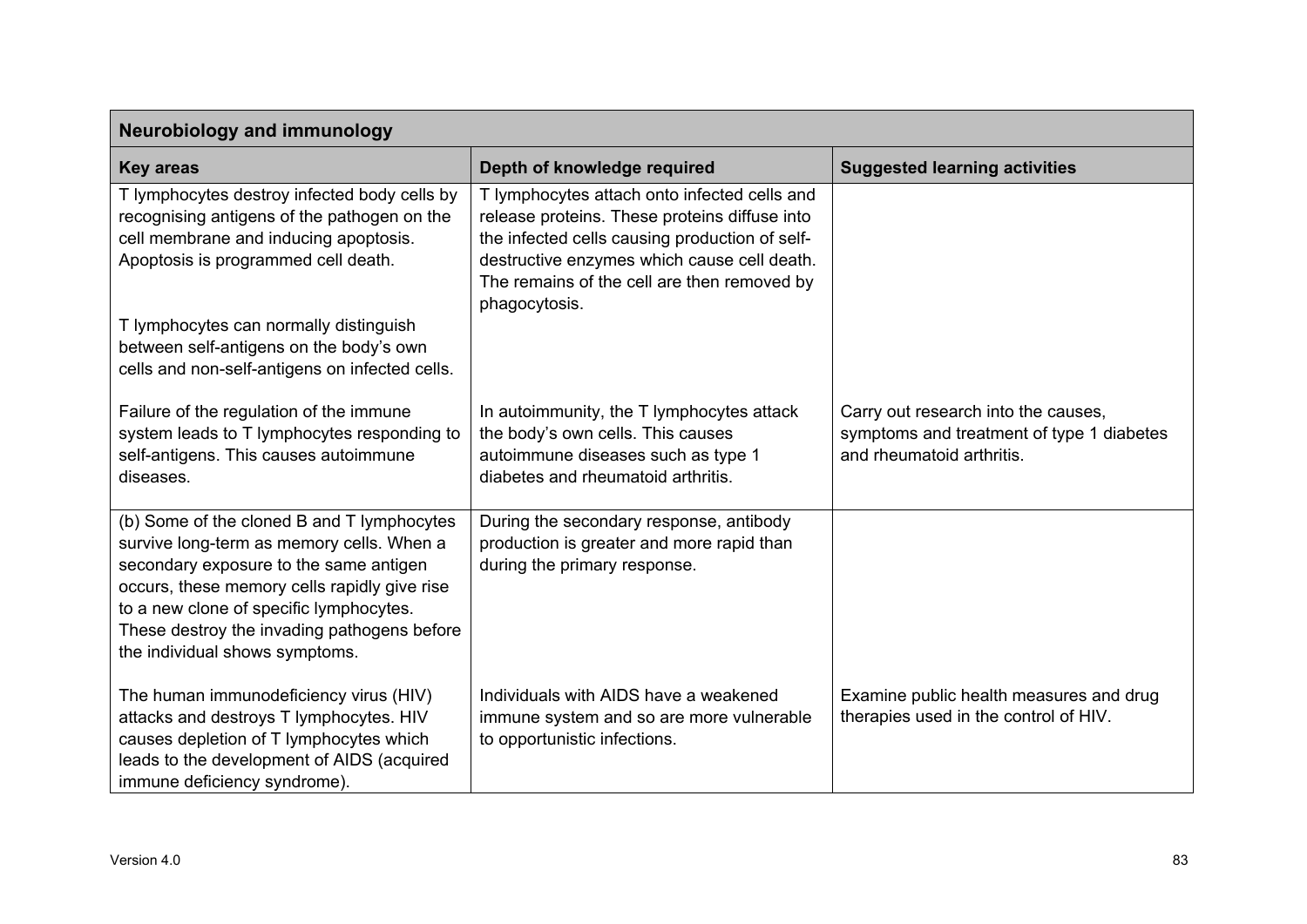| <b>Neurobiology and immunology</b>                                                                                                                              |                                                                                                                                       |                                                                                                                    |  |
|-----------------------------------------------------------------------------------------------------------------------------------------------------------------|---------------------------------------------------------------------------------------------------------------------------------------|--------------------------------------------------------------------------------------------------------------------|--|
| <b>Key areas</b>                                                                                                                                                | Depth of knowledge required                                                                                                           | <b>Suggested learning activities</b>                                                                               |  |
| 7 Immunisation<br>(a) Vaccination                                                                                                                               |                                                                                                                                       |                                                                                                                    |  |
| Immunity can be developed by vaccination<br>using antigens from infectious pathogens, so<br>creating memory cells.                                              | The antigens used in vaccines can be<br>inactivated pathogen toxins, dead pathogens,<br>parts of pathogens and weakened<br>pathogens. | Research the form of antigen used in<br>vaccines for diseases such as tetanus, polio,<br>HPV, measles and rubella. |  |
| Antigens are usually mixed with an adjuvant<br>when producing the vaccine.                                                                                      | An adjuvant is a substance which makes the<br>vaccine more effective, so enhancing the<br>immune response.                            |                                                                                                                    |  |
| (b) Herd immunity                                                                                                                                               |                                                                                                                                       |                                                                                                                    |  |
| Herd immunity occurs when a large<br>percentage of a population is immunised.<br>Establishing herd immunity is important in<br>reducing the spread of diseases. |                                                                                                                                       |                                                                                                                    |  |
| Non-immune individuals are protected as<br>there is a lower probability they will come into<br>contact with infected individuals.                               |                                                                                                                                       |                                                                                                                    |  |
| The herd immunity threshold depends on the<br>type of disease, the effectiveness of the<br>vaccine and the density of the population.                           |                                                                                                                                       | Compare the herd immunity thresholds for<br>various vaccine-preventable diseases.                                  |  |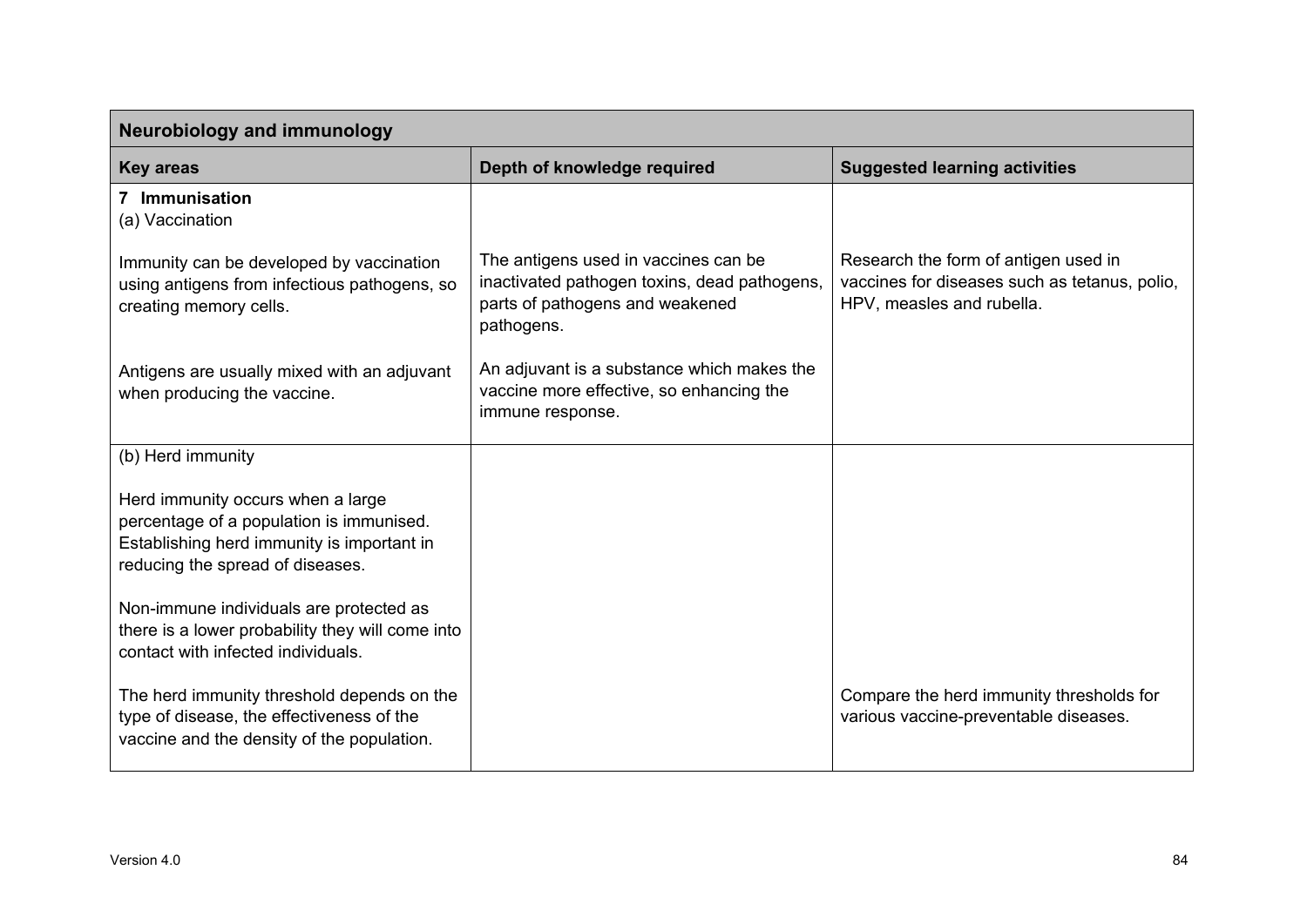| <b>Neurobiology and immunology</b>                                                                                                                                                                                                                                                                     |                                                                                                                                                                                             |                                                                                                                             |  |
|--------------------------------------------------------------------------------------------------------------------------------------------------------------------------------------------------------------------------------------------------------------------------------------------------------|---------------------------------------------------------------------------------------------------------------------------------------------------------------------------------------------|-----------------------------------------------------------------------------------------------------------------------------|--|
| <b>Key areas</b>                                                                                                                                                                                                                                                                                       | Depth of knowledge required                                                                                                                                                                 | <b>Suggested learning activities</b>                                                                                        |  |
| Mass vaccination programmes are designed<br>to establish herd immunity to a disease.<br>Difficulties can arise when widespread<br>vaccination is not possible due to poverty in<br>the developing world, or when vaccines are<br>rejected by a percentage of the population in<br>the developed world. |                                                                                                                                                                                             | Study the success of mass vaccination<br>programmes for tuberculosis (TB), polio and<br>smallpox.                           |  |
| (c) Antigenic variation                                                                                                                                                                                                                                                                                |                                                                                                                                                                                             |                                                                                                                             |  |
| Some pathogens can change their antigens.<br>This means that memory cells are not<br>effective against them.                                                                                                                                                                                           |                                                                                                                                                                                             |                                                                                                                             |  |
| Role and impact of antigenic variation in<br>influenza.                                                                                                                                                                                                                                                | Antigenic variation occurs in the influenza<br>virus explaining why it remains a major public<br>health problem and why individuals who are<br>at risk require to be vaccinated every year. | Use digital resources to study the DNA<br>sequence/protein differences between<br>different strains of the influenza virus. |  |
| 8 Clinical trials of vaccines and drugs<br>Vaccines and drugs are subjected to clinical<br>trials to establish their safety and<br>effectiveness before being licensed for use.                                                                                                                        |                                                                                                                                                                                             |                                                                                                                             |  |
| The design of clinical trials to test vaccines<br>and drugs involves randomised, double-blind<br>and placebo-controlled protocols.                                                                                                                                                                     | Subjects in clinical trials are divided into<br>groups in a randomised way to reduce bias in<br>the distribution of characteristics such as age                                             |                                                                                                                             |  |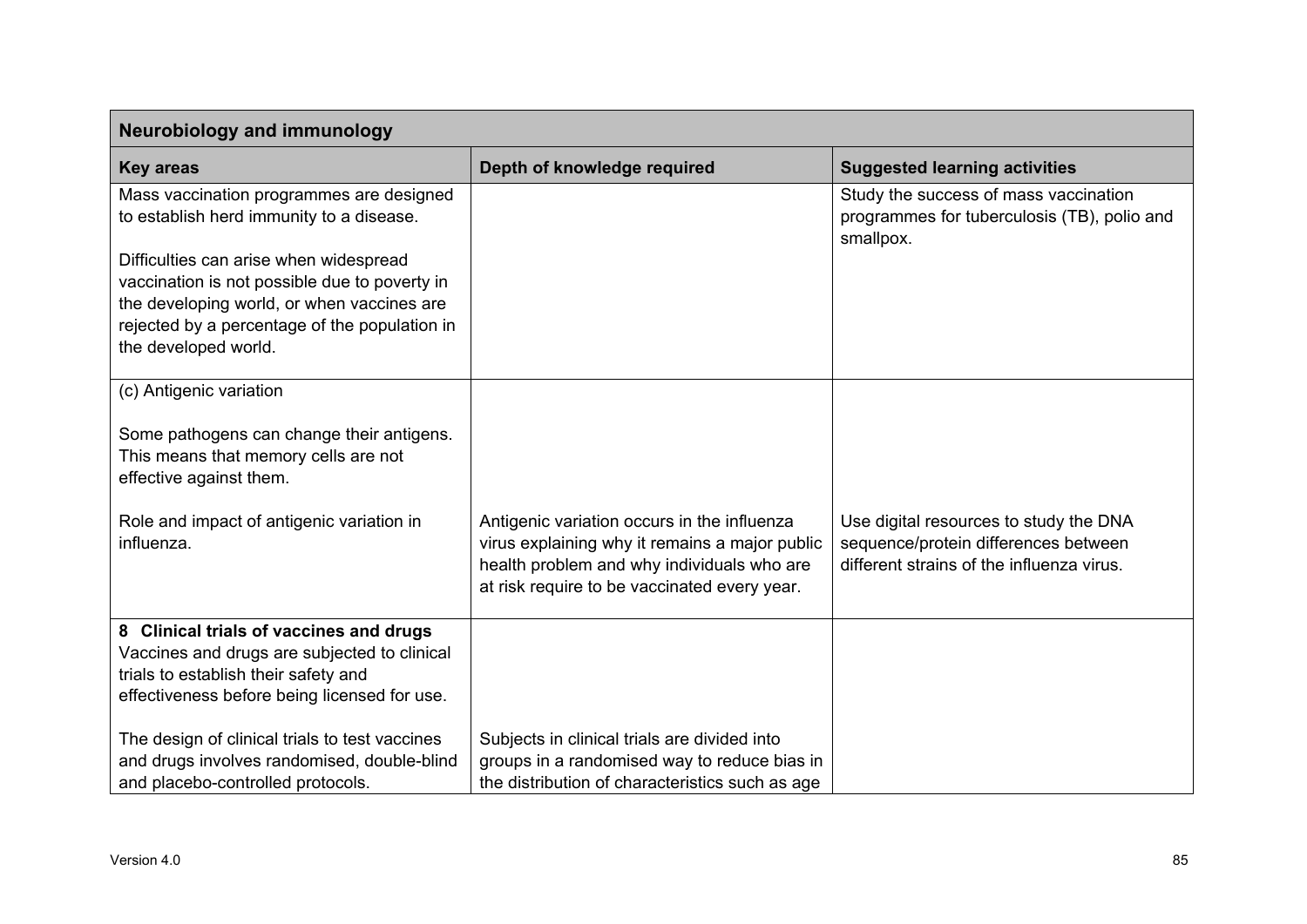| <b>Neurobiology and immunology</b>                                                                           |                                                                                                                                                                                                                                                                                                                                                                                                                                                                                                                                                                                      |                                                                                                                                           |  |
|--------------------------------------------------------------------------------------------------------------|--------------------------------------------------------------------------------------------------------------------------------------------------------------------------------------------------------------------------------------------------------------------------------------------------------------------------------------------------------------------------------------------------------------------------------------------------------------------------------------------------------------------------------------------------------------------------------------|-------------------------------------------------------------------------------------------------------------------------------------------|--|
| <b>Key areas</b>                                                                                             | Depth of knowledge required<br><b>Suggested learning activities</b>                                                                                                                                                                                                                                                                                                                                                                                                                                                                                                                  |                                                                                                                                           |  |
| The importance of group size in reducing<br>experimental error and establishing statistical<br>significance. | and gender. In a double-blind trial neither the<br>subjects nor the researchers know which<br>group subjects are in to prevent biased<br>interpretation of the results. One group of<br>subjects receives the vaccine or drug while<br>the second group receives a placebo-control<br>to ensure valid comparisons.<br>At the end of the trial, results from the two<br>groups, which must be of a suitable size to<br>reduce the magnitude of experimental error,<br>are compared to determine whether there are<br>any statistically significant differences<br>between the groups. | Examine graphs of clinical trial results to<br>show how error bars are used to determine<br>significant differences between mean results. |  |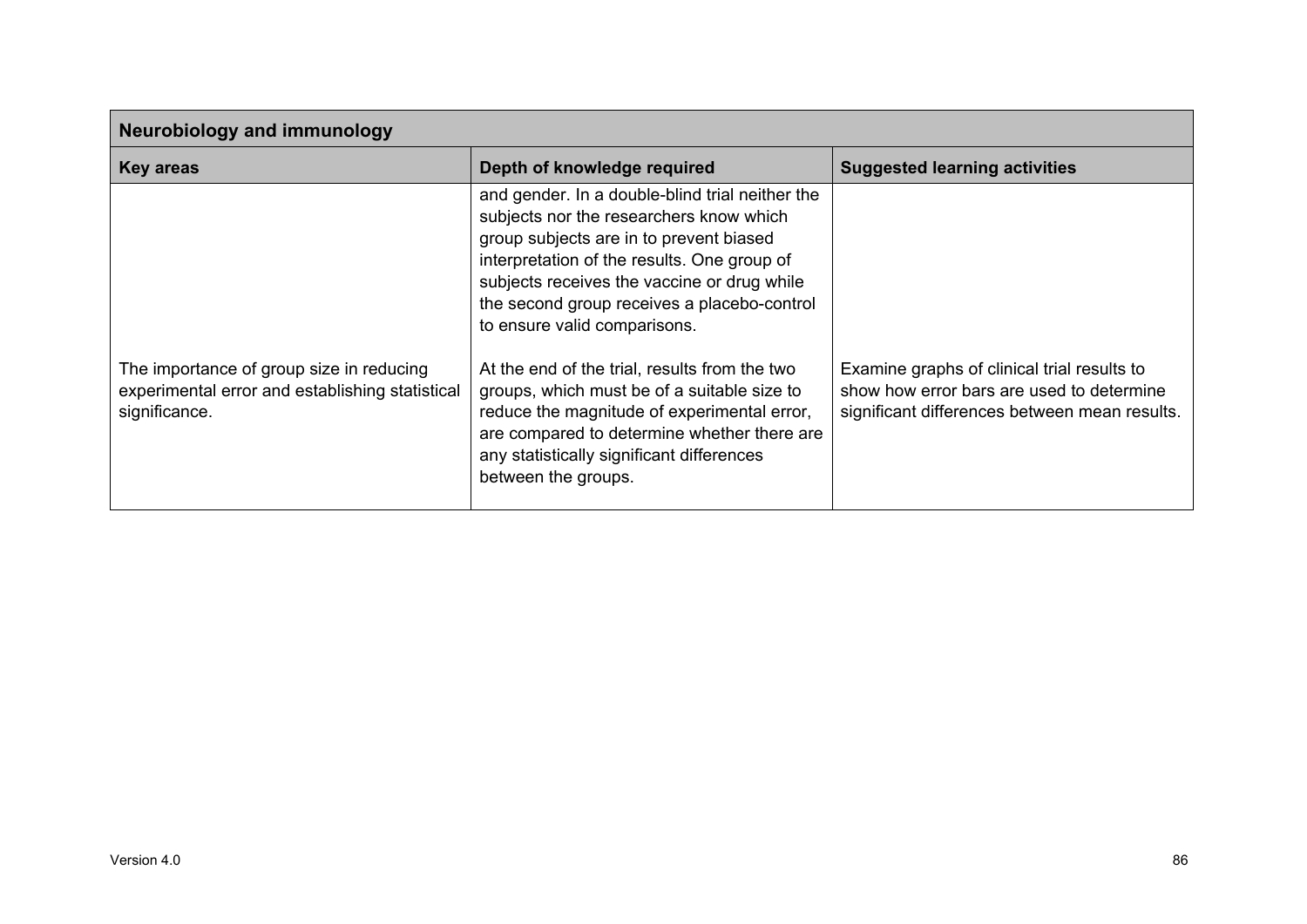### **Apparatus and techniques**

Candidates need to have knowledge of the following pieces of apparatus and have opportunities to become familiar with the techniques listed.

Note: the apparatus and techniques noted below **can be assessed in the question papers**.

| <b>Apparatus</b>                                                                 |
|----------------------------------------------------------------------------------|
| beaker                                                                           |
|                                                                                  |
| balance                                                                          |
| measuring cylinder                                                               |
| dropper/pipette                                                                  |
| test tube/boiling tube                                                           |
| thermometer                                                                      |
| funnel                                                                           |
| syringe                                                                          |
| timer/stopwatch                                                                  |
| Petri dish                                                                       |
| water bath                                                                       |
| colorimeter                                                                      |
| pulsometer                                                                       |
| sphygmomanometer                                                                 |
|                                                                                  |
| <b>Techniques</b>                                                                |
|                                                                                  |
| using gel electrophoresis to separate macromolecules, for example DNA fragments  |
| using substrate concentration or inhibitor concentration to alter reaction rates |

- ♦ measuring metabolic rate using oxygen, carbon dioxide and temperature probes
- ♦ using a respirometer
- ♦ measuring pulse rate and blood pressure
- ♦ measuring body mass index

Choosing from the suggested learning activities, or carrying out any other appropriate activities, allows candidates to become familiar with the apparatus and techniques listed above. Where it is not possible to carry out a particular technique other resources could be utilised.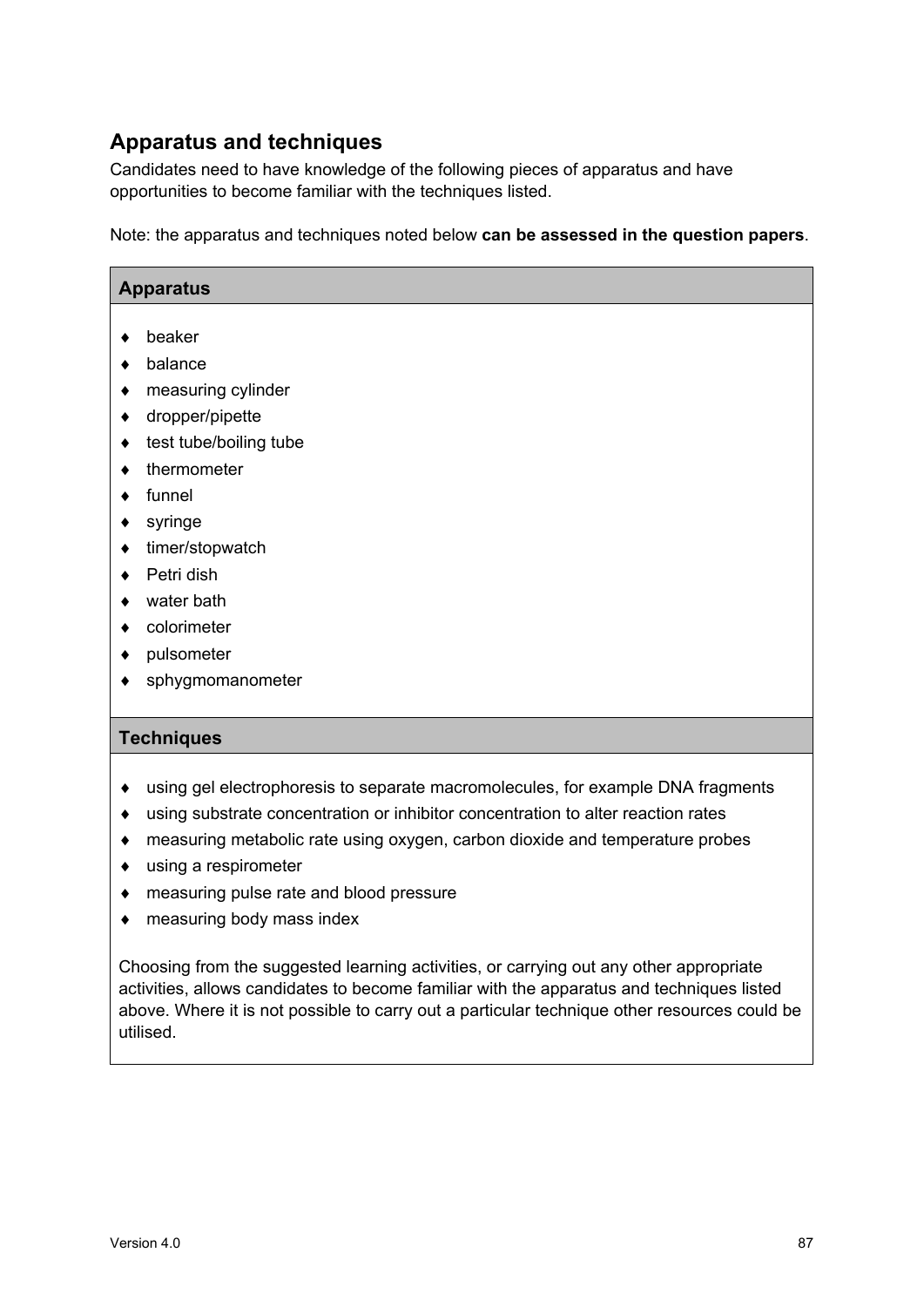## **Preparing for course assessment**

Each course has additional time which may be used at the discretion of teachers and/or lecturers to enable candidates to prepare for course assessment. This time may be used at various points throughout the course for consolidation and support. It may also be used towards the end of the course for further integration, revision and preparation.

Throughout the course, teachers and/or lecturers should find opportunities:

- ♦ for identifying particular aspects of work that need reinforcement and support
- ♦ to practise skills of scientific inquiry and investigation to prepare for the assignment
- ♦ to practise question paper techniques

## **Developing skills for learning, skills for life and skills for work**

Teachers and/or lecturers should identify opportunities throughout the course for candidates to develop skills for learning, skills for life and skills for work.

Candidates should be aware of the skills they are developing and teachers and/or lecturers can provide advice on opportunities to practise and improve them.

SQA does not formally assess skills for learning, skills for life and skills for work.

There may also be opportunities to develop additional skills depending on approaches being used to deliver the course in each centre. This is for individual teachers and lecturers to manage.

The following skills for learning, skills for life and skills for work are significantly developed:

#### **Literacy**

Writing means the ability to create texts which communicate ideas, opinions and information, to meet a purpose and within a context. In this context, 'texts' are defined as word-based materials (sometimes with supporting images) which are written, printed, Braille or displayed on screen. These will be technically accurate for the purpose, audience and context.

#### **1.2 Writing**

Candidates develop the skills to effectively communicate key areas of human biology, make informed decisions and describe, clearly, human biology issues in written media. Candidates have the opportunity to communicate applied knowledge and understanding throughout the course, with an emphasis on applications and environmental/ethical/social impacts.

There are opportunities to develop the literacy skills of listening and reading, when gathering and processing information in human biology.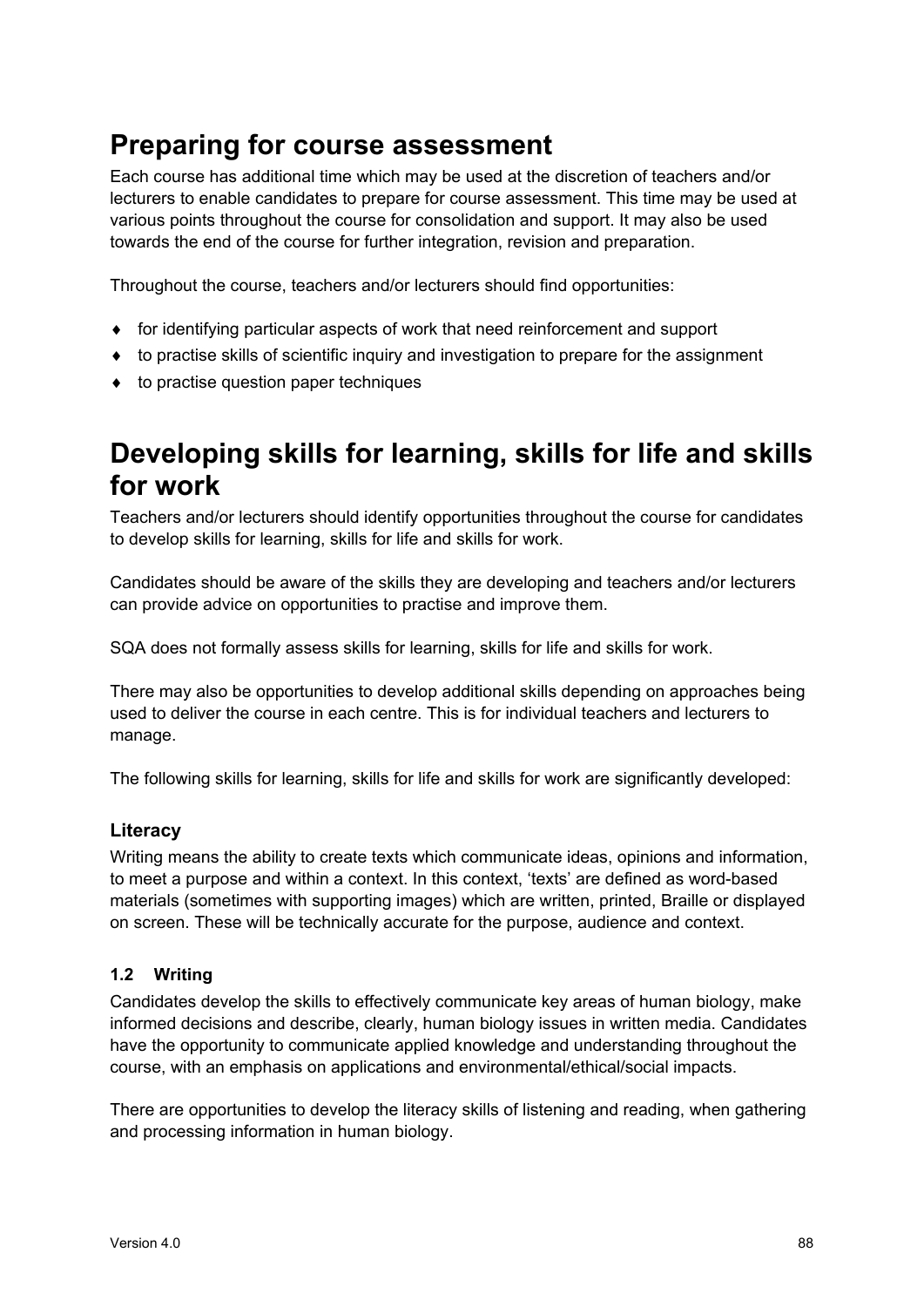#### **Numeracy**

Numeracy is the ability to use numbers in order to solve problems by counting, doing calculations, measuring, and understanding graphs and charts. It is also the ability to understand the results. Candidates have opportunities to extract, process and interpret information presented in numerous formats, including tabular and graphical. Practical work provides opportunities to develop time and measurement skills.

#### **2.1 Number processes**

Number processes means solving problems arising in everyday life through carrying out calculations, making informed decisions based on the results of these calculations and understanding these results. In biology contexts, candidates carry out calculations with data and results from experiments/investigations and everyday class work.

#### **2.2 Money, time and measurement**

Candidates use their understanding of time and measurement to solve problems and handle data in a variety of biology contexts, including practical and investigative.

#### **2.3 Information handling**

In this course, information handling means being able to interpret human biology data in tables, charts and other graphical displays to draw sensible conclusions throughout the course. It involves interpreting the data and considering its reliability in making reasoned deductions and informed decisions. It also involves an awareness and understanding of the chance of events happening.

#### **Thinking skills**

This is the ability to develop the cognitive skills of remembering and identifying, understanding and applying. The course allows candidates to develop skills of applying, analysing and evaluating. Candidates can analyse and evaluate practical work and data by reviewing the process, identifying issues and forming valid conclusions. They can demonstrate understanding and application of key areas and explain and interpret information and data.

#### **5.3 Applying**

Applying is the ability to use existing information to solve human biology problems in different contexts, and to plan, organise and complete a task such as an investigation.

#### **5.4 Analysing and evaluating**

This is the ability to solve problems in biology and make decisions that are based on available information.

It may involve reviewing and evaluating relevant information and/or prior knowledge to provide an explanation.

It may build on selecting and/or processing information, so is a higher skill.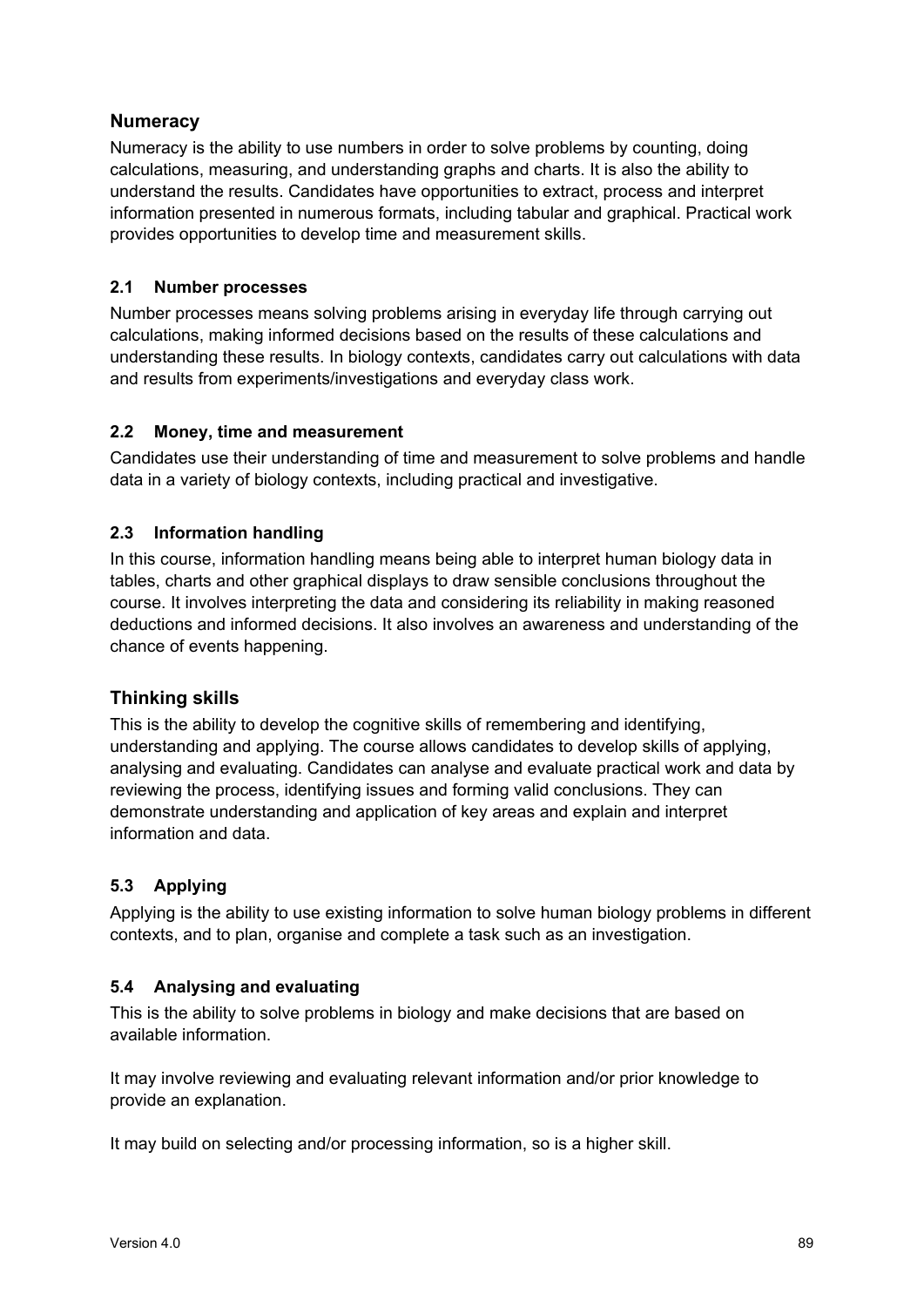#### **5.5 Creating**

This is the ability to design something innovative or to further develop an existing thing by adding new dimensions or approaches. Candidates can demonstrate their creativity, in particular, when planning and designing human biology experiments or investigations. They have the opportunity to be innovative and to make, write, say or do something new.

Candidates also have opportunities to develop the skills of working with others and citizenship.

#### **Working with others**

Learning activities provide many opportunities, in all areas of the course, for candidates to work with others. Practical activities and investigations, in particular, offer opportunities for group work, which is an important aspect of human biology.

#### **Citizenship**

Candidates develop citizenship skills when considering the applications of human biology on our lives, as well as environmental and ethical implications.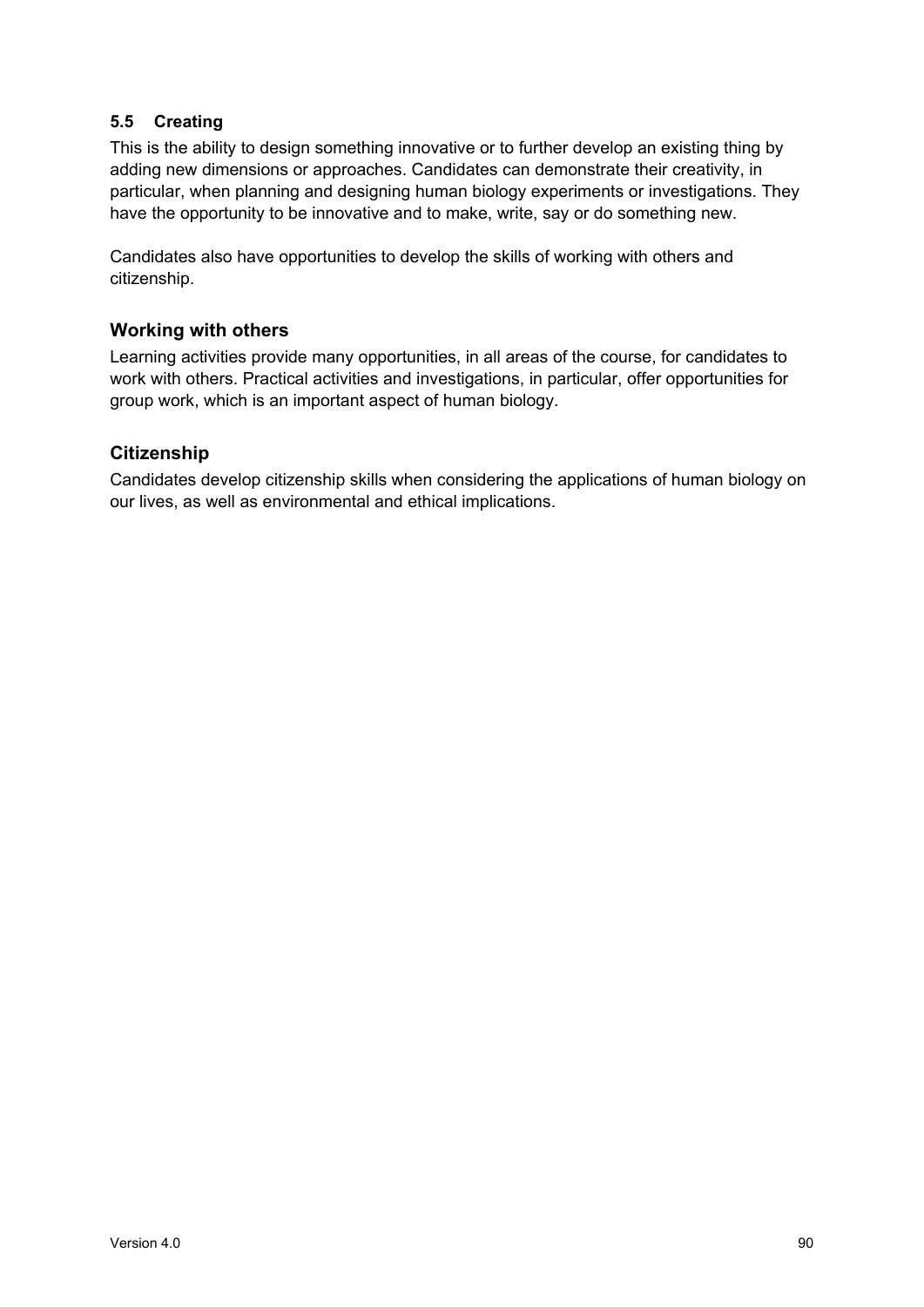# **Appendix 2: question paper brief**

|                 | <b>Marks</b>                   |               |              |
|-----------------|--------------------------------|---------------|--------------|
| Component       | Knowledge and<br>understanding | <b>Skills</b> | <b>Total</b> |
| question papers | $85 + (-5)$                    | $35+/-5$      | 120          |

| Knowledge and understanding/skills                                                                                                                              | Range of marks |
|-----------------------------------------------------------------------------------------------------------------------------------------------------------------|----------------|
| demonstrating knowledge and understanding of human<br>biology by making statements, describing information,<br>providing explanations and integrating knowledge | min 30         |
| applying knowledge and understanding of human biology to<br>new situations, interpreting information and solving<br>problems                                    | min 30         |
| planning and designing experiments/investigations                                                                                                               |                |
| selecting information from a variety of sources                                                                                                                 |                |
| presenting information appropriately in a variety of forms                                                                                                      |                |
| processing information/data (using calculations and units,<br>where appropriate)                                                                                |                |
| making predictions and generalisations based on<br>evidence/information                                                                                         | $30 - 40$      |
| drawing valid conclusions and giving explanations<br>supported by evidence/justification                                                                        |                |
| evaluating experiments/investigations and suggesting<br>improvements                                                                                            |                |

Two or three extended-response questions: 10–15 marks in total. At least one of the extended-response questions will include a choice of topic.

One large data-handling question: 5–9 marks

One large experimental design question: 5–9 marks

'A' type marks: approximately 30%